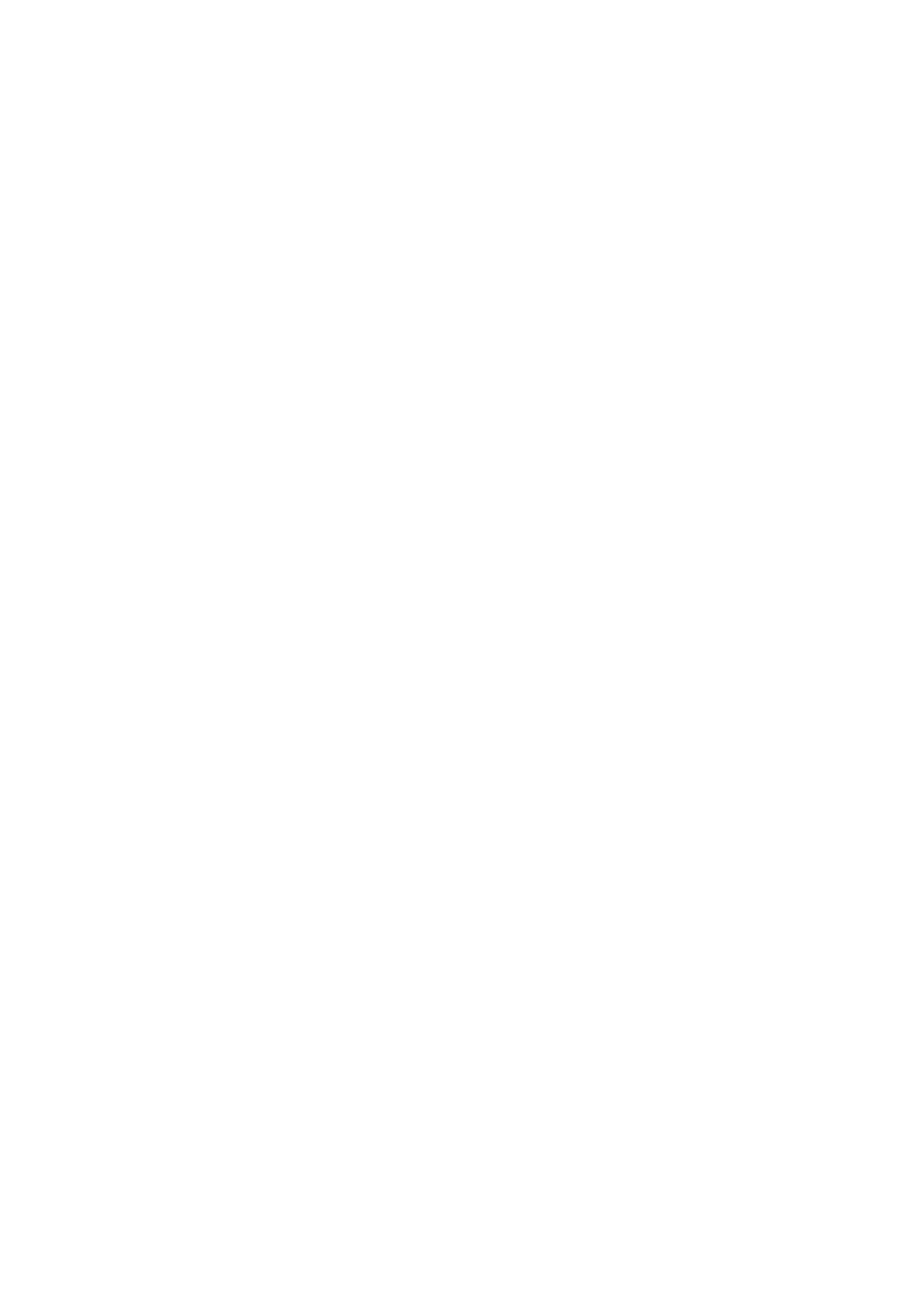#### **Abstract**

Frankl's (union-closed sets) conjecture states that for any nonempty finite unionclosed (UC) family of distinct sets there exists an element in at least half of the sets. Poonen's Theorem characterizes the existence of weights which determine whether a given UC family ensures Frankl's conjecture holds for all UC families which contain it. The weight systems are nontrivial to identify for a given UC family, and methods to determine such weight systems have led to several other open questions and conjectures regarding structures in UC families.

We design a cutting-plane method that computes the explicit weights which imply the existence conditions of Poonen's Theorem using computational integer programming coupled with redundant verification routines that ensure correctness. We find over one hundred previously unknown families of sets which ensure Frankl's conjecture holds for all families that contain *any* of them. This improves significantly on all previous results of the kind.

Our framework allows us to answer several open questions and conjectures regarding structural properties of UC families, including proving the 3-sets conjecture of Morris from 2006 which characterizes the minimum number of 3-sets that ensure Frankl's conjecture holds for all families that contain them. Furthermore, our method provides a general algorithmic road-map for improving other known results and uncovering structures in UC families.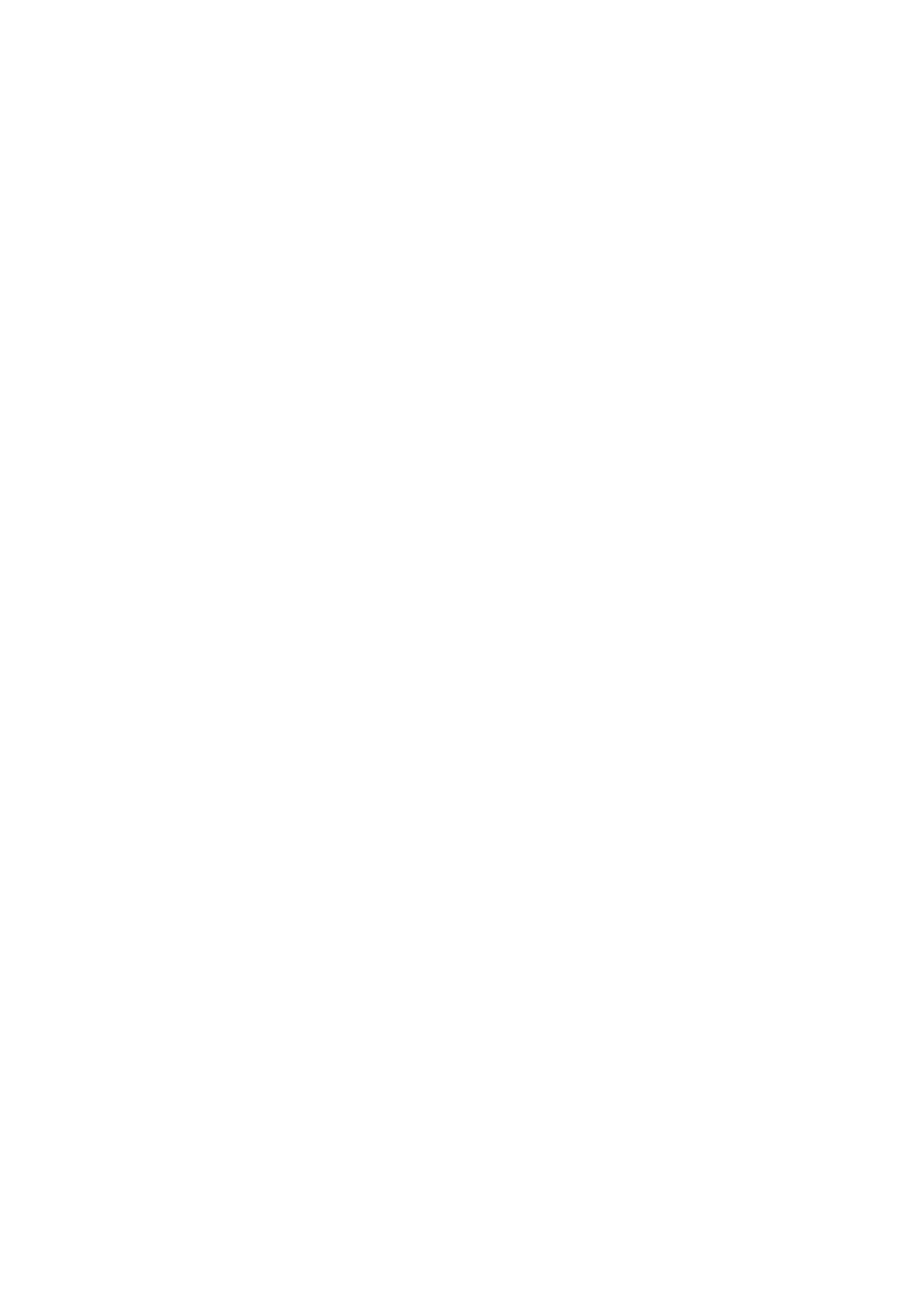#### **Zusammenfassung**

Die Vermutung von Frankl besagt, dass es in jeder unter Vereinigung abgeschlossenen, endlichen Mengenfamilie (UC-Familie) ein Element gibt, das in mindestens der Hälfte der Mengen liegt. Wir berechnen über hundert bisher unbekannte Mengenfamilien, deren Existenz zeigt, dass Frankls Vermutung für alle Familien gilt, die eine dieser Familien enthalten. Poonens Theorem charakterisiert die Existenz von Gewichten, die bestimmen, ob eine gegebene UC-Familie dafür sorgt, dass Frankls Vermutung für alle UC-Familien gilt, die diese Familie enthalten. Wir entwerfen und implementieren ein Schnittebenenverfahren, dass die Gewichte für Poonens Theorem berechnet. Mit dieser Methode können wir mehrere offene Fragen und Vermutungen in Bezug auf strukturelle Eigenschaften von UC-Familien beantworten, einschließlich des Beweises einer Vermutung von Morris aus dem Jahr 2006 über die minimale Anzahl von Mengen der Grösse 3, die sicherstellen, dass Frankls Vermutung für alle Familien gilt, die sie enthalten.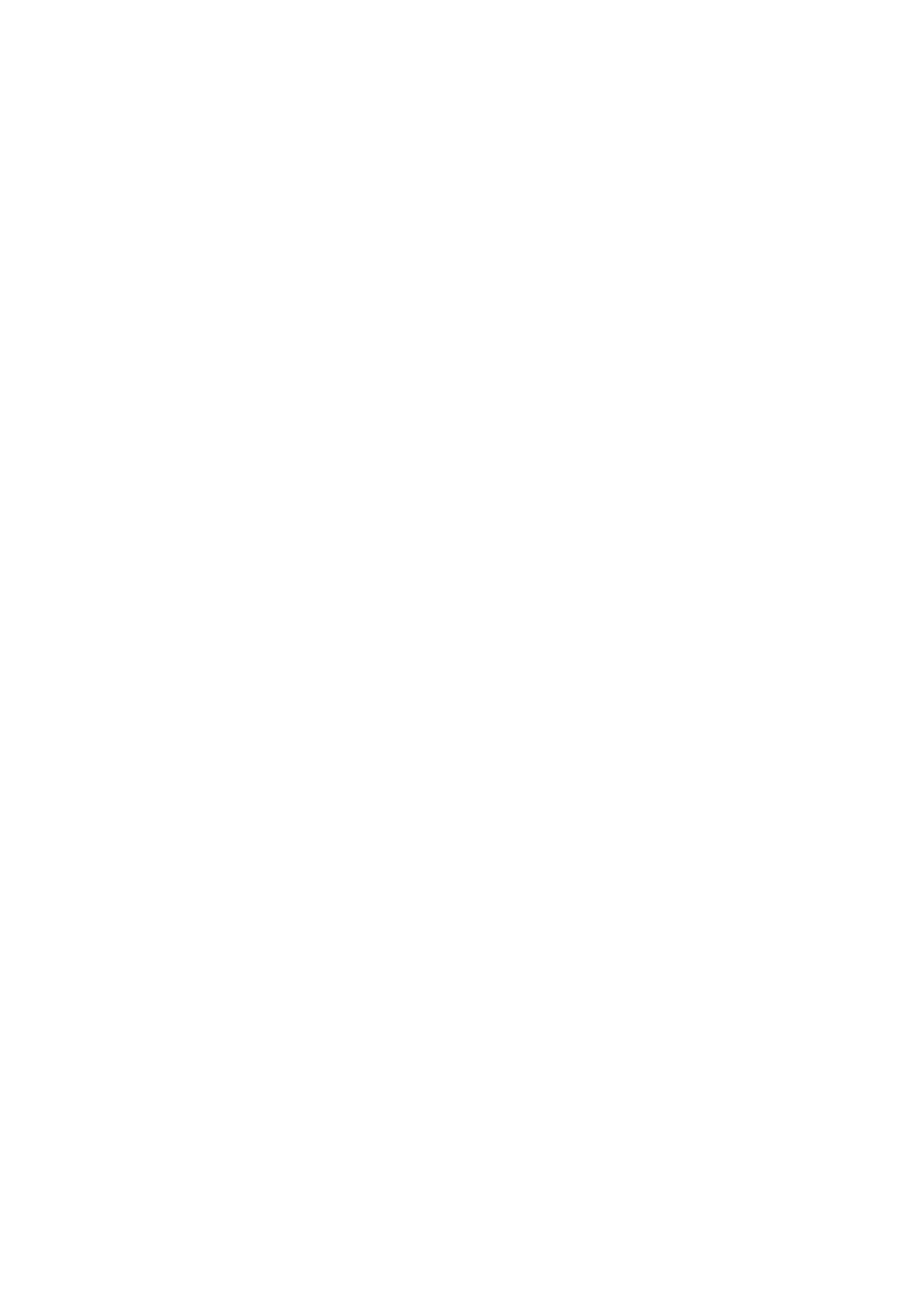## **Acknowledgements**

First and foremost, I thank my advisor Martin Grötschel for encouraging me to follow my research interests, and providing an ideal atmosphere at ZIB to do so. He introduced me to integer programming and polyhedral combinatorics, and infected me with his passion for combinatorial optimization. All of our conversations, which varied over a broad range of topics, were memorable. I also thank Ralf Borndörfer, for agreeing to read this thesis, and for his constant help and support.

I am very grateful for all my colleagues and friends at ZIB and BMS. In particular, I am very thankful for sitting in the same office with Annie Raymond for three years and all of our interesting conversations. The work that led to this thesis began as a collaboration between the two of us, and I am certain it would have not happened without her. Axel Werner has read every chapter of this thesis and has given me invaluable advice and suggestions on how to improve my exposition. This thesis would not be nearly as polished without his indispensable help. I am very grateful to Felipe Serrano for reading portions of this thesis, and for all our conversations on beautiful mathematics. I also want to thank Ambros Gleixner for his help with everything, in particular for his help with exact SCIP and VIPR. Gregor Hendel and Steven Maher were always there for me whenever I had a question regarding PySCIPOpt. I am grateful to Robert Schwartz, Isabel Beckenbach, Ralf Lenz, Matthias Miltenberger, Markus Reuther, Thomas Schlechte, Stanley Schade, Yuji Shinano, Fabio D'Andreagiovanni, Frank Pfeuffer, and Christian Raack for all their help and support.

Finally I thank my parents, my brothers and my whole family for their continual support. In particular I thank my life partner Silia for her eternal patience, enduring love and calmness. My son Noah teaches me more about myself everyday, and I will never forget the day when he, barely five years old, slung a backpack over his shoulders and in jest declared he was going to the library to work on his dissertation.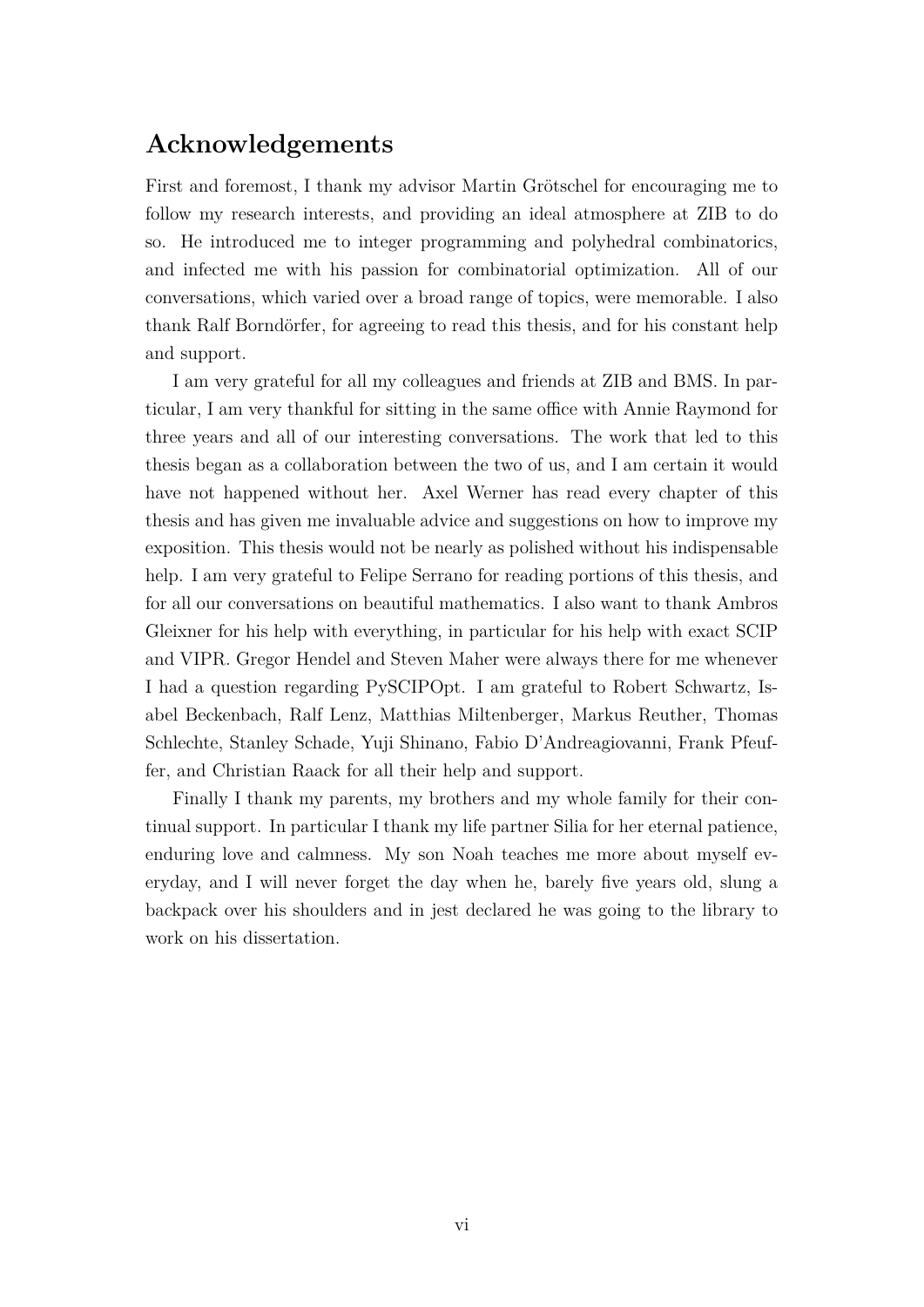# **Contents**

|          |          |                                                                                                                                                                                                                                                       | vi             |
|----------|----------|-------------------------------------------------------------------------------------------------------------------------------------------------------------------------------------------------------------------------------------------------------|----------------|
| 1        |          | Introduction                                                                                                                                                                                                                                          | $\mathbf 1$    |
|          |          | $\overline{2}$                                                                                                                                                                                                                                        |                |
|          |          | The Prototype: the Four-Color Theorem<br>1.1.1                                                                                                                                                                                                        | 3              |
|          |          | Interactive Theorem Provers<br>1.1.2                                                                                                                                                                                                                  | $\overline{4}$ |
|          | 1.2      | Optimization for Computer-Assisted Mathematics                                                                                                                                                                                                        | $\overline{5}$ |
|          |          | Exact Linear and Integer Programming<br>1.2.1                                                                                                                                                                                                         | $\overline{7}$ |
|          | 1.3      |                                                                                                                                                                                                                                                       | 9              |
|          |          | <b>Notation and Preliminaries</b>                                                                                                                                                                                                                     | 11             |
| $\bf{2}$ |          | Frankl's Conjecture                                                                                                                                                                                                                                   | 12             |
|          | 2.1      | IP Formulations for Frankl's Conjecture                                                                                                                                                                                                               | 15             |
|          |          | New Conjectures for UC Families $\ldots \ldots \ldots \ldots \ldots$<br>2.1.1                                                                                                                                                                         | 16             |
|          | 2.2      |                                                                                                                                                                                                                                                       | 19             |
|          |          | A Complexity Result for UC Families<br>2.2.1                                                                                                                                                                                                          | 22             |
| 3        |          | <b>Cutting Planes for FC-families</b>                                                                                                                                                                                                                 | 25             |
|          | $3.1\,$  |                                                                                                                                                                                                                                                       | 25             |
|          |          | Summary of New Results for FC-Families<br>3.1.1                                                                                                                                                                                                       | 27             |
|          | 3.2      |                                                                                                                                                                                                                                                       | 27             |
|          |          | A Cutting-Plane Method for Poonen's Theorem<br>3.2.1                                                                                                                                                                                                  | 31             |
|          | 3.3      |                                                                                                                                                                                                                                                       | 37             |
|          | 3.4      |                                                                                                                                                                                                                                                       | 39             |
|          |          | A Counterexample for Structures in Non–FC-families $\ldots$ .<br>3.4.1                                                                                                                                                                                | 40             |
|          | 3.5      | Relaxation Questions<br>a construction of the construction of the construction of the construction of the construction of the construction of the construction of the construction of the construction of the construction of the construction of the | 42             |
|          |          | 4 3-sets in Union-Closed Families                                                                                                                                                                                                                     | 48             |
|          | 4.1      | The 3-sets Conjecture $\dots \dots \dots \dots \dots \dots \dots \dots \dots \dots$                                                                                                                                                                   | 48             |
|          | 4.2      |                                                                                                                                                                                                                                                       | 57             |
|          | Appendix |                                                                                                                                                                                                                                                       | 59             |
|          |          | <b>Bibliography</b>                                                                                                                                                                                                                                   | 71             |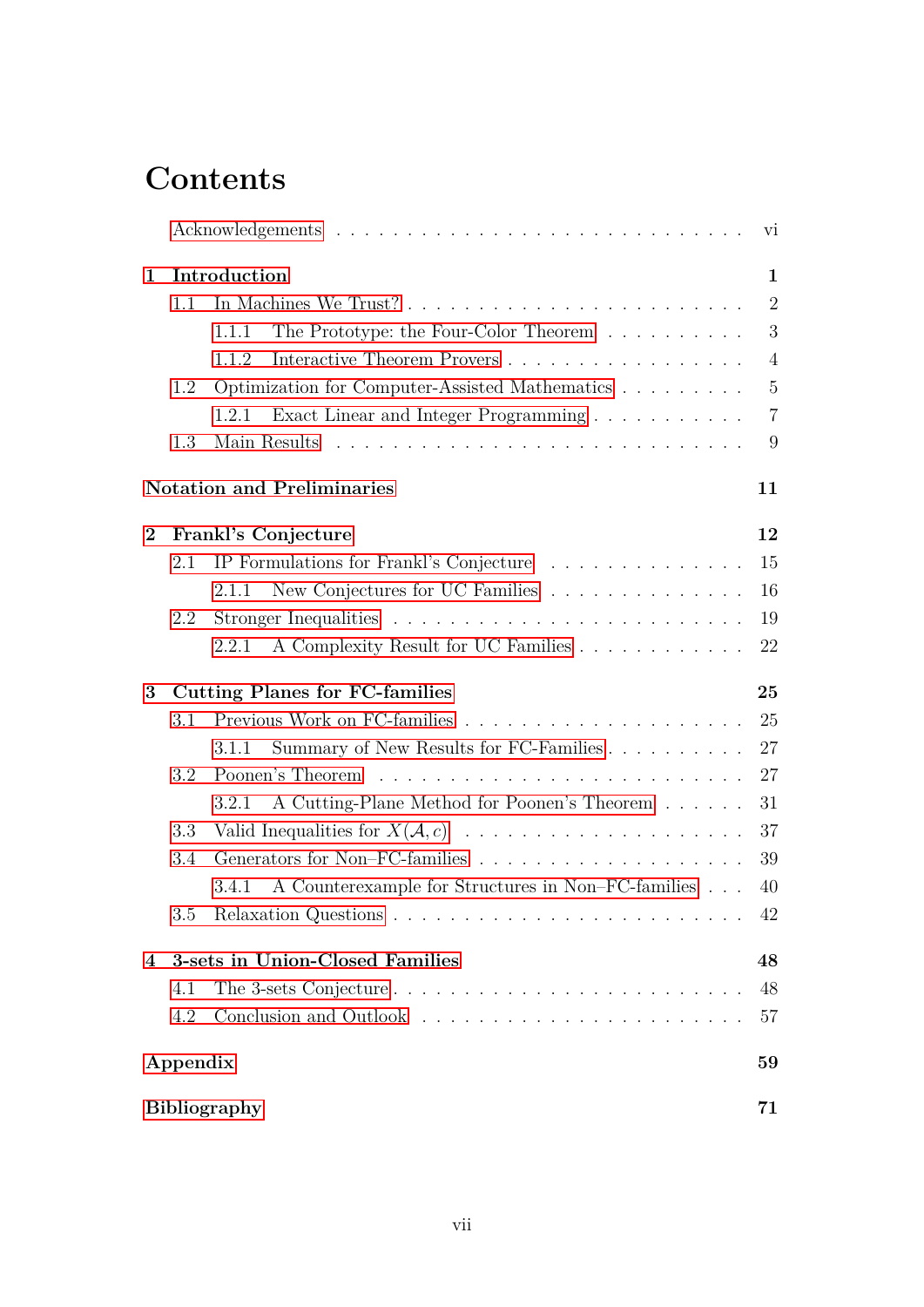## <span id="page-8-0"></span>**1 Introduction**

Mathematics is an old, broad subject that reaches deep into the frameworks of many modern disciplines. The field has no shortages of unsolved questions and problems [\[98\]](#page-84-0). Sometimes such questions are deceptively easy to formulate but exceedingly hard to answer [\[37\]](#page-80-0). Generally, this criterion makes them interesting, since it is hoped that an answer to a basic, but difficult question, may reveal deeper and more fundamental structures along the way. For suitable problems that remain unsolved in the present digital age, turning to computational tools is a natural strategy to further shed light onto the lack of traditional pen-andpaper progress. While the use of computers is crucial in many aspects of applied mathematics, it is less common in "purer" areas of mathematics. In this work, we effectively use integer and linear programming techniques to settle several open questions and conjectures in extremal combinatorics regarding families of sets which have the *union-closed* property, which ensures that all pair-wise unions of sets in the given families are present.

Although extremal combinatorics is often concerned with asymptotic behavior on some ground set of a specific problem at hand, there are many interesting questions whose behavior is unknown even for small ground sets. Therefore, in problems that appear to have relatively little structure, the geometry of polyhedral combinatorics can result in interesting mathematics which leads to new answers, questions and conjectures. In addition, computational experiments may reveal otherwise fleeting counterexamples. We believe that this two-fold nature of our particular tool-set makes it suitable for investigating difficult problems in extremal combinatorics.

In this thesis we highlight the benefits of *integrating* such techniques into the pure mathematical landscape. Before delving into the main problems we investigate in this work, we give a brief overview of machine-assisted mathematics which outlines perceived concerns and demonstrated success stories<sup>[1](#page-8-1)</sup>. In this context, we conclude the chapter by highlighting the main results featured in this thesis.

<span id="page-8-1"></span><sup>&</sup>lt;sup>1</sup>We focus on personal areas of interest, thus giving a rather biased history of the subject which highlights the use of optimization methods. For a more comprehensive view of experimental mathematics we refer the reader to the exposition of Borwein and Devlin [\[16\]](#page-79-0).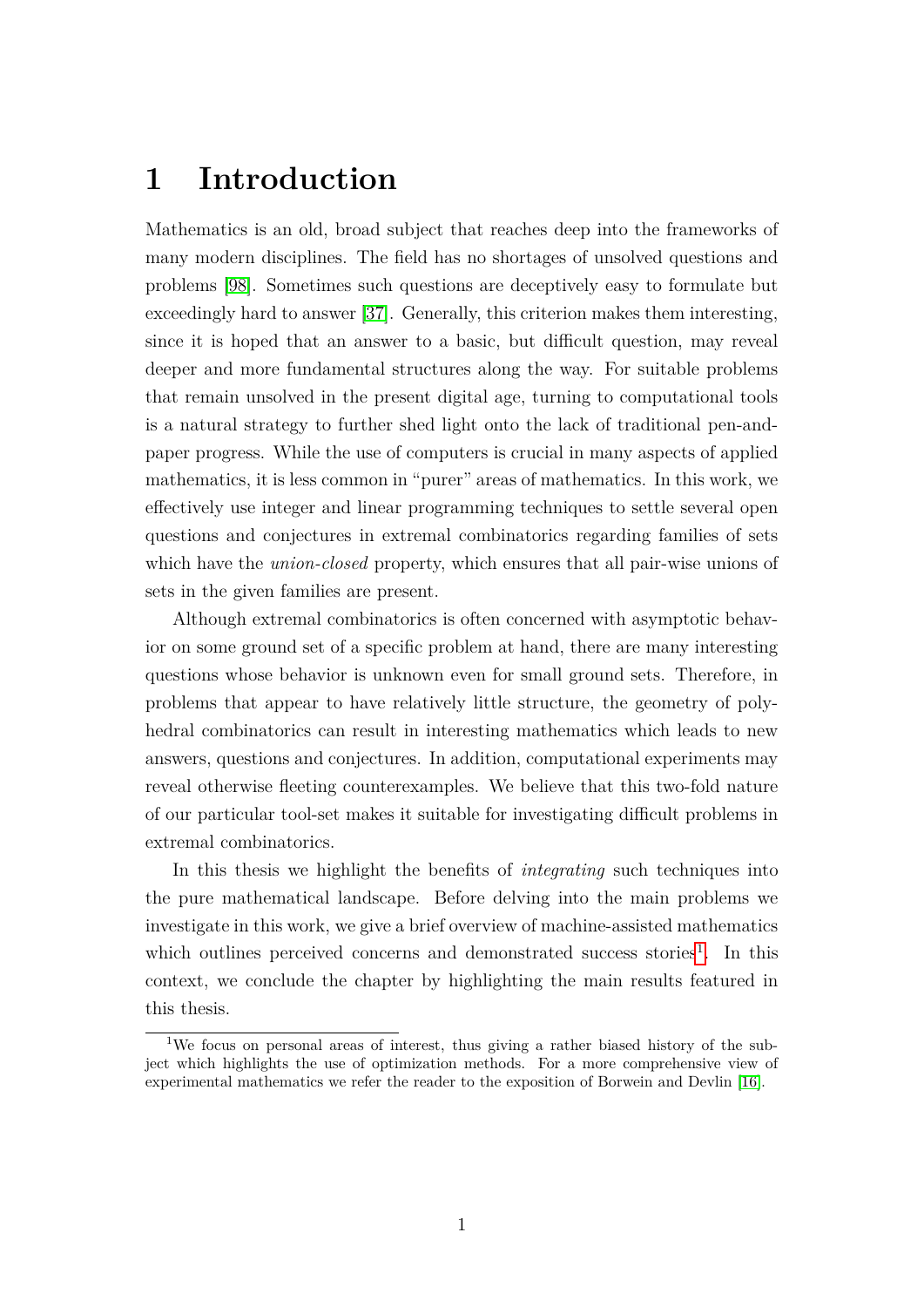### <span id="page-9-0"></span>**1.1 In Machines We Trust?**

Using computers to help prove results in pure mathematics is not a new endeavor, although it still remains controversial amongst some mathematicians [\[60\]](#page-82-0). Perhaps the most basic, and not entirely naive question is the following: How are we to trust results if they cannot be directly checked by hand? If doubt persists after reasonable safeguards are in place for ensuring the correctness of machine generated output, then the question quickly runs into philosophical territory that has little to do with mathematics as known by most.

Suppose you read a proof of a statement, i.e., a series of connected logical arguments that begin with some assumptions and end with the desired result. Is it possible to know with absolute certainty that no mistakes have been made? Arguably, for proofs that are quite complicated and go on for many pages, the answer is simply no. However, the absence of absolute certainty is often reclaimed by sufficient conviction. Thus you only need to *believe* that the proof is correct. For example, the theorem which classifies finite simple groups is over ten thousand pages long [\[52\]](#page-81-0). Reading the entire proof would take a long time, and a great deal of optimism is necessary to assume that absolutely no mistake could be made in the writing, reading and understanding of each crux in the proof. Nearly all mathematicians accept the result as true, although rationally speaking it is very likely that only a minority has carefully read the whole proof, while many may have read portions of it. Indeed we may safely assume that situations like this are normal, as progress measured in the traditional mathematical way often consists of new results building upon previous ones.

Furthermore, traditionalists often raise *aesthetic* concerns regarding the use of machines for pure mathematics. As such, a distinction is made between *verification* and *understanding* [\[75\]](#page-83-0). Proofs in traditional mathematics are said to promote understanding. Verification is viewed as mechanical and lacking in depth. Moreover, the idea of *reproducible experiments* sounds suspiciously close to empirical science, the arch-nemesis of mathematical apriorism. Thus Appel [\[7\]](#page-78-0) notes that:

In a sense the computer has introduced into mathematics the idea of verification of results as happens in the natural sciences–via replicable experiments. To the non-mathematician this has the effect of destroying the image of mathematics as a field in which problems are solved and solutions communicated with absolute assurance.

Reservations against machine-assisted mathematics often coincide with the opinions of the mathematical old guard, still rather unfamiliar with practical com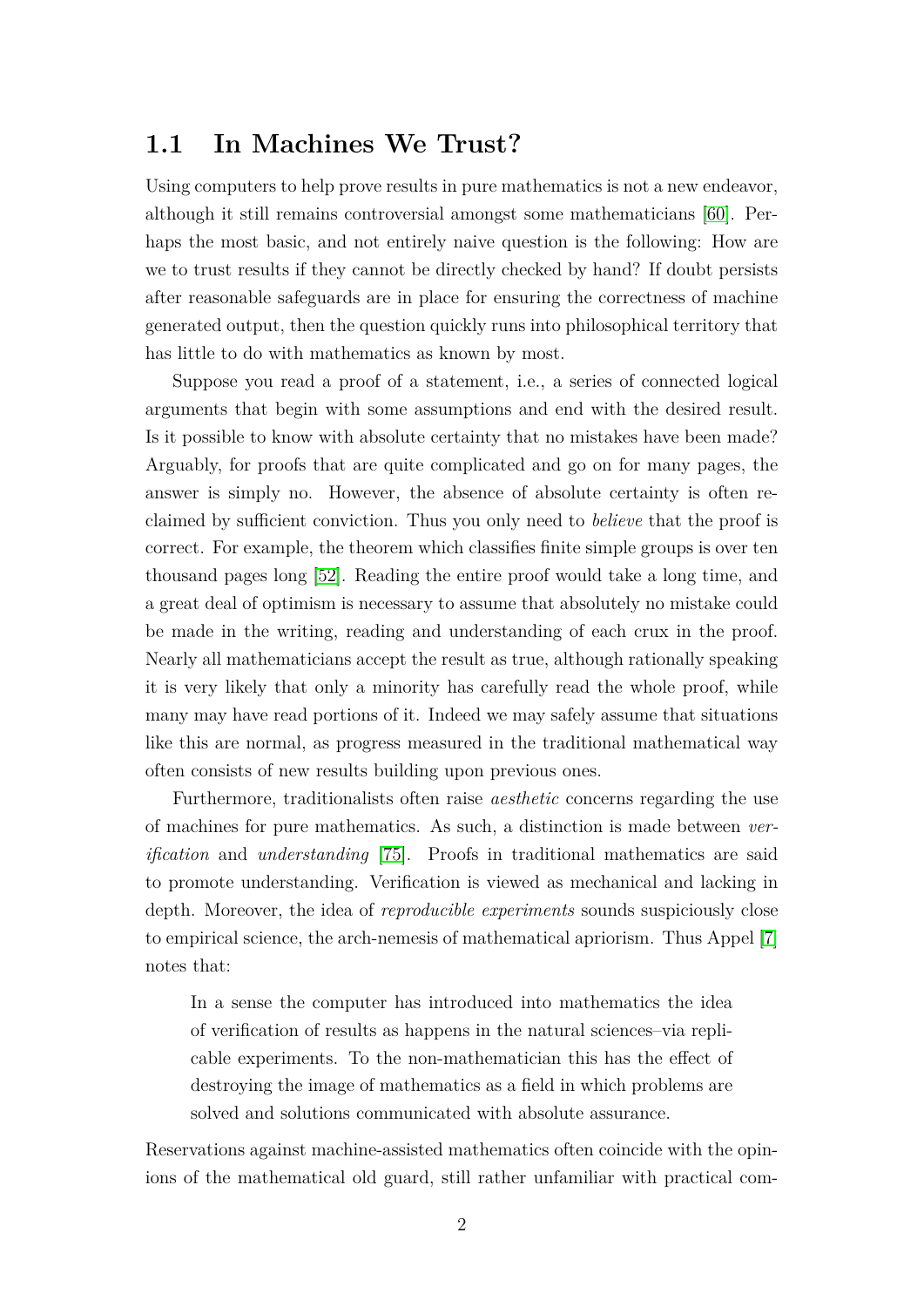puting. Yet current trends, for example the emerging field of homotopy type theory [\[108\]](#page-85-0), continually blur boundaries between understanding and verification. Furthermore an overwhelming digital aesthetic is increasingly becoming an accepted societal norm [2](#page-10-1) . It stands to reason that coming generations of pure mathematicians will view computers as another standard tool for furthering our *understanding* of the discipline.

### <span id="page-10-0"></span>**1.1.1 The Prototype: the Four-Color Theorem**

Works with a significant computational content have a long history in math-ematics <sup>[3](#page-10-2)</sup> and Ludolph van Ceulen's calculation of  $\pi$  to 35 digits of accuracy remains a prominent example of this kind to have survived to modern times [\[78\]](#page-83-1). Van Ceulen claims to have spend close to 15 years of his life performing the calculations necessary for the result and, amazingly, computers have verified its correctness. In this section, we focus on a very concise and incomplete history of machine-assisted mathematics<sup>[4](#page-10-3)</sup>, exploring the use of linear and (computational) integer programming techniques for such proofs.

The four-color theorem is the first major result proved via a computer-assisted method in the 1970s by Appel and Haken [\[6\]](#page-78-1). Its statement is deceptively simple: any map in the plane can by colored with four colors such that the regions sharing a common boundary (other than a single point) do not share the same color. A "simple" proof of the statement is still missing, while numerous attempts date back to the 1850s. Below we give an overview of the history of the problem, as it illustrates several key-points and issues in machine-assisted mathematics [5](#page-10-4) .

Kempe published his first "proof" of the four-color conjecture in 1879 [\[42\]](#page-80-1). As a result, the English lawyer and mathematician was elected a Fellow of the Royal Society and even knighted at a later date. However in 1890 Heawood showed that Kempe's arguments contained a nontrivial flaw, while at the same time proving

<span id="page-10-1"></span><sup>&</sup>lt;sup>2</sup>We recall two celebrated milestones (and their contribution to digital aesthetics): the loss of human versus computer in the games of chess and Go. World champion Kasparov lost to Deep Blue in 1997 and more surprisingly, the world's best Go player Ke Jie, recently lost to AlphaGo. The media characterized both events in aesthetic terms, albeit with nostalgic undertones.

<span id="page-10-2"></span><sup>3</sup>Pre–Greek mathematics was less concerned with proof and had a primarily computational nature [\[61\]](#page-82-1).

<span id="page-10-3"></span><sup>4</sup>We do not discuss symbolic computations with regards to computer algebra systems, although this is a very productive area of experimental mathematics. Doron Zielberger is a well-known, controversial but brilliant proponent of this method [\[36\]](#page-80-2), [\[115\]](#page-85-1), [\[112\]](#page-85-2).

<span id="page-10-4"></span><sup>&</sup>lt;sup>5</sup>Firstly, it shows that nontrivial mistakes are an occurrence in traditional mathematics. Secondly, it exemplifies the general strategy of reducing the problem of interest to a finite number of cases that can be checked by computer [\[78\]](#page-83-1). Thirdly, (in particular, as we will see, if the proof itself uses sophisticated optimization software) it illustrates the necessity of *digital* reviewers where the highest level of trust is achieved via interactive theorem provers.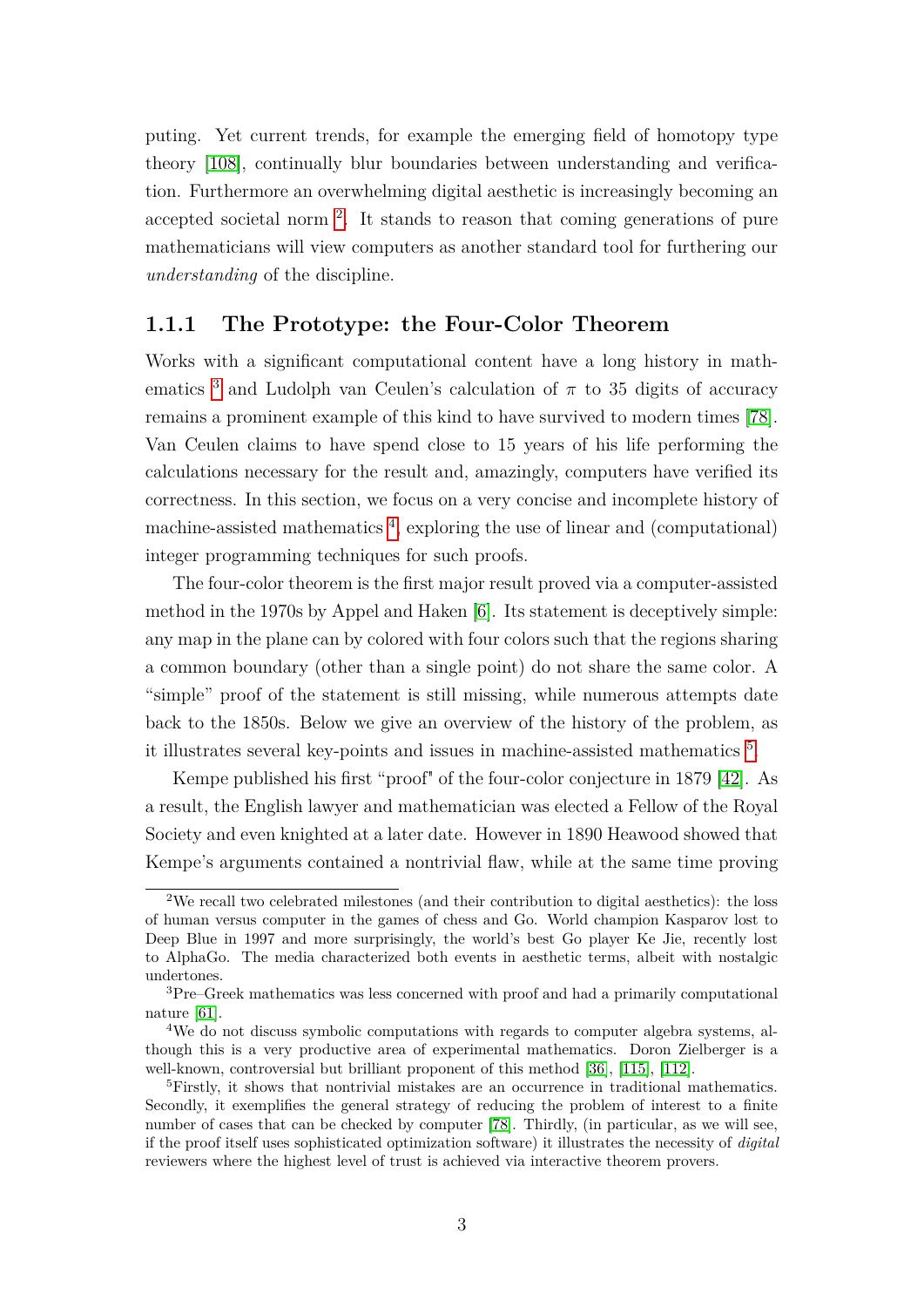that five colors are sufficient for every map. Throughout the decades many other mathematicians worked on the four-color conjecture, showing that the problem could be reduced to some finite, albeit large, number of cases. Finally, this culminated in the computer assisted proof of Appel and Haken [\[6\]](#page-78-1), which took over 1200 hours of machine time. The proof was initially met with skepticism, but was eventually (mostly) accepted by the mathematical community [\[23\]](#page-79-1). In this sense the final verification in 2005 by Gonthier [\[50\]](#page-81-1), via the interactive theorem prover Coq [\[11\]](#page-78-2), put (nearly) all mathematical fears to rest.

#### <span id="page-11-0"></span>**1.1.2 Interactive Theorem Provers**

In some sense, interactive theorem provers such as Coq or Isabelle/HOL [\[80\]](#page-83-2) [6](#page-11-1) represent the highest levels of trusted code for computer-assisted proofs. This is because interactive theorem provers such as Coq are partly based on type theory [\[94\]](#page-84-1) invented by Russell at the beginning of the 20th century in order to deal with the logical paradoxes of naive set theory as a foundation for mathematics. Thus interactive theorem provers serve as a rigorous framework for the formalization of the discipline. Of course, in practical terms, such rigor comes with significant costs that may alienate the average mathematician from this approach in the first place. Formalizing results in interactive theorem provers is incredibly time-consuming (note the nearly 30 year gap between the result of Gonthier and that of Appel and Haken) since the implementations in functional programming can be particularly daunting for those not familiar with this paradigm.

Still, for new generations of mathematicians, Coq and Isabelle/HOL are considered (somehow) well-established but rather tedious tools. Interactive (and automated) theorem provers have shown considerable flexibility and success ranging from the formalization of Kepler's conjecture [\[54\]](#page-81-2), Robbin's conjecture [\[110\]](#page-85-3), odd order theorem [\[51\]](#page-81-3), discrete Jordan curve theorem [\[33\]](#page-80-3) and plane Delaunay triangulation algorithm [\[34\]](#page-80-4) to results beyond the realm of traditional mathematics. Indeed the formalization of the ontological proof of God's existence [\[12\]](#page-78-3), which can be traced back to Leibniz, is a striking example of computational metaphysics and the far reach of interactive theorem proving.

For those interested in the verification of computational optimization meth-ods, interactive theorem provers offer another advantage<sup>[7](#page-11-2)</sup>. In theory, a program's

<span id="page-11-1"></span> ${}^{6}$ The following are a few other interactive or automated theorem provers of note: Mizar [\[93\]](#page-84-2), Otter [\[74\]](#page-83-3), EQP [\[73\]](#page-83-4), Lean [\[32\]](#page-80-5) and Adga [\[18\]](#page-79-2).

<span id="page-11-2"></span><sup>7</sup>Formal verification of software is an active area of research that intersects with interactive theorem provers [\[15\]](#page-79-3).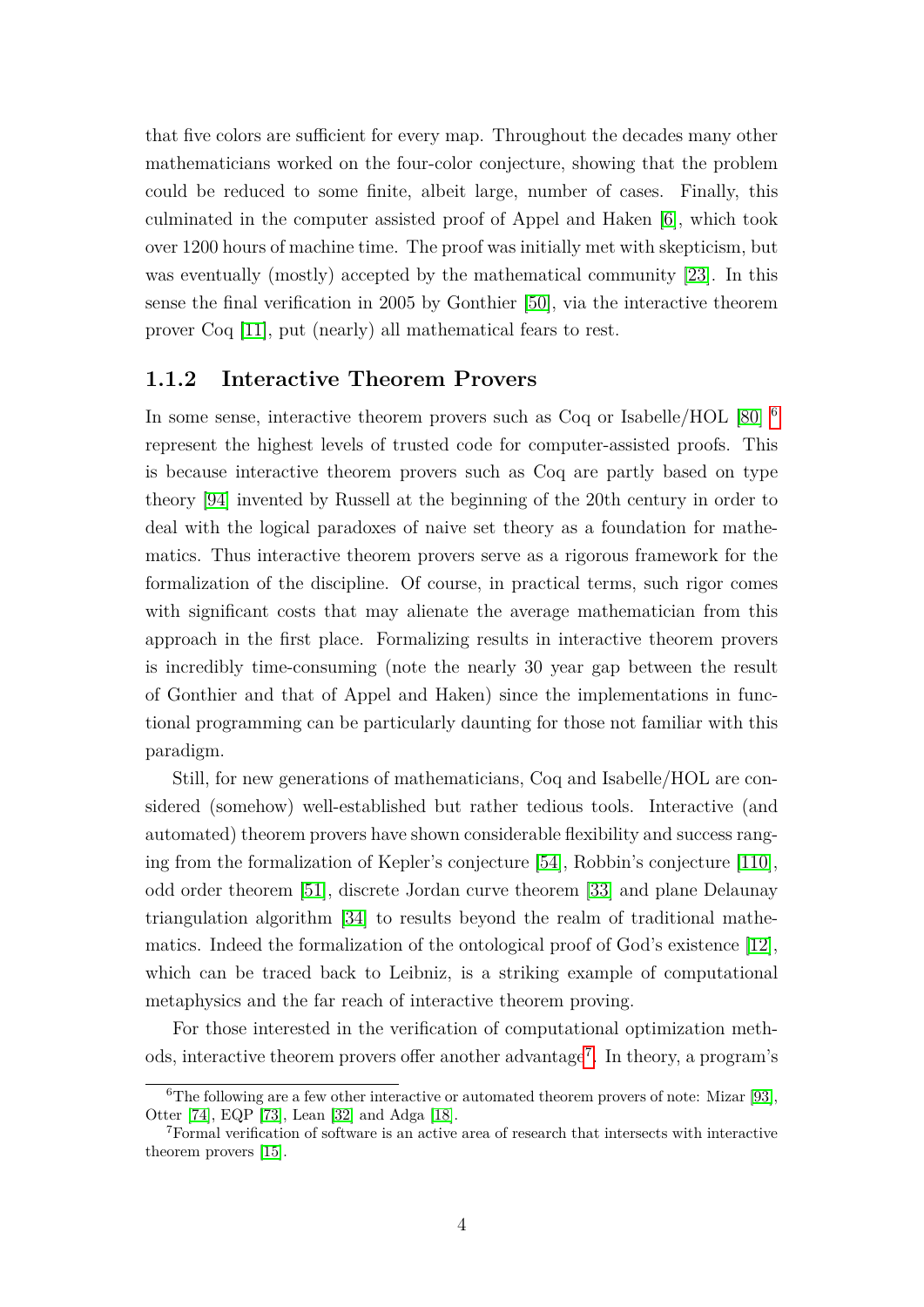correctness can be verified in an interactive theorem prover by formalizing it according to the internal logic of the prover. In practice however, the sheer massive codes used in complex optimization systems (mostly written in imperative programming languages) are nearly impossible to formally prove correct.

Suppose you are not interested in the formal correctness of sophisticated software like CPLEX [\[29\]](#page-80-6) or Gurobi [\[2\]](#page-78-4). Instead you prefer a trusted proof of the correctness of the output, i.e., given an integer program, you want to know whether the solver's branch and bound tree is correctly generated. In this case it suffices to have a *trusted* certificate that checks the branch and bound tree. In general, formalizing a (typically smaller) certificate for the output of a sophisticated program is simpler than formalizing the program itself in an interactive theorem prover. As such, since the certificate has to communicate with a *black box* algorithm, it is considered less trustworthy than the original option of formally verifying the algorithm itself, but still a valuable form of digital verification. As we will see later on, the Boolean satisfiability (SAT) community has already taken full advantage of this fact and there are available tools that certify the output of a SAT solver for a given instance. On the other hand, such methods are still in their infancy in the integer programming  $(IP)$ community. The efforts in this regard are spearheaded by the recent development of VIPR [\[25\]](#page-79-4), a certificate format for branch and bound trees that can be checked by independent external programs. All pertinent results in this thesis that rely on computational integer programming are further checked for correctness with VIPR [\[25\]](#page-79-4).

## <span id="page-12-0"></span>**1.2 Optimization for Computer-Assisted Mathematics**

The tremendous success of linear programming, both as a theoretical [\[67\]](#page-82-2) and practical tool [\[24\]](#page-79-5) to solve problems of interest is well-established. Computational linear programming is a powerful tool whose effectiveness has been cruxial in many computer-assisted proofs. Perhaps the most famous problem in computer-assisted mathematics which uses linear programing is Kepler's conjecture [\[54\]](#page-81-2). Analogously to the four-color theorem, the initial proof of Kepler's conjecture caused much controversy. Part of the proof involved the solution of many thousands of linear programs and as computational linear programming can produce wrong results due to floating point arithmetic, special attention focused on the verification of the linear programs. In order to dispel all doubts, Hale launched the Flyspeck project [\[56\]](#page-82-3), a very ambitious collaboration that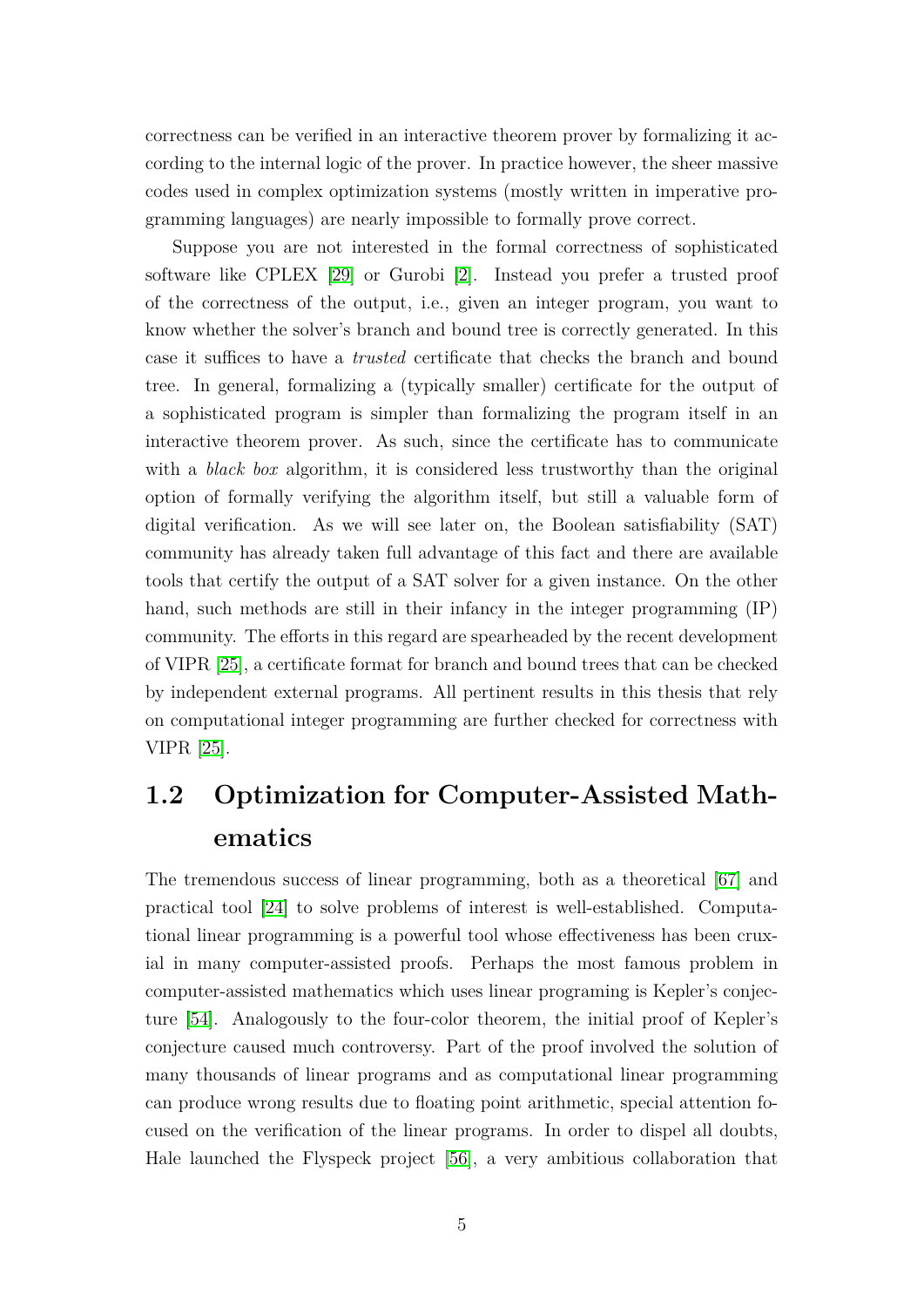sought out to formalize the proof of Kepler's conjecture. As such the outcome of the linear programs was verified in Isabelle/HOL. Furthermore, computational linear programming methods were also used by Hales and McLaughlin to prove the dodecahedral conjecture [\[55\]](#page-81-4), although the result received less attention than Kepler's conjecture.

In general, computational discrete geometry has made significant use of linear programming and computer-assisted methods [\[83\]](#page-83-5), [\[43\]](#page-81-5). The recent breakthroughs in higher dimensional sphere packing (in dimension eight [\[107\]](#page-85-4) and twenty-four [\[26\]](#page-79-6)) are noteworthy as they make use of linear programming bounds and computer algebra systems. Furthermore, computational linear programing was used by Hartke and Stolee [\[57\]](#page-82-4) to partially verify the Manikham-Miklos-Singhi conjecture<sup>[8](#page-13-0)</sup>.

The algorithmic methodology of computational integer programming can be applied to suitable problems of interest, whether practical or theoretical. In part, this is due to the flexibility of integer programming as a modeling paradigm<sup>[9](#page-13-1)</sup>. Consider, as a simple example, a challenging Sudoku puzzle. Given the 9-by-9 square grid with some fixed values, the key idea is to consider a corresponding cubic 9-by-9-by-9 array of binary values. We can visualize this as 9 square grids stacked on top of each other. The top grid will be assigned a 1 whenever the solution has a 1 in the corresponding square. The grid right below it will be assigned a 1 whenever the solution has a 2 in the corresponding square and so on. Thus we arrive at 0-1 decision variables that correspond to each empty square in each of the nine grids, and it is straightforward to encode all the rules of the game as linear constraints in the considered decision variables. The objective function is not important since we are only interested in a feasible solution. By identifying conditions as constraints of an integer program that needs to be shown feasible or infeasible with respect to a theoretical problem of interest, we may consider similar "abstract" puzzles. Such conditions are sometimes easy to identify but difficult to compute, as is the case with most Ramsey theoretic numbers. Yet in

<span id="page-13-0"></span><sup>&</sup>lt;sup>8</sup>The status of this conjecture is currently disputed. Vladimir Blinkovsky claims to have settled the problem. More relevant to this thesis is Blinkovsky's claim of having solved the union-closed sets conjecture, a claim which neither we nor anyone else in the mathematical community can confirm as the available preprint [\[14\]](#page-79-7) is highly unaccessible. Furthermore, earlier this year Blinovsky posted a twelve page proof of the Riemann Hypothesis on the arXiv. On a lighter note, Stolee's dissertation [\[101\]](#page-84-3) is an excellent resource for computational combinatorics.

<span id="page-13-1"></span><sup>9</sup>Depending on the structure of the given problem, we note that integer programming solvers may have several advantages over SAT solvers. Firstly computational IP is older than its respective SAT community, and in some sense the mathematics of IP is comparatively more developed. Secondly, IP solvers can handle rational solutions and have no comparable trouble with cardinality constraints.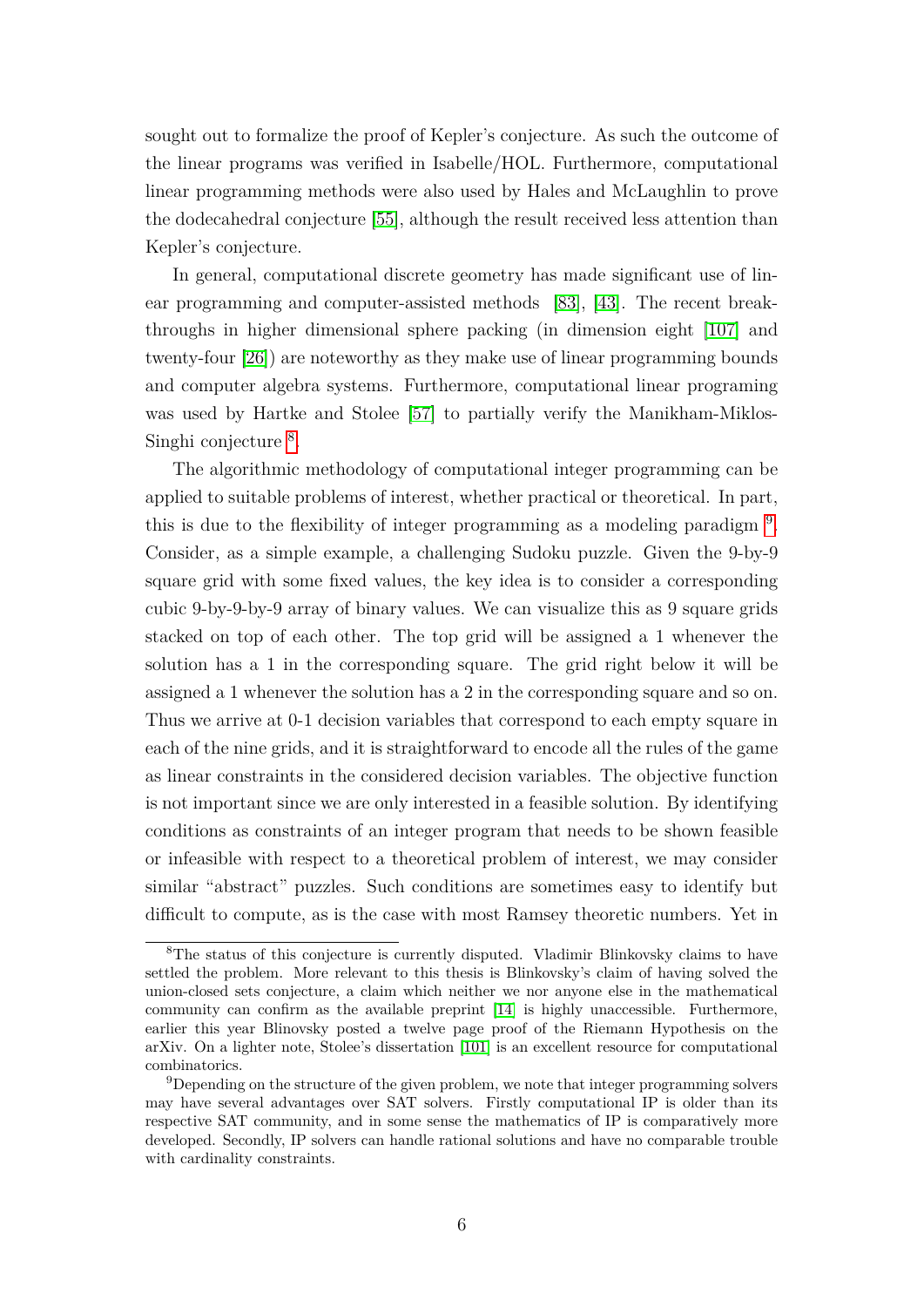other contexts such conditions are nontrivial to identify in the first place, as is the case with questions related to the union-closed sets conjecture we investigate in this thesis.

Despite its potential, successful applications of computational integer programming for pure mathematics are generally limited, with few noted exceptions with regards to crossing numbers [\[21\]](#page-79-8), crosscap numbers [\[22\]](#page-79-9) and pebbling numbers [\[63\]](#page-82-5). Furthermore, Firsching [\[40\]](#page-80-7) used nonlinear integer programming to realize and to inscribe matroid polytopes and simplicial spheres.

The relatively limited scope of these applications is understandable since, under the high burden of proof in establishing theoretical results, the majority of integer programming solvers are simply not good enough without further safeguards or verification routines. This is because most solvers suffer from a dual curse: the possibility of ill-conditioned matrices and floating point arithmetic can lead to wrong results, in addition to the ever-present possibility of a programming error. Moreover, all solvers that we are aware of do not have a currently implemented functionality of providing the user with the actual leaf nodes (linear programs) of the branch and bound tree.

This situation has led to the extensive use of SAT solvers by researchers in pertinent areas of pure mathematics, such as Ramsey theory, Van der Waerden numbers, covering arrays, Steiner systems, and Mendelsohn designs [\[13\]](#page-78-5). SAT solvers provide an even higher level of trust by producing certificate formats that can be checked by interactive theorem provers [\[81\]](#page-83-6). Furthermore, in the past few years all major SAT competitions require participating solvers to produce a certificate of infeasibility which can be checked with DRAT-trim [\[111\]](#page-85-5). Perhaps the most spectacular and controversial use of SAT solvers is the recent proof of boolean Pythagorean Triples [\[58\]](#page-82-6), with a proof size of about 200 TB.

Since 2007 computational semidefinite programming has found a lot of use in extremal combinatorics through the application of Razborov's flag algebras method [\[88\]](#page-84-4). For more details on the applications of the method to various extremal settings we refer the reader to Razborov's survey [\[89\]](#page-84-5). In what follows we briefly review the state of the art with respect to safe computations in linear and integer programming and correctness of branch and bound trees.

#### <span id="page-14-0"></span>**1.2.1 Exact Linear and Integer Programming**

It is well-known that standard linear programming (LP) solvers may return different objective function values for identical problems tested on different computer architectures [\[9\]](#page-78-6). As mentioned earlier, this is often due to the use of floating point arithmetic in the context of common operations used by most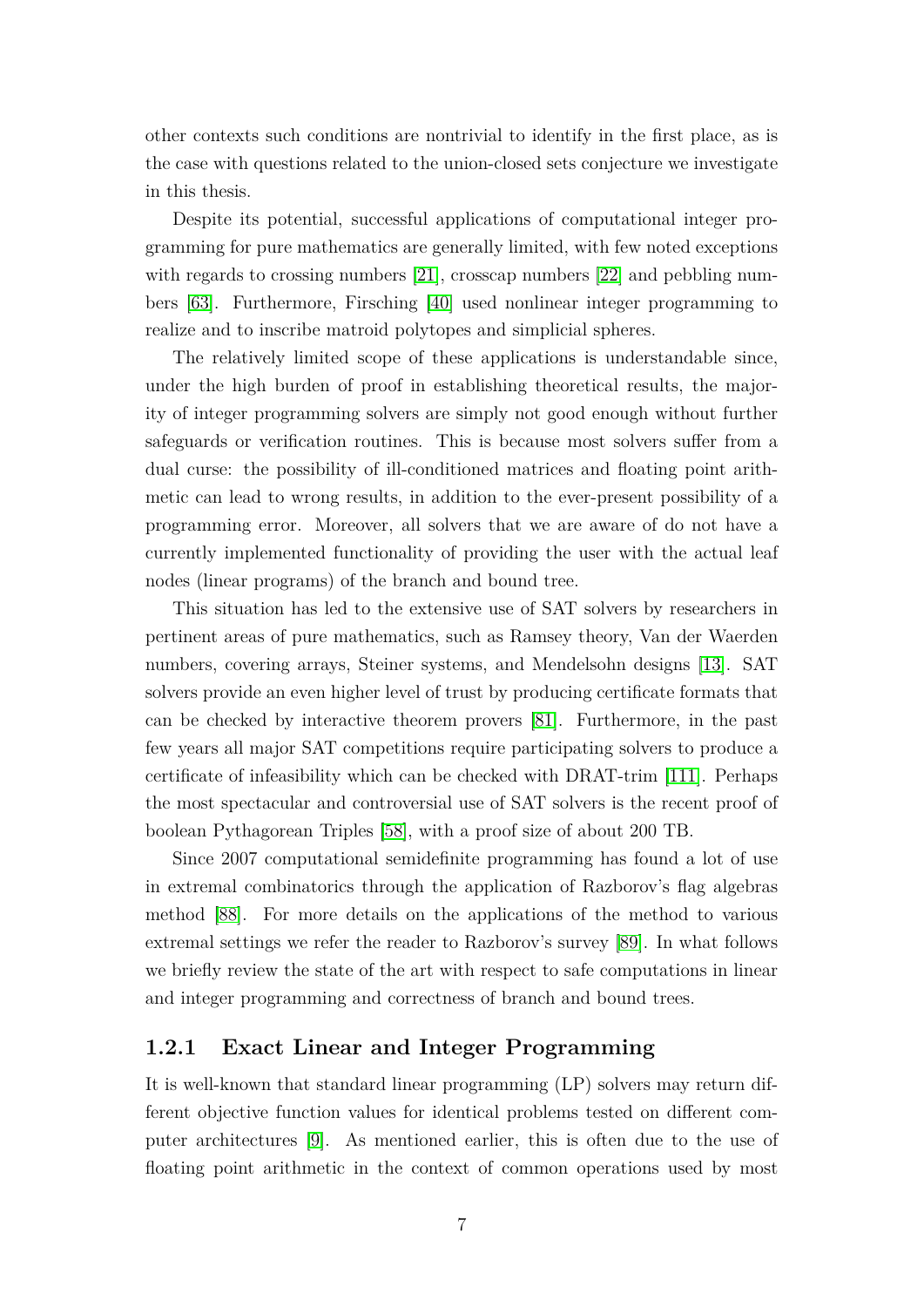solvers. However, depending on the precision of the floating point arithmetic, many benchmark LP instances are found to be correct when the solution is reconstructed in rational arithmetic [\[66\]](#page-82-7). Although for theoretical results the possibility of numerical instability is particularly worrisome, it is certainly not as dramatic as critical real life applications. In this regard, two tragic errors due to floating point arithmetic which led to human causalities and considerable financial loss are pointed out in [\[99,](#page-84-6) pp.4]:

During the first US gulf war patriot missiles were used to intercept SCUD missiles, the software controlling missiles was based on floating-point computations. Repeated use of the number 1/10 in the code, which is not representable exactly as a base-2 floating point [sic] number, led to miscalculations that accumulated to form significant errors. On Feb 25, 1991, as a direct result of this miscalculation, a patriot missile failed to intercept an incoming Iraqi SCUD missile; it was off target by more than 0.6 kilometers and resulted in the death of 28 US soldiers [...]. In a later incident, the 1996 launch of the European Ariane 5 Rocket ended in failure when it went out of control and exploded 37 seconds into its flight path. The explosion was due to a software error caused by improper handling of a floating-point calculation [...]. The rocket and its cargo were worth an estimated 360 million USD [...].

Sometimes, floating-point arithmetic in linear programming solvers is overcome using interval arithmetic [\[100\]](#page-84-7), as was the case in Kepler's conjecture. Using a hybrid method that safely combines floating-point arithmetic with exact rationals [\[9\]](#page-78-6), Applegate et. al., developed a successful exact rational solver for linear programming. An early version of the code was used by Hicks and McMurry [\[59\]](#page-82-8) to settle a conjecture about branchwidth of graphs and their cycle matroids.

Efforts towards increasingly safe computations in linear and integer programming solvers have already become well-crafted software at the Zuse Institute Berlin. In this context, we highlight the work of Koch [\[66\]](#page-82-7) in developing per-Plex, a tool which verifies the feasibility, optimality and integrality of a linear programming basis, and the work of Gleixner in developing soPlex [\[48,](#page-81-6) [47,](#page-81-7) [49\]](#page-81-8) a state-of-the-art linear programming solver over rational number.

Computational integer programming typically inherits all the issues of floatingpoint arithmetic related to linear programming. Neumaier and Shcherbina [\[79\]](#page-83-7) gave as an example a small feasible IP which multiple solvers report as infeasible. Furthermore, cutting-plane generators implemented in IP solvers may produce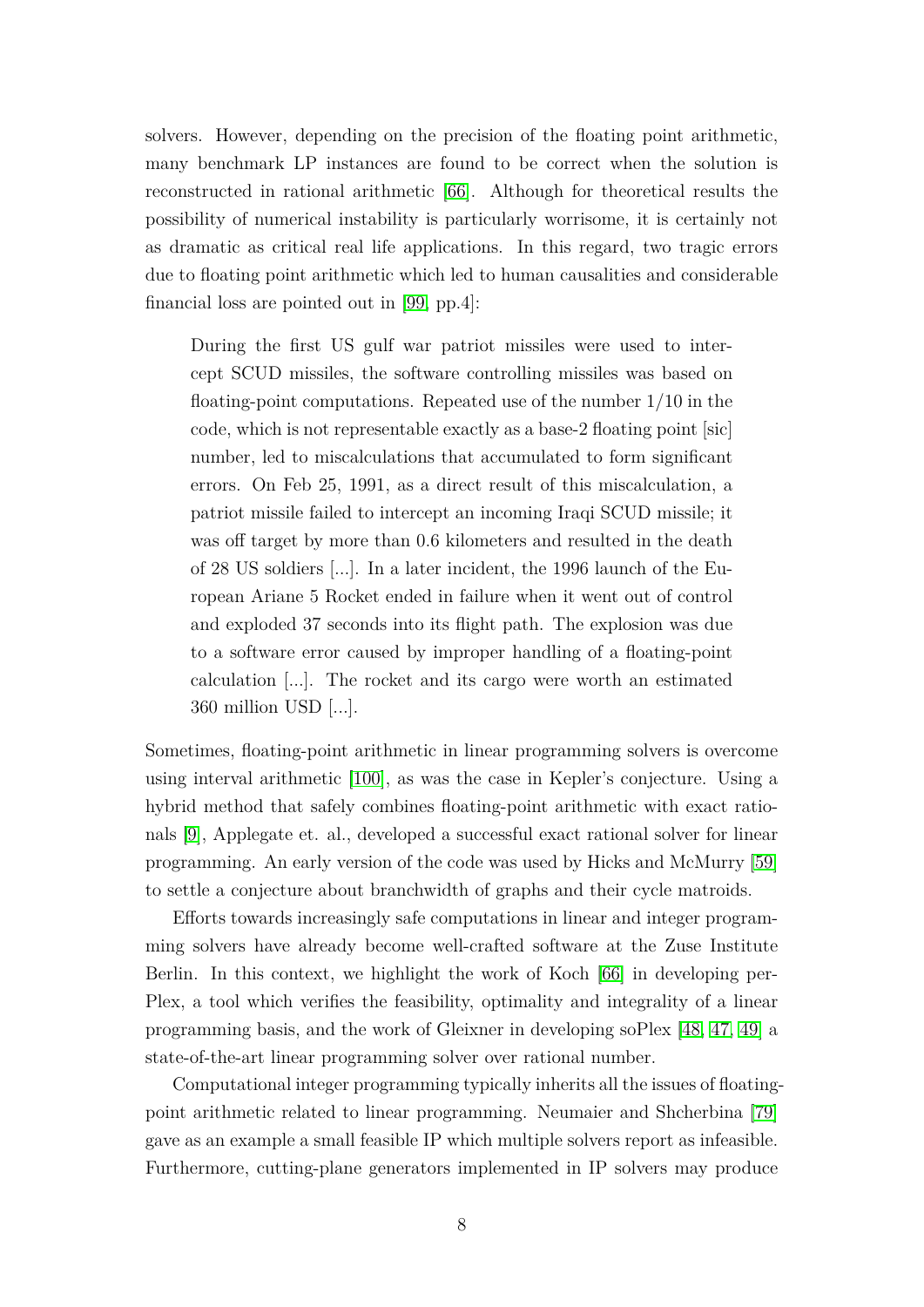inequalities that are *not* valid which cut off feasible points [\[68\]](#page-82-9). Efforts toward a safer IP solver have come together in the development of exact SCIP [\[27\]](#page-80-8), a joint work of Cook, Koch, Steffy and Wolter. The solver combines exact rational operations with safe floating point methods to increase its performance. In terms of verification of the output of IP solvers, with the expection of the recently developed VIPR [\[25\]](#page-79-4), the available literature is minimal. To the best of our knowledge, the only previous published work is an ad hoc certification of a very large traveling salesman instance [\[8\]](#page-78-7). In this respect, VIPR [\[25\]](#page-79-4) is the only available tool for *verifying* general integer programming results.

### <span id="page-16-0"></span>**1.3 Main Results**

We began the introduction by motivating mathematical interest in questions that are simple to state but difficult to prove true or false. As such the union-closed sets conjecture, also known as Frankl's conjecture, is perhaps the simplest open question in extremal set theory. We say that a given family of sets is *union-closed* if and only if the union of any two sets from the given family is also in the family. Frankl's conjecture states that any given non-empty finite union-closed family contains an element (in the union of its sets) that belongs to at least half the sets in the family. Many mathematicians who are not familiar with the conjecture think of it as a typical homework question you would assign to undergraduate students [10](#page-16-1). Yet a positive or a negative answer to the question appears to be astonishingly difficult, despite the many efforts we will review in the next chapters. The conjecture appears to lack structure  $^{11}$  $^{11}$  $^{11}$  to the point that there is a dearth of pictures that relate geometric intuition. As a "popular" indication of the conjecture's difficulty  $^{12}$  $^{12}$  $^{12}$  we point the reader to the related ongoing polymath project of Timothy Gowers [\[53\]](#page-81-9), which we explore in more detail in the next chapter.

The early work that eventually led to the central results we prove in this thesis began with a collaboration featured in the dissertation of Annie Raymond [\[86\]](#page-83-8), and a resulting joint publication [\[85\]](#page-83-9). In these works, we explore integer programming formulations to better understand Frankl's conjecture. The early computations, which we verify in this thesis using exact integer programming and VIPR [\[25\]](#page-79-4), led to new insights and conjectures related to union-closed families

<span id="page-16-1"></span><sup>&</sup>lt;sup>10</sup>Peter Winkler considers the union-closed sets conjecture one of the most embarrassing gaps in combinatorial knowledge [\[1\]](#page-78-8).

<span id="page-16-2"></span><sup>11</sup>Richard Stanley thinks there may be a high dimensional "structureless" counterexample [\[82\]](#page-83-10).

<span id="page-16-3"></span><sup>12</sup>Joseph Oesterle promises the immediate award of a PhD degree in Mathematics and a postdoctoral position in his group for anyone who can settle the problem [\[3\]](#page-78-9).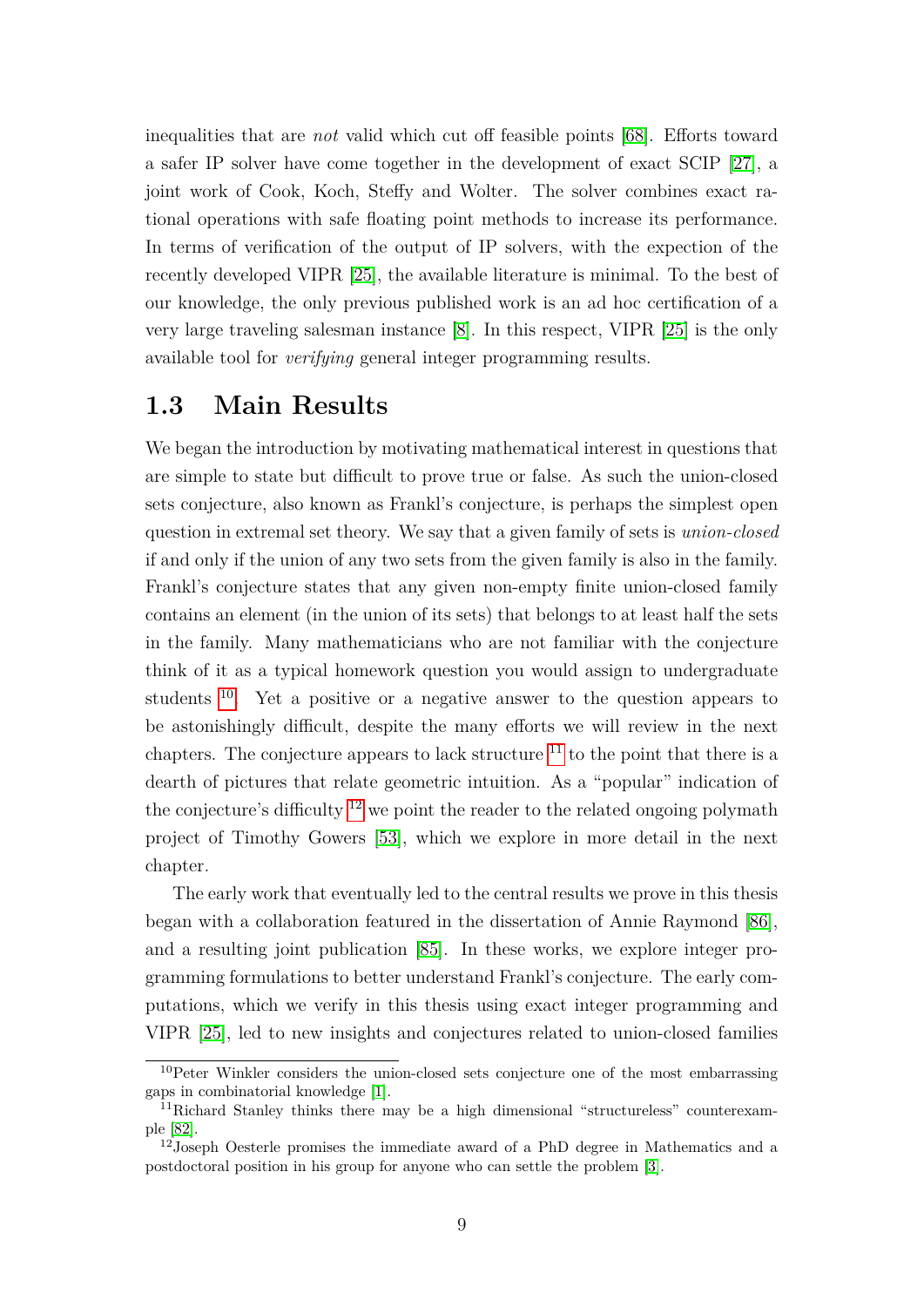of sets [\[85\]](#page-83-9).

The central results in this thesis are the following:

- We design the first general framework using integer programming that can exactly classify (for small ground sets) which union-closed families ensure that Frankl's conjecture is satisfied for all union-closed families that contain them. As a result, we verify Frankl's conjecture for all union-closed families which contain *any* of over one hundred previously unknown subfamilies (featured in the appendix).
- We find a counterexample to a conjecture of Morris from 2006 [\[76\]](#page-83-11) regarding possible structures in union-closed families. Furthermore, we find counterexamples to questions of Morris [\[76\]](#page-83-11) and Vaughan [\[105\]](#page-85-6) regarding simplified methods for finding union-closed families which ensure that Frankl's conjecture is satisfied for all union-closed families that contain them.
- We give a proof of the 3-sets conjecture of Morris [\[76\]](#page-83-11) and Vaughan [\[106\]](#page-85-7) which characterizes the minimum number of 3-sets whose presence in a union-closed family ensures Frankl's conjecture is satisfied. This closes a line of research that can be traced back to the early 1990s.

This thesis is organized as follows. In the second chapter we review Frankl's conjecture in more depth. Furthermore we review our early efforts to use integer programming to tackle the problem and their potential consequences and impact on the conjecture. In the third chapter we design an algorithmic framework that yields a computable version of Poonen's Theorem [\[84\]](#page-83-12) for small ground sets, thus removing a significant bottleneck in understanding structures for unionclosed families. This framework allows us to settle several open questions (in the negative). Finally, in the fourth chapter, we bring everything together and prove the 3-sets conjecture of Morris [\[76\]](#page-83-11) and Vaughan [\[106\]](#page-85-7).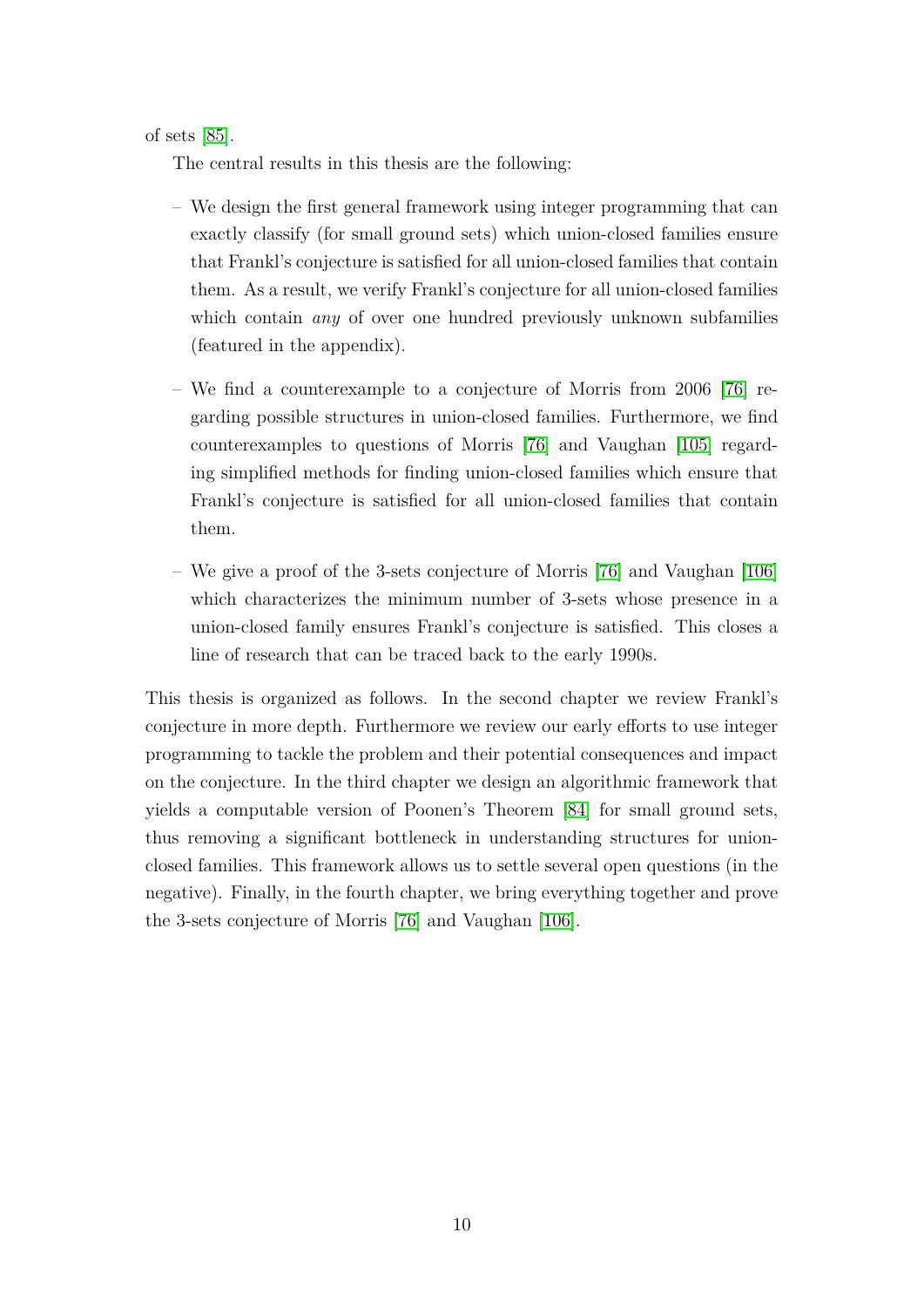# <span id="page-18-0"></span>**Notation and Preliminaries**

Necessary definitions and terminology will be introduced throughout this work as needed. Here we agree on some general conventions we use throughout this thesis. Unless otherwise specified, all considered families of sets are finite families of distinct sets, i.e., a family is a set of sets. For a positive integer *r* an *r*-set (or *r*-subset) is a set (or subset) of cardinality *r*. Given two sets *A* and  $B, A \subseteq B$ implies that *A* is a subset of *B*, and  $A \subset B$  implies that *A* is a *proper* subset of *B*, i.e.,  $A \neq B$ .

Given two families of sets  $\mathcal A$  and  $\mathcal B$ , we recall the following definitions to avoid confusion.  $\mathcal{A} \subseteq \mathcal{B}$  implies that  $\mathcal{A}$  is a subfamily of  $\mathcal{B}$ , and  $\mathcal{A} \subseteq \mathcal{B}$  implies that  $\mathcal{A}$  is a *proper* subfamily of B, i.e.,  $A \neq B$ . Define  $A \cup B := \{C \mid C \in A \text{ or } C \in B\}$  and  $\mathcal{A} \setminus \mathcal{B} := \{A \in \mathcal{A} \mid A \notin \mathcal{B}\}.$  Furthermore let  $\mathcal{A} \oplus \mathcal{B} := \{A \cup B \mid A \in \mathcal{A}, B \in \mathcal{B}\}.$ Let  $[n] := \{1, 2, \ldots, n\}$  and let  $\mathcal{P}([n])$  denote the power set of  $[n]$ . For a family of sets F, let |F| denote the cardinality of F. Denote by  $U(F)$  the union of all sets in F, and for  $i \in U(\mathcal{F})$  define  $\mathcal{F}_i := \{F \in \mathcal{F} \mid i \in F\}$ . Furthermore, let  $d(\mathcal{F}) := max \{ |\mathcal{F}_i| \mid i \in U(\mathcal{F}) \}.$  We denote by  $\mathbb{N}_1$  the set of positive natural numbers. The integers, the rationals, and the reals will be denoted by  $\mathbb{Z}, \mathbb{Q}$ , and R, respectively. The nonnegative integers, rationals and reals will be denoted by:  $\mathbb{Z}_{\geq 0}$ ,  $\mathbb{Q}_{\geq 0}$ , and  $\mathbb{R}_{\geq 0}$  respectively. All vectors, unless otherwise noted, are treated as column vectors. The  $\ell_1$  norm of a vector  $x \in \mathbb{R}^n$  such that  $x = (x_1, x_2, \dots, x_n)$ is defined as  $\sum_{i\in[n]} |x_i|$ . The greatest integer not greater than the real number *x* is denoted by  $|x|$  whereas the smallest integer not less than *x* as  $[x]$ .

The prerequisites for reading this thesis are minimal, as nearly all results are self-contained. We assume a basic working knowledge of discrete mathematics. Furthermore, an understanding of linear and integer programming is helpful but not strictly necessary. To this end we refer interested readers to the excellent and comprehensive works of Schrijver [\[97\]](#page-84-8) and Nemhauser and Wolsey [\[77\]](#page-83-13). Finally, for basic background on intractibility we refer the reader to Gary and Johnson [\[46\]](#page-81-10).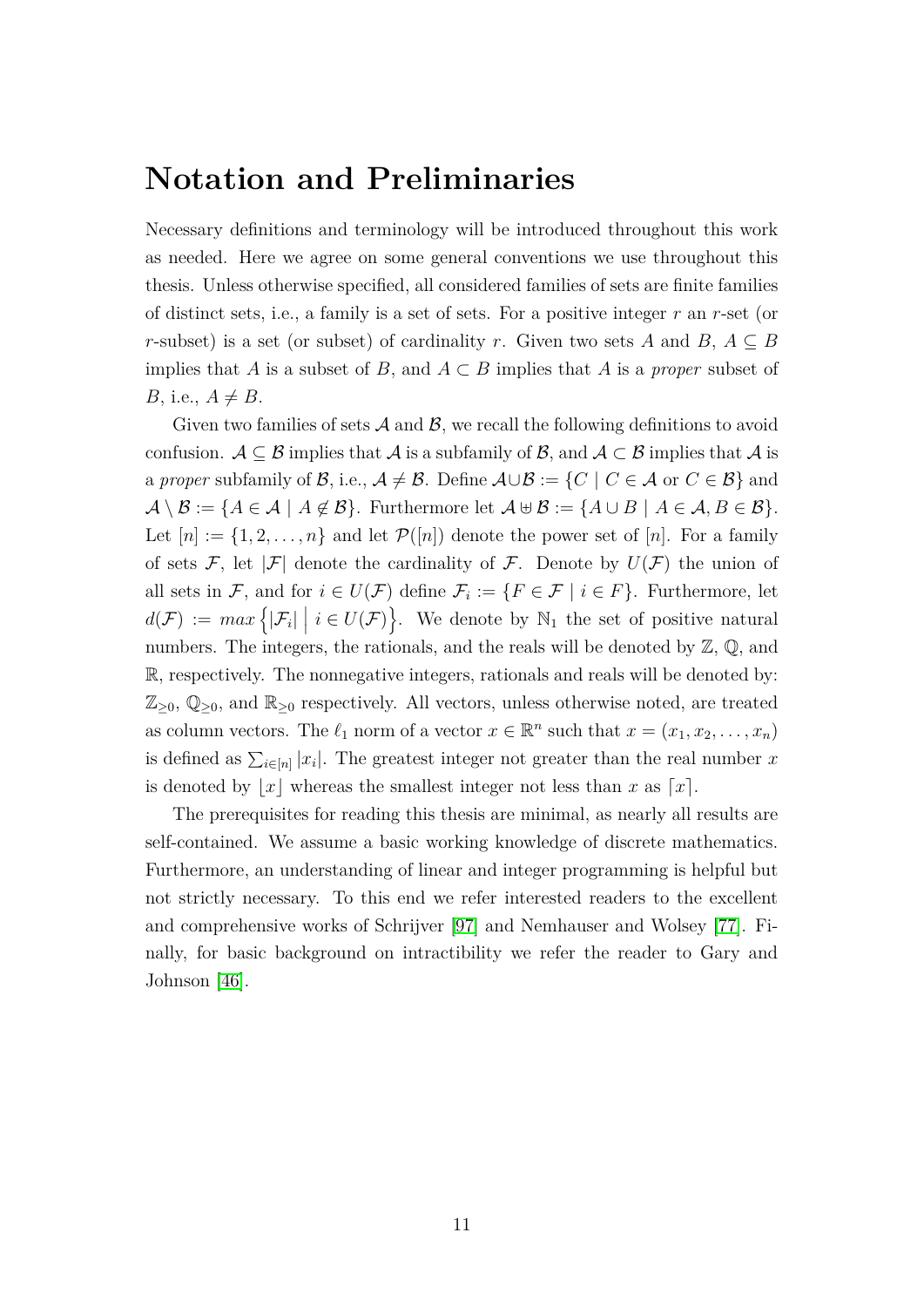## <span id="page-19-0"></span>**2 Frankl's Conjecture**

In this chapter we give a general review of the main results on Frankl's conjecture and discuss IP formulations that lead to related conjectures. Most IP-related results we feature are found in [\[85\]](#page-83-9), [\[86\]](#page-83-8). Furthermore, we verify all previous computations in [\[85\]](#page-83-9) using exact SCIP [\[28\]](#page-80-9) and VIPR [\[25\]](#page-79-4).

Our main objects of interest in this work are *union-closed* families of sets, which are families of sets that satisfy the following definition. Recall that in this thesis we consider only finite families of distinct sets unless stated otherwise.

**Definition 1.** *A family of sets* A *is union-closed (UC) if and only if for any*  $A, B \in \mathcal{A}$ , their union  $A \cup B$  is also contained in  $\mathcal{A}$ .

Furthermore, we are only interested in nontrivial UC families, therefore from now on we assume any UC family A contains a set A such that  $A \neq \emptyset$ . Frankl's conjecture is a well-known unsolved problem in extremal set theory.

### <span id="page-19-1"></span>**Conjecture 1** (Frankl, 1979). Let F be a UC family of sets. Then  $d(\mathcal{F}) \geq |\mathcal{F}|/2$ .

Poonen [\[84\]](#page-83-12) showed that to prove Frankl's conjecture it is sufficient to consider families of finite sets. Therefore, in this work, we only consider *finite* families of distinct *finite* sets. Furthermore, given a UC family F such that  $|U(\mathcal{F})| = n$ for some positive integer *n*, we may assume w.l.o.g. that  $U(\mathcal{F}) = [n]$ . Although the name suggests Péter Frankl was the first to formalize it, the authors of [\[10\]](#page-78-10) claim that the conjecture was previously known. Still, it seems clear that Frankl popularized it around 1979 [\[41\]](#page-80-10). Over the years the conjecture has gained more notoriety as interest in it continues to grow.

In 2016, the conjecture was brought to the attention of a wider audience as a polymath project led by Timothy Gowers [\[53\]](#page-81-9). Polymath projects attract mathematicians (and anyone who has anything of interest to say) who join forces collaboratively to tackle particularly tenacious open questions and conjectures. One related success story is the solution of the Erdős discrepancy conjecture by Terence Tao in 2015 [\[102\]](#page-84-9) as a result of his involvement with polymath. So far, the polymath project on Frankl's conjecture roughly mimics the evolution of known scholarship on the subject. Little headway has been made on the central question, but the massive collaboration has spawned a number of related conjectures, some of which have already shown to be false [\[87\]](#page-84-10).

Conjecture [1](#page-19-1) holds for a wide range of special cases. Some easy results were noticed particularly early on.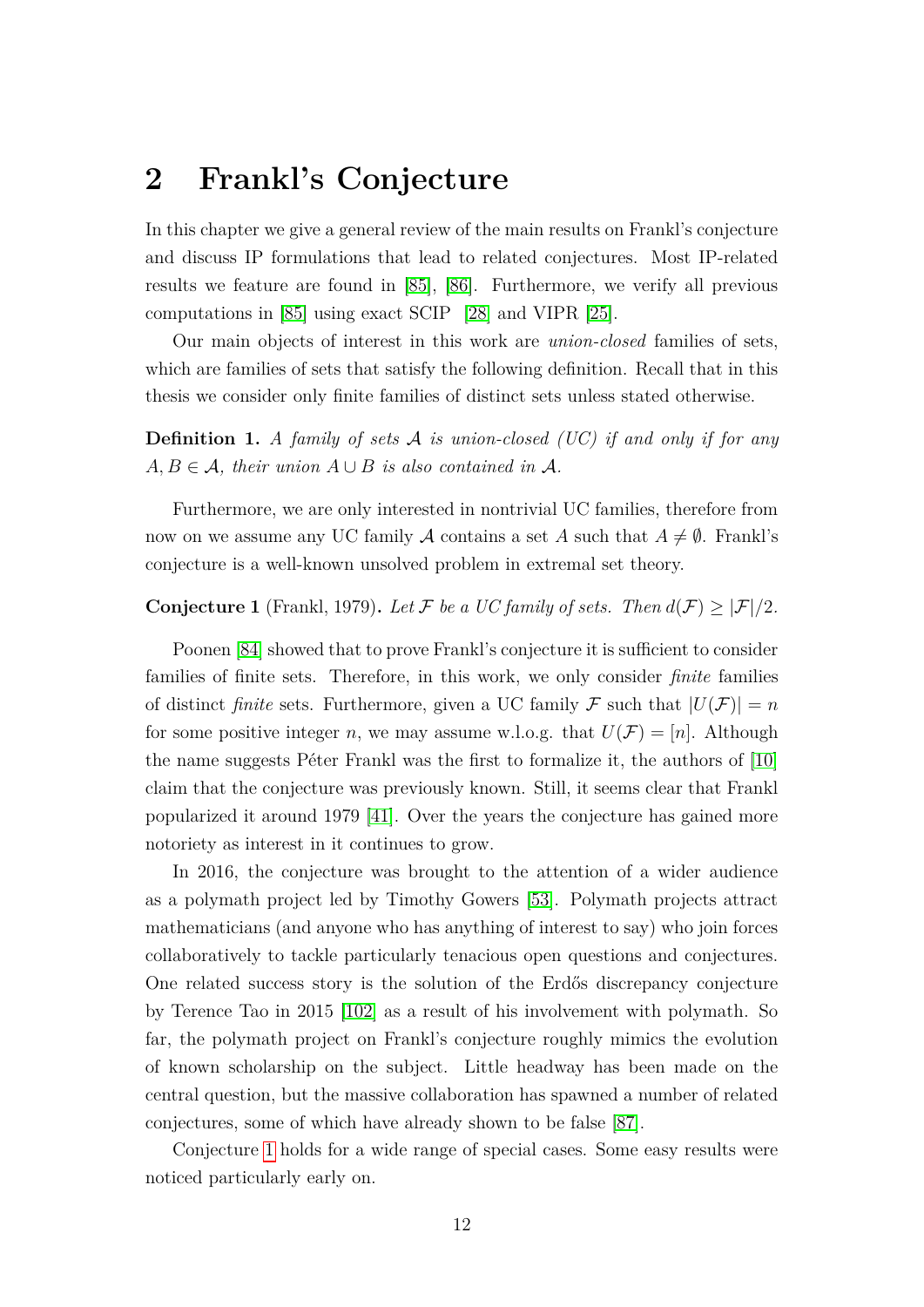<span id="page-20-0"></span>**Theorem 1** (Folklore)**.** *Frankl's conjecture holds for any UC family* F *such that there exists*  $S \in \mathcal{F}$  *and*  $|S| = 1$ *.* 

<span id="page-20-1"></span>**Theorem 2** (Sarvate and Renaud, 1989)**.** *Frankl's conjecture holds for any UC family*  $\mathcal{F}$  *such that there exists*  $S \in \mathcal{F}$  *and*  $|S| = 2$ *.* 

**Theorem 3** (Folklore)**.** *Frankl's conjecture holds for any UC family* F *such that* 1  $\frac{1}{|\mathcal{F}|}\sum_{S\in\mathcal{F}}|S|\geq\frac{|U(\mathcal{F})|}{2}.$ 

The results above suggest two ways to attack Frankl's conjecture. In particular, the first two results indicate that the presence of some fixed set ensures the conjecture holds for all UC families which contain the set. Determining which sets or families of sets always ensure the conjecture holds for all UC families which contain them is a natural strategy for better understanding UC families of sets. Indeed this is a well-established line of attack [\[20\]](#page-79-10) on Conjecture [1,](#page-19-1) and the next chapter of this thesis will focus entirely on this technique, featuring known results and our contributions. The third result above suggest that some *averaging* technique may help with the conjecture. A number of partial results have been achieved using averaging techniques, as seen in [\[113\]](#page-85-8), [\[31\]](#page-80-11), [\[10\]](#page-78-10), [\[35\]](#page-80-12), which culminate with Theorem [8](#page-21-0) and Theorem [9.](#page-21-1)

By focusing on minimal counterexamples and other techniques to show that Frankl's conjecture holds for small fixed ground sets, the following results have been achieved.

**Theorem 4** (Roberts, 1992). *The inequality*  $|\mathcal{F}| \geq 4|U(\mathcal{F})| - 1$  *holds for any UC family* F *that is a minimum counterexample to Frankl's conjecture.*

**Theorem 5** (Bošnjak and Marković, 2008)**.** *Frankl's conjecture holds for any UC family*  $\mathcal{F}$  *such that*  $|U(\mathcal{F})| < 11$ *.* 

**Theorem 6** (Roberts and Simpson, 2010)**.** *Frankl's conjecture holds for any UC family*  $\mathcal{F}$  *such that*  $|\mathcal{F}| \leq 46$ *.* 

The results above follow others that have improved over the years ( $|\mathcal{F}| \leq 11$ ) in [\[95\]](#page-84-11),  $|\mathcal{F}| \le 18$  in [\[96\]](#page-84-12),  $|\mathcal{F}| \le 24$  in [\[39\]](#page-80-13),  $|\mathcal{F}| \le 27$  in [\[84\]](#page-83-12),  $|\mathcal{F}| \le 32$  in [\[45\]](#page-81-11),  $|\mathcal{F}| \leq 40$  in [\[91\]](#page-84-13),  $|U(\mathcal{F})| \leq 7$  in [\[84\]](#page-83-12),  $|U(\mathcal{F})| \leq 9$  in [\[39\]](#page-80-13)).

Recently, Vučković and Živković published the following result, a computerassisted approach which took about five years to get through the refereeing process.

<span id="page-20-2"></span>**Theorem 7** (Vučković and Živković, 2012)**.** *Frankl's conjecture holds for any UC family*  $\mathcal{F}$  *such that*  $|U(\mathcal{F})| \leq 12$  *or*  $|\mathcal{F}| \leq 50$ *.*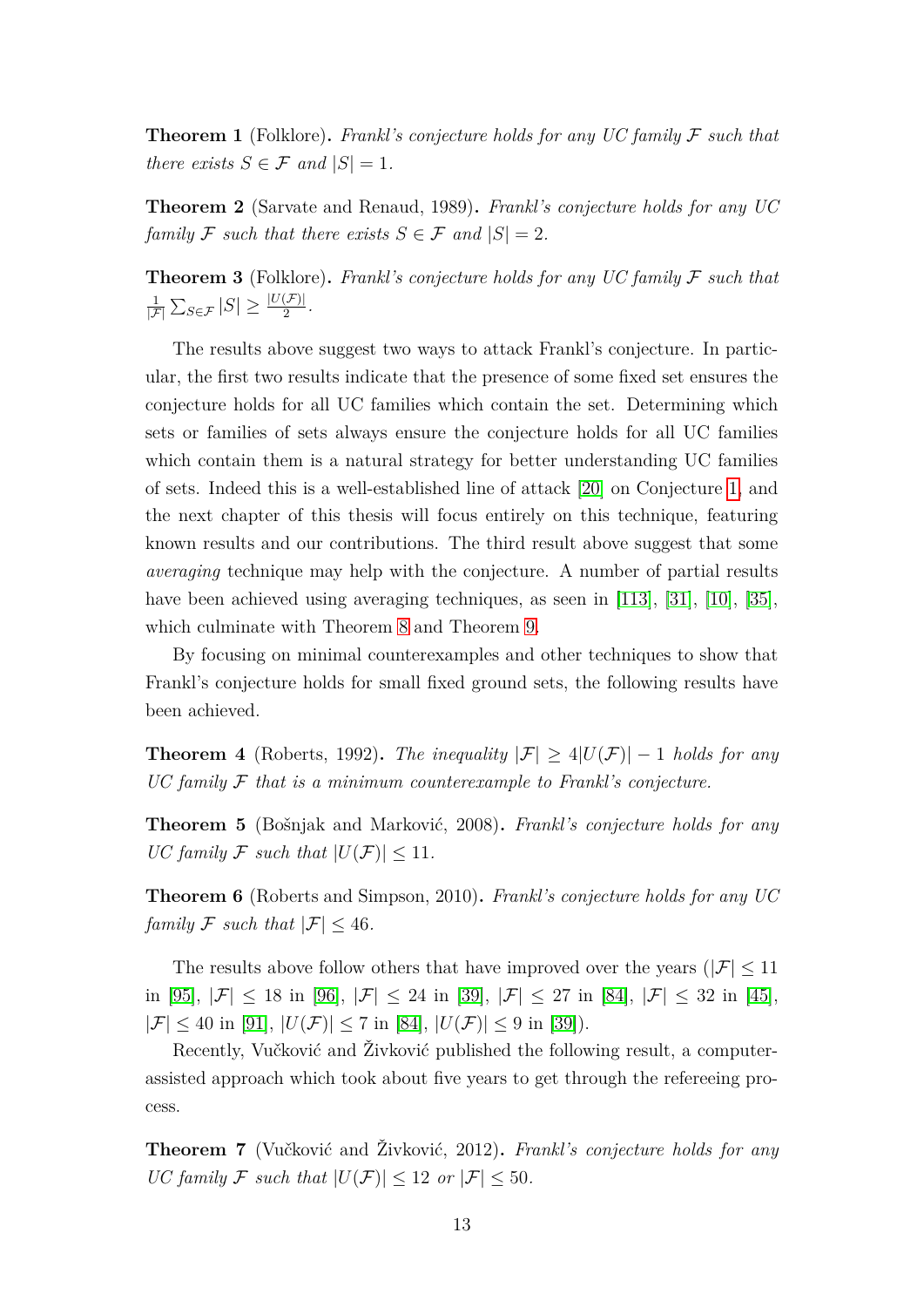Therefore the conjecture remains open for  $|\mathcal{F}| \geq 51$  or  $|U(\mathcal{F})| \geq 13$ . Next, we review a few other interesting results, which we use in [\[85\]](#page-83-9).

Balla, Bollobás and Eccles proved that Frankl's conjecture holds for families F containing at least  $\frac{2}{3}$  of the sets in the power set of  $U(\mathcal{F})$ . This shows that the conjecture holds for "large" families in relation to the ground set.

<span id="page-21-0"></span>**Theorem 8** (Balla, Bollobás & Eccles, 2013)**.** *Frankl's conjecture holds for any UC family*  $\mathcal{F}$  *such that*  $|\mathcal{F}| \geq \frac{2}{3}2^{|U(\mathcal{F})|}$ *.* 

Eccles further strengthened the result above in the following way.

<span id="page-21-1"></span>**Theorem 9** (Eccles, 2016)**.** *There is a positive constant c such that Frankl's conjecture holds for all UC families*  $\mathcal{F}$  *with*  $|\mathcal{F}| \geq 2^{|U(\mathcal{F})|}(\frac{2}{3} - c)$ *.* 

Furthermore, the conjecture also holds for "small" families in relation to the ground set. A family of sets  $\mathcal F$  is *separating* if for any two distinct elements  $x, y \in U(\mathcal{F})$  there exists a set  $A \in \mathcal{F}$  that contains exactly one of the elements *x* and *y*.

**Theorem 10** (Maßberg, 2016)**.** *Frankl's conjecture holds for any separating UC family* F *such that*

$$
|\mathcal{F}| \leq 2 \bigg( |U(\mathcal{F})| + \frac{|U(\mathcal{F})|}{\log_2 |U(\mathcal{F})| - \log_2 \log_2 |U(\mathcal{F})|} \bigg).
$$

An alternative to proving the Frankl conjecture as stated, is proving instead that any UC family contains an element present in at least some fraction of the sets. This was Knill's strategy as we see in the following theorem.

**Theorem 11** (Knill, 1994)**.** *In any UC family* F*, there always exists an element present in at least*  $\frac{|\mathcal{F}| - 1}{\log_2 |\mathcal{F}|}$  *sets, that is,*  $d(\mathcal{F}) \ge \frac{|\mathcal{F}| - 1}{\log_2 |\mathcal{F}|}$  $\frac{|{\cal F}|-1}{\log_2|{\cal F}|}.$ 

Despite a slight improvement in Wójcik [\[114\]](#page-85-9), still no constant fraction is known. Bruhn and Schaudt in [\[20\]](#page-79-10) were able to find a constant close to  $\frac{1}{2}$  for particular families using results in [\[90\]](#page-84-14) and [\[109\]](#page-85-10).

**Theorem 12** (Bruhn & Schaudt, 2013). Let  $\mathcal F$  be any UC family  $\mathcal F$  such that  $2^{|U(\mathcal{F})|-1} < |\mathcal{F}| \leq 2^{|U(\mathcal{F})|}$ . Then  $d(\mathcal{F}) \geq \frac{6}{13} \cdot |\mathcal{F}|$ , *i.e.*, there exists an element in a *least*  $\frac{6}{13}$  *of the sets of the family.* 

Many other results have been discovered throughout the years. For a more complete history of the problem, we refer the reader to the excellent survey of Bruhn and Schaudt [\[20\]](#page-79-10). Since the publication of the survey, there have been a number of other results, including the preprints [\[70\]](#page-82-10), [\[4\]](#page-78-11), [\[62\]](#page-82-11).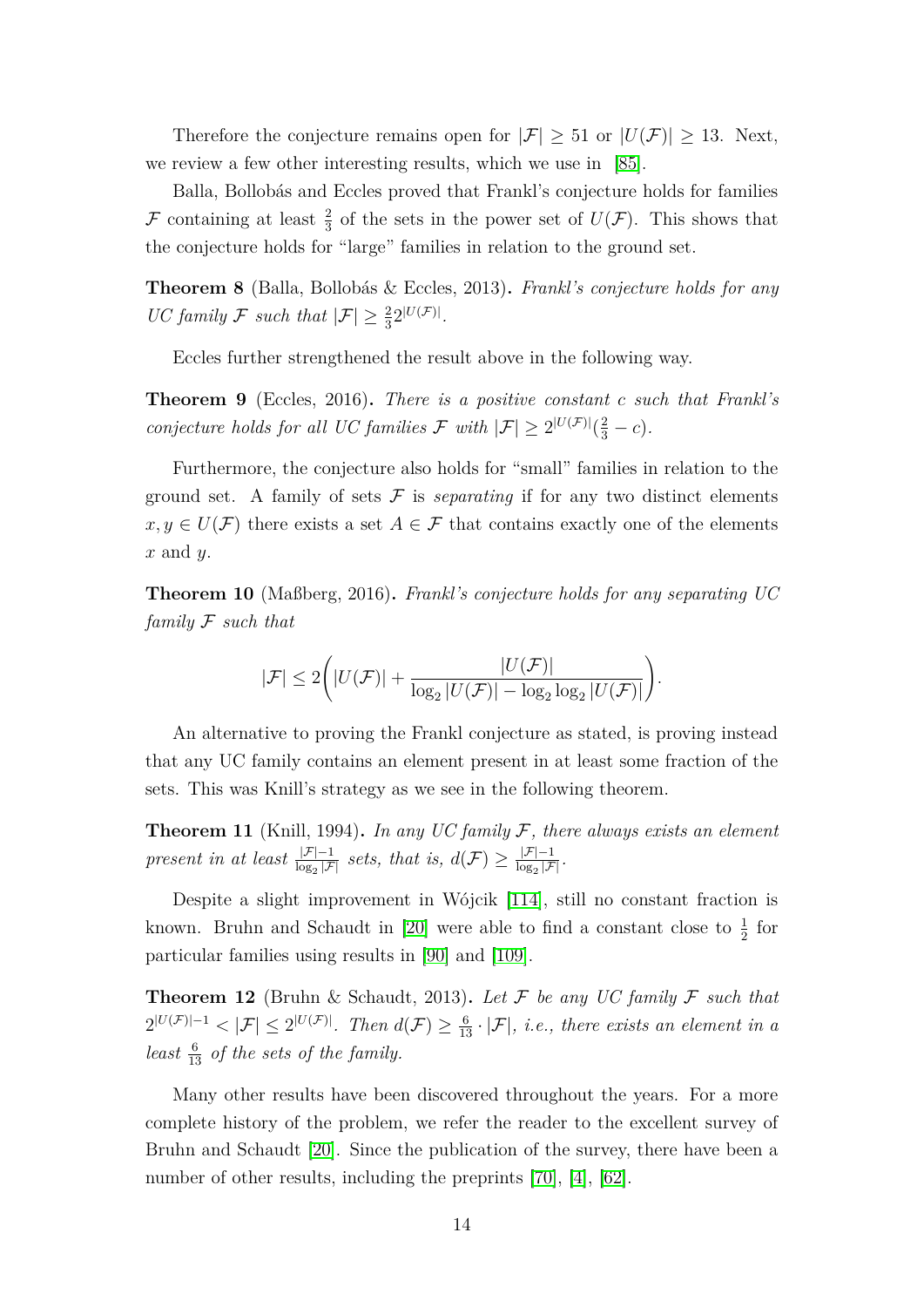### <span id="page-22-0"></span>**2.1 IP Formulations for Frankl's Conjecture**

As part of our early collaboration with Annie Raymond, in [\[86\]](#page-83-8) we feature a number of formulations of optimization problems related to Frankl's conjecture. Furthermore, we investigate many classes of cuts which we reformulate from the known literature on UC families of sets. Here we mostly review results in [\[85\]](#page-83-9), and strengthen some results from [\[86\]](#page-83-8). This section illustrates the importance of a computational framework that can "generate" patterns for difficult combinatorial problems, as such patterns then can lead to new insights on the problem at hand.

One can rewrite Frankl's conjecture as a maximization or a minimization problem, depending on whether we fix  $|\mathcal{F}|$ , or  $d(\mathcal{F})$ .

<span id="page-22-1"></span>**Conjecture 2** (Pulaj, Raymond & Theis, 2016)**.** *For any positive integer a, define*

$$
\mathcal{F}(a) := \{ \mathcal{F} \mid \mathcal{F} \text{ is a UC family, and } d(\mathcal{F}) \le a \}.
$$

*Then*  $\max_{\mathcal{F} \in \mathcal{F}(a)} |\mathcal{F}| \leq 2a$  *for all*  $a \in \mathbb{N}_1$ *.* 

<span id="page-22-2"></span>**Conjecture 3** (Pulaj, Raymond & Theis, 2016)**.** *For any positive integer m, let*

 $\mathcal{G}(m) := \{ \mathcal{F} \mid \mathcal{F} \text{ is a UC family, and } |\mathcal{F}| = m \}.$ 

*Then* min $_{\mathcal{F}\in\mathcal{G}(m)} d(\mathcal{F}) \geq \frac{m}{2}$  $\frac{m}{2}$  *for all*  $m \in \mathbb{N}_1$ .

Thus the following is easy to see.

**Observation 1.** *Conjecture [1,](#page-19-1) Conjecture [2](#page-22-1) and Conjecture [3](#page-22-2) are equivalent.*

Following our computations in [\[85\]](#page-83-9) (using the integer programs below) we noticed that optimal values did not vary as the ground set (between  $8 \ge n \ge$  $log<sub>2</sub>(a)$ ) increased incrementally, i.e.:

$$
\max_{\substack{\mathcal{F}\in\mathcal{F}(a):\\|U(\mathcal{F})|=n}}|\mathcal{F}|=\max_{\substack{\mathcal{F}\in\mathcal{F}(a):\\|U(\mathcal{F})|=n+1}}|\mathcal{F}|
$$

and

$$
\min_{\substack{\mathcal{F}\in\mathcal{G}(m):\\|U(\mathcal{F})|=n}} d(\mathcal{F}) = \min_{\substack{\mathcal{F}\in\mathcal{G}(m):\\|U(\mathcal{F})|=n+1}} d(\mathcal{F})
$$

We formally state these observations as conjectures once we define the respective integer programs in the next paragraphs.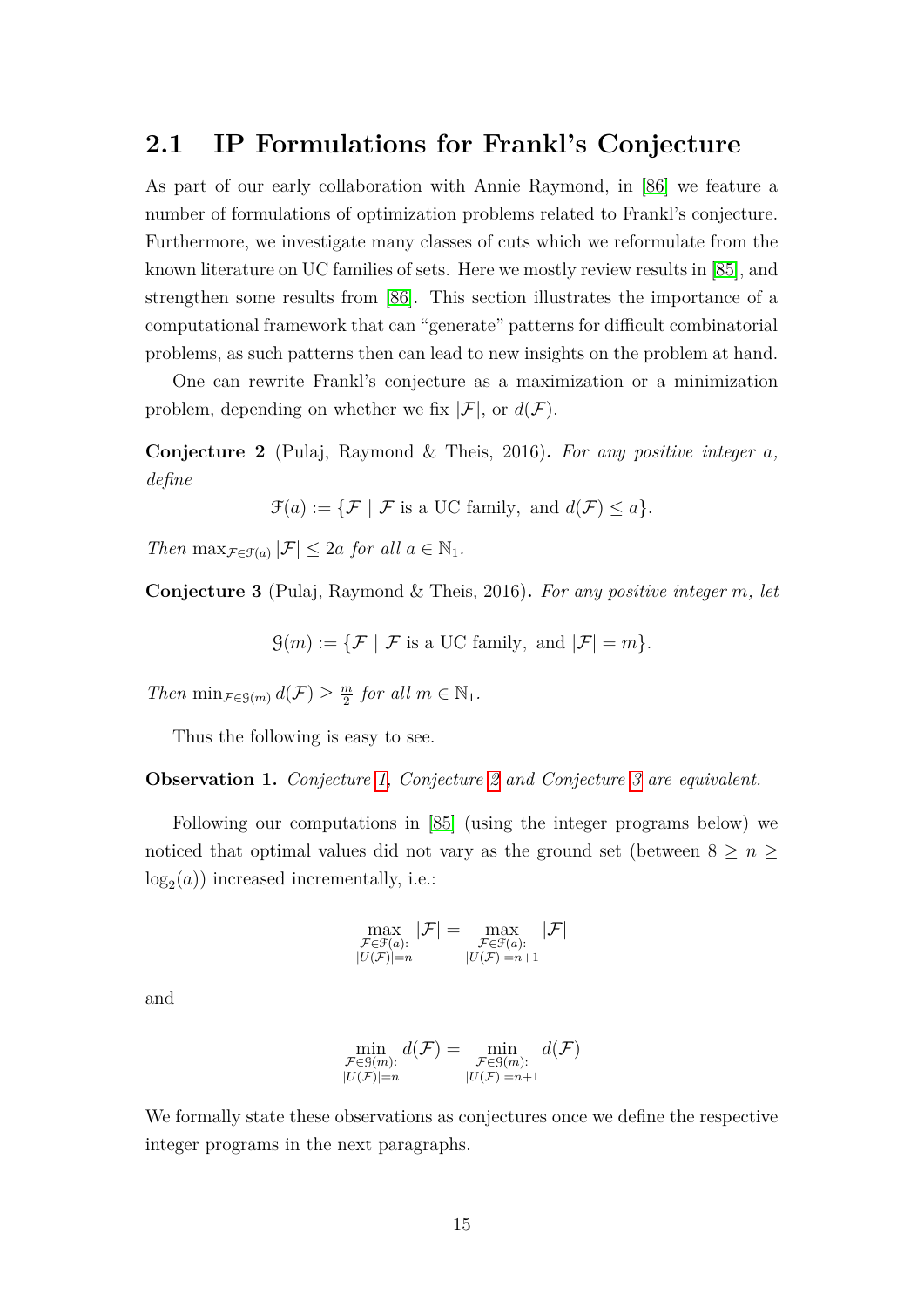#### <span id="page-23-0"></span>**2.1.1 New Conjectures for UC Families**

By parameterizing we define, for any positive integers *a, n*,

$$
\mathcal{F}(n, a) := \{ \mathcal{F} \in \mathcal{F}(a) \mid |U(\mathcal{F})| = n \}.
$$

Thus proving that  $\max_{\mathcal{F} \in \mathcal{F}(n,a)} |\mathcal{F}| \leq 2a$  for all possible *n*, *a* would prove Con-jecture [2](#page-22-1) (and therefore Frankl's conjecture). Fix  $n, a$ , and define  $f(n, a) :=$  $\max_{\mathcal{F} \in \mathcal{F}(n,a)} |\mathcal{F}|$ . We may assume that  $U(\mathcal{F}) = [n]$ . Then we can find  $f(n, a)$  by solving the following integer program, which we denote by  $F(n, a)$ 

| $\max$ $\sum x_S$<br>$S \in \mathcal{P}([n])$           |                                                                  |
|---------------------------------------------------------|------------------------------------------------------------------|
| s.t. $x_S + x_T \leq 1 + x_{S \cup T}$                  | $\forall S \in \mathcal{P}([n]), \forall T \in \mathcal{P}([n])$ |
| $\sum x_S \leq a$<br>$S \in \mathcal{P}([n]) : i \in S$ | $\forall i \in [n]$                                              |
| $x_S \in \{0, 1\}$                                      | $\forall S \in \mathcal{P}([n]),$                                |

where  $(\mathcal{P}([n])$  is the power set of [*n*], and) the variable  $x_s$  for any set  $S \in \mathcal{P}([n])$ is 1 if *S* is in the family, and 0 otherwise. Thus, we maximize the number of sets while ensuring the family is UC (through the first constraint<sup>[1](#page-23-1)</sup>) and that  $d(\mathcal{F}) \leq a$  holds (through the second constraint), i.e., we calculate  $f(n, a)$ . A *feasible* solution of  $F(n, a)$  is a zero-one vector  $\bar{x} \in \mathbb{Z}_{\geq 0}^{2^n}$  $\sum_{i=0}^{2^n}$  that satisfies all the inequalities of *F*(*n, a*).

Similarly, define

$$
\mathcal{G}(n,m) := \{ \mathcal{F} \in \mathcal{G}(m) \mid |U(\mathcal{F})| = n \}
$$

for any positive integers *m* and large enough *n*. Thus it follows that proving that  $\min_{\mathcal{F}\in\mathcal{G}(n,m)} d(\mathcal{F}) \geq \frac{m}{2}$  $\frac{m}{2}$  for all large enough *n* and *m* would prove Conjecture [3.](#page-22-2) Fix *n, m,* and define  $g(n, m) := \min_{\mathcal{F} \in \mathcal{G}(n,m)} d(\mathcal{F})$  for  $m \geq 2$ . We may assume that  $U(\mathcal{F}) = [n]$ . Then we can find  $q(n,m)$  by solving the following integer program, which we denote by *G*(*n, m*).

<span id="page-23-1"></span><sup>&</sup>lt;sup>1</sup>This constraint is redundant when  $S \subset T$  or  $T \subset S$ , and we make more precise and generalize this observation in Section [2.2.](#page-26-0)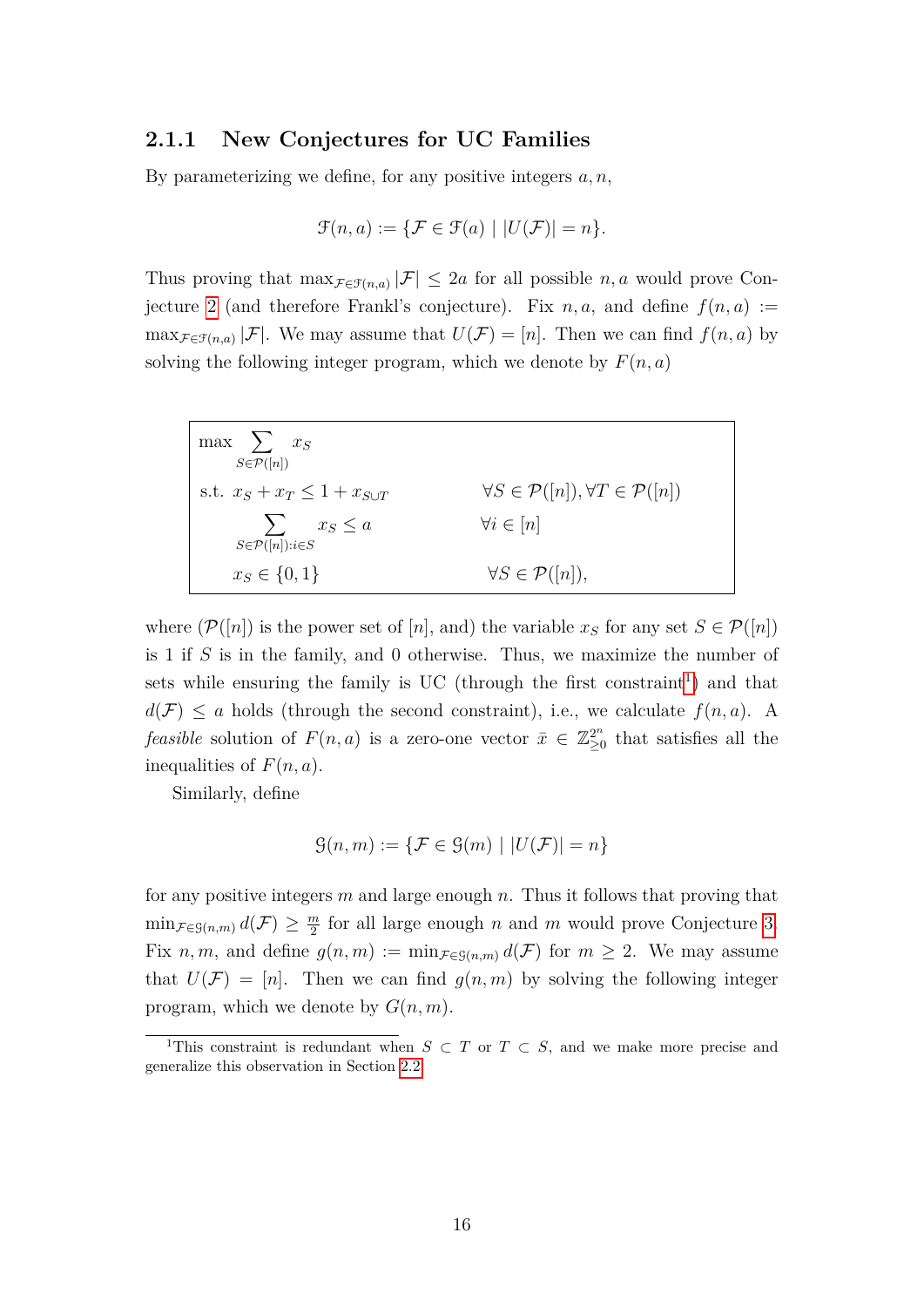$$
\min \sum_{S \in \mathcal{P}([n]): 1 \in S} x_S
$$
\n
$$
\text{s.t } x_S + x_T \le 1 + x_{S \cup T} \qquad \forall S \in \mathcal{P}([n]), \forall T \in \mathcal{P}([n])
$$
\n
$$
\sum_{S \in \mathcal{P}([n]): 1 \in S} x_S \ge \sum_{S \in \mathcal{P}([n]): j \in S} x_S \qquad \forall j \in [n]
$$
\n
$$
\sum_{S \in \mathcal{P}([n])} x_S = m
$$
\n
$$
x_S \in \{0, 1\} \qquad \forall S \in \mathcal{P}([n]),
$$

where the variables  $x<sub>S</sub>$  are as before. The second constraint says that element 1 is the element contained in the most number of sets in the family, so we are minimizing the maximum number of sets containing the most frequent element while enforcing that the family is UC (through the first constraint) and has *m* sets (through the third constraint).

Note that there are values of a, m, n for which  $f(n, a)$  and  $g(n, m)$  have trivial solutions that do not interest us. For example, it is clear that  $f(n, a) = 2^n$  if  $a \geq 2^{n-1}$ . Indeed, the power set of *n*,  $\mathcal{P}([n])$ , is UC, and there are  $2^n$  sets in  $\mathcal{P}([n])$  where each element is in exactly  $2^{n-1}$  sets. It is thus a trivially optimal solution for  $f(n, a)$ . It is also clear that  $G(n, m)$  has trivially no solution if  $m > 2<sup>n</sup>$ . Indeed, even if we take all of the sets in  $\mathcal{P}([n])$ , we'd have less sets than the number of sets required by the program.

In [\[85\]](#page-83-9) we computed  $f(n, a)$  and  $g(n, m)$  for different values with the mixedinteger commercial solver IBM ILOG CPLEX version 12.4. Table [2.1.1](#page-23-0) contains some of the results we obtained. Furthermore, in the present work these results have been verified with exact SCIP [\[28\]](#page-80-9) and VIPR [\[25\]](#page-79-4).

From Table [2.1.1](#page-23-0) the following pattern becomes noticable: For any  $n \geq$  $\lceil \log_2 a \rceil + 1$ , that is, for any non-trivial value of *n* when *a* is fixed,  $f(n, a)$  takes the same value as *n* increases. Similarly, for any  $n \geq \lceil \log_2 m \rceil$ , that is, for any non-trivial value of *n* when *m* is fixed,  $g(n, m)$  takes the same value as *n* increases. We are ready to formalize the observations above as following (*f*-conjecture and *g*-conjecture, respectively):

**Conjecture 4** (Pulaj, Raymond & Theis, 2016). *Fix*  $a \in \mathbb{N}_1$ . *Then*  $f(n, a) =$  $f(n+1, a)$  *for every*  $n \in \mathbb{N}_1$  *such that*  $n \geq \lceil \log_2 a \rceil + 1$ *.* 

**Conjecture 5** (Pulaj, Raymond & Theis, 2016). *Fix*  $m \in \mathbb{N}_1$ . *Then*  $g(n, m) =$  $g(n+1,m)$  *for every*  $n \in \mathbb{N}_1$  *such that*  $n \geq \lceil \log_2 m \rceil$ *.* 

In [\[85\]](#page-83-9) we study a few basic properties of the functions *f* and *g* for non-trivial values of *a, m, n*.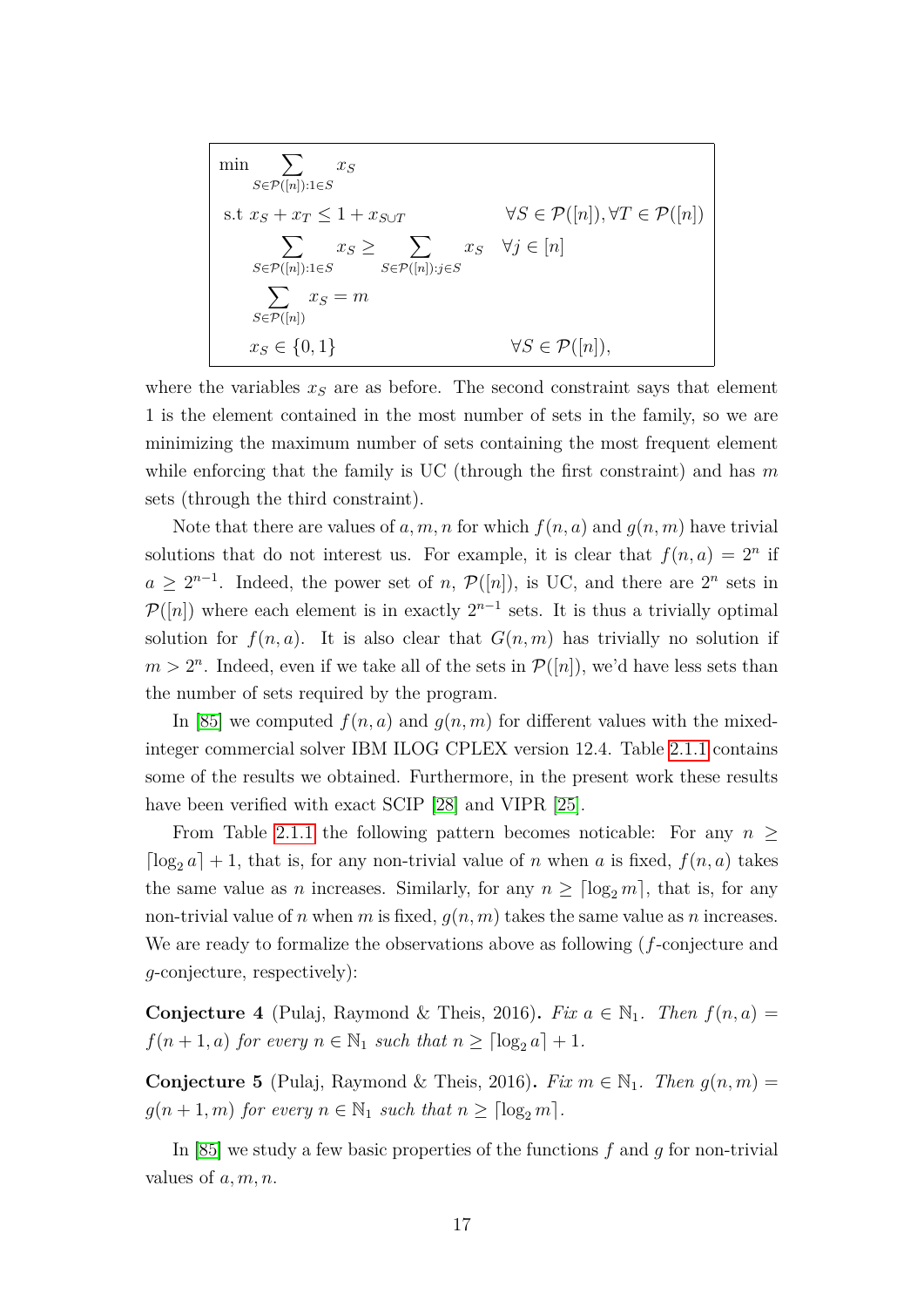| $\overline{n}$<br>a <sup>1</sup> |                             | 2              | 3 | 4                           | 5              | 6                |                | 8              | $\setminus n$<br>m <sub>1</sub> |                             | 1 2 3 4 5 6 7 8 |              |              |             |                |                |
|----------------------------------|-----------------------------|----------------|---|-----------------------------|----------------|------------------|----------------|----------------|---------------------------------|-----------------------------|-----------------|--------------|--------------|-------------|----------------|----------------|
| $\mathbf{1}$                     |                             | 222            |   | $\mathcal{D}_{\mathcal{L}}$ | $\overline{2}$ | $\overline{2}$   | $\overline{2}$ | $\overline{2}$ |                                 |                             |                 |              |              |             |                |                |
| $\overline{2}$                   | 2                           | 4              | 4 | 4                           | 4              | 4                | 4              | 4              | 2                               | 1                           | 1               | $\mathbf{1}$ | $\mathbf{1}$ | 1 1         |                | $\overline{1}$ |
| 3                                | 2                           | $\overline{4}$ | 5 | 5                           | 5              | 5                | 5              | 5              | 3                               | $\mathcal{D}_{\mathcal{L}}$ | $\overline{2}$  |              |              | 2222        |                | $\overline{2}$ |
| 4                                | 2                           | 4              | 8 | 8                           | 8              | 8                | 8              | 8              | 4                               | 2                           | 222222          |              |              |             |                |                |
| 5                                | 2                           | 4              | 8 | 9                           | 9              | 9                | 9              | 9              | 5                               |                             |                 |              |              | 3 3 3 3 3 3 |                |                |
| 6                                | 2                           | 4              | 8 | 10                          | 10             | 10               | 10             | 10             | 6                               |                             | 4               | 4            | 4            |             | 44             | $\overline{4}$ |
| 7                                | 2                           | 4              | 8 |                             |                | 12 12 12 12      |                | 12             | $\overline{7}$                  |                             | 4               | 4            |              | 444         |                | 4              |
| 8                                | 2                           | $\overline{4}$ | 8 |                             |                | 16 16 16         | -16            | -16            | 8                               |                             | 4               |              | 44           | 4           | $\overline{4}$ | $\overline{4}$ |
| 9                                | 2                           | 4              | 8 |                             |                | 16 17 17 17      |                | 17             | 9                               |                             |                 |              |              | 5 5 5 5 5   |                |                |
| 10                               | 2                           | 4              | 8 | 16                          | 18             | 18               | -18            | 18             | 10                              |                             |                 | 6            | 6            | 6           | 6              | 6              |
| 11                               | 2                           | 4              | 8 | 16 19                       |                | 19               | -19            | 19             | 11                              |                             |                 |              |              | 7           | 7              |                |
| 12                               | $\overline{2}$              | 4              | 8 |                             |                | 16 21 21 21 21   |                |                | 12                              |                             |                 |              | 7            | 7           | 7              |                |
| 13                               | $\overline{2}$              | 4              |   |                             |                | 8 16 23 23 23 23 |                |                | 13                              |                             |                 | 8            | 8            | 8           | 8              | 8              |
| 14                               | 2                           | 4              | 8 |                             |                | 16 25 25 25 25   |                |                | 14                              |                             |                 | 8            | 8            | 8           | 8              | 8              |
| 15                               | $\mathcal{D}_{\mathcal{A}}$ | 4              | 8 |                             |                | 16 27 27 27 27   |                |                | 15                              |                             |                 | 8            | 8            | 8           | 8              | 8              |
| 16                               | 2                           | $\overline{4}$ |   |                             |                | 8 16 32 32 32 32 |                |                | 16                              |                             |                 | 8            | 8            | 8           | 8              | 8              |

Table 2.1: Values of  $f(n, a)$  and  $g(n, m)$  (respectively left and right) verified with exact SCIP [\[28\]](#page-80-9) and VIPR [\[25\]](#page-79-4)

**Theorem 13** (Pulaj, Raymond & Theis, 2016)**.** *The following properties hold.*

- *1. The function*  $f$  *is non-decreasing in*  $n$ *, that is,*  $f(n, a) \leq f(n + 1, a)$  *for every*  $a, n \in \mathbb{N}_1$  *such that*  $n \geq \lceil \log_2 a \rceil + 1$ *.*
- 2. The function *g* is non-increasing in *n*, that is,  $g(n, m) \ge g(n + 1, m)$  for *every*  $m, n \in \mathbb{N}_1$  *such that*  $n \geq \lceil \log_2 m \rceil$ *.*
- *3. The function*  $f$  *is strictly increasing in*  $a$ *, that is,*  $f(n, a) < f(n, a+1)$  *for every*  $a, n \in \mathbb{N}_1$  *such that*  $n > \lfloor \log_2 a \rfloor + 1$ *.*
- 4. The function g is non-decreasing in m, that is,  $g(n, m) \leq g(n, m + 1)$  for *every*  $m, n \in \mathbb{N}_1$  *such that*  $n \geq \lceil \log_2 m \rceil$ *.*
- *5. We have that*  $g(n, f(n, a)) = a$  *for all*  $a, n \in \mathbb{N}_1$  *such that*  $n > \lfloor \log_2 a \rfloor + 1$ *.*
- 6. We have that  $f(n, g(n, m)) \geq m$  *for all*  $m, n \in \mathbb{N}_1$  *such that*  $n \geq \lceil \log_2 m \rceil$ *.*

In [\[85\]](#page-83-9) we prove that the new conjectures are equivalent.

**Theorem 14** (Pulaj, Raymond & Theis, 2016). We have that  $f(n, a) = f(n + a)$ 1, a) for every  $a, n \in \mathbb{N}_1$  such that  $n \geq \lceil \log_2 a \rceil + 1$  if and only if  $g(n', m) =$  $g(n'+1,m)$  *for every*  $m, n' \in \mathbb{N}_1$ ,  $m \geq 2$  *such that*  $n' \geq \lceil \log_2 m \rceil$ *.* 

Furthermore, we were able to partially prove the *f*-conjecture by using a construction of Falgas-Ravry [\[38\]](#page-80-14).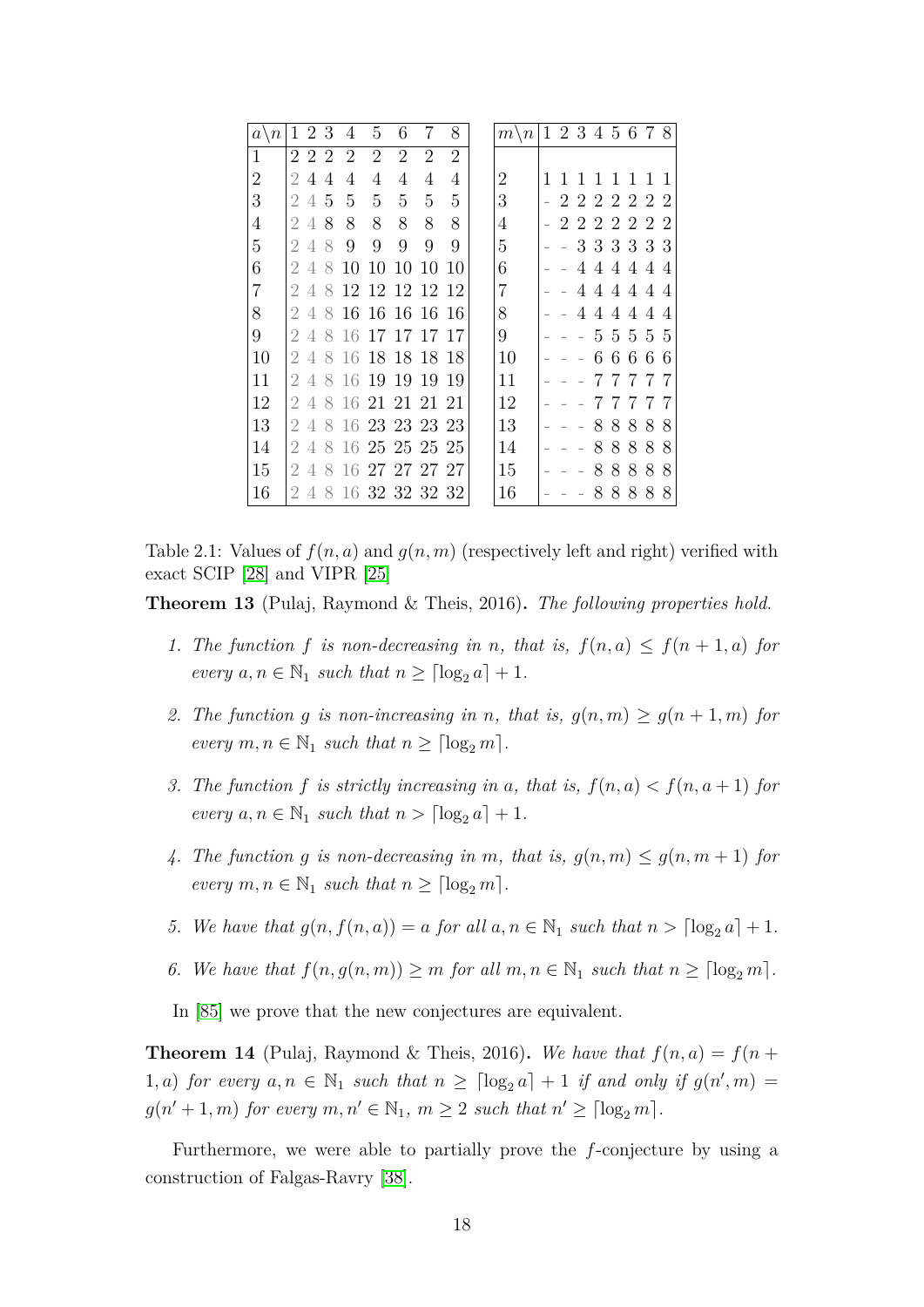**Theorem 15** (Pulaj, Raymond & Theis, 2016). We have that  $f(n-1, a)$  $f(n, a)$  *for all*  $n > a$ *.* 

If the *f*- or *g*-conjectures hold, their consequences for Frankl's conjecture are signficant as we see in the results below.

**Theorem 16** (Pulaj, Raymond & Theis, 2016)**.** *If the f- and g-conjectures hold, then Conjecture* [3](#page-22-2) *holds for all m for which there exists*  $i \in \mathbb{N}_1$  *such that* 2  $\frac{2}{3}2^i \le m \le 2^i$ .

**Theorem 17** (Pulaj, Raymond & Theis, 2016)**.** *If the f- and g-conjectures hold, then any UC family on m sets contains an element in at least*  $\frac{6}{13}m$  *sets of the family.*

### <span id="page-26-0"></span>**2.2 Stronger Inequalities**

In this section we strengthen some results from [\[86\]](#page-83-8) by showing that some known inequalities for the set of feasible solutions of  $F(n, a)$  are not necessary. Furthermore, we feature the first known complexity result regarding UC families of sets. First, we recall the following basic definitions from polyhedral theory.

**Definition 2.** *A* halfspace in  $\mathbb{R}^n$  is a set of the form  $\{x \in \mathbb{R}^n \mid a^T x \le a_0\}$  for *some nonzero vector*  $a \in \mathbb{R}^n$  *and some scalar*  $a_0 \in \mathbb{R}$ *.* 

**Definition 3.** *A* polyhedron  $P \subset \mathbb{R}^n$  *is the intersection of finitely many halfspaces, i.e., P can be represented as*  $\{x \in \mathbb{R}^n \mid Ax \leq b\}$  *for*  $A \in \mathbb{R}^{m \times n}$  *and some*  $vector b \in \mathbb{R}^m$ .

**Definition 4.** *Given a nonzero vector*  $\pi \in \mathbb{R}^n$  *and some scalar*  $\pi_0 \in \mathbb{R}$ *, an inequality*  $\pi^T x \leq \pi_0$  *is a* valid inequality *for a set*  $X \subseteq \mathbb{R}^n$  *if and only if*  $\pi^T x \leq \pi_0$ *for all*  $x \in X$ *.* 

**Definition 5.** If  $\pi^T x \leq \pi_0$  and  $\mu^T x \leq \mu_0$  are two valid inequalities for a poly*hedron*  $P \subset \mathbb{R}_{\geq 0}^n$ , then  $\pi^T x \leq \pi_0$  dominates  $\mu^T x \leq \mu_0$  *if and only if there exists*  $u > 0$  *such that*  $\pi \geq u\mu$  *and*  $\pi_0 \leq u\mu_0$ *.* 

**Definition 6.** *Given a set*  $\mathcal I$  *of valid inequalities for a polyhedron*  $P \subset \mathbb{R}^n_{\geq 0}$ *, an inequality*  $\pi^T x \leq \pi_0$  *in*  $\mathcal{I}$  *is* redundant *if it is dominated by a nonnegative linear combination of the remaining inequalities in* I*.*

In this thesis we are interested in valid inequalities for *the set of feasible solutions* of various IPs of interest. Thus, we will investigate inequalities for the set of integer vectors contained in the polyhedrons defined from the linear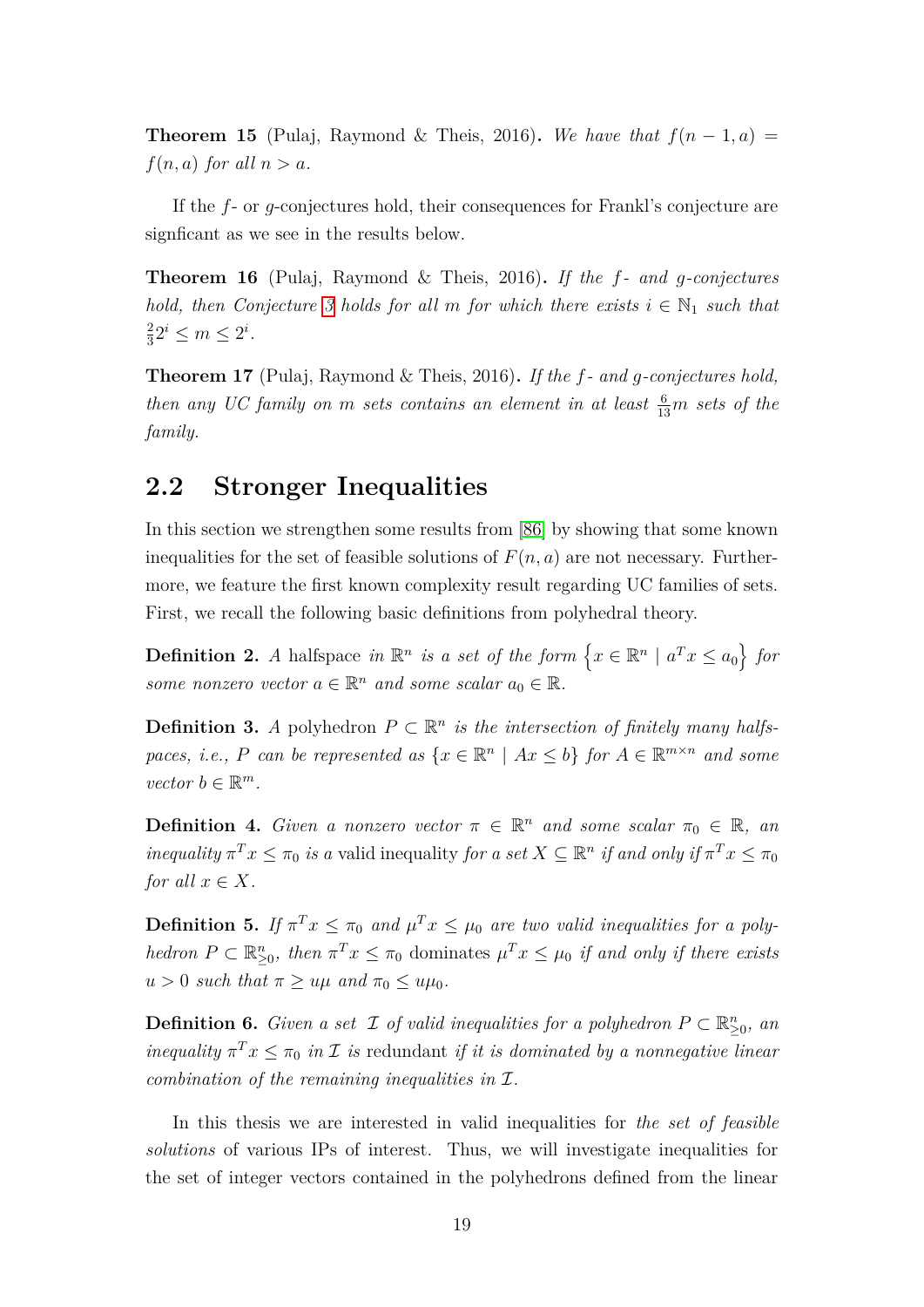inequalities of the LP-relaxations of various IPs of interest. We refer those unfamiliar with these topics to Schrijver [\[97\]](#page-84-8) and Nemhauser and Wolsey [\[77\]](#page-83-13) for a full exposition. In order to improve readability when convenient, we simply refer (in shorthand) to *valid inequalities for* various IPs of interest. Similarly, when we refer to *redundant inequalities* for an IP of interest, we mean redundant inequalities for the polyhedron defined from the inequalities of the LP-relaxation of the IP of interest (together with other known classes of valid inequalities for the IP). We trust this causes no confusion, but rather facilitates the reading of this thesis without introducing extra notation.

**Lemma 1** (Raymond 2014). Let  $n, a \in \mathbb{N}_1$ . The following is a valid inequality *for*  $F(n, a)$  *for all*  $S \subseteq \mathcal{P}([n])$ *:* 

<span id="page-27-0"></span>
$$
\sum_{S \in \mathcal{S}} x_S \le 1 + \frac{1}{2} \sum_{\substack{S, T \in \mathcal{S}: \\ S \neq T}} x_{S \cup T}.\tag{2.1}
$$

As we will see, we can"improve" on the above valid inequality by excluding sets that are subsets of other sets in the given family  $S$ . Furthermore, if we ignore the variables on the right hand side of Inequality [\(2.1\)](#page-27-0), the structure of a clique inequality clearly emerges. Still, the notion of a clique does not quite capture our present problem, hence a more appropriate idea is necessary. We recall the following well-studied object in combinatorics, namely an *antichain*.

**Definition 7.** A family of sets A is an antichain if and only if  $A, B \in \mathcal{A}$  implies  $A \not\subseteq B$ *.* 

**Proposition 1.** Let  $n, a \in \mathbb{N}_1$  and let  $S \subseteq \mathcal{P}([n])$  such that S is not an antichain. *Then valid Inequality* [\(2.1\)](#page-27-0) *on* S *is redundant.*

*Proof.* Suppose  $S \subseteq \mathcal{P}([n])$  such that S is not an antichain. Then there exist sets  $A, B \in \mathcal{S}$  such that  $A \subset B$ . This implies that  $x_B$  appears on both sides of Inequality [\(2.1\)](#page-27-0) and we may cancel it. Similarly, we may cancel all other variables that appear on both sides of Inequality [\(2.1\)](#page-27-0). Define  $\mathcal{B} :=$  ${B \in S \mid \exists S \subset B, S \in S}$  and let  $S' := S \setminus B$ . Then  $S' \subset S$  is by defini-tion an antichain. To arrive at the original Inequality [\(2.1\)](#page-27-0) on  $S$  we add  $x_B$  to both sides of Inequality [\(2.1\)](#page-27-0) on S' for all  $B \in \mathcal{B}$ . Furthermore, we add any necessary  $0 \leq x_s$  to recover the correct coefficients on the right hand side of Inequality [\(2.1\)](#page-27-0). Hence, Inequality [\(2.1\)](#page-27-0) defined on families of sets that are not antichains is redundant.  $\Box$ 

**Definition 8.** Let  $n \in \mathbb{N}_1$  and let  $\mathcal{S} \subseteq \mathcal{P}([n])$  and  $|U(\mathcal{S})| = m \leq n$ . The closure *of*  $S$  *is the smallest UC family*  $\mathcal{F} \subseteq \mathcal{P}([n])$  *such that*  $|U(\mathcal{F})| = m$  *and*  $S \subseteq \mathcal{F}$ *.*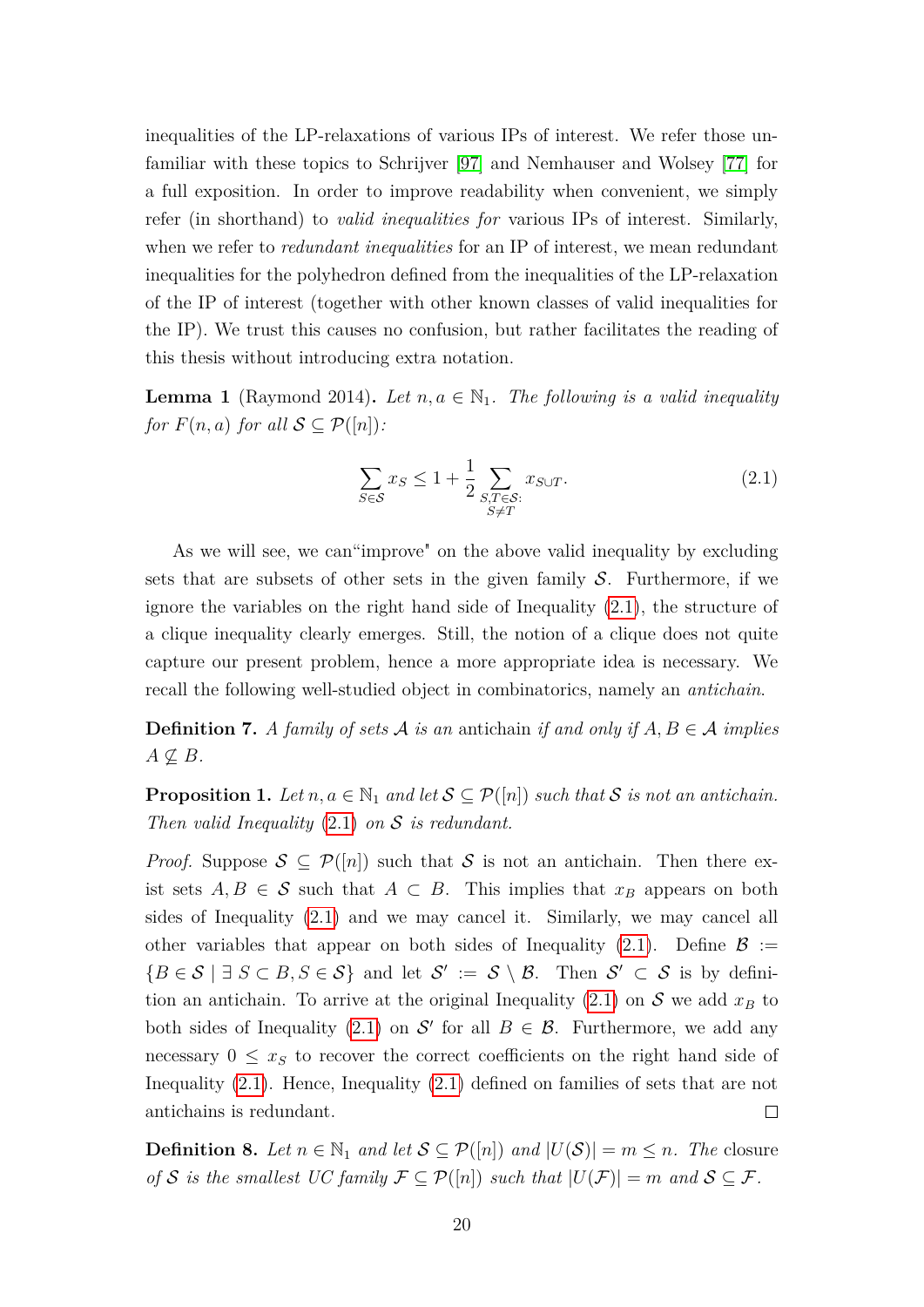**Definition 9.** Let  $n, a \in \mathbb{N}_1$  and let  $\mathcal{S} \subseteq \mathcal{P}([n])$ . F is a cover for a (or covers *a*) if and only if F is the closure of S and  $U(F)$  contains an element in more *than*  $a$  *sets of*  $\mathcal{F}$ *.* 

**Lemma 2** (Raymond 2014). Let  $n, a \in \mathbb{N}_1$ . The inequality

<span id="page-28-0"></span>
$$
\sum_{S \in \mathcal{S}} x_s \le |\mathcal{S}| - 1 \tag{2.2}
$$

*is valid for*  $F(n, a)$  *for all*  $S \subseteq \mathcal{P}([n])$  *whose closure*  $\mathcal F$  *covers*  $a$ *.* 

Next we show that inequalities  $(2.2)$  on some families of sets S are redundant.

**Proposition 2.** Let  $n, a \in \mathbb{N}_1$  and let  $\mathcal{S} \subseteq \mathcal{P}([n])$  have closure F that covers a *and there exist distinct*  $S, T, U \in S$  *such that*  $S = T \cup U$ *. Then Inequality* [\(2.2\)](#page-28-0) *on* S *is redundant.*

*Proof.* Suppose  $S \subseteq \mathcal{P}([n])$  has closure F that covers a and there exist distinct  $S, T, U \in S$  such that  $S = T \cup U$ . Let  $S' := S \setminus \{S\}$ . It is clear that S' has closure  $\mathcal{F}$ , therefore

<span id="page-28-1"></span>
$$
\sum_{S \in \mathcal{S}'} x_S \le |\mathcal{S}'| - 1,
$$

is a valid inequality for  $F(n, a)$ . Adding  $x<sub>S</sub> \leq 1$  to the inequality above yields the original one. Hence Inequality  $(2.2)$  on S is redundant.  $\Box$ 

For a given UC family  $\mathcal{F}, S \in \mathcal{F}$  is *independent* if and only if S is not the union of any other two sets in F. Then, for any UC family F define  $\mathcal{I}(\mathcal{F}) :=$  ${S \in \mathcal{F} \mid S \text{ is independent}}.$ 

**Corollary 1.** Let  $n, a \in \mathbb{N}_1$  and let  $\mathcal{S} \subseteq \mathcal{P}([n])$  have closure F that covers a. If  $\mathcal{I}(\mathcal{F}) \neq \mathcal{S}$ , then Inequality [\(2.2\)](#page-28-0) on S is redundant.

*Proof.* Suppose  $S \subseteq \mathcal{P}([n])$  has closure F that covers a. It is clear that  $\mathcal{I}(\mathcal{F}) \subseteq S$ and the closure of  $\mathcal{I}(\mathcal{F})$  is  $\mathcal{F}$ . Suppose  $\mathcal{I}(\mathcal{F}) \neq \mathcal{S}$ . The following inequality

$$
\sum_{S \in \mathcal{I}(\mathcal{F})} x_S \le |\mathcal{I}(\mathcal{F})| - 1,
$$

is valid for  $F(n, a)$ . By adding  $x_A \leq 1$  for all  $A \in S \setminus \mathcal{I}(\mathcal{F})$  to the inequality above, we arrive at Inequality  $(2.2)$  on  $\mathcal{S}$ .  $\Box$ 

We now turn our attention to a new class of valid inequalities for  $F(n, a)$ . Let  $n, a \in \mathbb{N}_1$  and let  $S \subset \mathcal{P}([n])$ ,  $|S| \geq k$  and  $A \in \mathcal{P}([n])$ . Suppose the closure of S does not cover *a* and, for each  $\mathcal{K} \subseteq S$  such that  $|\mathcal{K}| = k$ ,  $\mathcal{K} \cup \{A\}$  has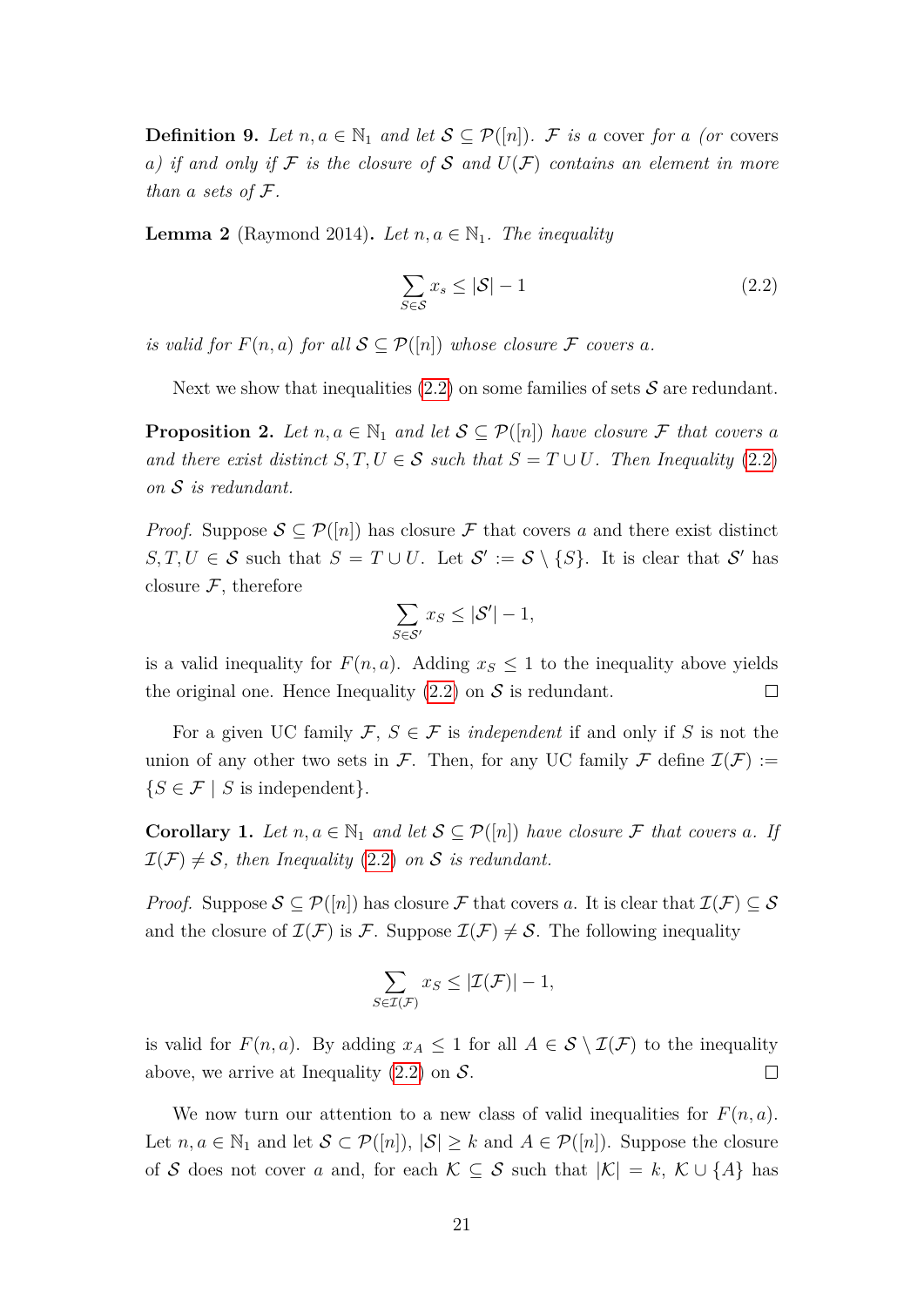a closure that covers *a*. Given S and A as above, we say the pair  $(S, A)$  is a  $(1 - k)$ -system. We proceed to show that  $(1 - k)$ -systems yield valid inequalities for  $F(n, a)$ .

**Proposition 3.** Let  $n, a \in \mathbb{N}_1$  and let  $(\mathcal{S}, A)$  be a  $(1 - k)$ *-system. Let*  $\mathcal{T} \subseteq \mathcal{S}$ *such that*  $k \leq |\mathcal{T}| = r \leq |\mathcal{S}|$ *. Then the following* 

$$
(r - k + 1)x_A + \sum_{S \in \mathcal{T}} x_S \le r,
$$

*is a valid inequality for*  $F(n, a)$ *.* 

*Proof.* We show this by contradiction. Let  $n, a \in \mathbb{N}_1$  and let  $(\mathcal{S}, A)$  be a  $(1 - k)$ system. Suppose there exists a feasible solution  $x'$  of  $F(n, a)$  such that

$$
(r-k+1)x'_{A} + \sum_{S \in \mathcal{T}} x'_{S} > r.
$$

If  $x'_A = 0$  then it follows that  $\sum_{S \in \mathcal{T}} x'_S \leq r$  since  $|\mathcal{T}| = r$ . Therefore  $x'_A = 1$ . This implies that the zero-one vector  $x'$  has at most  $k-1$  ones in the entries that correspond to sets in  $\mathcal{T}$ , otherwise  $x'$  would not be feasible since, for each  $\mathcal{K} \subseteq \mathcal{S}$  such that  $|\mathcal{K}| = k$ , the closure of  $\mathcal{K} \cup \{A\}$  covers *a*. Therefore, we arrive at  $\sum_{S \in \mathcal{T}} x_S \leq k - 1$ . This implies the inequalities

$$
(r - k + 1)x'_{A} + \sum_{S \in \mathcal{T}} x'_{S} \le (r - k + 1) + (k - 1) \le r,
$$

hold, which is a contradiction. Hence,  $(1 - k)$ -system inequalities are valid for *F*(*n, a*).  $\Box$ 

#### <span id="page-29-0"></span>**2.2.1 A Complexity Result for UC Families**

There are no known complexity results regarding Frankl's conjecture or UC families of sets. In some sense, looking at  $F(n, a)$ , the difficulty stems from having an integer program on power sets. Thus many of the known NP-hard problems are trivialized on power sets and the reductions are not polynomial in the ground sets. Yet, in the rest of this section, we will prove a complexity result for an IP related to  $F(n, a)$ .

As we saw in Theorem [1](#page-20-0) and Theorem [2](#page-20-1) any UC family  $\mathcal F$  that contains a 1-set or a 2-set satisfies Frankl's conjecture. Thus, it is sufficient to consider *F*(*n, a*) where all variables indexing 1-sets or 2-sets are set to zero. In terms of our computational framework, we can generalize these observations in the following way. Let  $n, a \in \mathbb{N}_1$  and  $\mathcal{H} \subset \mathcal{P}([n])$ . Denote by  $F(n, a, \mathcal{H})$  the following integer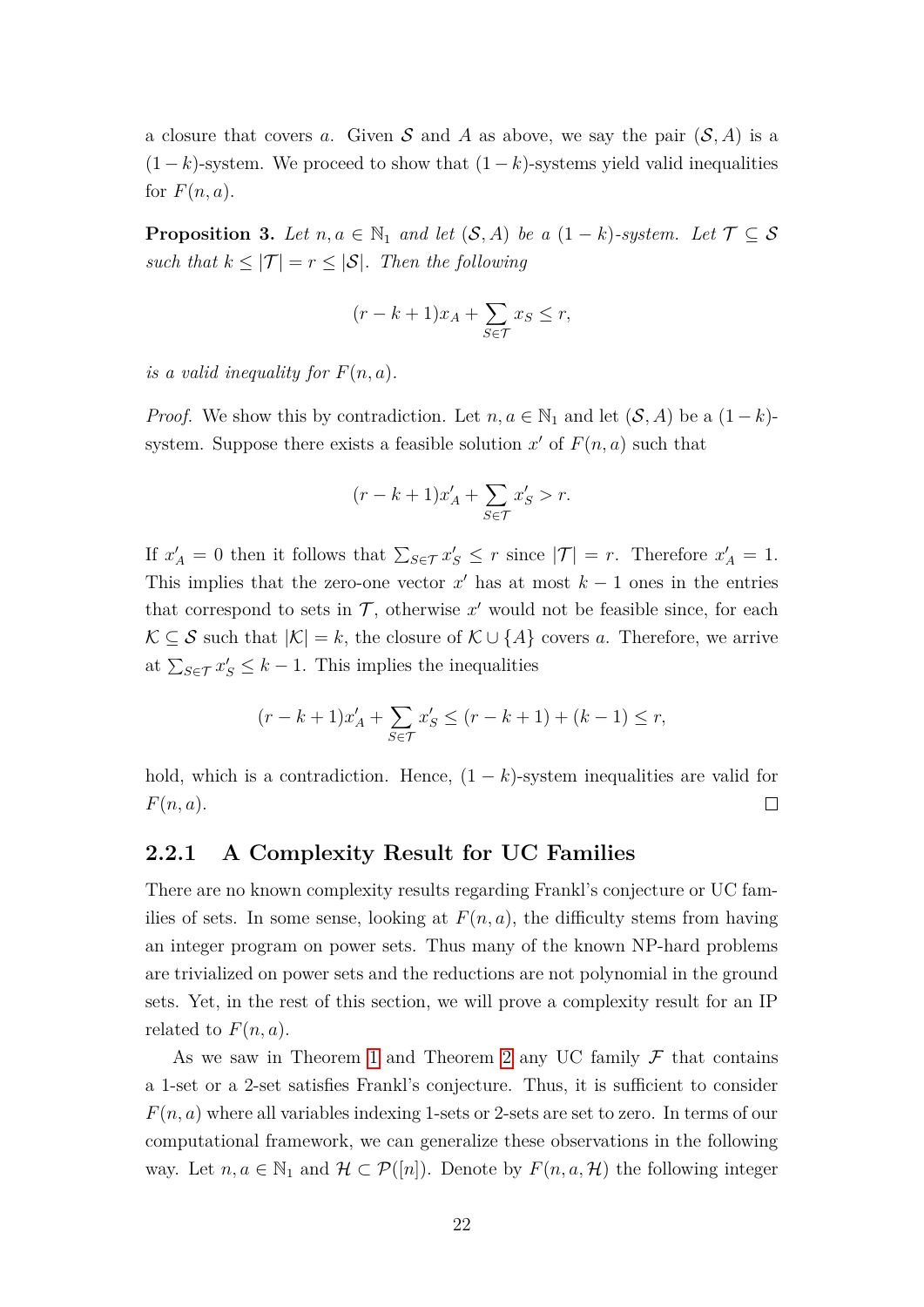program where  $f(n, a, \mathcal{H})$  denotes the value of its objective function.

| $\max$ $\sum x_S$<br>$S\in\mathcal{P}([n])$             |                                                                  |
|---------------------------------------------------------|------------------------------------------------------------------|
| s.t. $x_S + x_T \leq 1 + x_{S \cup T}$                  | $\forall S \in \mathcal{P}([n]), \forall T \in \mathcal{P}([n])$ |
| $\sum x_S \leq a$<br>$S \in \mathcal{P}([n]) : i \in S$ | $\forall i \in [n]$                                              |
| $x_S=0$                                                 | $\forall S \in \mathcal{H}$                                      |
| $x_S \in \{0, 1\}$                                      | $\forall S \in \mathcal{P}([n]),$                                |

Given a graph  $G = (V, E)$ , two vertices  $i, j \in V$  are *adjacent* if and only if there exists  $e \in E$  such that  $e = \{i, j\}.$ 

**Definition 10** (Independent Set). *Given a graph*  $G = (V, E)$ , an independent set *is a subset of the vertices*  $U \subseteq V$  *such that no two vertices in*  $U$  *are adjacent in G.*

The *independence number* of a graph *G*, denoted by  $\alpha(G)$ , is the largest cardinality among all independent sets of *G*. Finding  $\alpha(G)$  is known to be NPhard [\[46\]](#page-81-10).

**Theorem 18.** *Given*  $n, a \in \mathbb{N}_1$  *and*  $\mathcal{H} \subset \mathcal{P}([n])$ *, finding*  $f(n, a, \mathcal{H})$  *is NP-hard.* 

*Proof.* We reduce determining  $\alpha(G)$  to finding  $f(n, a, \mathcal{H})$  for some  $n, a$  and  $\mathcal{H}$ .

Given a graph  $G = (V, E)$  with  $|V| = n$ , we establish a bijection between *V* and all  $A_i \in \mathcal{P}([n])$  such that  $|A_i| = 1$ . We build the family of prohibited sets in the following way: For each  $e \in E$  with  $e = \{i, j\}$ , define  $U_e := A_i \cup A_j$ . Therefore let  $\mathcal{H} = \{U_e \mid e \in E\}$ , and choose  $a = 2^{n-1}$ . We claim that finding  $f(n, a, \mathcal{H})$  with parameters fixed as above, yields  $\alpha(G)$ . Recall from Section [2.1.1](#page-23-0) that for any  $F(n, a, \mathcal{H})$  instance such that  $a \geq 2^{n-1}$  and  $\mathcal{H} = \emptyset$ , we arrive at  $f(n, a, \mathcal{H}) = 2^n$ . Hence the inequalities

$$
2n - |\mathcal{H}| \ge f(n, a, \mathcal{H}) \ge 2n - |V| - |\mathcal{H}|,
$$
\n(2.3)

hold. The upper bound in  $(2.3)$  is implied since no set in  $\mathcal H$  is chosen. The lower bound is implied since at least one  $A_i$  is always chosen. Therefore, it is sufficient to consider the (singleton) sets  $A_i \in \mathcal{P}([n])$  with  $|A_i| = 1$ . Let's look at  $x_S + x_T \leq 1 + x_{S \cup T}$  such that  $S = A_i$  and  $T = A_j$  for all  $\{i, j\} \in E$ . Since *A*<sup>*i*</sup> ∪ *A*<sup>*j*</sup> = *U*<sup>*e*</sup> ∈ *H* for all *e* ∈ *E*, this implies that *x*<sub>*S*∪*T*</sub> = 0. Hence it suffices to consider the inequalities

$$
x_{A_i} + x_{A_j} \le 1,
$$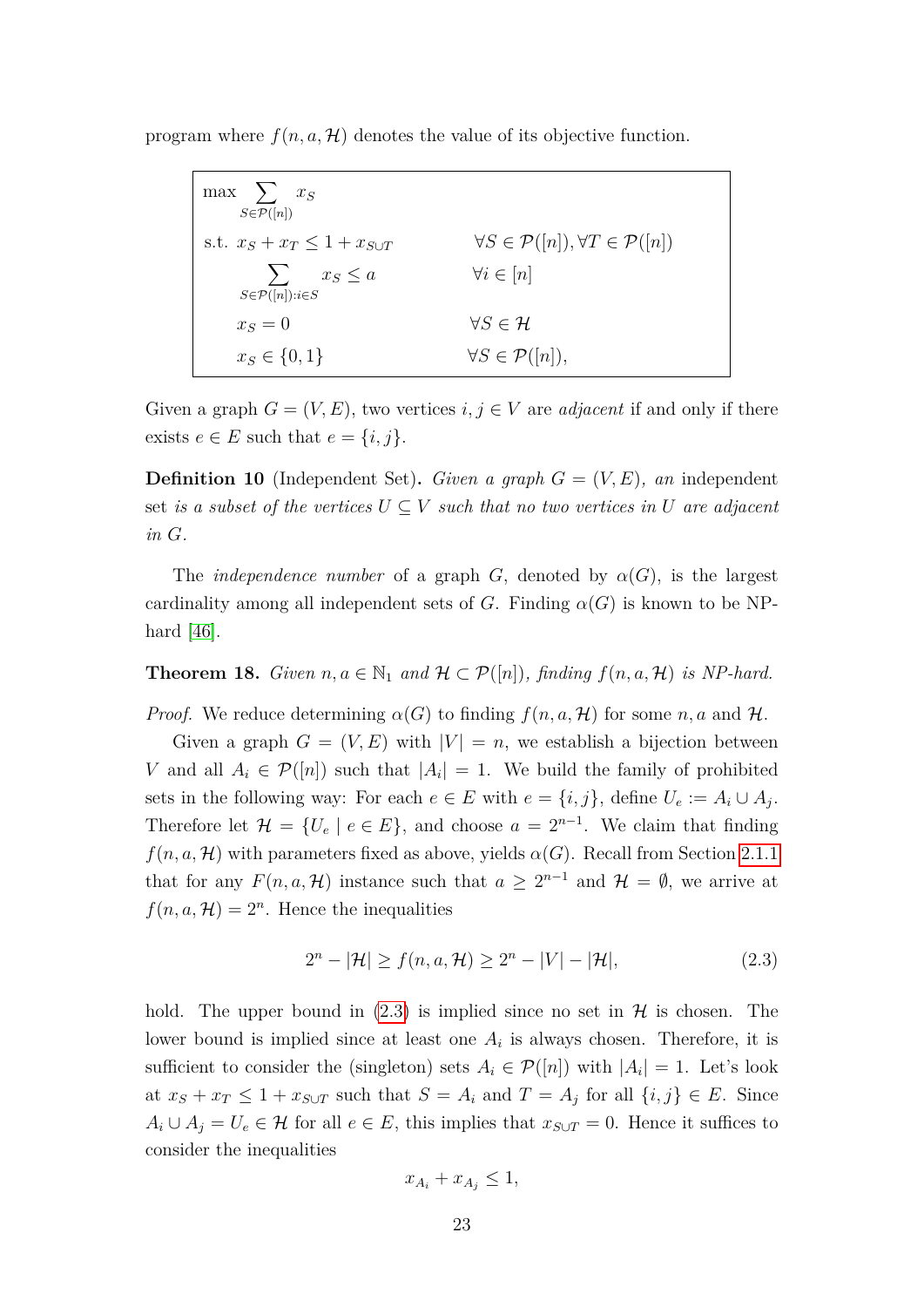for all  $\{i, j\} \in E$ , which yield an independent set over *G*. Adding  $f(n, a, \mathcal{H})$ together with  $n - \alpha(G)$ , we arrive at exactly  $2^n - |\mathcal{H}|$ . Hence, the following holds:

$$
2^{n} - |\mathcal{H}| = f(n, a, \mathcal{H}) + n - \alpha(G).
$$

Because the complexity of the transformation is clearly polynomial in *n*, this implies that determining  $f(n, a, \mathcal{H})$  is NP-hard.  $\Box$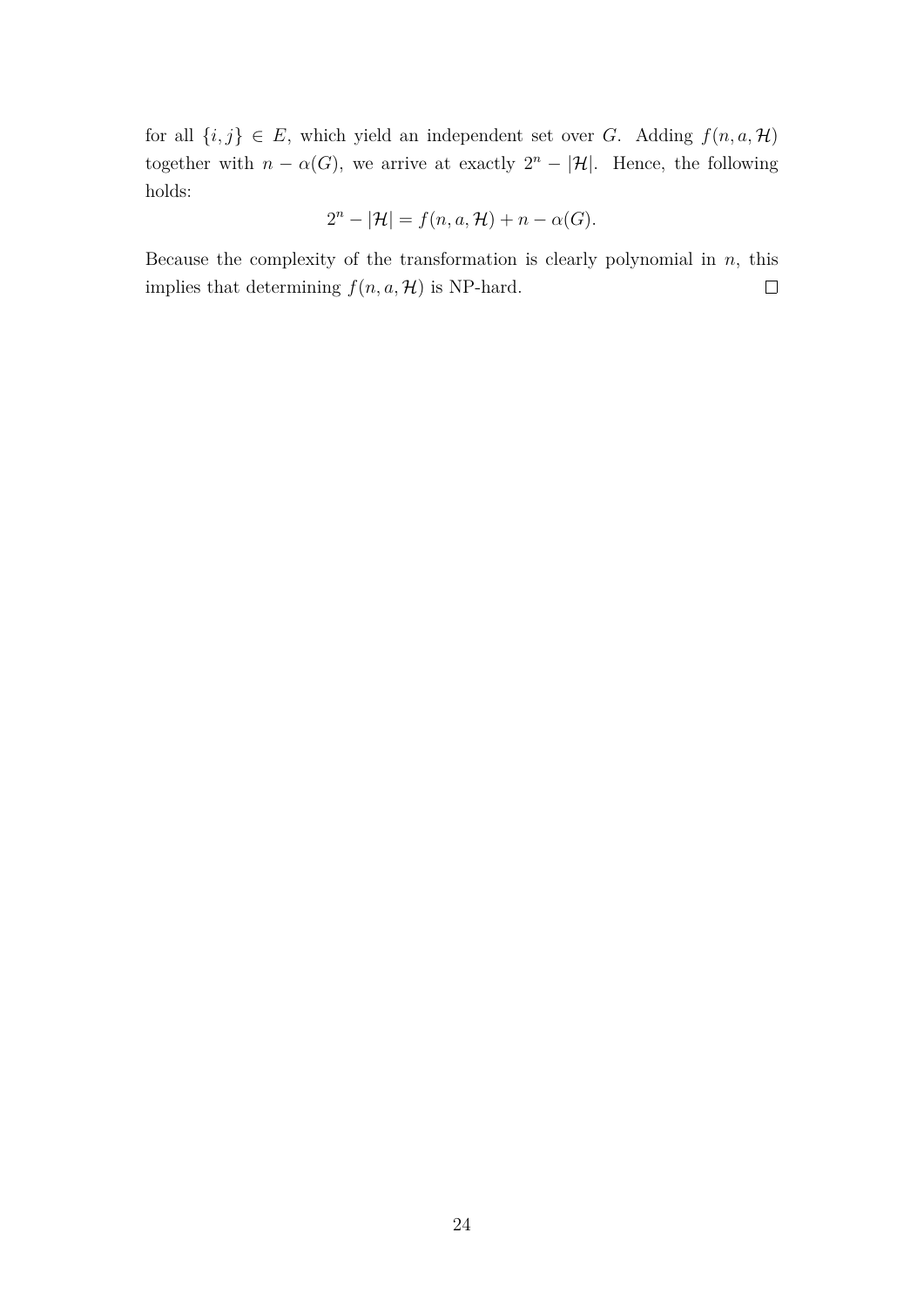## <span id="page-32-0"></span>**3 Cutting Planes for FC-families**

In this chapter we focus on a well-established method employed to attack the problem referred to as *local configurations* in Bruhn and Schaudt [\[20\]](#page-79-10), namely UC families that ensure Frankl's conjecture holds for all UC families which contain them. In other words, these particular UC families always have an element in their sets that is frequent enough (in relation to all UC families that contain them) to ensure Frankl's conjecture holds.

Poonen [\[84\]](#page-83-12) characterized all such families, but the conditions which ensure the characterizations are nontrivial to identify in the first place, thus making it difficult to find these special families. Nevertheless significant research efforts have focused on this topic, with several proof techniques (including computerassisted approaches) to bypass the difficulties in Poonen's exact characterization.

In this chapter, we develop a cutting-plane method that can compute Poonen's exact characterization for small ground sets, thus improving on nearly all related results.

### <span id="page-32-1"></span>**3.1 Previous Work on FC-families**

Following Vaughan [\[104\]](#page-84-15), we say that a UC family of sets A is *Frankl-Complete* (FC), if and only if for every UC family  $\mathcal{F} \supseteq \mathcal{A}$  there exists  $i \in U(\mathcal{A})$  frequent enough to satisfy Frankl's conjecture. A UC family A is *Non–Frankl-Complete* (Non–FC), if and only if there exists a UC family  $\mathcal{F} \supseteq \mathcal{A}$  such that each  $i \in \mathcal{A}$ is in less than half the sets of  $\mathcal{F}$ .

Non–FC-families are particularly useful in characterizing *minimal* FC-families, i.e., FC-families that do not contain smaller FC-families, and also other objects of interests defined in Morris [\[76\]](#page-83-11), which help shed light into structural properties of Frankl's conjecture. In addition, Non–FC-families yield natural candidates for possible counterexamples. However, on a more positive note, the pressing relevance of FC and Non–FC-families is evident in existing literature: These objects are at the heart of arguments that yield improved bounds for the problem, as seen in Poonen [\[84\]](#page-83-12), Gao and Yu [\[45\]](#page-81-11), Morris [\[76\]](#page-83-11), Marković [\[71\]](#page-82-12), Bošnjak and Marković [\[17\]](#page-79-11), and finally Theorem [7.](#page-20-2) Furthermore, FC-families are used in Bruhn et al. [\[19\]](#page-79-12) to prove that Frankl's conjecture holds for subcubic bipartite graphs. Therefore characterizing a considerable number of previously unknown FC and Non–FC-families—the fundamental contribution of this chapter which consequently helps settle several open questions of interest—is a clear step toward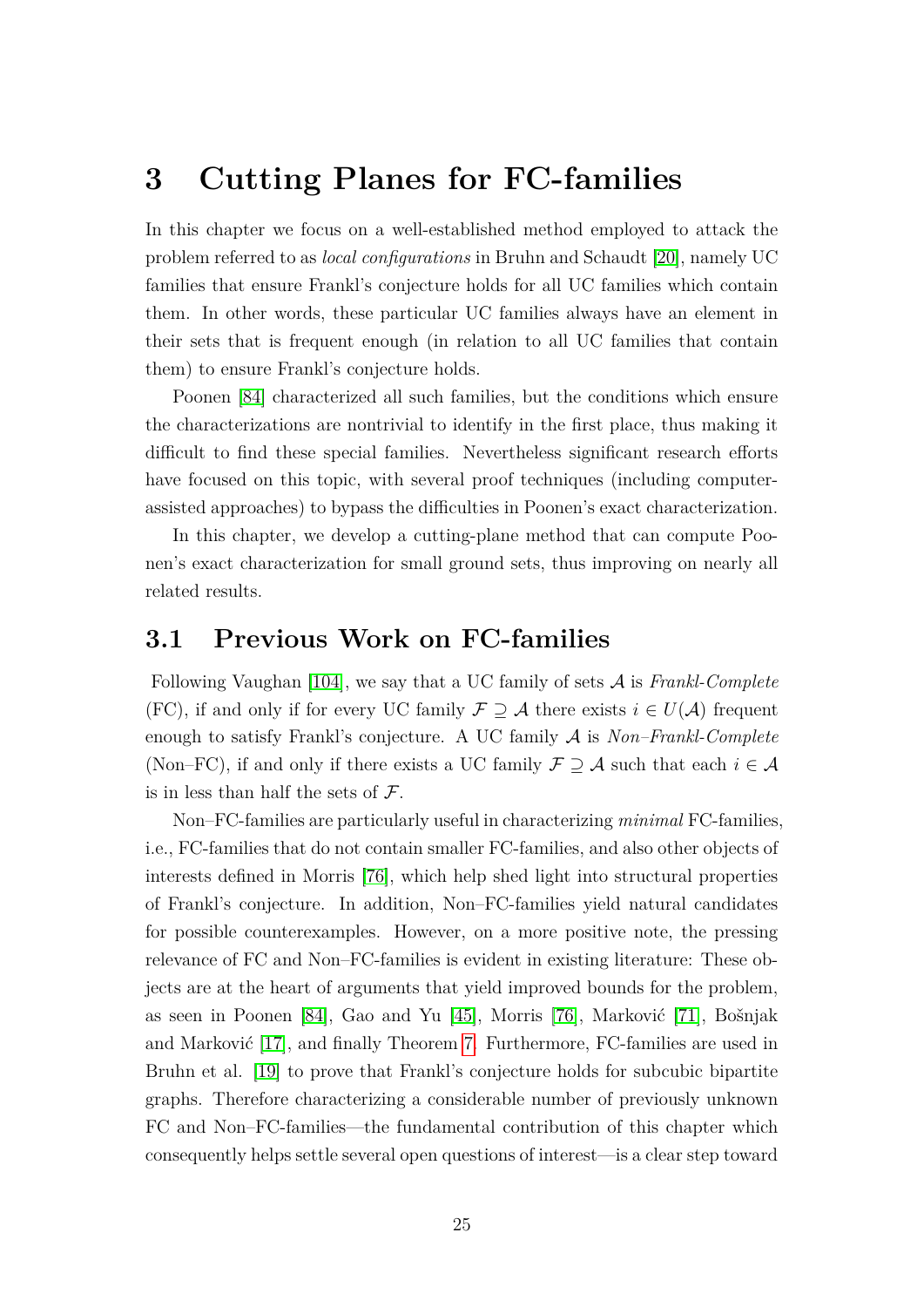a better understanding of Frankl's conjecture.

Characterizing *exactly* which UC families are FC and Non–FC is surprisingly difficult, as evinced by the relative dearth of known FC-families despite the past twenty-five years of research on the matter. Indeed, as is typical of objects in mathematics that are not well-understood, efforts on the topic yield more questions than answers. Previous researchers use special structures and stronger than necessary conditions to determine a number of FC-families.

In particular, Poonen [\[84\]](#page-83-12) proved that any UC family which contains three 3-subsets of a 4-set satisfies the conjecture. Vaughan [\[104\]](#page-84-15), [\[105\]](#page-85-6), [\[106\]](#page-85-7) proved that the conjecture holds for any UC family which contains a 5-set and all of its 4-subsets, or ten of the 4-subsets of a 6-set, or three 3-subsets of a 7-set with a common element. Furthermore, using a heuristic procedure implemented in a computer algebra system, Vaughan identified potential weight systems for candidate FC-families and then proved through tedious and technical case analysis that a few more UC families are FC. Still, several FC-families Vaughan discovered are not minimal, in the sense that they contain smaller FC-families as shown by subsequent research or results in this thesis. Morris [\[76\]](#page-83-11) was able to characterize new FC-families on six elements and with the help of a computer program which exactly characterized all minimal FC-families on 5 elements.

Given a family of sets  $S$ , we say that S *generates* (or is a *generator* of)  $\mathcal{F}$ , denoted by  $\langle \mathcal{S} \rangle := \mathcal{F}$ , if and only if F is a UC family that contains S, and there exists no UC family  $\widetilde{\mathcal{F}} \subset \mathcal{F}$  such that  $\mathcal{S} \subseteq \widetilde{\mathcal{F}}$ . In other words,  $\mathcal{F}$  is the closure of S. A generator of a UC family  $\mathcal F$  is *minimal* if and only if it does not contain a smaller generator of  $\mathcal F$ . Johnson and Vaughan [\[64\]](#page-82-13) proved that each UC family has a unique *minimal* generator.

In this thesis, we are mainly interested in minimal generators of minimal FC-families. Hence from now on, to improve readability, we simply refer to *minimal* generators of FC-families. In order to facilitate the combinatorial anal-ysis of FC-families, Morris [\[76\]](#page-83-11) introduced the following notion. Let  $FC(k, n)$ denote the smallest *m* such that any *m* of the *k*-sets in [*n*] generate an FC-family. As proven in Gao and Yu [\[45\]](#page-81-11),  $FC(k, n)$  is always defined for sufficiently large *n* in relation to *k*. Consequently, Morris [\[76\]](#page-83-11) showed that  $FC(3, 5) = 3$ ,  $FC(4, 5) = 5, FC(3, 6) = 4, 7 \leq FC(4, 6) \leq 8, FC(3, 7) \leq 6 \text{ and } FC(4, 7) \leq 18.$ Such characterizations further facilitate the search for better bounds (or possible counterexamples).

Finally, Marić, Živković, and Vučković [\[69\]](#page-82-14) formalized a combinatorial search in the interactive theorem prover Isabelle/HOL and show that all families containing four 3-subsets of a 7-set are FC-families. Although not explicitly men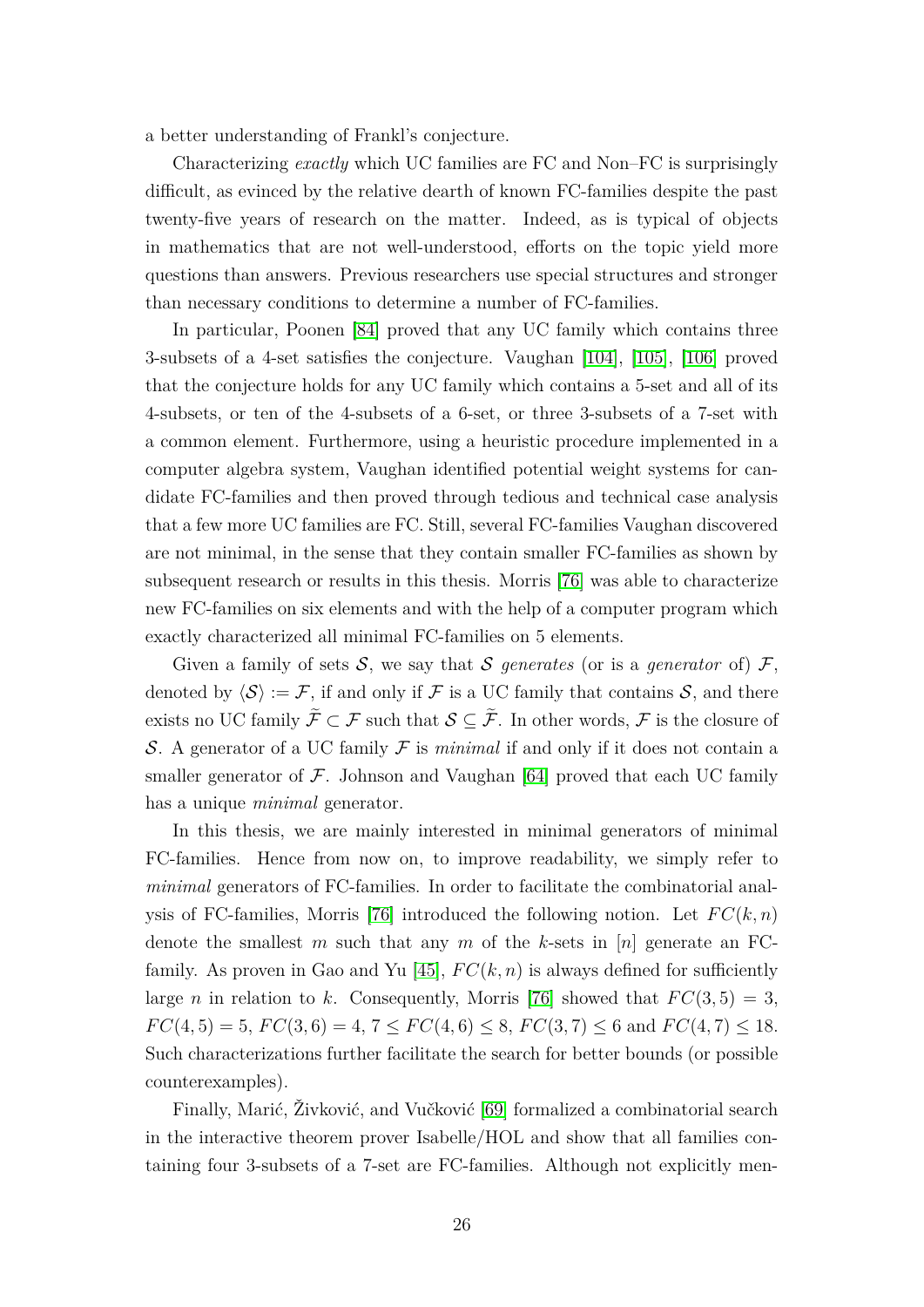tioned in their paper, their result implies that  $FC(3, 7) = 4$  by the lower bound on the number of 3-sets of Morris [\[76\]](#page-83-11). In summary, previous research has yielded less than *two dozen* exact characterizations of *minimal* generators of FC-families, with roughly a dozen more characterizations of general FC-families.

### <span id="page-34-0"></span>**3.1.1 Summary of New Results for FC-Families**

Given a UC family  $A$ , Poonen's Theorem [\[84\]](#page-83-12) yields a constructive proof (in the form of a fractional polytope with a potentially exponential number of constraints) to determine if  $\mathcal A$  is FC or Non–FC. In general, this makes it difficult to explicitly state the conditions which determine whether a given UC family is FC. To overcome this, we design a cutting-plane method that computes the explicit weights which imply Poonen's existence conditions. In particular, this paves the way toward automated discovery of FC-families by computational integer programming, especially when coupled with an exact rational solver [\[28\]](#page-80-9) and other verification routines such as the recent work of Cheung, Gleixner and Steffy [\[25\]](#page-79-4). Our current implementation<sup>[1](#page-34-2)</sup> in SCIP 3.2.1 [\[44\]](#page-81-12) allows us to characterize *any FC-family up to 10 elements* tested so far in this thesis. In light of the above, our main contributions in this chapter are the following:

- Using the framework developed in this chapter, in the appendix we feature over one hundred (with many more underway at the time of this writing) previously unknown minimal nonisomorphic (under permutations of the ground set) generators of FC-families. We find the first known exact characterizations of minimal generators of FC-families on  $8 \le n \le 10$ .
- In Section [3.4](#page-46-0) we construct an explicit counterexample to a conjecture of Morris [\[76\]](#page-83-11) about the structure of generators for Non–FC-families. Furthermore in Section [3.5](#page-49-0) we answer in the negative two related questions of Vaughan [\[105\]](#page-85-6) and Morris [\[76\]](#page-83-11) regarding a simplified method for proving the existence of weights from Theorem [19](#page-35-0) that yield FC-families.

## <span id="page-34-1"></span>**3.2 Poonen's Theorem**

As mentioned already, Poonen's seminal article [\[84\]](#page-83-12) precisely characterizes existence conditions for FC-families. Poonen's theorem is the basis of all subsequent approaches for classifying FC-families, which in turn play a central role in the current best "lower" bounds of Theorem [7.](#page-20-2) Poonen [\[84\]](#page-83-12) showed that to prove

<span id="page-34-2"></span><sup>&</sup>lt;sup>1</sup>Final computations are rechecked with CPLEX 12.6.3 [\[29\]](#page-80-6), Gurobi 6.5.2 [\[2\]](#page-78-4), and exact SCIP [\[28\]](#page-80-9). For  $n \geq 8$ , we use CPLEX 12.6.3 [\[29\]](#page-80-6), then recheck the results with the rest of the solvers. In addition, the branch and bound tree of exact SCIP [\[28\]](#page-80-9) is verified with VIPR [\[25\]](#page-79-4).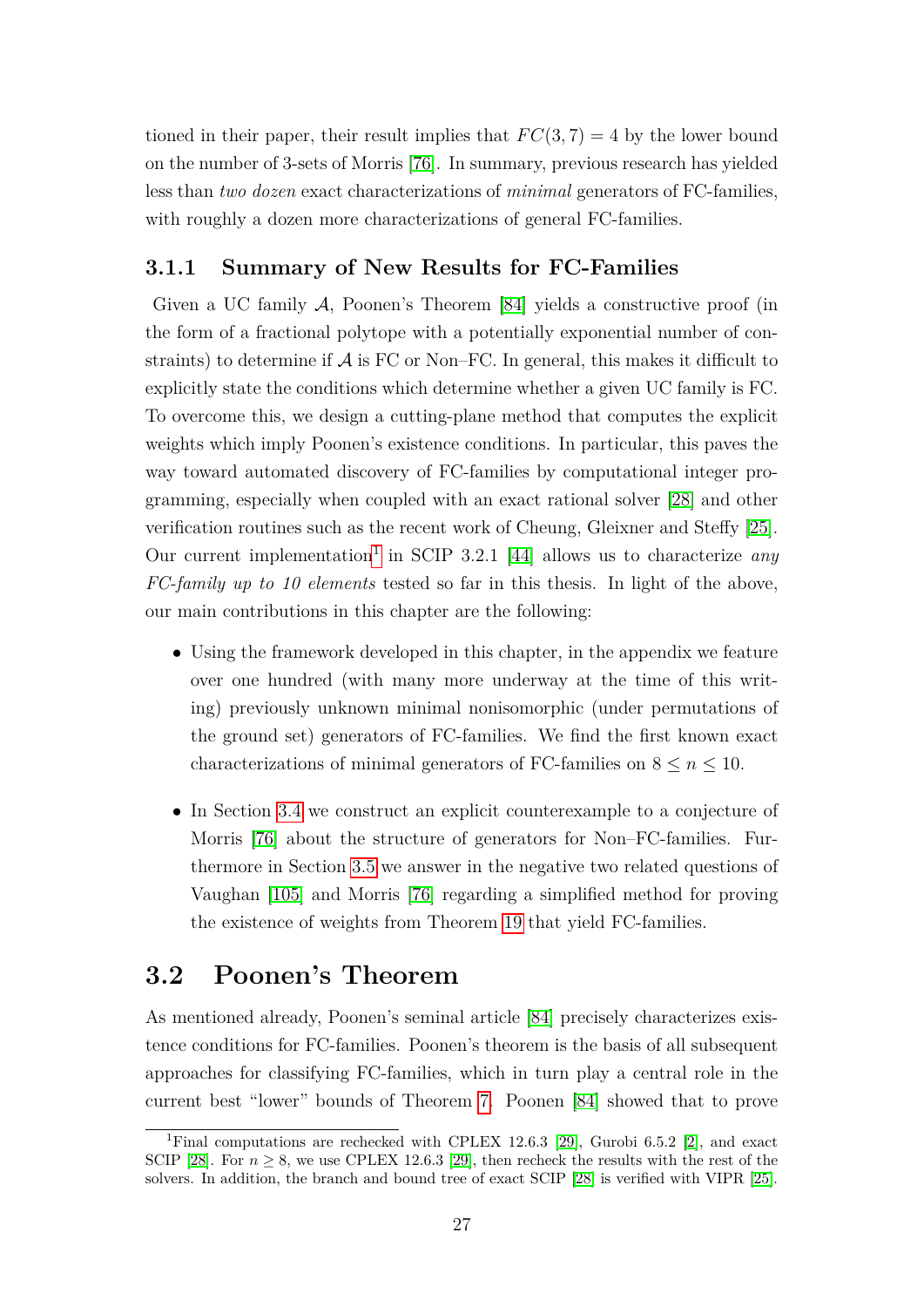Frankl's conjecture it is sufficient to consider UC families that contain the empty set. Next, we recall and formalize the definitions of FC and Non–FC-families.

**Definition 11** (FC-family)**.** *A UC family* A *is an* FC-family *if and only if for any* UC family F such that  $\mathcal{F} \supseteq \mathcal{A}$ , there exists  $i \in U(\mathcal{A})$  such that  $|\mathcal{F}_i| \geq |\mathcal{F}|/2$ .

**Definition 12** (Non–FC-family)**.** *A UC family* A *is a* Non–FC-family *if and only if there exist a UC family*  $\mathcal{F} \supseteq \mathcal{A}$ *, such that*  $|\mathcal{F}_i| < |\mathcal{F}|/2$  *for each*  $i \in U(\mathcal{A})$ *.* 

Given a UC family F, we may assume w.l.o.g. that  $U(\mathcal{F}) = \{1, 2, \ldots, m\}$ for some positive integer *m*. Thus in the following theorem and its corollaries, for all UC families F and A such that  $\mathcal{F} \supseteq \mathcal{A}$ , we assume  $U(\mathcal{F}) = [m]$ , where  $m \geq |U(\mathcal{A})| = n$ . Furthermore, to simplify notation, we assume w.l.o.g. that  $U(\mathcal{A}) = [n]$ . Poonen's theorem is surprising, in the sense that it gives *local* conditions on some ground set [*n*] that have implications for UC families on a possibly larger ground set [*m*].

<span id="page-35-0"></span>**Theorem 19** (Poonen 1992). Let A be a UC family such that  $|U(A)| = n$  and  $\emptyset \in \mathcal{A}$ . The following statements are equivalent:

- *1. For every UC family*  $\mathcal{F} \supseteq \mathcal{A}$ , there exists  $i \in [n]$  such that  $|\mathcal{F}_i| \geq |\mathcal{F}|/2$ .
- 2. There exist nonnegative real numbers  $c_1, \ldots, c_n$  with  $\sum_{i \in [n]} c_i = 1$  such that *for every UC family*  $\mathcal{B} \subseteq \mathcal{P}([n])$  *with*  $\mathcal{B} \oplus \mathcal{A} = \mathcal{B}$ *, the following inequality holds*

$$
\sum_{i \in [n]} c_i |\mathcal{B}_i| \ge |\mathcal{B}|/2. \tag{3.1}
$$

It is important to note that Poonen's Theorem still holds if  $\emptyset \notin \mathcal{A}$ . In this case the condition  $\mathcal{B} \oplus \mathcal{A} = \mathcal{B}$  becomes  $\mathcal{B} \oplus \mathcal{A} \subseteq \mathcal{B}$ . This is an equivalent condition we find in Vaughan [\[104\]](#page-84-15), [\[105\]](#page-85-6), [\[106\]](#page-85-7). The proof of Theorem [19](#page-35-0) is nontrivial and includes an application of the separating hyperplane theorem that points, at least algorithmically, in the right way. Indeed, for a fixed UC family  $\mathcal A$  such that  $\emptyset \in \mathcal{A}$ , the second statement in Theorem [19](#page-35-0) can be seen as a polyhedron defined as the following:

$$
P^{A} := \left\{ y \in \mathbb{R}^{n} \middle| \begin{array}{l} \sum_{i \in [n]} y_{i} = 1; \\ \sum_{i \in [n]} y_{i} |B_{i}| \geq |\mathcal{B}|/2 \quad \forall \, \, \text{UC } \mathcal{B} \subseteq \mathcal{P}([n]) : \mathcal{B} \cup \mathcal{A} = \mathcal{B}; \\ y_{i} \geq 0 \qquad \qquad \forall i \in [n]; \end{array} \right\}
$$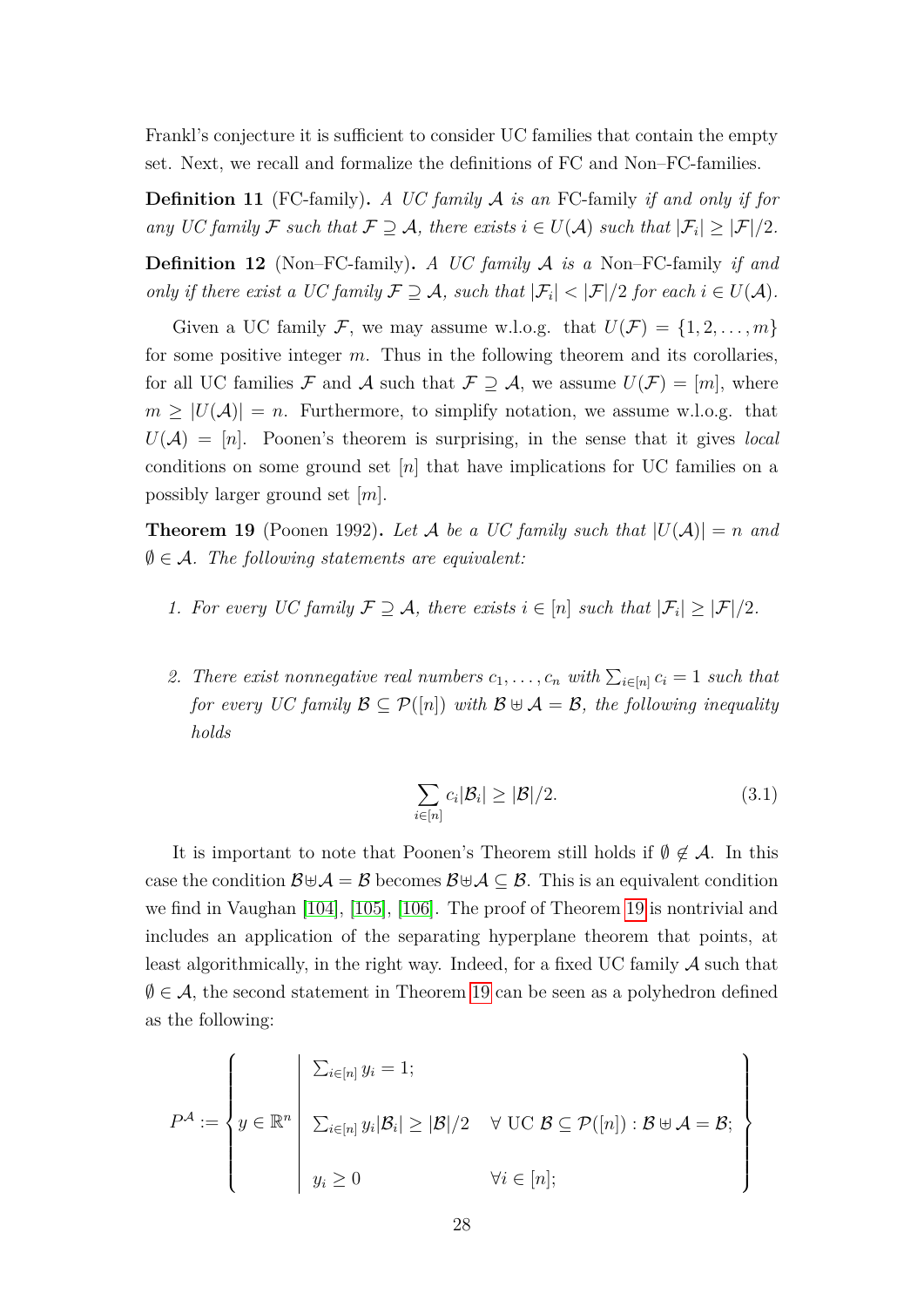Furthermore since the coefficients (and the right-hand side vector) are all rational, if  $P^{\mathcal{A}}$  is nonempty, we can safely assume (via Fourier-Motzkin elimination) that it contains a rational vector. This is a very well-known result (for more details see the excellent exposition of Aigner and Ziegler [\[5,](#page-78-0) pp.66]) which we formally state as follows for completeness.

<span id="page-36-0"></span>**Proposition 4.** *Let P be a nonempty rational polyhedron. Then P contains a rational vector.*

We can use the simplex or interior point methods to find a feasible point of *P* <sup>A</sup>, or show that one does not exist via Farkas' Lemma. Suppose *P* <sup>A</sup> is nonempty. Then we can scale any rational vector contained in  $P^{\mathcal{A}}$  and arrive at an integer vector. In particular, for reasons that we outline in Section [3.5,](#page-49-0) we want to choose a rational vector such that the  $\ell_1$  norm of the resulting integer vector is as small as possible. This explains the objective function of the following integer program. Let  $I^{\mathcal{A}}$  denote the following integer program:

$$
\min \sum_{i \in [n]} z_i
$$
\n
$$
\text{s.t.} \sum_{i \in [n]} z_i |\mathcal{B}_i| \ge (|\mathcal{B}|/2) \sum_{i \in [n]} z_i \qquad \forall \mathcal{B} \subseteq \mathcal{P}([n]) : \mathcal{B} \cup \mathcal{A} = \mathcal{B}
$$
\n
$$
\sum_{i \in [n]} z_i \ge 1
$$
\n
$$
z_i \in \mathbb{Z}_{\ge 0} \qquad \forall i \in [n]
$$

A *feasible* solution of  $I^{\mathcal{A}}$  is a vector  $\bar{z} \in \mathbb{Z}_{\geq 0}^n$  such that  $\bar{z}$  satisfies all the given inequalities of *I* A.

<span id="page-36-1"></span>**Proposition 5.** Let A be a UC family such that  $\emptyset \in \mathcal{A}$ . Then  $P^{\mathcal{A}}$  is nonempty *if and only if there exists a feasible solution of I* A*.*

*Proof.* Suppose  $P^{\mathcal{A}}$  is nonempty and let  $\bar{y} \in P^{\mathcal{A}}$ . From Proposition [4](#page-36-0) we can safely assume that  $\bar{y} \in \mathbb{Q}_{\geq 0}^n$ , i.e.,  $\bar{y} = (\bar{y}_1 = \frac{a_1}{b_1})$  $\frac{a_1}{b_1}, \bar{y}_2 = \frac{a_2}{b_2}$  $\frac{a_2}{b_2},\ldots,\bar{y}_n = \frac{a_n}{b_n}$  $\frac{a_n}{b_n}$  such that  $b_i \geq 1$  for all  $i \in [n]$ . Let  $g \in \mathbb{Z}_{\geq 0}$  such that  $g = lcm(b_1, b_2, \ldots, b_n)$ , and let  $\overline{z}_i \in \mathbb{Z}_{\geq 0}$  such that  $\overline{z}_i = g\overline{y}_i$  for all  $i \in [n]$ . Define  $\overline{z} := (\overline{z}_1, \overline{z}_2, \dots, \overline{z}_n)$ . It follows that  $\bar{z} \in \mathbb{Z}_{\geq 0}^n$  is a feasible solution of  $I^{\mathcal{A}}$ .

For the other direction, suppose the vector  $\bar{z} \in \mathbb{Z}_{\geq 0}^n$  is a feasible solution of *I*<sup>A</sup>. Let  $\bar{z} = (\bar{z}_1, \bar{z}_2, \dots, \bar{z}_n)$ . Define  $\bar{y}_i := \bar{z}_i/(\sum_{i \in [n]} \bar{z}_i)$  for all  $i \in [n]$  and  $\bar{y} := (\bar{y}_1, \bar{y}_2, \dots, \bar{y}_n)$ . It follows that  $\bar{y} \in P^{\mathcal{A}}$ .  $\Box$ 

We need the following corollary of Poonen's Theorem, a version of which is already noted in Morris [\[76\]](#page-83-0). We formalize it again here for clarity and reference.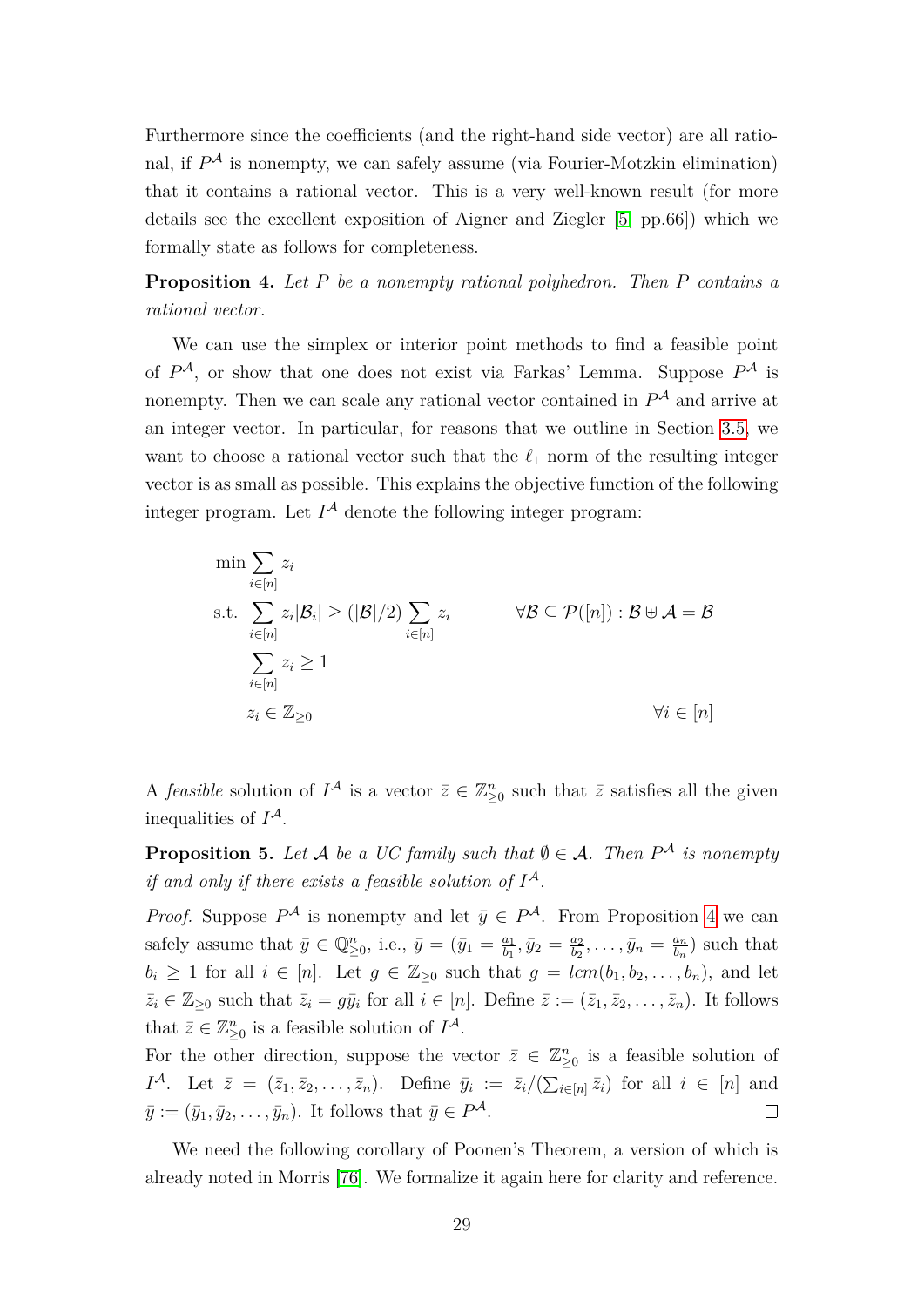<span id="page-37-0"></span>**Corollary 2.** Let A be a UC family such that  $|U(A)| = n$  and  $\emptyset \in A$ . The *following statements are equivalent:*

- *1. For every UC family*  $\mathcal{F} \supseteq \mathcal{A}$ , there exists  $i \in [n]$  such that  $|\mathcal{F}_i| \geq |\mathcal{F}|/2$ .
- 2. There exist  $c_i \in \mathbb{Q}_{\geq 0}$  for all  $i \in [n]$  with  $\sum_{i \in [n]} c_i = 1$ , such that for every  $\mathcal{U}C$  family  $\mathcal{B} \subseteq \mathcal{P}([n])$  with  $\mathcal{B} \oplus \mathcal{A} = \mathcal{B}$ ,  $\sum_{S \in \mathcal{B}} (\sum_{i \in S} c_i - \sum_{i \notin S} c_i) \geq 0$  holds.

*Proof.* Fix a UC family  $\mathcal{B} \subseteq \mathcal{P}([n])$  with  $\mathcal{B} \cup \mathcal{A} = \mathcal{B}$ . Then the following holds,

$$
\sum_{S \in \mathcal{B}} \left( \sum_{i \in S} c_i - \sum_{i \notin S} c_i \right) = 2 \sum_{S \in \mathcal{B}} \sum_{i \in S} c_i - \sum_{S \in \mathcal{B}} \left( \sum_{i \notin S} c_i + \sum_{i \in S} c_i \right)
$$

$$
= 2 \sum_{S \in \mathcal{B}} \sum_{i \in S} c_i - \sum_{S \in \mathcal{B}} \sum_{i \in [n]} c_i
$$

$$
= 2 \sum_{i \in [n]} c_i |\mathcal{B}_i| - |\mathcal{B}| \sum_{i \in [n]} c_i \ge 0
$$

$$
\iff \sum_{i \in [n]} c_i |\mathcal{B}_i| \ge |\mathcal{B}|/2.
$$

Since the above holds for every UC family  $\mathcal{B} \subseteq \mathcal{P}([n])$  with  $\mathcal{B} \oplus \mathcal{A} = \mathcal{B}$ , the desired result follows from Poonen's Theorem.  $\Box$ 

Proposition [5](#page-36-1) shows that if  $P^{\mathcal{A}}$  is nonempty we can simply scale a rational vector contained in it and arrive at an integer vector. Then the proof of the previous corollary implies the following.

<span id="page-37-1"></span>**Corollary 3.** Let A be a UC family such that  $|U(A)| = n$  and  $\emptyset \in A$ . The *following statements are equivalent:*

- *1. For every UC family*  $\mathcal{F} \supseteq \mathcal{A}$ , there exists  $i \in [n]$  such that  $|\mathcal{F}_i| \geq |\mathcal{F}|/2$ .
- 2. There exist  $c_i \in \mathbb{Z}_{\geq 0}$  for all  $i \in [n]$  with  $\sum_{i \in [n]} c_i \geq 1$ , such that for every  $\mathcal{U}C$  family  $\mathcal{B} \subseteq \mathcal{P}([n])$  with  $\mathcal{B} \oplus \mathcal{A} = \mathcal{B}$ ,  $\sum_{S \in \mathcal{B}} (\sum_{i \in S} c_i - \sum_{i \notin S} c_i) \geq 0$  holds.

*Proof.* It is sufficient to follow the proof of Corollary [2](#page-37-0) with  $c_i \in \mathbb{Z}_{\geq 0}$  for all  $i \in [n]$  such that  $\sum_{i \in [n]} c_i \geq 1$ . Then we arrive at the following

<span id="page-37-2"></span>
$$
2\sum_{i\in[n]}c_i|\mathcal{B}_i| - |\mathcal{B}|\sum_{i\in[n]}c_i \geq 0.
$$

The desired result is implied from Proposition [5](#page-36-1) and Poonen's Theorem.  $\Box$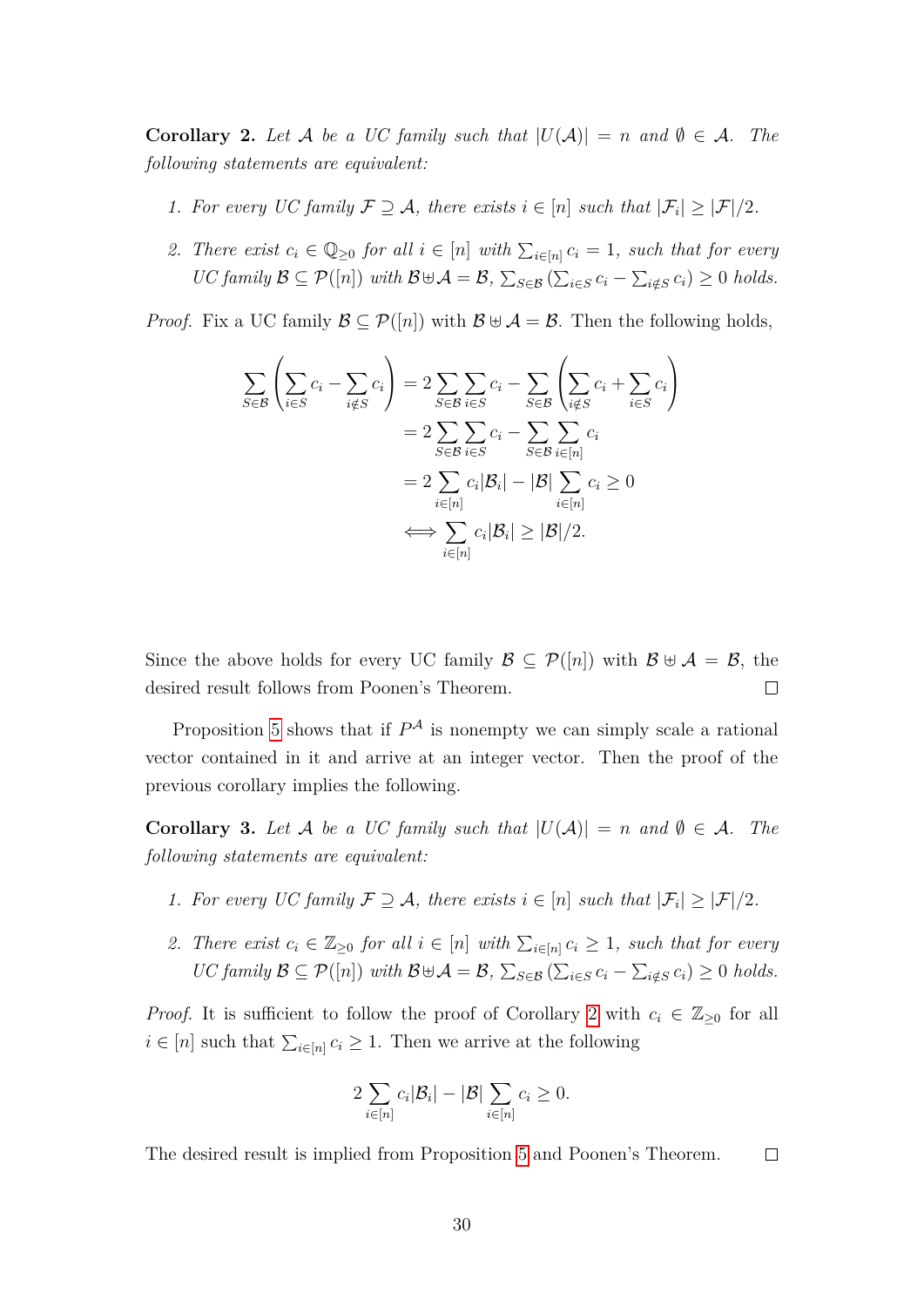From now on, we can base relevant arguments (when convenient) on real, rational or integer vectors.

<span id="page-38-0"></span>**Corollary 4.** Let A be a UC family such that  $|U(A)| = n$  and  $\emptyset \in A$ . The *following statements are equivalent:*

- *1.* A *is an FC-family.*
- 2. There exist  $c_i \in \mathbb{R}_{\geq 0}$  for all  $i \in [n]$  with  $\sum_{i \in [n]} c_i = 1$ , such that for every  $\mathcal{U}C$  family  $\mathcal{B} \subseteq \mathcal{P}([n])$  with  $\mathcal{B} \cup \mathcal{A} = \mathcal{B}$ ,  $\sum_{i \in [n]} c_i |\mathcal{B}_i| \geq |\mathcal{B}|/2$  holds.
- *3. There exist*  $c_i \in \mathbb{Q}_{\geq 0}$  *for all*  $i \in [n]$  *with*  $\sum_{i \in [n]} c_i = 1$ *, such that for every*  $\mathcal{U}C$  family  $\mathcal{B} \subseteq \mathcal{P}([n])$  with  $\mathcal{B} \oplus \mathcal{A} = \mathcal{B}$ ,  $\sum_{S \in \mathcal{B}} (\sum_{i \in S} c_i - \sum_{i \notin S} c_i) \geq 0$  holds.
- *4. There exist*  $c_i \in \mathbb{Z}_{\geq 0}$  *for all*  $i \in [n]$  *with*  $\sum_{i \in [n]} c_i \geq 1$ *, such that for every*  $\mathcal{U}C$  family  $\mathcal{B} \subseteq \mathcal{P}([n])$  with  $\mathcal{B} \oplus \mathcal{A} = \mathcal{B}$ ,  $\sum_{S \in \mathcal{B}} (\sum_{i \in S} c_i - \sum_{i \notin S} c_i) \geq 0$  holds.
- *5. There exist*  $c_i \in \mathbb{Z}_{\geq 0}$  *for all*  $i \in [n]$  *with*  $\sum_{i \in [n]} c_i \geq 1$ *, such that for every*  $\mathcal{U}\mathcal{C}$  family  $\mathcal{B} \subseteq \mathcal{P}([n])$  with  $\mathcal{B} \oplus \mathcal{A} = \mathcal{B}$ ,  $\sum_{i \in [n]} c_i |\mathcal{B}_i| \geq (|\mathcal{B}|/2) \sum_{i \in [n]} c_i$ *holds.*

*Proof.* (1)  $\iff$  (2) from Poonen's Theorem. (1)  $\iff$  (3) from Corollary [2.](#page-37-0) (1)  $\iff$  (4) from Corollary [3.](#page-37-1) (2)  $\iff$  (5) from Proposition [5.](#page-36-1)  $\Box$ 

In the next proposition, we show that for FC or Non–FC-families we can always assume (when convenient) that the empty set is present.

<span id="page-38-1"></span>**Proposition 6.** Let A be a UC family such that  $\emptyset \in \mathcal{A}$ . Then A is an FC-family *if and only if*  $A \setminus \{\emptyset\}$  *is an FC-family.* 

*Proof.* Let A be a UC family such that  $\emptyset \in \mathcal{A}$ . Define  $\widetilde{\mathcal{A}} := \mathcal{A} \setminus \{\emptyset\}.$ 

Suppose A is an FC-family. Then for each UC family  $\mathcal{F} \supseteq \mathcal{A}$  there exists  $i \in U(\mathcal{A})$  such that  $|\mathcal{F}_i| \geq |\mathcal{F}|/2$ . Hence  $\mathcal{F} \setminus \{\emptyset\}$  also satisfies Frankl's conjecture. It follows that  $\tilde{A}$  is an FC-family.

For the other direction, suppose  $\tilde{\mathcal{A}}$  is an FC-family and let  $\mathcal F$  be a UC family such that  $\mathcal{F} \supseteq \mathcal{A}$ . Then  $\mathcal{F} \supseteq \tilde{\mathcal{A}}$ . Therefore there exists  $i \in U(\tilde{\mathcal{A}})$  such that  $|\mathcal{F}_i| \geq |\mathcal{F}|/2$ . Since  $U(\mathcal{A}) = U(\mathcal{A})$ , it follows that  $\mathcal{A}$  is an FC-family.  $\Box$ 

#### **3.2.1 A Cutting-Plane Method for Poonen's Theorem**

As mentioned in the introduction, the main obstacle in using Poonen's Theorem to characterize FC-families is the potentially exponential number of constraints in  $P^{\mathcal{A}}$  or (equivalently)  $I^{\mathcal{A}}$ . Therefore, our main goal in the rest of this section is to precisely define a method for starting with a small subset of the constraints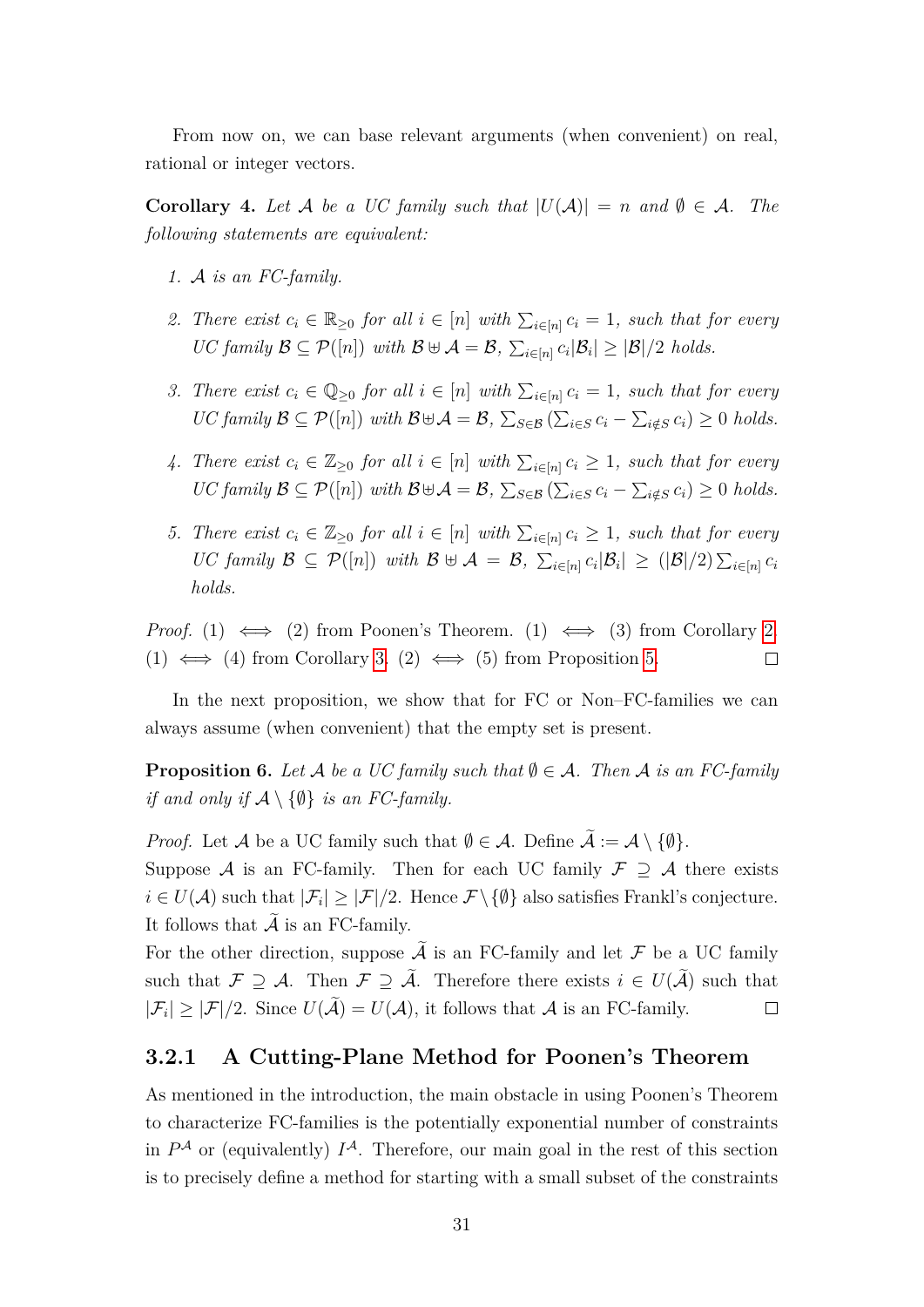that define  $P^{\mathcal{A}}$  or  $I^{\mathcal{A}}$  and then generate more constraints as needed. First we define a set of integer vectors contained in a polyhedron that determines, when the set is empty, that a given rational vector satisfies the second condition of Poonen's Theorem (this is Proposition [7\)](#page-39-0). Then we show that the set above is nonempty if and only if a given rational vector does not satisfy the second condition of Poonen's Theorem (this is Theorem [20\)](#page-40-0). Finally, this gives rise to an algorithm that determines whether a given  $A$  is FC or Non–FC.

Corollary [4](#page-38-0) combined with the integer programming approach to UC families in Section [2.1,](#page-22-0) provides the background of our method. Fix a UC family  $\mathcal A$  such that  $|U(\mathcal{A})| = n$  and  $\emptyset \in \mathcal{A}$ . As previously, we may assume  $U(\mathcal{A}) = [n]$ . Let  $c \in \mathbb{Z}_{\geq 0}^n$  such that  $\sum_{i \in [n]} c_i \geq 1$ . With every set  $S \in \mathcal{P}([n])$ , we associate a variable  $x_S$ , i.e, a component of a vector  $x \in \mathbb{R}^{2^n}$  indexed by *S*. Given a family of sets  $\mathcal{F} \subseteq \mathcal{P}([n])$ , let  $\mathcal{X}^{\mathcal{F}} \in \mathbb{R}^{2^n}$  denote the incidence vector of  $\mathcal{F}$  defined (component-wise) as

<span id="page-39-3"></span><span id="page-39-2"></span><span id="page-39-1"></span>
$$
\mathcal{X}_S^{\mathcal{F}} := \left\{ \begin{array}{ll} 1 & \text{if } S \in \mathcal{F}, \\ 0 & \text{if } S \notin \mathcal{F}. \end{array} \right.
$$

Hence every family of sets  $\mathcal{F} \subseteq \mathcal{P}([n])$  corresponds to a unique zero-one vector in  $\mathbb{R}^{2^n}$  and vice versa. Let  $X(\mathcal{A}, c)$  denote the set of integer vectors contained in the polyhedron defined by the following inequalities:

$$
x_S + x_T \le 1 + x_{S \cup T} \qquad \forall S \in \mathcal{P}([n]), \forall T \in \mathcal{P}([n]) \qquad (3.2)
$$

$$
\sum_{S \in \mathcal{P}([n])} \left( \sum_{i \in S} c_i - \sum_{i \notin S} c_i \right) x_S + 1 \le 0 \tag{3.3}
$$

$$
x_S \le x_{A \cup S} \qquad \forall S \in \mathcal{P}([n]), \forall A \in \mathcal{A} \qquad (3.4)
$$

$$
0 \le x_S \le 1 \qquad \forall S \in \mathcal{P}([n]) \qquad (3.5)
$$

Suppose  $X(\mathcal{A}, c)$  is nonempty and let  $\bar{x} \in X(\mathcal{A}, c)$ . Then  $\bar{x} = \mathcal{X}^{\mathcal{B}}$  for some family of sets B such that  $\mathcal{B} \subset \mathcal{P}([n])$ . Inequalities [\(3.2\)](#page-37-2) ensure that the chosen family  $\beta$  is UC, and we denote them as UC inequalities. Inequalities [\(3.4\)](#page-39-1) ensure that  $\mathcal{B} \oplus \mathcal{A} = \mathcal{B}$ , and we denote them as Fixed-Set (FS) inequalities. We denote Inequality [\(3.3\)](#page-39-2) as the Weight Vector (WV) inequality and we explain it in the next proposition.

<span id="page-39-0"></span>**Proposition 7.** Let A be a UC family such that  $\emptyset \in A$ , and let  $c \in \mathbb{Z}_{\geq 0}^n$  such *that*  $\sum_{i \in [n]} c_i \geq 1$ *. If*  $X(A, c) = \emptyset$ *, then* A *is an FC-family.* 

*Proof.* Suppose that  $X(A, c) = \emptyset$ . Let  $Y(A, c)$  be defined as the set of integer vectors contained in the polyhedron defined by Inequalities [\(3.2\)](#page-37-2), [\(3.4\)](#page-39-1) and [\(3.5\)](#page-39-3).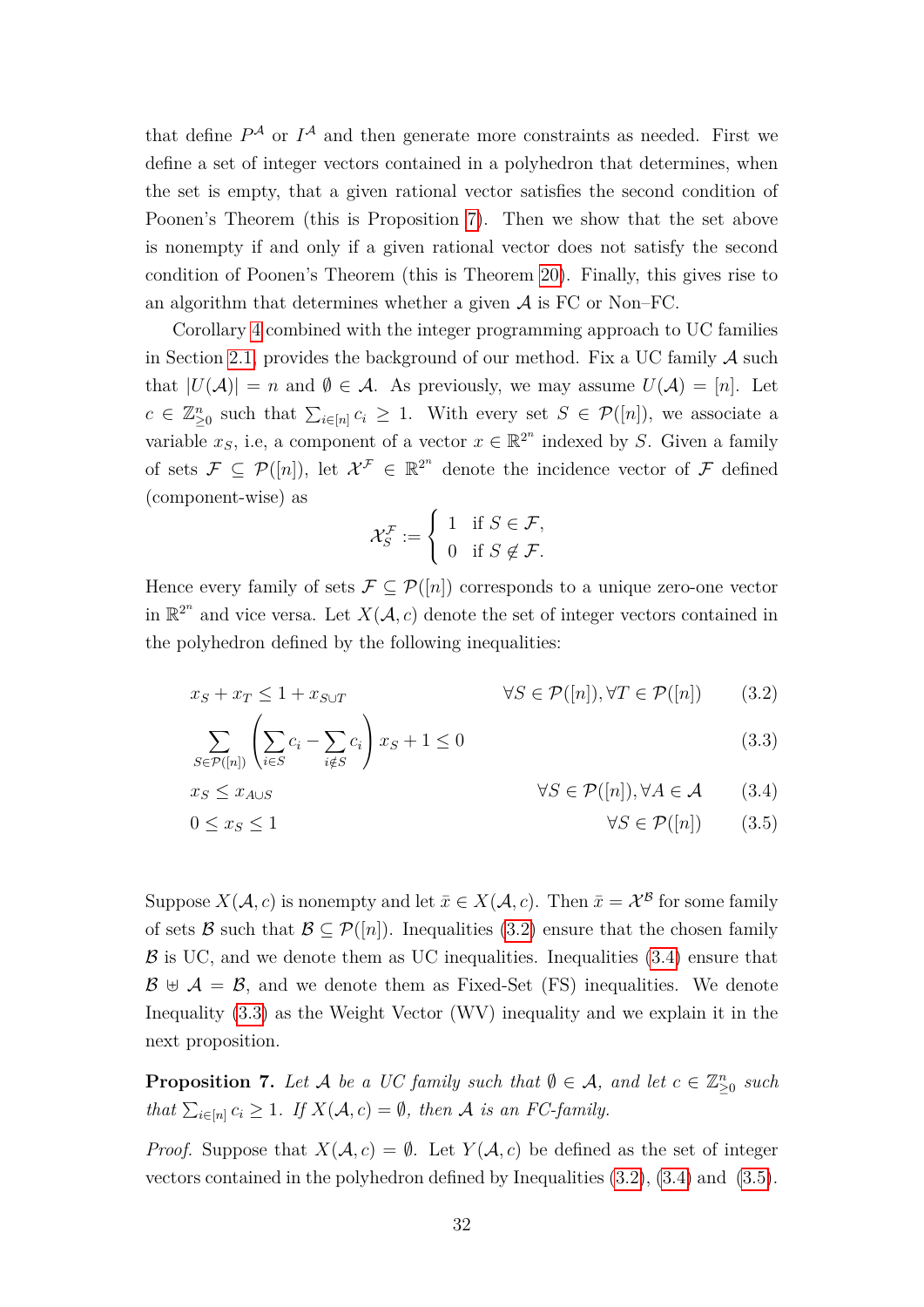For any UC family  $\mathcal{B} \subseteq \mathcal{P}([n])$  such that  $\mathcal{B} \oplus \mathcal{A} = \mathcal{B}$ , we arrive at  $\mathcal{X}^{\mathcal{B}} \in Y(\mathcal{A}, c)$ . Therefore if  $X(\mathcal{A}, c) = \emptyset$  this implies there exists no UC family  $\mathcal{B} \subseteq \mathcal{P}([n])$  with  $\mathcal{B} \oplus \mathcal{A} = \mathcal{B}$  such that:

$$
\sum_{S \in \mathcal{B}} \left( \sum_{i \in S} c_i - \sum_{i \notin S} c_i \right) \le -1.
$$

Since  $c_i \in \mathbb{Z}_{\geq 0}$  for all  $i \in [n]$ , this implies that for each UC family  $\mathcal{B} \subseteq \mathcal{P}([n])$ with  $\mathcal{B} \oplus \mathcal{A} = \mathcal{B}$ , the following inequality holds:

$$
\sum_{S \in \mathcal{B}} \left( \sum_{i \in S} c_i - \sum_{i \notin S} c_i \right) \ge 0.
$$

Corollary [4](#page-38-0) implies that each UC family F such that  $\mathcal{F} \supseteq \mathcal{A}$ , satisfies Frankl's  $\Box$ conjecture.

A natural candidate for checking whether  $X(A, c)$  is empty (or not), for some  $A$  and  $c$ , is a standard branch and bound algorithm. Hence we define an appropriate integer program related to  $X(\mathcal{A}, c)$  and solve it in a general purpose integer programming solver as specified in Section [3.1.1.](#page-34-0) However in order to prove that a "candidate" UC family is an FC-family, we need a vector *c* which yields an empty  $X(\mathcal{A}, c)$ , if such a vector exists. Thus we turn our attention to the relation between  $X(\mathcal{A}, c)$  and  $P^{\mathcal{A}}$ , for a given  $\mathcal{A}$  and  $c$ . First we need the following basic definition.

**Definition 13.** *A valid inequality*  $\pi^T x \ge \pi_0$  *for a set*  $X \subseteq \mathbb{R}^n$  *is violated by a vector*  $\bar{x} \in \mathbb{R}^n$  *if and only if*  $\pi^T \bar{x} < \pi_0$ *.* 

Given  $c \in \mathbb{Z}_{\geq 0}^n$  such that  $\sum_{i \in [n]} c_i \geq 1$ , we define  $\bar{y}$  as *c* normalized by its  $\ell_1$  norm. Thus  $\bar{y} = c/\sum_{i \in [n]} c_i$ . By definition we arrive at  $\bar{y} \in \mathbb{Q}_{\geq 0}^n$  such that  $\sum_{i\in[n]} \bar{y}_i = 1.$ 

<span id="page-40-0"></span>**Theorem 20.** *Let*  $\mathcal{A}$  *be a UC family such that*  $\emptyset \in \mathcal{A}$  *and let*  $c \in \mathbb{Z}_{\geq 0}^n$  *such that*  $\sum_{i \in [n]} c_i \geq 1$ . Then  $X(A, c)$  *is nonempty if and only if there exists a valid inequality of*  $P^A$  *that is violated by*  $\bar{y}$ *.* 

*Proof.* Suppose  $X(A, c)$  is nonempty. Hence there exists  $\bar{x} \in X(A, c)$  such that  $\bar{x} = \mathcal{X}^{\mathcal{B}}$  for some  $\mathcal{B} \subseteq \mathcal{P}([n])$ .  $\mathcal{B}$  is a UC family since the corresponding UC inequalities are satisfied. Furthermore, for each  $B \in \mathcal{B}$  and for each  $A \in \mathcal{A}$ , it follows that  $A \cup B \in \mathcal{B}$  since all the corresponding FS inequalities are satisfied. Hence we see that  $\mathcal{B} \oplus \mathcal{A} = \mathcal{B}$ . Therefore  $\mathcal{B}$  yields the coefficients (and the right-hand side scalar) of the following valid inequality for  $P^{\mathcal{A}}$ ,

$$
\sum_{i\in[n]}y_i|\mathcal{B}_i|\geq|\mathcal{B}|/2.
$$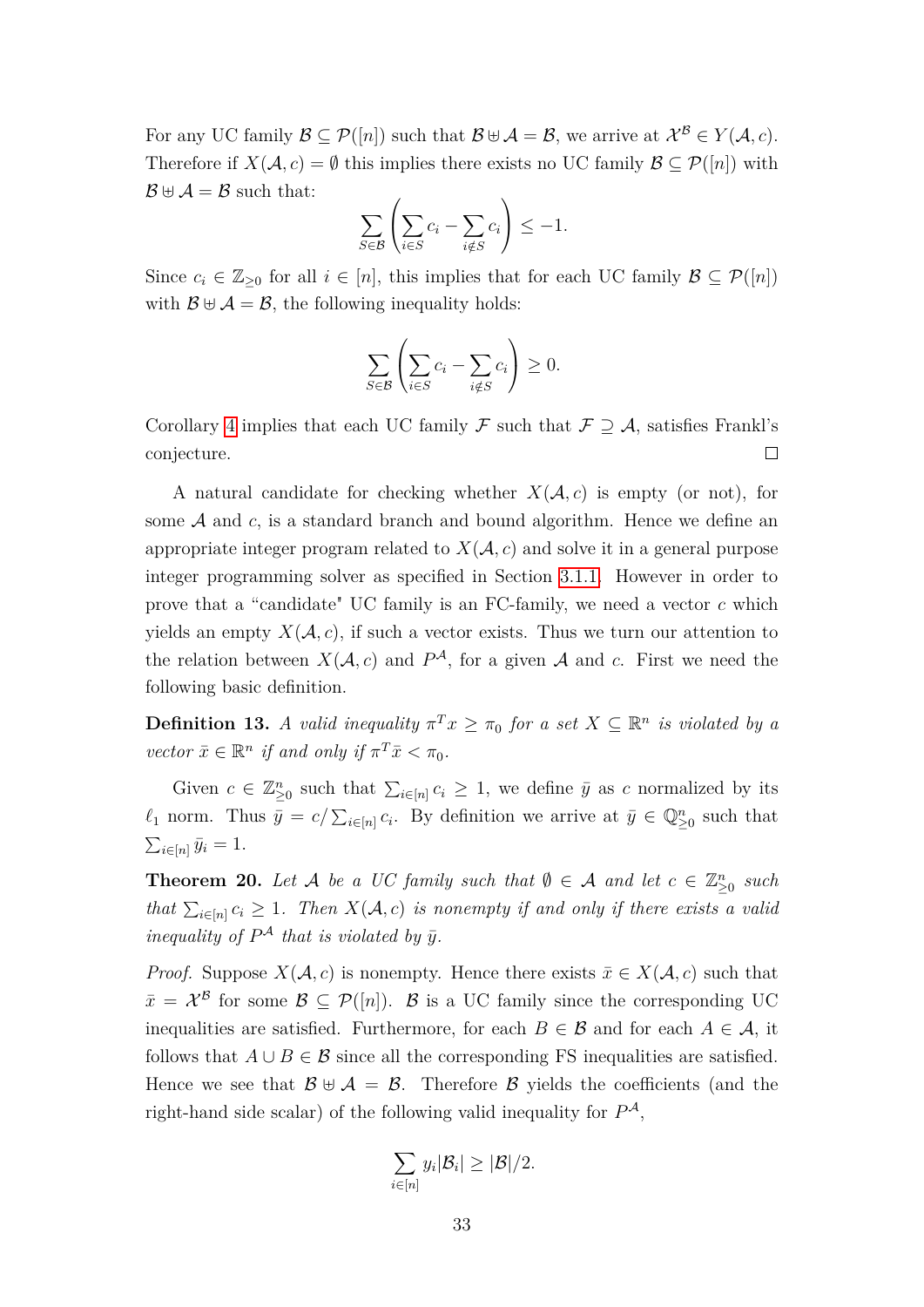Since  $\mathcal{X}^{\mathcal{B}} \in X(\mathcal{A}, c)$  implies the WV inequality is satisfied, we arrive at the following,

$$
\sum_{S \in \mathcal{B}} \left( \sum_{i \in S} c_i - \sum_{i \notin S} c_i \right) \le -1.
$$

Combining the above with the proof of Corollary [3](#page-37-1) we arrive at the following inequality,

$$
2\sum_{i\in[n]}c_i|\mathcal{B}_i| - |\mathcal{B}|\sum_{i\in[n]}c_i \leq -1.
$$

Adding  $|\mathcal{B}| \sum_{i \in [n]} c_i$  to both sides of the above and dividing by  $2 \sum_{i \in [n]} c_i$ , we arrive at

$$
\sum_{i\in[n]}\frac{c_i}{\sum_{i\in[n]}c_i}|\mathcal{B}_i|\leq \frac{-1}{2\sum_{i\in[n]}c_i}+\frac{|\mathcal{B}|}{2}
$$

and because  $\frac{-1}{2\sum_{i\in[n]}c_i} < 0$ , and  $\frac{c_i}{\sum_{i\in[n]}c_i} = \bar{y}_i$  for each  $i \in [n]$ , it follows that

$$
\sum_{i\in[n]} \bar{y}_i |\mathcal{B}_i| < |\mathcal{B}|/2.
$$

For the other direction, suppose  $X(\mathcal{A}, c) = \emptyset$ . Following the proof of Propo-sition [7](#page-39-0) we see that for each  $\mathcal{B} \subseteq \mathcal{P}([n])$  such that  $\mathcal{B} \oplus \mathcal{A} = \mathcal{B}$ , the following inequality holds:

$$
\sum_{S \in \mathcal{B}} \left( \sum_{i \in S} c_i - \sum_{i \notin S} c_i \right) \ge 0.
$$

 $\Box$ 

Hence, Corollary [4](#page-38-0) implies that  $\bar{y} \in P^{\mathcal{A}}$ .

We determined that a nonempty  $X(\mathcal{A}, c)$  implies a violated inequality for  $P^{\mathcal{A}}$ . However for a given  $A$  and  $c$ , there may be many such violated inequalities. This leads to the notion of a maximally violated inequality, which we define below. This notion is based on the intuition that a maximally violated inequality is "farthest" away from  $P^{\mathcal{A}}$ , and hence adding it to a subset of the constraints of *P* <sup>A</sup> should get us "closest" to *P* A. [2](#page-41-0)

**Definition 14.** *Let*  $A, B \subseteq \mathcal{P}([n])$ *, be UC families such*  $B \oplus A = B$  *and*  $\emptyset \in \mathcal{A}$ *. A* valid inequality  $\sum_{i \in [n]} y_i |B_i| \geq |\mathcal{B}|/2$  for  $P^{\mathcal{A}}$  is maximally violated by a vector  $\bar{y} \in \mathbb{Q}_{\geq 0}^n$  such that  $\sum_{i \in [n]} \bar{y}_i = 1$  *if and only if for each violated valid inequality*  $\sum_{i\in[n]} y_i|\mathcal{D}_i| \geq |\mathcal{D}|/2$  such that  $\mathcal{D} \subseteq \mathcal{P}([n])$  is a UC family and  $\mathcal{D} \cup \mathcal{A} = \mathcal{D}$ , the  $\mathcal{L}[\text{following inequalities } (|\mathcal{B}|/2 - \sum_{i \in [n]} \bar{y}_i | \mathcal{B}_i|) \geq (|\mathcal{D}|/2 - \sum_{i \in [n]} \bar{y}_i | \mathcal{D}_i|) > 0$  hold.

Let A be a UC family such that  $\emptyset \in \mathcal{A}$ . Furthermore, let  $c \in \mathbb{Z}_{\geq 0}^n$  such that

<span id="page-41-0"></span><sup>&</sup>lt;sup>2</sup>Indeed, from a computational perspective, for all the tested UC families in this thesis, using this notion for the objective function of  $IP(\mathcal{A}, c)$  leads to the fewest number of iterations of Algorithm [1,](#page-43-0) where we use  $IP(\mathcal{A}, c)$  instead of  $X(\mathcal{A}, c)$ .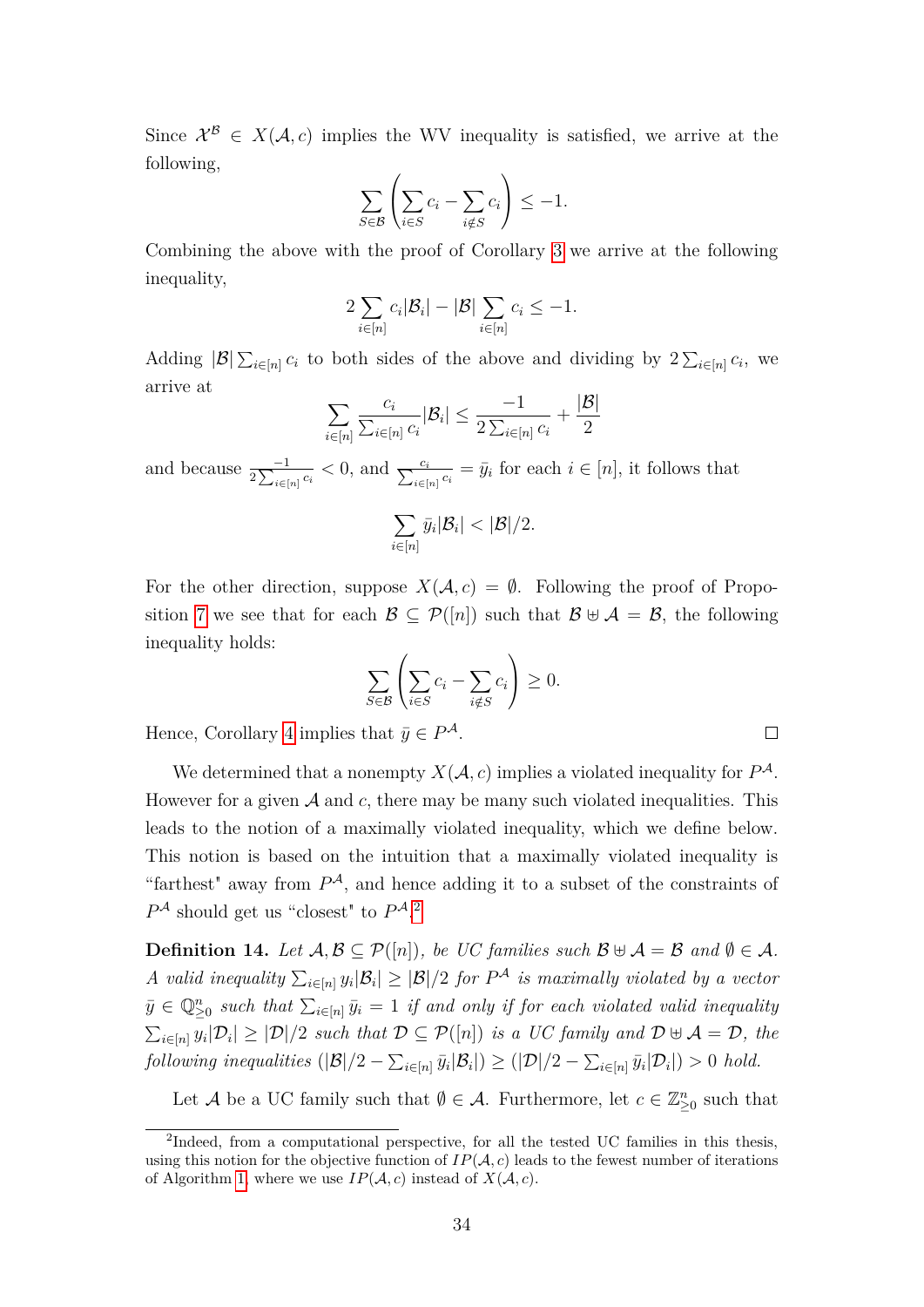$\sum_{i \in [n]} c_i \geq 1$ . Denote by  $IP(\mathcal{A}, c)$  the following integer program:

$$
\max \sum_{i \in [n]} c_i \left( \sum_{S \in \mathcal{P}([n])} x_S - 2 \sum_{S \in \mathcal{P}([n]): i \in S} x_S \right)
$$
  
s.t.  $x \in X(\mathcal{A}, c)$ 

An integer vector  $\bar{x} \in \mathbb{R}^{2^n}$  is a *feasible* solution of  $IP(\mathcal{A}, c)$  if and only if  $\bar{x} = \mathcal{X}^{\mathcal{B}}$ for some UC family  $\mathcal{B} \subseteq \mathcal{P}([n])$  such that  $\mathcal{B} \oplus \mathcal{A} = \mathcal{B}$  and  $\mathcal{X}^{\mathcal{B}}$  satisfies the WV inequality.  $IP(\mathcal{A}, c)$  is *infeasible* if and only if there exists no feasible solution of *IP*(*A*, *c*).  $\mathcal{X}^{\mathcal{B}}$  is an *optimal* solution of *IP*(*A*, *c*) if and only if  $\mathcal{X}^{\mathcal{B}}$  is a feasible solution of  $IP(\mathcal{A}, c)$ , and for any other feasible solution  $\mathcal{X}^{\mathcal{D}}$  of  $IP(\mathcal{A}, c)$ , we arrive at

$$
\sum_{S \in \mathcal{B}} \sum_{i \in [n]} c_i - 2 \sum_{S \in \mathcal{B}} \sum_{i \in S} c_i \ge \sum_{S \in \mathcal{D}} \sum_{i \in [n]} c_i - 2 \sum_{S \in \mathcal{D}} \sum_{i \in S} c_i.
$$

**Theorem 21.** Let A be a UC family such that  $\emptyset \in A$ , and let  $c \in \mathbb{Z}_{\geq 0}^n$  such that  $\sum_{i \in [n]} c_i \geq 1$ . Suppose  $\mathcal{X}^{\mathcal{B}}$  is an optimal solution of  $IP(\mathcal{A}, c)$ . Then the valia *inequality*  $\sum_{i \in [n]} y_i |B_i| \geq |\mathcal{B}|/2$  *for*  $P^{\mathcal{A}}$  *is maximally violated by*  $\bar{y}$ *.* 

*Proof.* Suppose  $\mathcal{X}^{\mathcal{B}}$  is an optimal solution of  $IP(\mathcal{A}, c)$ . Then the following inequality holds:

$$
\sum_{S \in \mathcal{B}} \left( \sum_{i \in S} c_i - \sum_{i \notin S} c_i \right) \le -1.
$$

Following the proof of Corollary [3](#page-37-1) we arrive the following:

$$
\sum_{S \in \mathcal{B}} \sum_{i \in [n]} c_i - 2 \sum_{S \in \mathcal{B}} \sum_{i \in S} c_i \ge 1.
$$

Suppose  $\mathcal{X}^{\mathcal{D}}$  is a feasible solution of  $IP(\mathcal{A}, c)$ . Then the following holds:

$$
\sum_{S \in \mathcal{B}} \sum_{i \in [n]} c_i - 2 \sum_{S \in \mathcal{B}} \sum_{i \in S} c_i \ge \sum_{S \in \mathcal{D}} \sum_{i \in [n]} c_i - 2 \sum_{S \in \mathcal{D}} \sum_{i \in S} c_i \ge 1.
$$

Rewriting the inequalities above as in the proof of Corollary [3](#page-37-1) combined with the proof of Theorem [20](#page-40-0) we arrive at

$$
\frac{|\mathcal{B}|}{2} - \sum_{i \in [n]} \frac{c_i}{\sum_{i \in [n]} c_i} |\mathcal{B}_i| \ge \frac{|\mathcal{D}|}{2} - \sum_{i \in [n]} \frac{c_i}{\sum_{i \in [n]} c_i} |\mathcal{D}_i| \ge \frac{1}{2 \sum_{i \in [n]} c_i}.
$$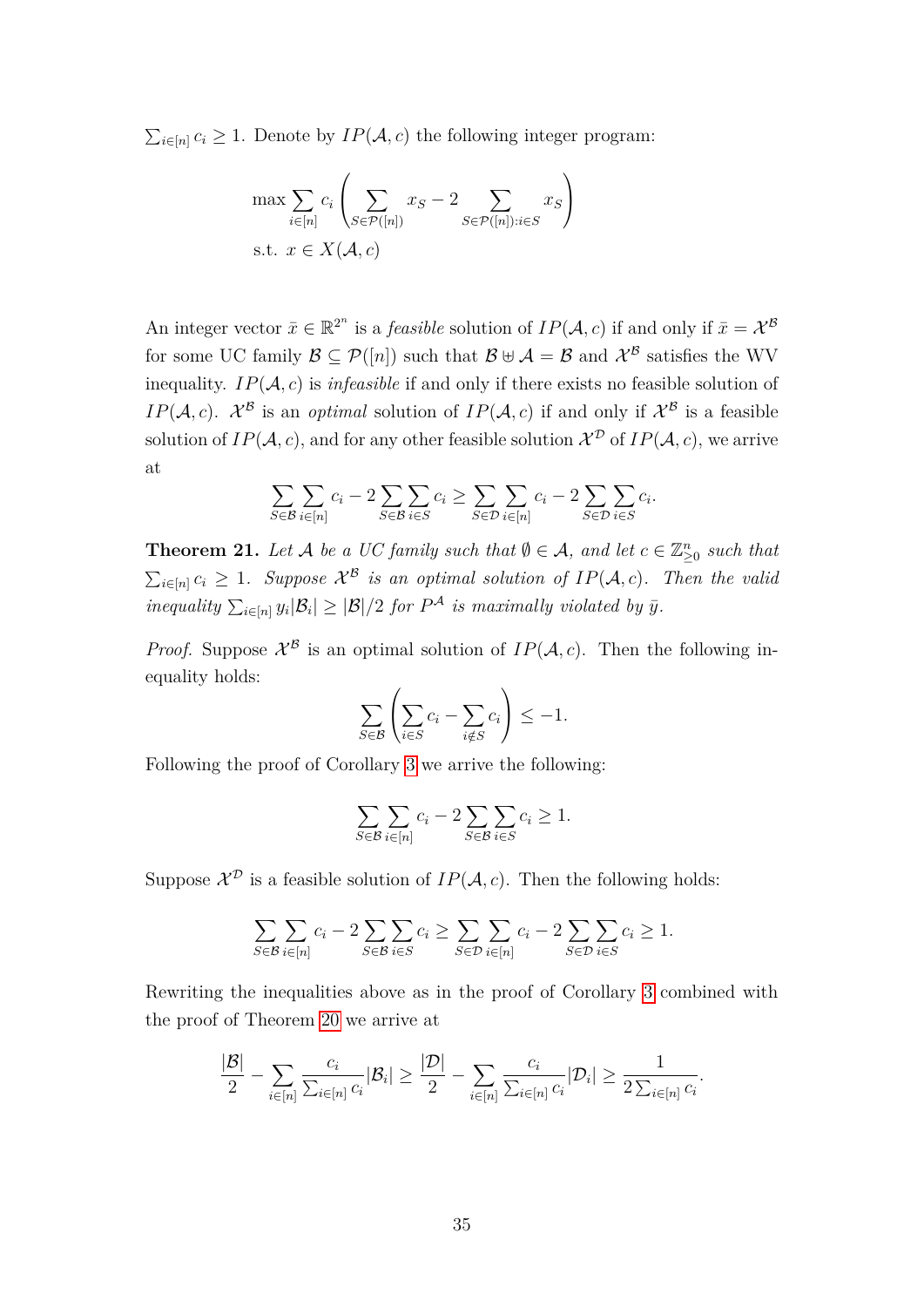Finally, this implies that the following holds:

$$
(|\mathcal{B}|/2 - \sum_{i \in [n]} \bar{y}_i | \mathcal{B}_i|) \ge (|\mathcal{D}|/2 - \sum_{i \in [n]} \bar{y}_i | \mathcal{D}_i|) > 0.
$$

If we drop the assumption that  $\emptyset \in \mathcal{A}$ , all of the results above still hold, using the equivalent condition  $\mathcal{B} \cup \mathcal{A} \subseteq \mathcal{B}$ , for each UC family  $\mathcal{B} \subseteq \mathcal{P}([n])$ . Given a UC family A, the following algorithm finds a rational vector that satisfies the second condition of Poonen's Theorem, or an infeasible subset of the constraints that define  $P^{\mathcal{A}}$ . The former proves that  $\mathcal{A}$  is FC, whereas the latter proves that  $\mathcal{A}$ is Non–FC. Using Proposition [5](#page-36-1) with appropriate adjustments in the algorithm below we may search for an infeasible subset of the constraints that define  $I^{\mathcal{A}}$ instead of  $P^{\mathcal{A}}$ . Furthermore, we may use  $IP(\mathcal{A}, c)$  instead of  $X(\mathcal{A}, c)$ . For a given vector  $\bar{y} \in \mathbb{Q}_{\geq 0}^n$  such that  $\bar{y} = \left(\frac{a_1}{b_1}, \frac{a_2}{b_2}\right)$  $\frac{a_2}{b_2}, \ldots, \frac{a_n}{b_n}$  $\frac{a_n}{b_n}$ , we safely assume that  $b_i \geq 1$ for all  $i \in [n]$ .

<span id="page-43-0"></span>

| <b>Algorithm 1:</b> Cutting planes for FC-families                                                                                                      |  |  |  |  |  |  |  |  |
|---------------------------------------------------------------------------------------------------------------------------------------------------------|--|--|--|--|--|--|--|--|
| <b>Input</b> : A UC family A such that $U(\mathcal{A}) = [n]$ and $\emptyset \in \mathcal{A}$                                                           |  |  |  |  |  |  |  |  |
| <b>Output:</b> A is an FC-family, or A is a Non-FC-family                                                                                               |  |  |  |  |  |  |  |  |
| 1 $H \leftarrow (\sum_{i \in [n]} y_i = 1, y_i \geq 0 \ \forall i \in [n])$                                                                             |  |  |  |  |  |  |  |  |
| <b>2</b> while $\exists \bar{y} \in H$ such that $\bar{y} = (\frac{a_1}{b_1}, \frac{a_2}{b_2}, \dots, \frac{a_n}{b_n}) \in \mathbb{Q}_{\geq 0}^n$ do    |  |  |  |  |  |  |  |  |
| $\mathbf{s} \mid g \leftarrow lcm(b_1, b_2, \ldots, b_n)$                                                                                               |  |  |  |  |  |  |  |  |
| $4 \mid c \leftarrow g\bar{y}$                                                                                                                          |  |  |  |  |  |  |  |  |
| <b>if</b> $\exists \mathcal{X}^{\mathcal{B}} \in X(\mathcal{A}, c)$ then<br>$\overline{\mathbf{5}}$                                                     |  |  |  |  |  |  |  |  |
| $\left  \begin{array}{c} \end{array} \right  H \leftarrow H \cap \left( \sum_{i \in [n]} y_i   \mathcal{B}_i  \geq  \mathcal{B} /2 \right)$<br>$\bf{6}$ |  |  |  |  |  |  |  |  |
| else<br>$\overline{7}$                                                                                                                                  |  |  |  |  |  |  |  |  |
| $\bullet$     return $\mathcal A$ is an FC-family                                                                                                       |  |  |  |  |  |  |  |  |
| <b>9 return</b> $\mathcal A$ is a Non-FC-family                                                                                                         |  |  |  |  |  |  |  |  |

**Theorem 22.** Let A be a UC family such that  $U(A) = [n]$  and  $\emptyset \in A$ . Then *Algorithm [1](#page-43-0) correctly determines if* A *is an FC-family or Non–FC-family.*

*Proof.* It is clear Algorithm [1](#page-43-0) finitely terminates. Furthermore, if *H* is nonempty, then by Proposition [4](#page-36-0) it contains a rational vector. Let  $A$  be a UC family such that  $U(\mathcal{A}) = [n]$  and  $\emptyset \in \mathcal{A}$ . Suppose A is an FC-family. By the definition of an FC-family and by Poonen's Theorem there exist  $c_i \geq 0$  for all  $i \in [n]$ , such that  $\sum_{i\in[n]} c_i = 1$ , which satisfy all Inequalities [\(3.1\)](#page-35-0). Therefore  $P^{\mathcal{A}}$  is nonempty and consequently *H* is nonempty. This implies that at some iteration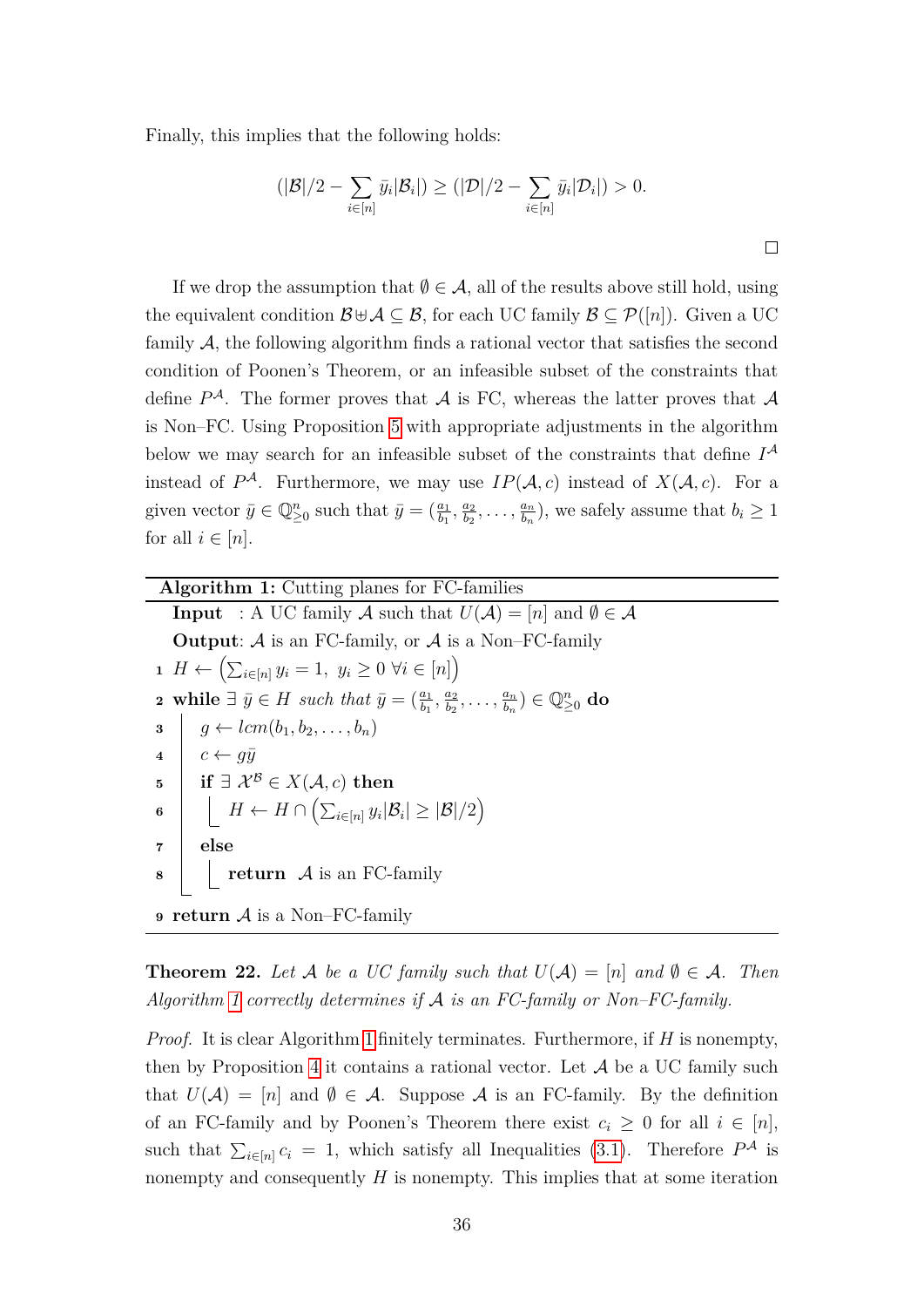of Algorithm [1,](#page-43-0) by Theorem [20](#page-40-0) we arrive at  $\bar{y} \in P^{\mathcal{A}}$ , otherwise Algorithm [1](#page-43-0) determines an infeasible system of constraints that defines *H* and we arrive at a contradiction. Suppose  $\mathcal A$  is a Non–FC-family. By the definition of a Non–FCfamily and Poonen's Theorem, this implies there exist no  $c_i \geq 0$  for all  $i \in [n]$ with  $\sum_{i\in[n]} c_i = 1$  that satisfy all Inequalities [\(3.1\)](#page-35-0). By Theorem [20](#page-40-0) during all the iterations of Algorithm [1](#page-43-0) we have that  $\bar{y} \notin P^{\mathcal{A}}$ , otherwise we arrive at a contradiction. Therefore Algorithm [1](#page-43-0) terminates when it determines a system of constraints that define *H* such that  $H = \emptyset$ , which implies that  $P^{\mathcal{A}} = \emptyset$ .  $\Box$ 

Algorithm [1](#page-43-0) becomes our main tool for determining whether certain UC families are FC or Non–FC. This in turn allows us to answer other questions of interest. In the next section we narrow our focus on valid inequalities for  $IP(\mathcal{A}, c)$ . Our interest in these is mainly *practical*, since solving  $IP(\mathcal{A}, c)$  in a general purpose integer programming solver is how we determine if  $X(A, c)$  is empty or not.

# **3.3** Valid Inequalities for  $X(A, c)$

From the perspective of computational integer programming, valid inequalities may be considered effective if—among other things—they lead to a smaller branch and bound tree. For all the results that we feature in this thesis, adding a subset of the following inequalities to the root node of a given instance of  $IP(\mathcal{A}, c)$  significantly reduces the size of the resulting branch and bound tree. This is particularly important in the implementation of Algorithm [1](#page-43-0) which features  $IP(\mathcal{A}, c)$ . Since the algorithm may iterate many times, speeding up the solution process of  $IP(\mathcal{A}, c)$  becomes crucial. Once Algorithm [1](#page-43-0) determines whether a given  $A$  is an FC or Non–FC-family, separate rounds of verifications take place in a number of different solvers as mentioned in Section [3.1.1.](#page-34-0) If the given family  $A$  is FC, then automated verifications are carried out in an exact rational solver [\[28\]](#page-80-0) and VIPR [\[25\]](#page-79-0) which do not make use of the following inequalities, thus allowing for, if necessary, a straightforward check of the input files.<sup>[3](#page-44-0)</sup>

In the next definition, we may assume that  $U(\mathcal{S}) = U(\mathcal{F}) = U(\mathcal{A}) = [n]$ , for some positive integer *n*.

<span id="page-44-0"></span><sup>3</sup>This is important because it means that the interested reader does not need to rely on the implementation of Algorithm [1,](#page-43-0) and in particular the generation of FC-chain inequalities, in order to computationally reproduce the results featured in this thesis. To check that a given  $A$ is FC, a reader simply needs the correct weight vector and a solver of choice. For a Non–FCfamily, the reader needs the UC families which yield the infeasible system of inequalities and the Farkas duals.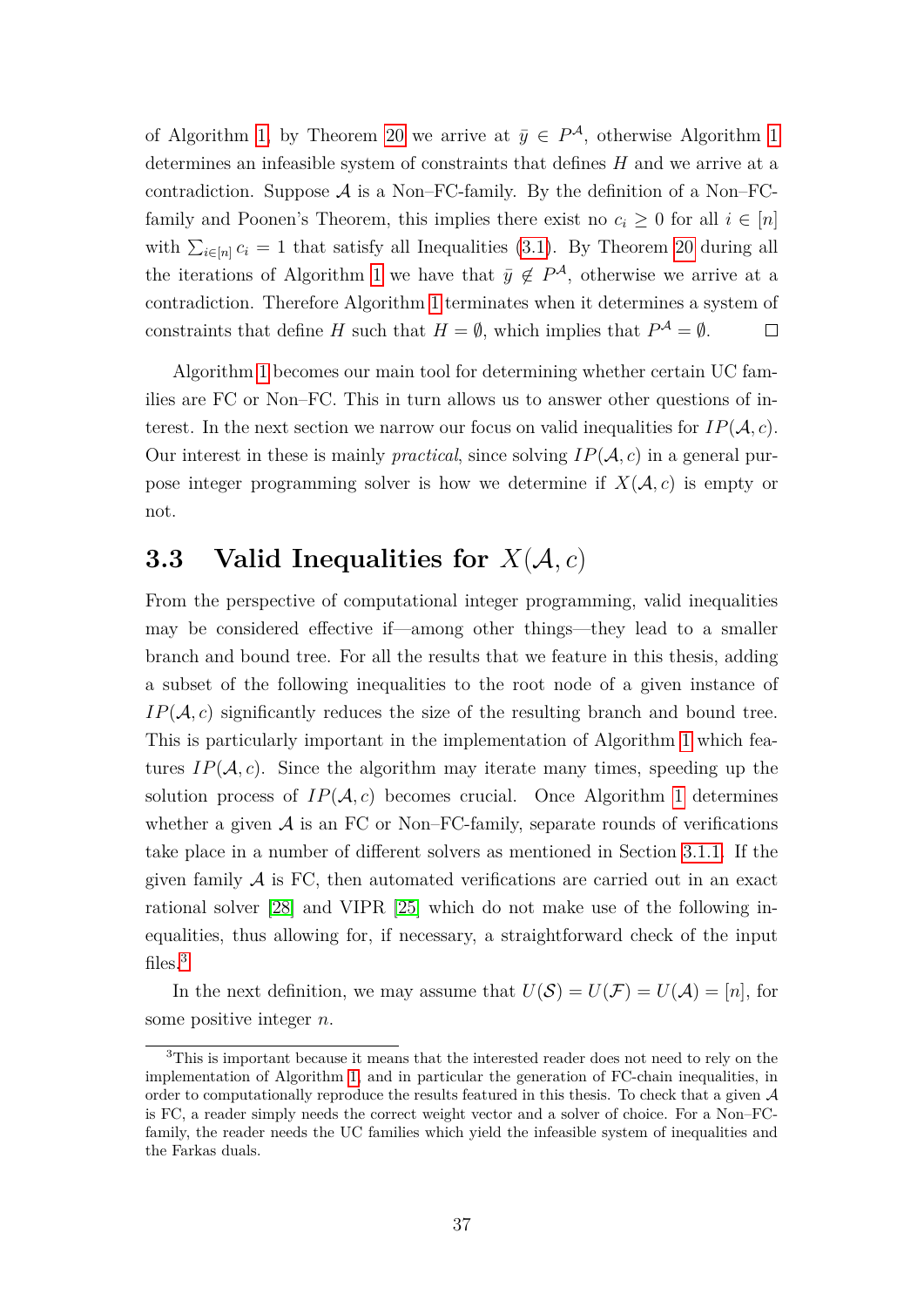**Definition 15.** *A family of sets* S *generates* F *with a UC family* A*, denoted by*  $\langle S \rangle_A := \mathcal{F}$ , if and only if  $\mathcal{F}$  is a UC family that contains S such that  $\mathcal{F} \oplus \mathcal{A} = \mathcal{F}$ , *and there exists no UC family*  $\widetilde{\mathcal{F}} \subset \mathcal{F}$  *such that*  $\widetilde{\mathcal{F}}$  *contains*  $\mathcal{S}$  *and*  $\widetilde{\mathcal{F}} \cup \mathcal{A} = \widetilde{\mathcal{F}}$ *.* 

As in the previous Section, for all UC families  $A$  that are "candidate" FCfamilies in the following propositions and definition, we assume that  $U(\mathcal{A}) = [n]$ , for some integer  $n \geq 1$ .

**Proposition 8** (FC inequalities). Let A be a UC family such that  $\emptyset \in \mathcal{A}$ , and *let*  $c \in \mathbb{Z}_{\geq 0}^n$  *such that*  $\sum_{i \in [n]} c_i \geq 1$ *. Let*  $S \in \mathcal{A}$ *, and let*  $U, T \in \mathcal{P}([n])$  *such that*  $S \cup U = F$  and  $S \cup T = F$ . Then the following inequality

$$
x_T + x_U - x_{T \cup U} - x_F \le 0,
$$

*is valid for*  $X(A, c)$ *.* 

*Proof.* Suppose there exists an integer vector in  $X(A, c)$  which yields a UC family F such that the following inequality holds (for some  $S \in \mathcal{A}$  and  $U, T \in \mathcal{P}([n])$ as above)

$$
x_T + x_U - x_{T \cup U} - x_F \ge 1.
$$

This implies that the number of variables which equal one with positive coefficients is greater than the number of variables with negative coefficients which equal one. But if either  $x_T$  or  $x_U$  are one then  $x_F$  is one (if both are one then  $x_{T\cup U}$  is one) and we arrive at a contradiction.  $\Box$ 

In the following definition the role of a considered UC family  $A$  is taken into account in the listed conditions. In the first condition the role of  $A$  is implicit in the existence of a FS inequality, whereas in the second condition the role of A is implicit in *generating* the desired family, as discussed at the beginning of this section. When convenient we treat the power set of [*n*] as an arbitrarily indexed family of sets, i.e.,  $\mathcal{P}([n]) = \{B_1, B_2, \ldots, B_{2^n}\}.$ 

<span id="page-45-0"></span>**Definition 16** (FC-chain). Let A be a UC family such that  $\emptyset \in \mathcal{A}$ , and let  $c \in \mathbb{Z}_{\geq 0}^n$  such that  $\sum_{i \in [n]} c_i \geq 1$ . Let  $\mathcal{S}, \mathcal{S}' \subset \mathcal{P}([n])$ ,  $\mathcal{S} \cap \mathcal{S}' = \emptyset$ . Given  $B_i \in$  $S, B_j \in S'$ , we say  $B_i, B_j$  form an FC-chain which we denote by  $B_i \longrightarrow B_j$ , if and only if there exist tuples  $(B_i, B_k), (B_k, B_l), (B_l, B_m), \ldots, (B_p, B_j)$ , where  ${B_k, B_l, \ldots, B_p} \subset \mathcal{P}([n])$ *, such that for any tuple*  $(B_q, B_r)$  *in the FC-chain, at least one of the following conditions holds:*

*1. There exists A* ∈ *A such that*  $A ∪ B<sub>q</sub> = B<sub>r</sub>$ *, and therefore*  $x_{B<sub>q</sub>} ≤ x_{B<sub>r</sub>}$  *is a valid FS inequality for*  $X(A, c)$ *.*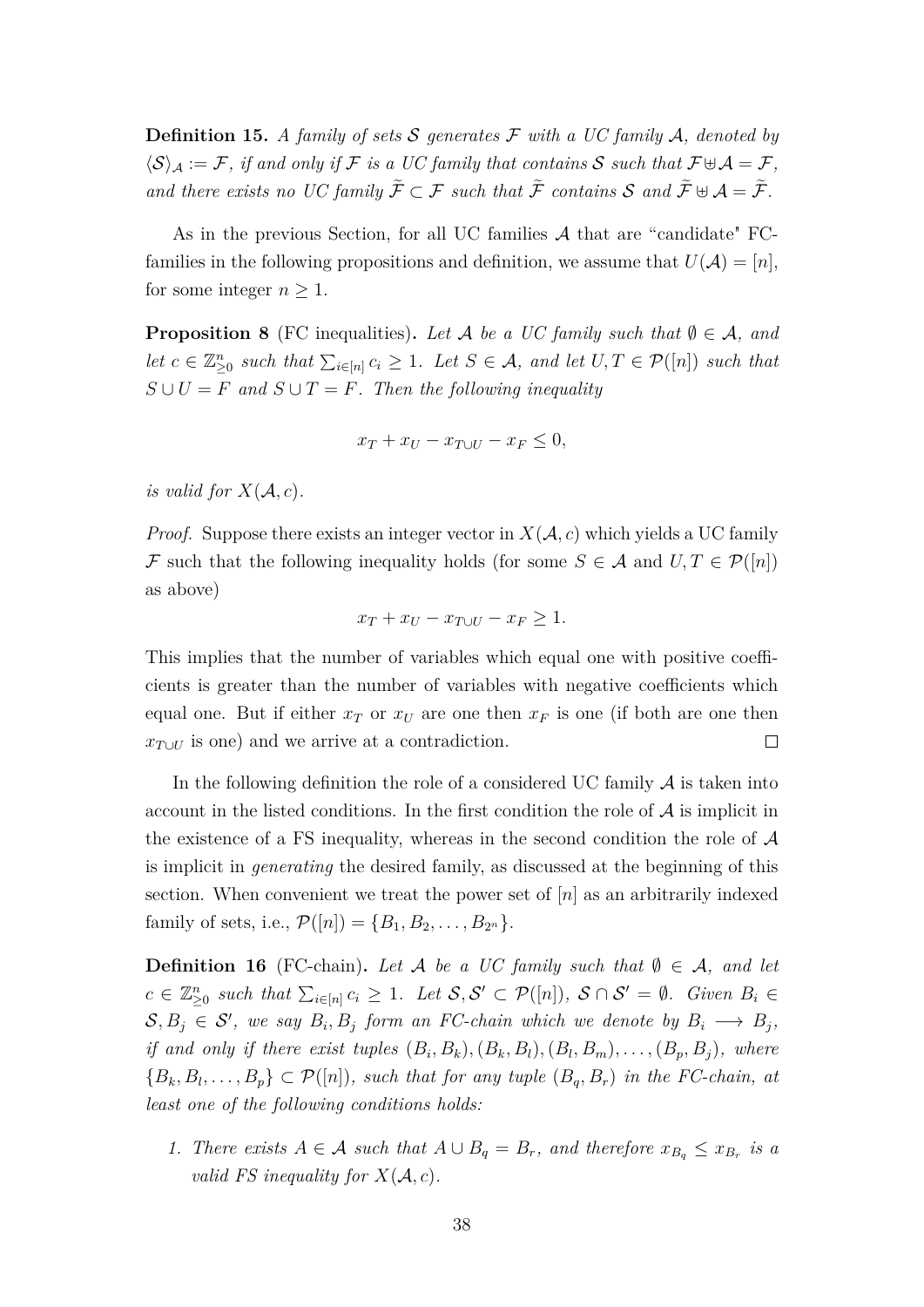2. There exists  $S \in \langle S \rangle_A$  such that  $x_{B_q} + x_S \leq 1 + x_{B_r}$  is a valid UC inequality *for*  $X(A, c)$ *.* 

The following proposition follows directly from the definition above.

<span id="page-46-1"></span>**Proposition 9** (FC-chain inequalities). Let A be a UC family such that  $\emptyset \in \mathcal{A}$ , *and let*  $c \in \mathbb{Z}_{\geq 0}^n$  such that  $\sum_{i \in [n]} c_i \geq 1$ *. Let*  $S, S' \subset \mathcal{P}([n])$ *,*  $S \cap S' = \emptyset$ *. For any*  $\mathcal{T} \subseteq \mathcal{S}$  *define*  $\mathcal{U}(\mathcal{T}) := \{ S' \in \mathcal{S}' \mid \exists S \in \mathcal{T} : S \longrightarrow S' \}.$  Suppose that  $|T| \leq |U(T)|$  for all  $T \subseteq S$ . Then the inequality

$$
\sum_{S \in \mathcal{S}} x_S - \sum_{S \in \mathcal{S}'} x_S \le 0,
$$

*is valid for*  $X(A, c)$ *.* 

*Proof.* Suppose there exists an integer vector in  $X(A, c)$  which yields a UC family F such that the following inequality holds (for some  $S, S' \subset \mathcal{P}([n])$ , as above)

$$
\sum_{S \in \mathcal{S} \cap \mathcal{F}} x_S - \sum_{S \in \mathcal{S}' \cap \mathcal{F}} x_S \ge 1.
$$

It is clear that  $S \cap \mathcal{F} \neq \emptyset$ , otherwise we arrive at a contradiction. Therefore the inequality implies that the number of variables *x<sup>S</sup>* which equal one, for all  $S \in \mathcal{S} \cap \mathcal{F}$  is greater than the number of variables  $x_S$  which equal one, for all *S* ∈  $S' \cap F$ . Let  $T \subseteq S \cap F$ , and for all  $S \in T$ , let  $x_S = 1$ .  $|T| \leq |U(T)|$  holds by hypothesis. Furthermore by the definition of an FC-chain for each  $\mathcal{T}, \mathcal{S}' \subset \mathcal{P}([n])$ such that  $\mathcal{T} \cap \mathcal{S}' = \emptyset$ , for all  $S' \in \mathcal{U}(\mathcal{T})$  we conclude that  $x_{S'} = 1$ . Thus we arrive at a contradiction.  $\Box$ 

Observe that FC-chain inequalities generalize FC-inequalities. We will use them in the appendix to explicitly exhibit the branch and bound tree of the counterexample in the next section. In particular, this implies that our counterexample requires no *trust* from the reader, in the sense that its verification can be separated from the complex optimization process that produced it.

### <span id="page-46-0"></span>**3.4 Generators for Non–FC-families**

In this section we exhibit a counterexample to a conjecture of Morris [\[76\]](#page-83-0) about generators for Non-FC-families.

**Definition 17** (regular). Let S be a family of sets such that  $U(S) = [n]$ . Suppose S *is a minimal generator for a UC family* F*, such that* F *is a Non–FC-family. Then* S is regular if and only if for any  $A \in S$ ,  $A \neq \emptyset$ , and any  $i \in [n]$ , the UC *family*  $\langle (\mathcal{S} \setminus \{A\}) \cup \{A \cup \{i\}\} \rangle$  *is Non–FC.*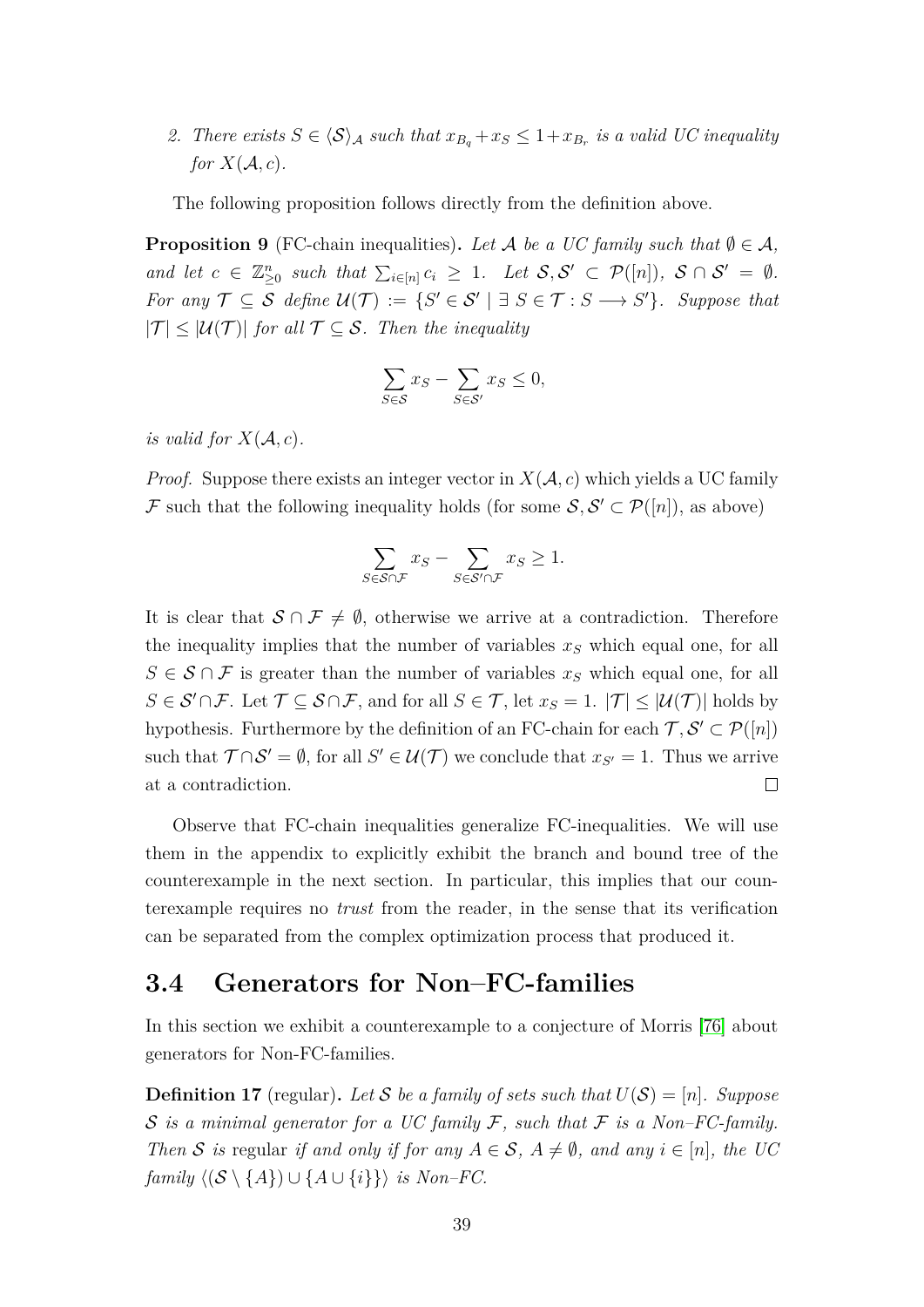<span id="page-47-0"></span>**Conjecture 6** (Morris 2006). Let S be a family of sets such that  $U(S) = [n]$ , *for*  $n \geq 3$ *. Suppose* S *is a minimal generator for a UC family* F, such that F *is a Non–FC-family. Then* S *is regular.*

Morris [\[76\]](#page-83-0) checked the conjecture for all known families at the time, and therefore considered it plausible. In some sense, Conjecture [6](#page-47-0) perfectly illustrates our general lack of knowledge about UC families since—as a number of other related questions—it has eluded an answer for a relatively long time. The obstacle—in this case and others to follow—is the lack of a method for exactly characterizing FC-families, a gap in knowledge which we correct with our framework.

#### **3.4.1 A Counterexample for Structures in Non–FC-families**

Our counterexample on six elements is minimal, in the sense that Morris [\[76\]](#page-83-0) completely characterizes FC-families on 5 elements.

Let  $S := \{\emptyset, \{4, 5, 6\}, \{1, 3, 4\}, \{1, 2, 5, 6\}, \{1, 2, 3, 4\}\} \subset \mathcal{P}([6])$ . Furthermore, let  $\mathcal{T} := \{\{1, 2, 4, 5, 6\}, \{1, 3, 4, 5, 6\}, \{1, 2, 3, 4, 5, 6\}\} \subset \mathcal{P}([6])$ . Hence it follows that  $\langle S \rangle = S \cup T$ . It is straightforward to check that S is a minimal generator for  $\mathcal{S} \cup \mathcal{T}$ . We will show that  $\langle \mathcal{S} \rangle$  is a Non–FC-family. There is a stronger connection between the structure of inequalities featured in the proof below and questions of Vaughan [\[105\]](#page-85-0) and Morris [\[76\]](#page-83-0) we answer later in this work. In Section [3.5](#page-49-0) we explicitly describe the structure of UC families from which the inequalities below are derived in relation to the questions of interest.

#### <span id="page-47-1"></span>**Proposition 10.**  $\langle S \rangle$  *is a Non–FC-family.*

*Proof.* Algorithm [1](#page-43-0) determines an infeasible system of constraints which yields the result. We display an irreducible infeasible subset of the given system. We identify columns with zero one entries for each  $S \in \mathcal{P}([6])$ . The six matrices featured below represent UC families. The top row keeps track of the number of sets in each family. In addition to rechecking with an exact rational solver [\[28\]](#page-80-0) and other solvers, we check that each matrix is UC via simple external subroutines and finally by hand. Furthermore, let  $\mathcal{F} \subset \mathcal{P}([6])$  be a family represented by one of the matrices below. By inspection we see that  $\mathcal{F} \oplus \langle \mathcal{S} \rangle = \mathcal{F}$ . In each matrix, we color columns which correspond to sets in  $S$ ,  $T$ , red and blue, respectively. Each matrix yields an Inequality [\(3.1\)](#page-35-0) from Poonen's Theorem (multiplied by two) featured below it. The following system of constraints is infeasible in nonnegative  $y_i$  for all  $1 \leq i \leq 6$ . For each row we display the Farkas dual values in square brackets. This yields a certificate of infeasibility via a straightforward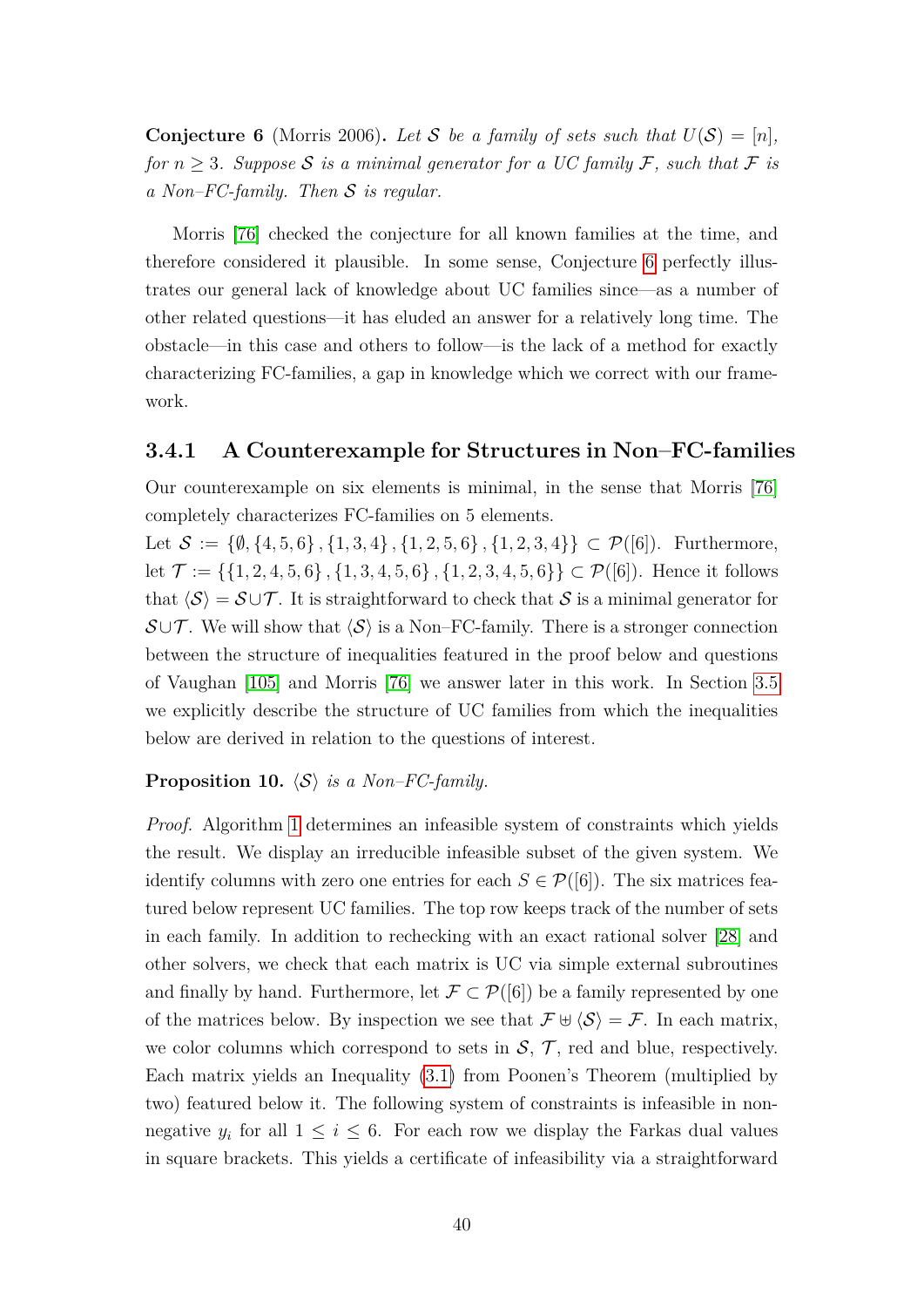application of Farkas' Lemma. For convenience we state the lemma in the appendix.

 $[-7190]$ :  $y_1 + y_2 + y_3 + y_4 + y_5 + y_6 = 1$ .

|  |  |  |  |  |  |  |  |  |  |  |  |  |  |  |  |  |  |  |  | 0 1 2 3 4 5 6 7 8 9 10 11 12 13 14 15 16 17 18 19 20 21 22 23 24 25 26 27 28 29 30 31 32 33 34 35 36 37 38 39 40 41 42 43 |  |
|--|--|--|--|--|--|--|--|--|--|--|--|--|--|--|--|--|--|--|--|---------------------------------------------------------------------------------------------------------------------------|--|
|  |  |  |  |  |  |  |  |  |  |  |  |  |  |  |  |  |  |  |  |                                                                                                                           |  |
|  |  |  |  |  |  |  |  |  |  |  |  |  |  |  |  |  |  |  |  | $c_2$ 0 0 0 0 0 0 0 0 0 0 0 0 0 0 0 0 0 1 1 1 1 1 1 1 1 1 1 1 1 1 1 1 1 0 0 0 0 1 1 1 1 1 1 1 1                           |  |
|  |  |  |  |  |  |  |  |  |  |  |  |  |  |  |  |  |  |  |  | $c_3$ 0 0 0 0 0 0 0 0 0 1 1 1 1 1 1 1 1 0 0 0 0 0 0 0 0 0 1 1 1 1 1 1 1 1 1 1 1 1 0 0 1 1 1 1 1                           |  |
|  |  |  |  |  |  |  |  |  |  |  |  |  |  |  |  |  |  |  |  | $c_4$ 0 0 0 0 1 1 1 1 0 0 0 0 1 1 1 1 0 0 0 0 1 1 1 1 0 0 0 0 0 1 1 1 1 1 1 1 1 1 0 1 0 1 1 1 1 1                         |  |
|  |  |  |  |  |  |  |  |  |  |  |  |  |  |  |  |  |  |  |  | $c_5$ 0 0 1 1 0 0 1 1 0 0 1 1 0 0 1 1 0 0 1 1 0 0 1 1 0 0 1 1 0 0 1 1 0 0 1 1 1 0 0 1 1 1 0 0 1 1                         |  |
|  |  |  |  |  |  |  |  |  |  |  |  |  |  |  |  |  |  |  |  |                                                                                                                           |  |

 $[30]$  :  $22y_1 + 46y_2 + 50y_3 + 50y_4 + 46y_5 + 46y_6 \geq 43$ .

0 1 2 3 4 5 6 7 8 9 10 11 12 13 14 15 16 17 18 19 20 21 22 23 24 25 26 27 28 29 30 31 32 33 34 35 36 37 38 39 *c*<sup>1</sup> 0 0 0 0 0 0 0 0 0 0 0 0 0 0 0 0 1 1 1 1 1 1 1 1 1 1 1 1 1 1 1 1 1 1 1 1 1 1 1 *c*<sup>2</sup> 0 0 0 0 0 0 0 0 0 0 0 0 0 0 0 0 0 0 0 0 0 0 0 0 0 0 0 0 0 0 0 0 1 1 1 1 1 1 1 *c*<sup>3</sup> 0 0 0 0 0 0 0 0 1 1 1 1 1 1 1 1 0 0 0 0 0 0 0 0 1 1 1 1 1 1 1 1 0 0 1 1 1 1 1 *c*<sup>4</sup> 0 0 0 0 1 1 1 1 0 0 0 0 1 1 1 1 0 0 0 0 1 1 1 1 0 0 0 0 1 1 1 1 0 1 0 1 1 1 1 *c*<sup>5</sup> 0 0 1 1 0 0 1 1 0 0 1 1 0 0 1 1 0 0 1 1 0 0 1 1 0 0 1 1 0 0 1 1 1 1 1 0 0 1 1 *c*<sup>6</sup> 0 1 0 1 0 1 0 1 0 1 0 1 0 1 0 1 0 1 0 1 0 1 0 1 0 1 0 1 0 1 0 1 1 1 1 0 1 0 1

 $[9]$ : 46y<sub>1</sub> + 14y<sub>2</sub> + 42y<sub>3</sub> + 42y<sub>4</sub> + 42y<sub>5</sub> + 42y<sub>6</sub>  $\geq$  39.

0 1 2 3 4 5 6 7 8 9 10 11 12 13 14 15 16 17 18 19 20 21 22 23 24 25 26 27 28 29 30 31 32 33 34 35 36 37 38 39 40 41 42 43 44 45 46 *c*<sup>1</sup> 0 0 0 0 0 0 0 0 0 0 0 0 0 0 0 0 0 0 0 0 1 1 1 1 1 1 1 1 1 1 1 1 1 1 1 1 1 1 1 1 1 1 1 1 1 1 *c*<sup>2</sup> 0 0 0 0 0 0 0 0 0 0 1 1 1 1 1 1 1 1 1 1 0 0 0 0 0 0 0 0 0 0 0 0 0 1 1 1 1 1 1 1 1 1 1 1 1 1 *c*<sup>3</sup> 0 0 0 0 0 1 1 1 1 1 0 0 0 0 0 1 1 1 1 1 0 0 0 0 0 1 1 1 1 1 1 1 1 0 0 0 0 0 1 1 1 1 1 1 1 1 *c*<sup>4</sup> 0 0 0 0 1 0 0 0 0 1 0 0 0 0 1 0 0 0 0 1 0 0 0 0 1 0 0 0 0 1 1 1 1 0 0 0 0 1 0 0 0 0 1 1 1 1 *c*<sup>5</sup> 0 0 1 1 1 0 0 1 1 1 0 0 1 1 1 0 0 1 1 1 0 0 1 1 1 0 0 1 1 0 0 1 1 0 0 1 1 1 0 0 1 1 0 0 1 1 *c*<sup>6</sup> 0 1 0 1 1 0 1 0 1 1 0 1 0 1 1 0 1 0 1 1 0 1 0 1 1 0 1 0 1 0 1 0 1 0 1 0 1 1 0 1 0 1 0 1 0 1

 $[44] : 52y_1 + 46y_2 + 52y_3 + 28y_4 + 52y_5 + 52y_6 > 46.$ 

0 1 2 3 4 5 6 7 8 9 10 11 12 13 14 15 16 17 18 19 20 21 22 23 24 25 26 27 28 29 30 31 32 33 34 35 36 37 38 39 40 *c*<sup>1</sup> 0 0 0 0 0 0 0 0 0 0 0 0 0 0 0 0 1 1 1 1 1 1 1 1 1 1 1 1 1 1 1 1 1 1 1 1 1 1 1 1 *c*<sup>2</sup> 0 0 0 0 0 0 0 0 1 1 1 1 1 1 1 1 0 0 0 0 0 0 0 0 0 0 0 0 1 1 1 1 1 1 1 1 1 1 1 1 *c*<sup>3</sup> 0 0 0 0 0 0 0 0 0 0 0 0 0 0 0 0 0 0 0 0 0 0 0 0 1 1 1 1 0 0 0 0 0 0 0 0 1 1 1 1 *c*<sup>4</sup> 0 0 0 0 1 1 1 1 0 0 0 0 1 1 1 1 0 0 0 0 1 1 1 1 1 1 1 1 0 0 0 0 1 1 1 1 1 1 1 1 *c*<sup>5</sup> 0 0 1 1 0 0 1 1 0 0 1 1 0 0 1 1 0 0 1 1 0 0 1 1 0 0 1 1 0 0 1 1 0 0 1 1 0 0 1 1 *c*<sup>6</sup> 0 1 0 1 0 1 0 1 0 1 0 1 0 1 0 1 0 1 0 1 0 1 0 1 0 1 0 1 0 1 0 1 0 1 0 1 0 1 0 1

 $[21]$ :  $48y_1 + 40y_2 + 16y_3 + 48y_4 + 40y_5 + 40y_6 > 40$ .

0 1 2 3 4 5 6 7 8 9 10 11 12 13 14 15 16 17 18 19 20 21 22 23 24 25 26 27 28 29 30 31 32 33 34 35 36 37 38 39 40 41 42 *c*<sup>1</sup> 0 0 0 0 0 0 0 0 0 0 0 0 0 0 0 0 0 0 0 0 1 1 1 1 1 1 1 1 1 1 1 1 1 1 1 1 1 1 1 1 1 1 *c*<sup>2</sup> 0 0 0 0 0 0 0 0 0 0 1 1 1 1 1 1 1 1 1 1 0 0 0 0 0 0 0 0 0 0 1 1 1 1 1 1 1 1 1 1 1 1 *c*<sup>3</sup> 0 0 0 0 0 1 1 1 1 1 0 0 0 0 0 1 1 1 1 1 0 0 0 0 0 1 1 1 1 1 0 0 0 0 0 0 1 1 1 1 1 1 *c*<sup>4</sup> 0 0 1 1 1 0 0 1 1 1 0 0 1 1 1 0 0 1 1 1 0 0 1 1 1 0 0 1 1 1 0 0 0 1 1 1 0 0 0 1 1 1 *c*<sup>5</sup> 0 0 0 0 1 0 0 0 0 1 0 0 0 0 1 0 0 0 0 1 0 0 0 0 1 0 0 0 0 1 0 0 1 0 0 1 0 0 1 0 0 1 *c*<sup>6</sup> 0 1 0 1 1 0 1 0 1 1 0 1 0 1 1 0 1 0 1 1 0 1 0 1 1 0 1 0 1 1 0 1 1 0 1 1 0 1 1 0 1 1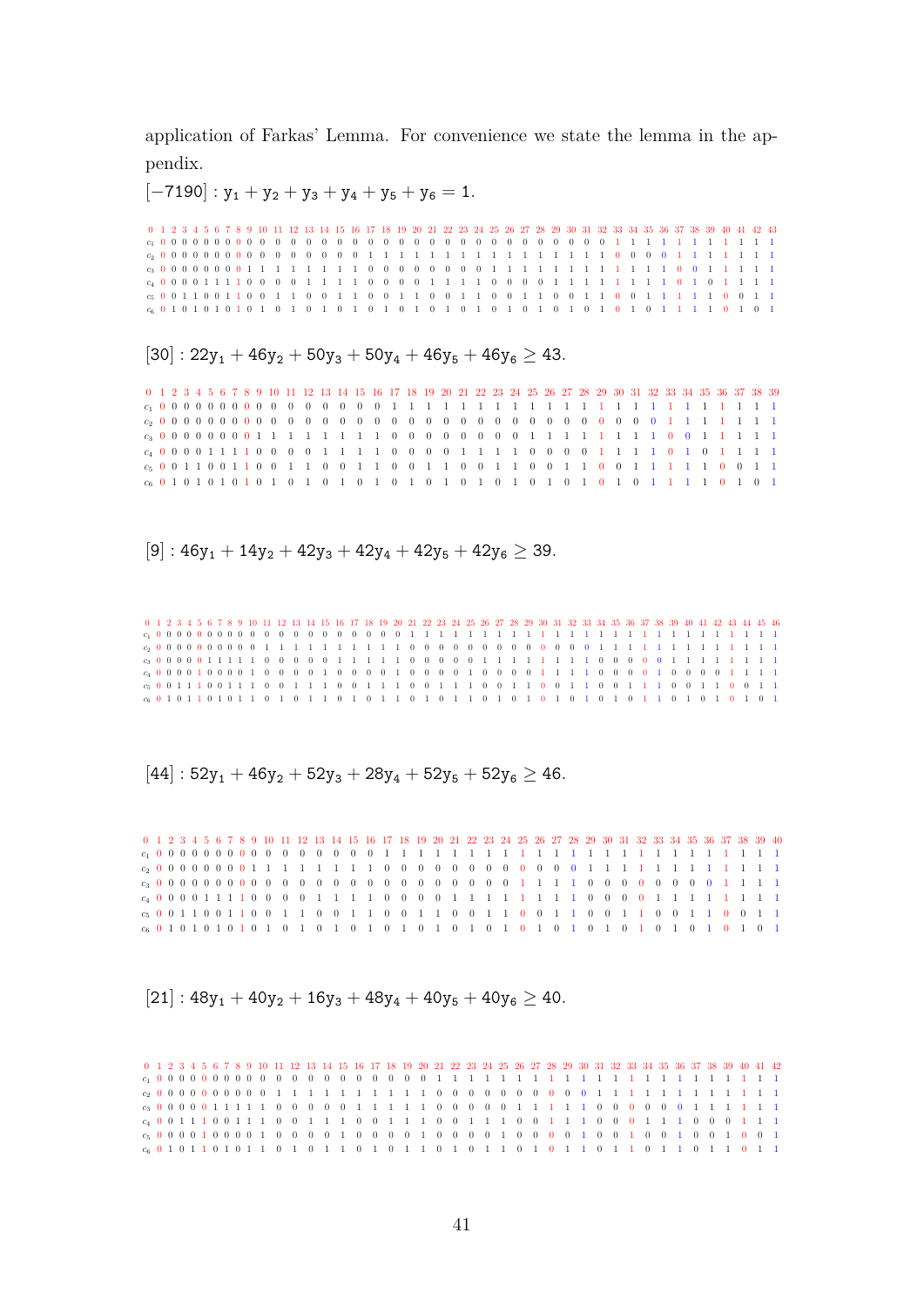$[32]$ :  $44y_1 + 44y_2 + 42y_3 + 48y_4 + 20y_5 + 52y_6 \ge 42$ .

0 1 2 3 4 5 6 7 8 9 10 11 12 13 14 15 16 17 18 19 20 21 22 23 24 25 26 27 28 29 30 31 32 33 34 35 36 37 38 39 40 41 42 *c*<sup>1</sup> 0 0 0 0 0 0 0 0 0 0 0 0 0 0 0 0 0 0 0 0 1 1 1 1 1 1 1 1 1 1 1 1 1 1 1 1 1 1 1 1 1 1 *c*<sup>2</sup> 0 0 0 0 0 0 0 0 0 0 1 1 1 1 1 1 1 1 1 1 0 0 0 0 0 0 0 0 0 0 1 1 1 1 1 1 1 1 1 1 1 1 *c*<sup>3</sup> 0 0 0 0 0 1 1 1 1 1 0 0 0 0 0 1 1 1 1 1 0 0 0 0 0 1 1 1 1 1 0 0 0 0 0 0 1 1 1 1 1 1 *c*<sup>4</sup> 0 0 1 1 1 0 0 1 1 1 0 0 1 1 1 0 0 1 1 1 0 0 1 1 1 0 0 1 1 1 0 0 0 1 1 1 0 0 0 1 1 1 *c*<sup>5</sup> 0 1 0 1 1 0 1 0 1 1 0 1 0 1 1 0 1 0 1 1 0 1 0 1 1 0 1 0 1 1 0 1 1 0 1 1 0 1 1 0 1 1 *c*<sup>6</sup> 0 0 0 0 1 0 0 0 0 1 0 0 0 0 1 0 0 0 0 1 0 0 0 0 1 0 0 0 0 1 0 0 1 0 0 1 0 0 1 0 0 1

 $[32] : 44y_1 + 44y_2 + 42y_3 + 48y_4 + 52y_5 + 20y_6 \ge 42.$ 

We are now ready to show that  $S$  is not regular, and thus give a counterexample to Conjecture [6.](#page-47-0)

<span id="page-49-2"></span>**Proposition 11.** Let  $\mathcal{S}' := \{ \emptyset, \{4, 5, 6\}, \{1, 3, 4\}, \{1, 2, 5, 6\}, \{1, 2, 3, 4, 5\} \}.$ *Then*  $\langle S' \rangle$  *is an FC-family.* 

*Proof.* Let  $c \in \mathbb{Z}_{\geq 0}^6$  such that  $c = (16, 8, 12, 20, 17, 15)$ . Then  $IP(\langle \mathcal{S}' \rangle, c)$  is infeasible [4](#page-49-1) .  $\Box$ 

<span id="page-49-4"></span>**Corollary 5.** S *is a counterexample to Conjecture [6.](#page-47-0)*

*Proof.* We show that S is not regular. We observe that  $U(S) = [6]$  and S is a minimal generator for  $\langle S \rangle$ . Furthermore from Proposition [10](#page-47-1) it follows that  $\langle \mathcal{S} \rangle$  is a Non–FC-family. However  $\mathcal{S}' = (\mathcal{S} \setminus \{1, 2, 3, 4\}) \cup \{\{1, 2, 3, 4\} \cup \{5\}\}\$ and Proposition [11](#page-49-2) implies that  $\langle S' \rangle$  is an FC-family.  $\Box$ 

### <span id="page-49-0"></span>**3.5 Relaxation Questions**

In this section, we briefly address the practical behavior of Algorithm [1,](#page-43-0) as it sheds light on open questions of interests in Vaughan [\[105\]](#page-85-0) and Morris [\[76\]](#page-83-0). As a result, we exhibit a counterexample to the questions of Morris and Vaughan.

As mentioned earlier, our current implementation features  $I^{\mathcal{A}}$  and  $IP(\mathcal{A}, c)$ . This avoids possible numerical trouble by minimizing the sum of the  $z_i$ , in addition to selecting the "sharpest cut" whenever we solve  $IP(\mathcal{A}, c)$ . Yet, without witnessing first-hand computations for fixed UC families  $A$  such that  $|U(A)| = n$ and  $6 \leq n \leq 10$  $6 \leq n \leq 10$  $6 \leq n \leq 10$ , Algorithm 1 may appear fraught with theoretical dangers.<sup>[5](#page-49-3)</sup>

<span id="page-49-1"></span><sup>&</sup>lt;sup>4</sup>In the appendix we explicitly show the infeasibility of  $IP(\langle S' \rangle, c)$  by making use of FCchain inequalities and displaying irreducible infeasible subsets of constraints for the two leaf nodes of the resulting branch and bound tree.

<span id="page-49-3"></span> $^{5}$  *IP*( $A, c$ ) is a binary program with an exponential number of variables and constraints in *n*. Furthermore the number of iterations of Algorithm [1](#page-43-0) could be exponential in *n*.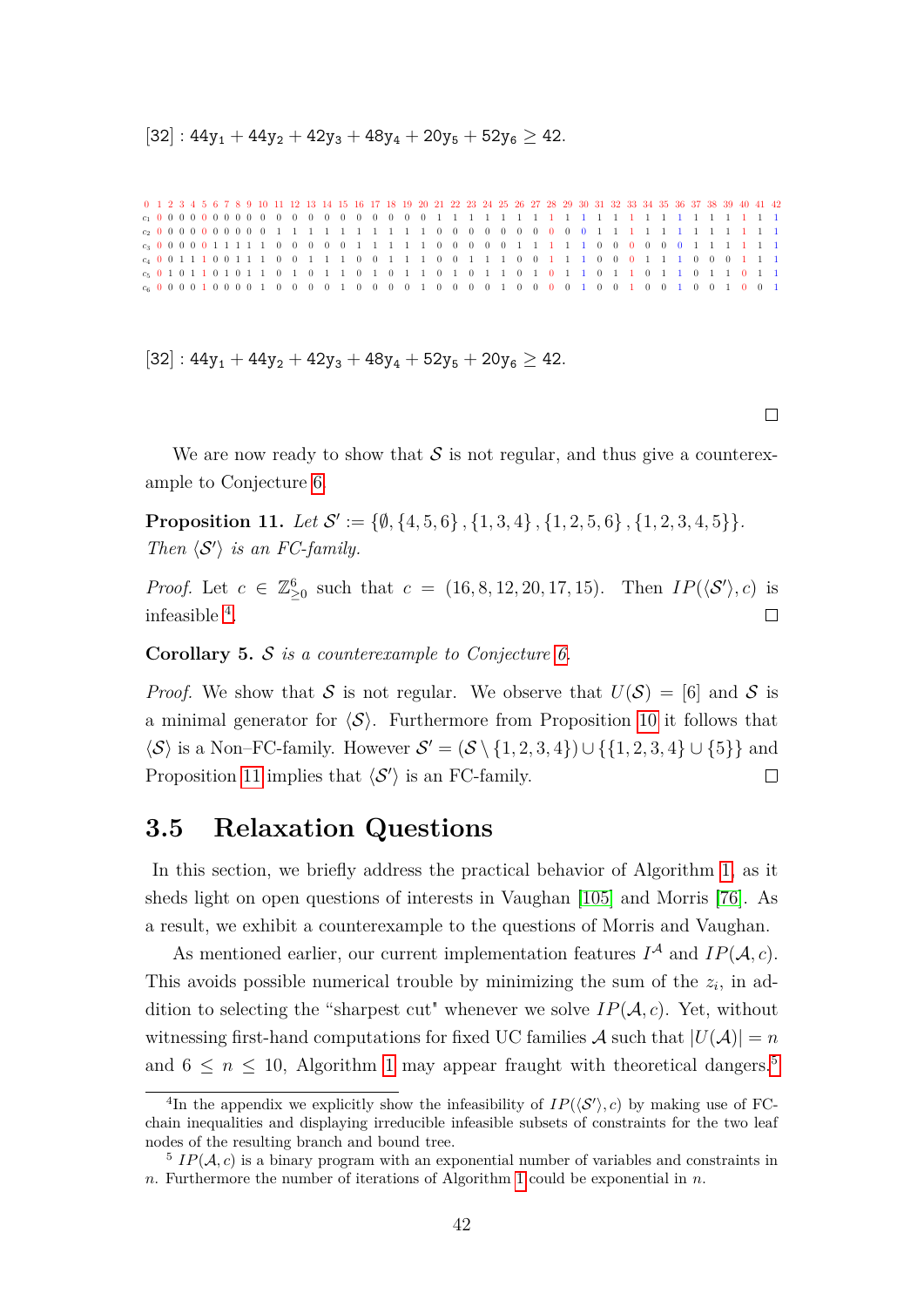However, in practice our method is well-behaved in the described range, and is consequently the currently best available technique for the *exact* determination of FC-families.

Furthermore, our implementation *mostly* confirms the heuristic intuition of Vaughan and Morris as will be made explicit in the next paragraphs. Thus in the tested range, Algorithm [1](#page-43-0) *mostly* iterates *n* times. However, in some cases it iterates more than  $n$  (but less than  $2n$ ) times<sup>[6](#page-50-0)</sup>. Among the latter we find counterexamples to open questions of interest which we feature below.

As mentioned in Section [3.1,](#page-32-0) Vaughan [\[105\]](#page-85-0) implements a heuristic that guides the search for a potential weight system. Given a UC family  $A, \emptyset \in \mathcal{A}$ , the heuristic focuses only on UC families B with  $\mathcal{B} \oplus \mathcal{A} = \mathcal{B}$ , where  $\mathcal{B} = \mathcal{P}([n])$  ${j}$ ) $\forall A$  for all  $j \in [n]$ . If there exists a solution to the system of linear equations  $\sum_{i\in[n]} y_i |\mathcal{B}_i| = |\mathcal{B}|/2$  in nonnegative  $y_i$ , with  $\sum_{i\in[n]} y_i \leq 1$ , then the considered UC family A becomes a candidate FC-family. All of Vaughan's candidate FCfamilies in [\[105\]](#page-85-0) are identified as above, followed by tedious case analysis that spans several pages for the proof that the given family is FC. We precisely state Vaughan's question as follows:

<span id="page-50-1"></span>**Question 1** (Vaughan 2003). Let A be a UC family such that  $U(A) = [n]$  and  $\emptyset \in \mathcal{A}$ *. Consider UC families*  $\mathcal{B} \subseteq \mathcal{P}([n])$  *such that*  $\mathcal{B} = \mathcal{P}([n] \setminus \{j\}) \cup \mathcal{A}$  *for all*  $j \in [n]$ *. Suppose the linear system of equations*  $\sum_{i \in [n]} y_i |\mathcal{B}_i| = |\mathcal{B}|/2$  *for all*  $\mathcal B$  *as above has a solution in nonnegative reals*  $y_i$  *for all*  $i \in [n]$ *, such that*  $\sum_{i \in [n]} y_i \leq 1$ *. Does this imply that P* <sup>A</sup> *is nonempty?*

Given a UC family  $A, \emptyset \in \mathcal{A}$ , Morris [\[76\]](#page-83-0) also focuses on  $\mathcal{B}$  as above, searching instead for integer vectors contained in the polyhedron defined by the inequalities derived from the *n* given  $\mathcal{B}$  and  $z_i \geq 0$  for all  $i \in [n]$  with  $\sum_{i \in [n]} z_i \geq 1$ . The idea is that the *n* given inequalities could capture information of interest without needing the rest of the possible inequalities. Morris shows that this holds in a number of cases, but is it true in general? More precisely, we state it as the following question:

<span id="page-50-2"></span>**Question 2** (Morris 2006). Let A be a UC family such that  $U(A) = [n]$  and  $\emptyset \in \mathcal{A}$ *. Consider UC families*  $\mathcal{B} \subseteq \mathcal{P}([n])$  *such that*  $\mathcal{B} = \mathcal{P}([n] \setminus \{j\}) \cup \mathcal{A}$  *for all*  $j \in [n]$ *. Denote by*  $Z(\mathcal{A})$  *the set of integer vectors contained in the polyhedron defined by*  $\sum_{i \in [n]} z_i \geq 1$ ,  $\sum_{S \in \mathcal{B}} (\sum_{i \in S} z_i - \sum_{i \notin S} z_i) \geq 0$  *for all* B *as above, and* 

<span id="page-50-0"></span><sup>&</sup>lt;sup>6</sup>The runtimes vary roughly from a few seconds for  $6 \le n \le 7$  and a few minutes for  $8 \leq n \leq 9$ , to a few hours for  $n = 10$ . Furthermore verification with exact SCIP [\[28\]](#page-80-0) takes longer, as does testing a non-minimal FC-family. Computations were carried out on machines with 2.40 GHz quad-core processors and 16 GB of RAM.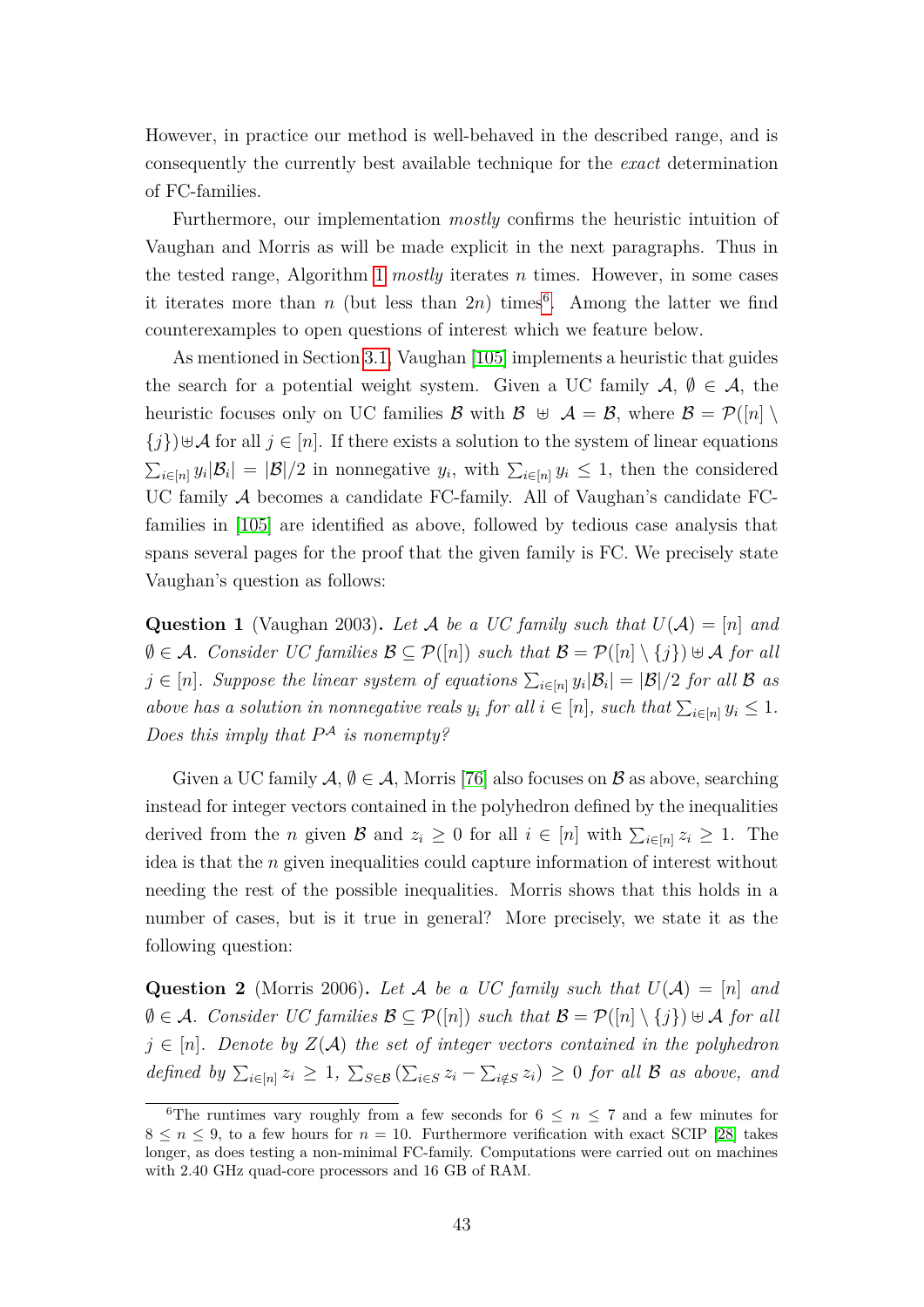$0 \leq z_i$  *for all*  $i \in [n]$ *. Suppose*  $Z(\mathcal{A})$  *is nonempty. Does this imply that there exists a feasible solution of I* A*?*

Given a set  $A$  that yields a positive answer to Question [1,](#page-50-1) we can scale the resulting vector *y* and (after arbitrarily increasing some entries if necessary) arrive, following the proof of Corollary [3,](#page-37-1) at a vector *z* that gives a positive answer to Question [2.](#page-50-2)

<span id="page-51-1"></span>**Observation 2.** *A positive answer to Question [1](#page-50-1) for a given* A *implies a positive answer to Question [2](#page-50-2) for the same* A*.*

Thus, considering the above, we can explicitly describe the structure associated with the Non–FC-family that leads to the counterexample in Corollary [5.](#page-49-4) As above, it suffices to consider  $\mathcal{B} \subseteq \mathcal{P}([n])$  such that  $\mathcal{B} = \mathcal{P}([n] \setminus \{j\}) \cup \mathcal{A}$  for all  $j \in [n]$ , where A is our given UC family. This greatly simplifies the tedious task of checking that the algorithm's output is correct. Once the family is constructed according the given  $\mathcal{B}$ , it becomes straightforward to check that the necessary conditions for correctness are met.

Given that the empty set does not make a difference in determining whether a UC family  $\mathcal A$  is FC or Non–FC, as we saw in Proposition [6,](#page-38-1) we may think the condition  $\emptyset \in \mathcal{A}$  in the questions of Vaughan and Morris can be relaxed. If this were the case, the structure of the considered B with  $\emptyset \notin \mathcal{A}$  is again simplified, since the cardinality of the new family is at most the cardinality of the original one. Unfortunately, as we shall see, this is not the case. Still, in the next proposition, we show that a nonempty  $Z(\mathcal{A})$  implies that a set of integer vectors contained in a polyhedron arising from "smaller" structures is also nonempty.

<span id="page-51-0"></span>**Proposition 12.** Let A be a UC family such that  $U(A) = [n]$  and  $\emptyset \in A$ . *Suppose*  $Z(A)$  *is nonempty.* Consider  $G ⊆ P([n])$  *such that*  $G = (P([n] \setminus \{j\}) \cup \{j\})$  $\mathcal{A} \setminus \mathcal{P}([n] \setminus \{j\})$  *for all*  $j \in [n]$ *. Then the set of integer vectors contained in the polyhedron defined by*  $\sum_{i \in [n]} z_i \geq 1$ ,  $\sum_{S \in \mathcal{G}} (\sum_{i \in S} z_i - \sum_{i \notin S} z_i) \geq 0$  *for all*  $\mathcal{G}$  *as above, and*  $0 \leq z_i$  *for all*  $i \in [n]$ *, is nonempty.* 

*Proof.* Let A be a UC family such that  $U(\mathcal{A}) = [n]$  and  $\emptyset \in \mathcal{A}$ . Furthermore, let  $\mathcal{B} \subseteq \mathcal{P}([n])$  such that  $\mathcal{B} = \mathcal{P}([n] \setminus \{1\}) \cup \mathcal{A}$ . Since  $\emptyset \in \mathcal{A}$ , it follows that  $\mathcal{P}([n] \setminus \{1\}) \subset \mathcal{B}$ . Define  $\mathcal{D} := \mathcal{P}([n] \setminus \{1\}), \mathcal{G} := \mathcal{B} \setminus \mathcal{D}$ . Suppose that  $Z(\mathcal{A})$ is nonempty and  $z \in Z(\mathcal{A})$ . Define  $\overline{z}$  as *z* normalized by its  $\ell_1$  norm. Thus we arrive at  $\bar{z}_i \in \mathbb{Q}_{\geq 0}$  for all  $i \in [n]$  and  $\sum_{i \in [n]} \bar{z}_i = 1$ . Following the proof of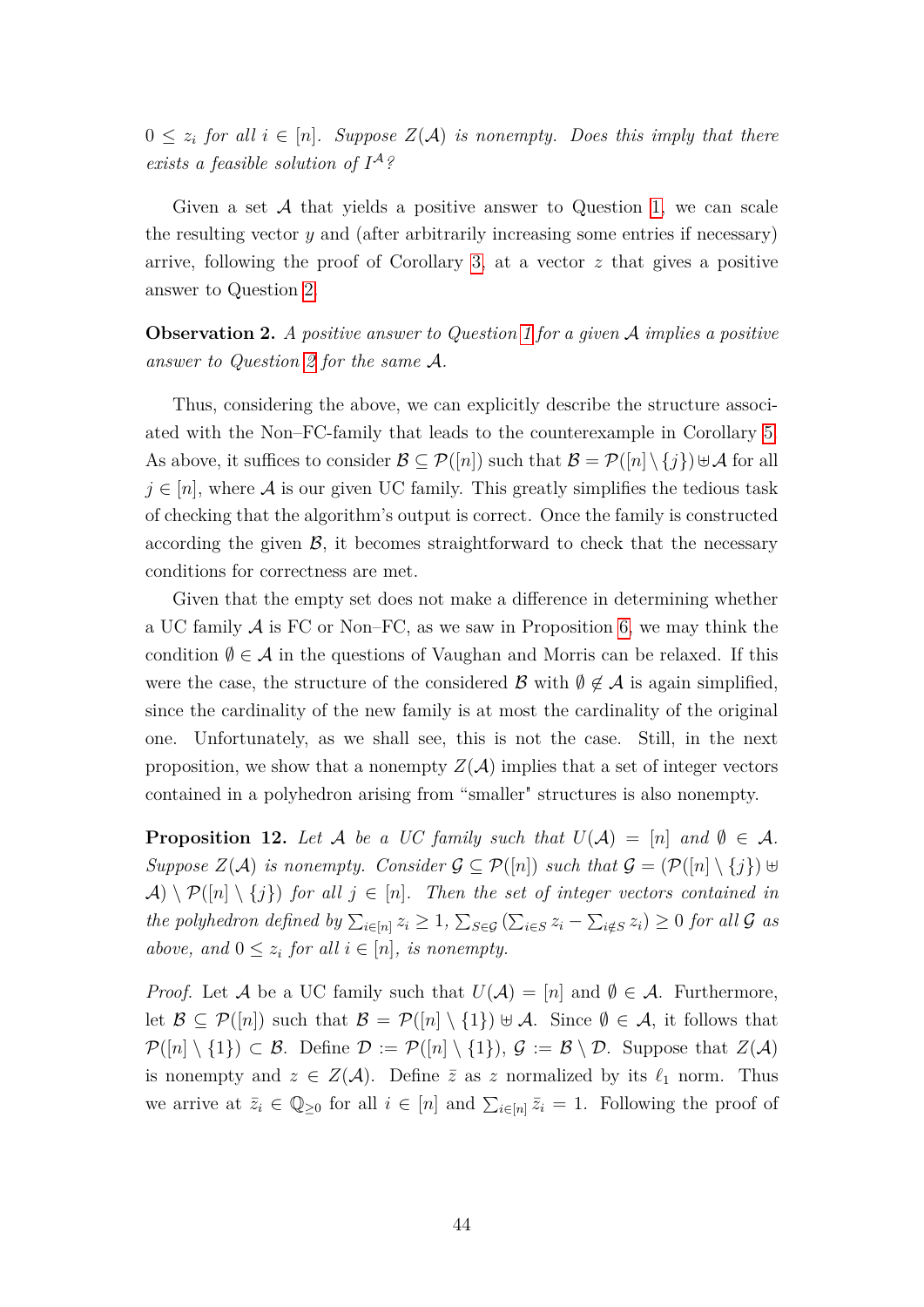Corollary [2](#page-37-0) we arrive at

$$
\sum_{i\in[n]} 2\overline{z}_i|\mathcal{B}_i| \geq |\mathcal{B}| \iff \sum_{i\in[n]} 2\overline{z}_i|\mathcal{G}_i| + \sum_{i\in[n]\setminus\{1\}} 2\overline{z}_i|\mathcal{D}_i| \geq |\mathcal{G}| + |\mathcal{D}|
$$

$$
\implies \sum_{i\in[n]} 2\overline{z}_i|\mathcal{G}_i| \geq |\mathcal{G}|.
$$

In the last implication we use  $\sum_{i \in [n] \setminus \{1\}} \bar{z}_i \leq 1$ , with  $\bar{z}_i \geq 0$  for all  $i \in [n] \setminus \{1\}$ . Furthermore,  $\mathcal{D} = \mathcal{P}([n] \setminus \{1\})$  implies that  $|\mathcal{D}_i| = 2^{n-2}$  for all  $i \in [n] \setminus \{1\}$  and therefore

$$
\sum_{i\in[n]\backslash\{1\}}2\bar{z}_i|\mathcal{D}_i|=|\mathcal{D}|\sum_{i\in[n]\backslash\{1\}}\bar{z}_i\leq|\mathcal{D}|.
$$

Since the same argument applies to  $\mathcal{B} = \mathcal{P}([n] \setminus \{j\}) \cup \mathcal{A}$  for all  $j \in [n]$ , the  $\Box$ desired result follows.

As we shall see next, a nonempty  $Z(\mathcal{A} \setminus \{\emptyset\})$  does not necessarily imply a nonempty  $Z(\mathcal{A})$ .

<span id="page-52-0"></span>**Proposition 13.** Let A be a UC family such that  $U(A) = [n]$  and  $\emptyset \in A$ . A *nonempty*  $Z(A \setminus \{\emptyset\})$  *does not necessarily imply a nonempty*  $Z(A)$ *.* 

*Proof.* Let  $S := \{\emptyset, \{1, 2, 3\}, \{1, 4, 5\}, \{1, 2, 3, 4\}, \{1, 2, 3, 5\}, \{1, 2, 4, 5\}\}\subset \mathcal{P}([5])$ and let  $S := S \setminus \{\emptyset\}$ . Let  $\mathcal{A} := \langle \mathcal{S} \rangle$  and  $\mathcal{A} := \langle \mathcal{S} \rangle$ . Morris [\[76\]](#page-83-0) proved that  $Z(\mathcal{A})$ is empty. We show that  $Z(\widetilde{\mathcal{A}})$  is nonempty. Observe that if we write each set in  $\tilde{\mathcal{A}}$  as a column of an  $n \times m$  binary matrix M, we have more entries with ones than zeros. We conclude similarly for  $\mathcal{B} \subseteq \mathcal{P}([n])$  such that  $\mathcal{B} = \mathcal{P}([n] \setminus \{j\}) \cup \widetilde{\mathcal{A}}$  for all  $j \in [n]$ . Hence, the (component-wise) all one vector is contained in  $Z(\tilde{\mathcal{A}})$ .  $\Box$ 

**Corollary 6.** *The reverse implication in Proposition [12](#page-51-0) does not necessarily hold.*

*Proof.* Follows directly from the proof of Proposition [13](#page-52-0) where we exhibit an  $\mathcal A$ such that  $\emptyset \in \mathcal{A}$  and  $Z(\mathcal{A})$  is empty. Then for each  $j \in [n]$  we see that the binary matrix that represents  $\mathcal{G} = (\mathcal{P}([n] \setminus \{j\}) \cup \mathcal{A}) \setminus \mathcal{P}([n] \setminus \{j\})$  has more entries with ones than zeros.  $\Box$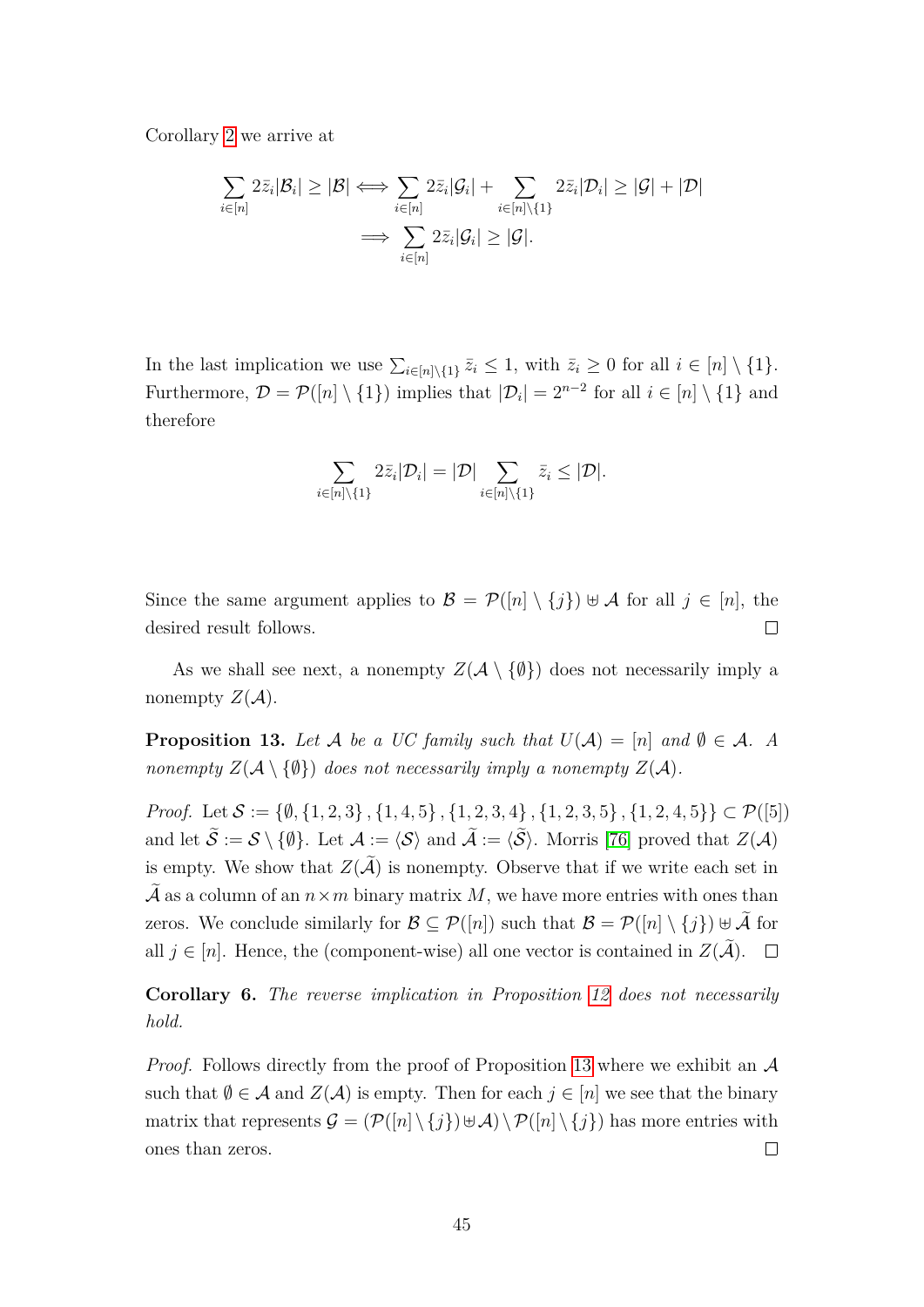Finally, we give a negative answer to Morris' question, and also Vaughan's question.

Let  $\mathcal{S} := \{\emptyset, \{2, 3, 4, 6, 7\}, \{1, 2, 3, 4\}, \{1, 3, 4, 6\}, \{5, 6, 7\}, \{3, 4, 7\}\}\subset \mathcal{P}([7]).$ Furthermore, define  $\mathcal{D} := \langle \mathcal{S} \rangle$ .

#### <span id="page-53-0"></span>**Proposition 14.** *Z*(D) *is nonempty.*

*Proof.* We simply write down the relevant inequalities and exhibit a vector in *Z*(*D*). The order of display matches *j* in  $\mathcal{B} = \mathcal{P}(|7| \setminus \{j\}) \oplus \mathcal{D}$  for each  $j \in [7]$ .

$$
\begin{aligned}-52z_1+4z_2+12z_3+12z_4+4z_6&\ge0\\+6z_1-54z_2+10z_3+10z_4+2z_6+2z_7&\ge0\\+6z_1+2z_2-42z_3+22z_4+2z_6+10z_7&\ge0\\+6z_1+2z_2+22z_3-42z_4+2z_6+10z_7&\ge0\\-48z_5+16z_6+16z_7&\ge0\\+5z_1+1z_2+7z_3+7z_4+13z_5-41z_6+15z_7&\ge0\\+12z_3+12z_4+12z_5+12z_6-36z_7&\ge0\end{aligned}
$$

The vector  $(7, 5, 12, 12, 10, 14, 16) \in \mathbb{Z}_{\geq 0}^7$  is contained in  $Z(\mathcal{D})$ .

 $\Box$ 

 $\Box$ 

#### <span id="page-53-1"></span>**Proposition 15.** D *is a Non–FC-family.*

*Proof.* Using Algorithm [1](#page-43-0) we exhibit a system of linear inequalities that is infeasible and the result follows from Corollary [4.](#page-38-0) As a certificate of infeasibility we display Farkas dual values in square brackets before each inequality. Structurally, we see that the only difference between the UC families that generated this system of linear inequalities and the previous one are the red inequalities. In contrast to the other inequalities, the red one here is derived from the following UC family:  $(\mathcal{P}([7] \setminus \{3\} \setminus \{4\}) \cup \mathcal{D}) \cup \{\{1, 3, 4\}, \{1, 3, 4, 5\}\}.$ 

$$
\begin{aligned}[1]: z_1+z_2+z_3+z_4+z_5+z_6+z_7&\ge 1\\ [19]: -52z_1+4z_2+12z_3+12z_4+4z_6&\ge 0\\ [2]: +6z_1-54z_2+10z_3+10z_4+2z_6+2z_7&\ge 0\\ [109]: +8z_1-8z_3-8z_4+8z_7&\ge 0\\ [16]: -48z_5+16z_6+16z_7&\ge 0\\ [20]: +5z_1+1z_2+7z_3+7z_4+13z_5-41z_6+15z_7&\ge 0\\ [40]: +12z_3+12z_4+12z_5+12z_6-36z_7&\ge 0\end{aligned}
$$

<span id="page-53-2"></span>**Corollary 7.** Let A be a UC family such that  $U(A) = [n]$  and  $\emptyset \in A$ . A *nonempty Z*(A) *does not necessarily imply that there exists a feasible solution of I* A*.*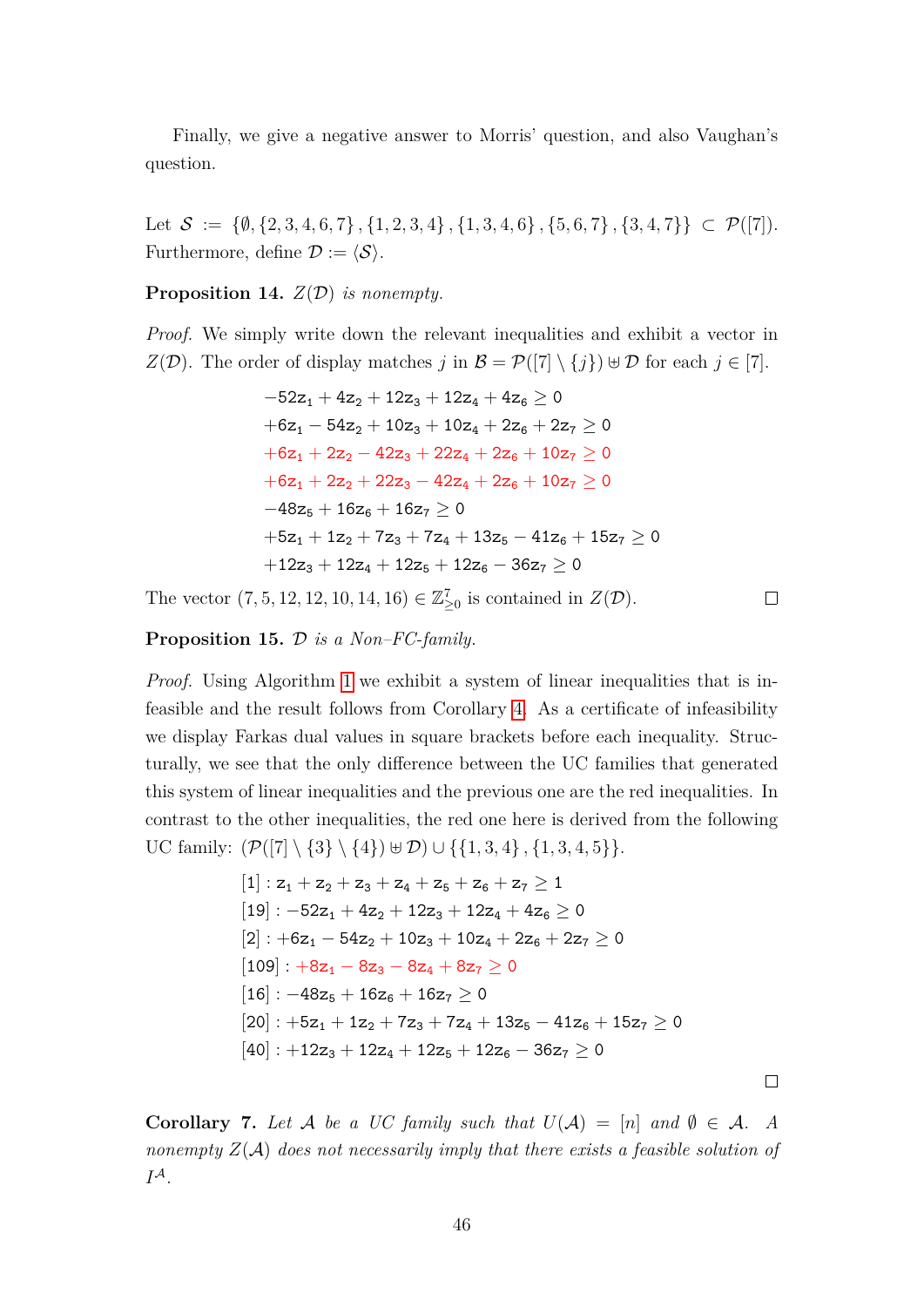*Proof.* From Proposition [14](#page-53-0) combined with Proposition [15,](#page-53-1) followed by Corol- $\Box$ lary [4.](#page-38-0)

<span id="page-54-0"></span>**Corollary 8.** Let A be a UC family such that  $U(A) = [n]$  and  $\emptyset \in A$ . A solution *to the system of equations from Question [1](#page-50-1) in*  $y \in \mathbb{R}_{\geq 0}^n$  *such that*  $\sum_{i \in [n]} y_i \leq 1$ *does not necessarily imply that P* <sup>A</sup> *is nonempty.*

*Proof.* Considering  $D$  as above with Observation [2](#page-51-1) and the proof of Corollary [7](#page-53-2) yields the desired result. Furthermore in the appendix we show that, given  $\mathcal{D}$ , there exists a solution to the system of equations from Question [1](#page-50-1) in  $y \in \mathbb{R}^n_{\geq 0}$ such that  $\sum_{i\in[n]} y_i \leq 1$ . This coupled with Proposition [15](#page-53-1) and Corollary [4,](#page-38-0) yields the result again.  $\Box$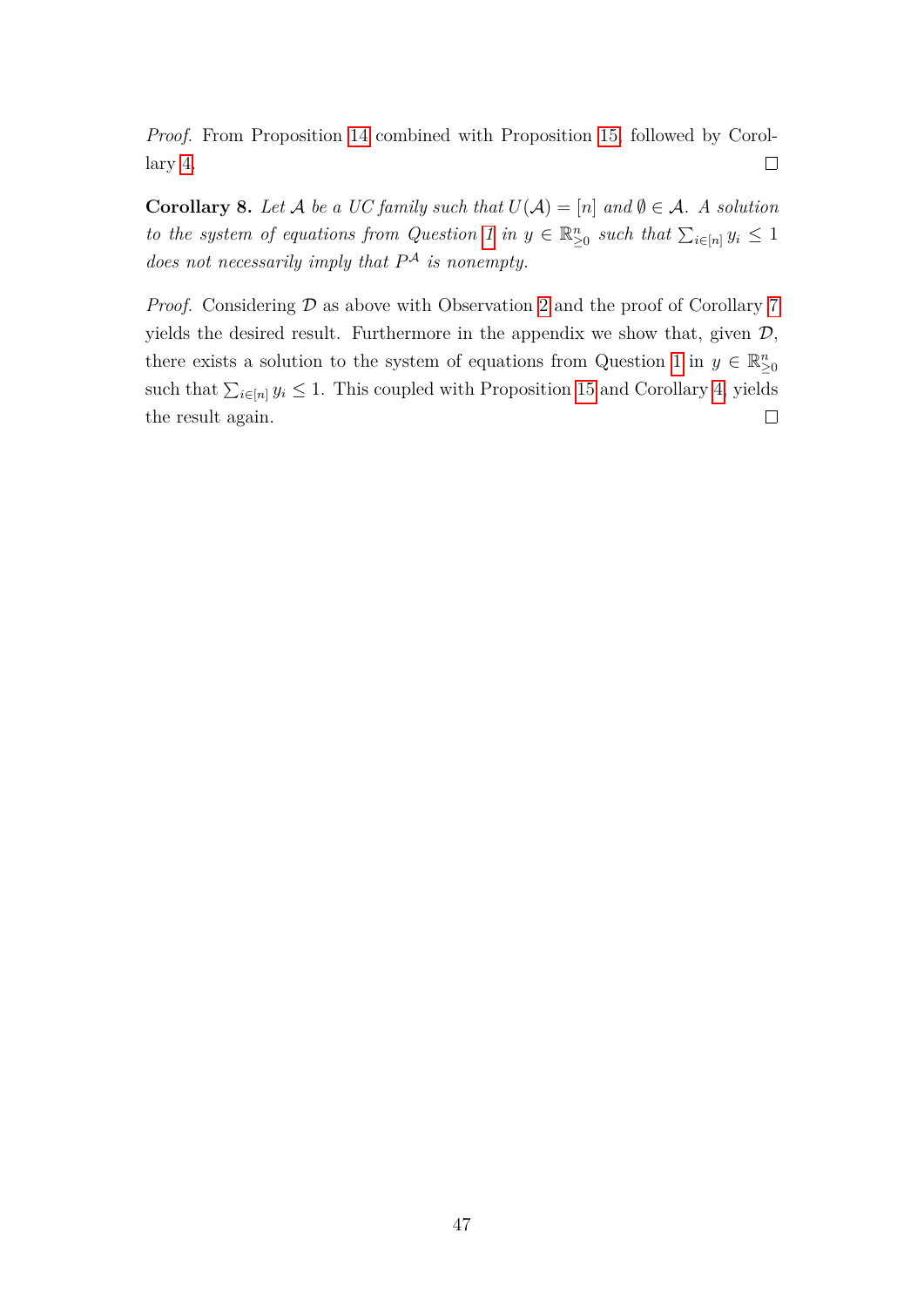## **4 3-sets in Union-Closed Families**

As we have seen so far in this thesis, the most straightforward application of Algorithm [1](#page-43-0) is to simply classify FC or Non–FC-families for small ground sets. We witness a slightly more sophisticated use of Algorithm [1](#page-43-0) in Section [3.4](#page-46-0) and Section [3.5,](#page-49-0) as we construct counterexamples to open questions about structures in FC and Non–FC-families. In this chapter we use Algorithm [1](#page-43-0) to prove a conjecture of Morris [\[76\]](#page-83-0) from 2006 regarding the characterization of the minimum number of 3-sets such that any UC family that contains them satisfies Frankl's conjecture.

### <span id="page-55-0"></span>**4.1 The 3-sets Conjecture**

In this section we use Algorithm [1](#page-43-0) to answer fundamental questions regarding 3 sets in UC families. In particular, we settle the problem of 3-sets in UC families of Vaughan [\[106\]](#page-85-1) and consequently prove the 3-sets conjecture of Morris [\[76\]](#page-83-0). Since we exhibit many families of 3-sets, in order to improve readability, we will not use inner brackets to denote 3-sets in a given family. For example, we denote {{1*,* 2*,* 3} *,* {2*,* 3*,* 4} *,* {3*,* 4*,* 5}} as {123*,* 234*,* 345}. When displaying 3-sets themselves we always use the usual set notation.

As we saw in Section [3.1,](#page-32-0) FC-families generated by 3-sets are well-studied, but a central question remains unanswered. In Theorem [1](#page-20-0) and Theorem [2](#page-20-1) we see that Frankl's conjecture holds for all families which contain a 1-set or a 2-set. What about 3-sets? Unfortunately, Savate and Renaud [\[95\]](#page-84-0) and Poonen [\[84\]](#page-83-1) showed that a single 3-set is not sufficient to ensure that all UC families that contain it satisfy Frankl's conjecture. How many distinct 3-sets are sufficient to ensure that all UC families which contain them satisfy Frankl's conjecture? We first recall the following definition of Morris [\[76\]](#page-83-0).

**Definition 18.** Let  $FC(k, n)$  denote the smallest positive integer m such that *any m of the k-sets in* [*n*] *generate an FC-family.*

It is not immediately clear that  $FC(k, n)$  is always defined, but the following result of Gao and Yu [\[45\]](#page-81-0) proves this is always the case for sufficiently large *n* in relation to *k*.

**Theorem 23** (Gao and Yu 1998). For all  $k \geq 1$  and  $n \geq 2k - 2$ , the UC family  $\mathcal{B} \subset \mathcal{P}([n])$  generated by all the k-sets in [n] is an FC-family, and therefore  $FC(k, n) \leq {n \choose k}$ *k .*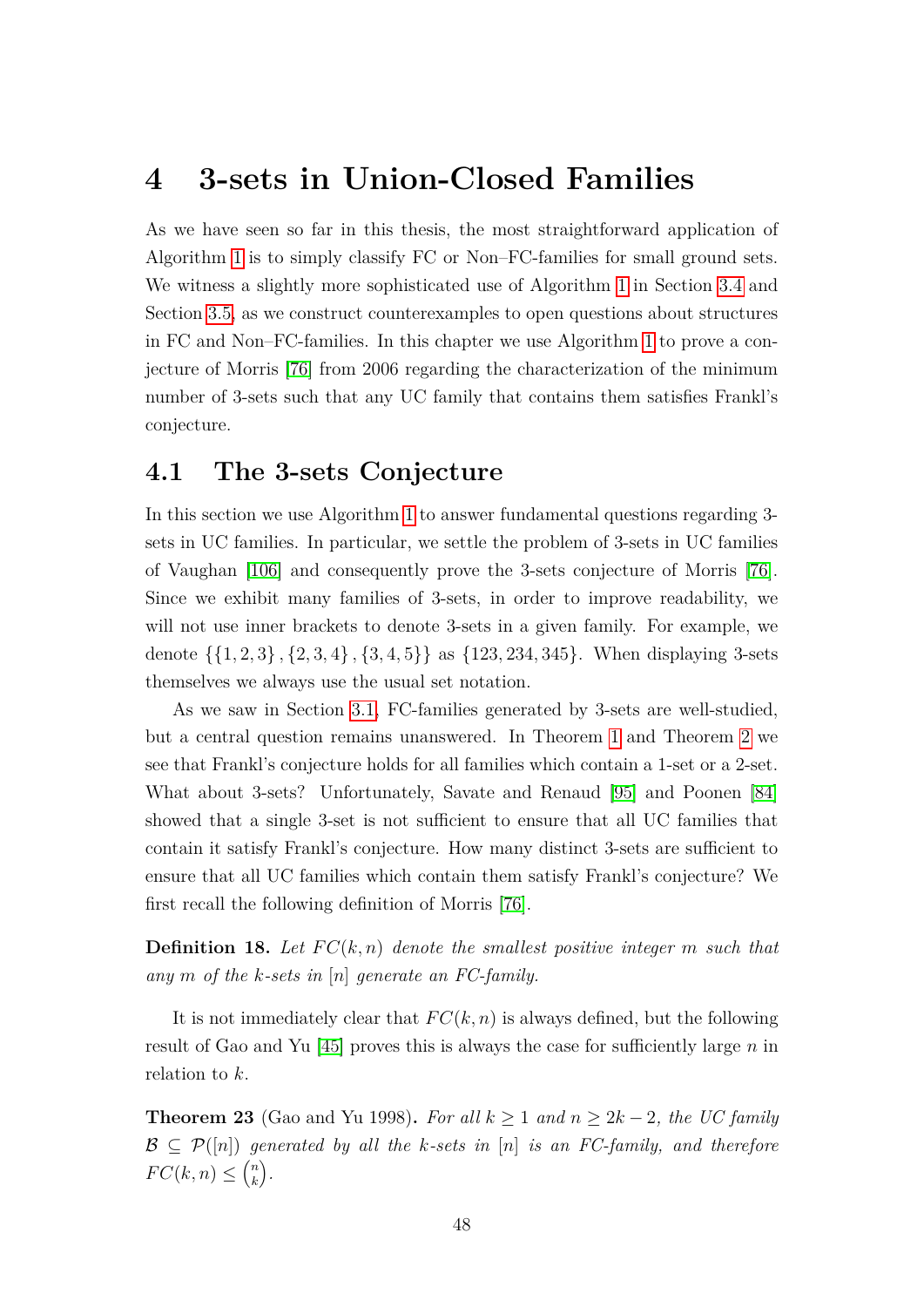Thus, with the above in mind, we rephrase our question about 3-sets as the following: What is the *minimum* number of distinct 3-sets such that any UC family that contains them satisfies Frankl's conjecture? Vaughan [\[106\]](#page-85-1) proved the following result.

**Theorem 24** (Vaughan 2004). Let T be a family of 3-sets such that  $|U(\mathcal{T})|$  = *n* ≥ 4*. Suppose that*  $|\mathcal{T}|$  ≥  $\frac{2n}{3} + 1$ *. Then any UC family*  $\mathcal{F}$  ⊃  $\mathcal{T}$  *satisfies Frankl's conjecture.*

Furthermore Vaughan [\[106\]](#page-85-1) gave an interesting but incomplete proof attempt (in the positive) of the following, which we state as a question.

<span id="page-56-0"></span>**Question 3** (Vaughan 2004). Let T be a family of 3-sets such that  $|U(T)| =$  $n \geq 4$ *. Suppose*  $|\mathcal{T}| \geq \lfloor \frac{n}{2} \rfloor + 1$ *. Does this imply that any UC family*  $\mathcal{F}$  *such that* F ⊃ T *satisfies Frankl's conjecture?*

Vaughan [\[103\]](#page-84-1) announced in a conference meeting that an answer in the positive was near completion but unfortunately the finished result never materialized in print and the author passed away four years after the announcement. Vaughan's original proof attempt in [\[106\]](#page-85-1) is based on the heuristic intuition which leads to Question [1,](#page-50-1) which we gave a counterexample for in Section [3.5.](#page-49-0) It is conceivable that her announcement was based on a near completed answer in the positive to Question [1](#page-50-1) (for general UC families  $A$ ), which does not hold. Interestingly, as we will see, Question [1](#page-50-1) holds for all UC families  $A$  generated by families S of 3-sets (which we feature in this section) such that  $4 \leq |U(\mathcal{S})| \leq 9$ . Morris [\[76\]](#page-83-0) explicitly stated the 3-sets conjecture as the following.

**3-sets conjecture** (Morris 2006).  $FC(3, n) = \frac{n}{2}$  $\lfloor \frac{n}{2} \rfloor + 1$  *for all*  $n \geq 4$ *.* 

Morris [\[76\]](#page-83-0) proved the lower bound for the conjecture, hence a positive answer to Question [3](#page-56-0) implies that the 3-sets conjecture holds.

<span id="page-56-1"></span>**Theorem 25** (Morris 2006).  $\frac{n}{2}$  $\lfloor \frac{n}{2} \rfloor + 1 \leq FC(3, n)$  *for all*  $n \geq 4$ *.* 

In what follows, we bring together nearly all known results on 3-sets in UC families. We also derive new results of interest, relying on Algorithm [1](#page-43-0) when necessary. Although we limit the use of Algorithm [1](#page-43-0) in order to build on previous results, we note that all previous work on 3-sets in UC families can be directly derived and verified using Algorithm [1.](#page-43-0) Our goal is to complete the proof attempt of Vaughan [\[106\]](#page-85-1) with appropriate modifications for Algorithm [1](#page-43-0) and other results we derive here.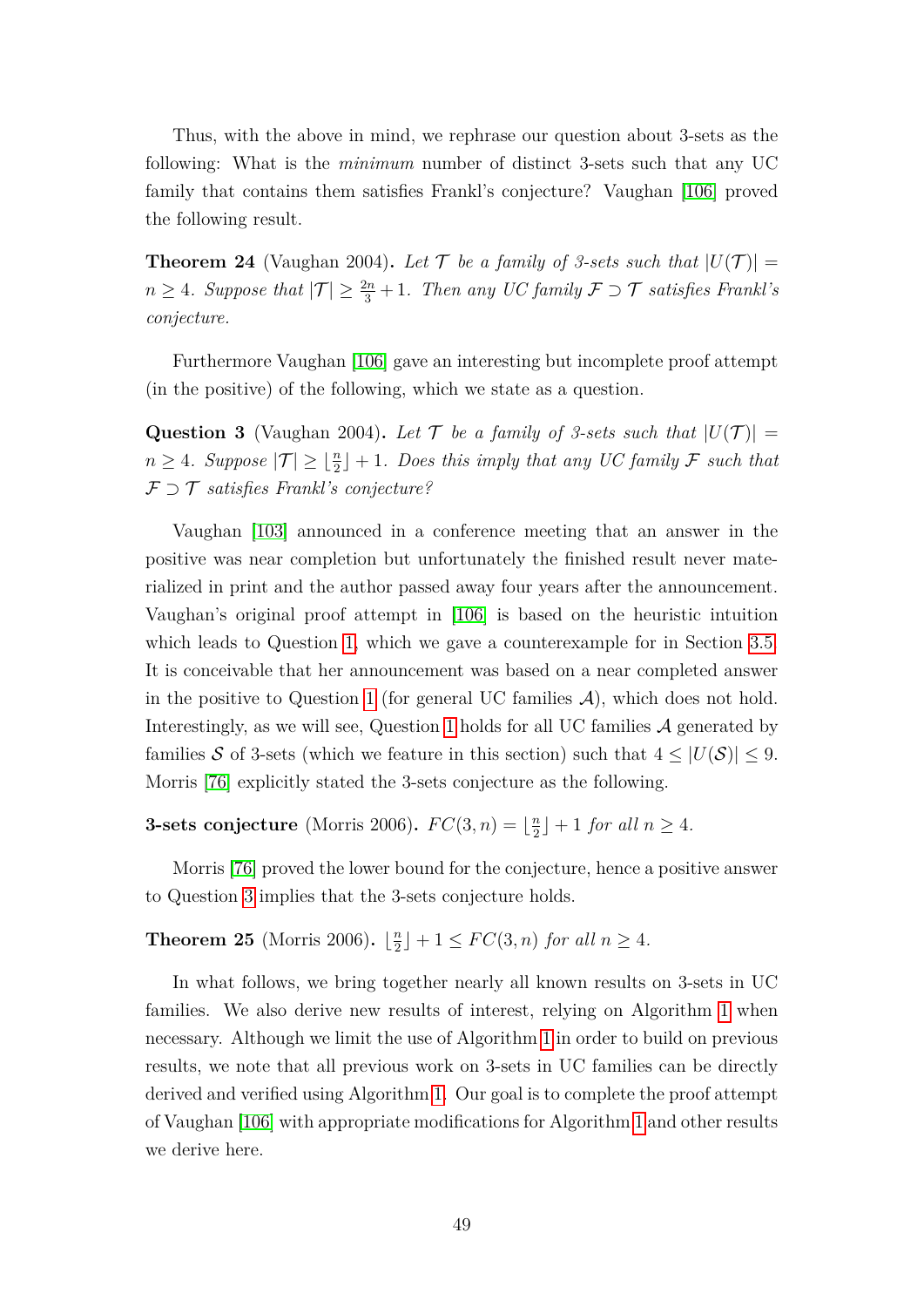**Definition 19.** *Two families of sets contained in*  $P([n])$  *are* isomorphic, *if and only if there exists a permutation of* [*n*] *that transforms one into the other.*

Using our definition of isomorphic families of sets, since UC families have a unique minimal generator, we seek to classify UC families generated by 3-sets according to (a representative of) the isomorphism class of their generators.

<span id="page-57-0"></span>**Definition 20.** For each  $n \geq 4$ , denote by  $NFC(3, n)$  the largest integer k such *that there exists a family*  $A \subset \mathcal{P}([n])$  *of*  $k$  *3-sets such that*  $U(A) = [n]$  *and*  $\langle A \rangle$ *is a Non–FC-family, and for any family*  $\mathcal{B} \subset \mathcal{P}([n])$  *of*  $k + 1$  *3-sets such that*  $U(\mathcal{B}) = [n], \langle \mathcal{B} \rangle$  *is an FC-family. Denote the collection of all such Non–FCfamilies*  $\langle A \rangle$  *of cardinality k by*  $\mathcal{T}(3, n)$ *.* 

Theorem [25](#page-56-1) implies that  $NFC(3, n)$  is defined and  $FC(3, n)-1 = NFC(3, n)$ for each  $n \geq 4$ . Thus it suffices to characterize  $FC(3, n)$  to arrive at  $NFC(3, n)$ . Our goal is the classification of  $\mathcal{T}(3,n)$  for all  $n \leq 9$ . Such a classification ensures w.l.o.g. that certain "patterns" are unavoidable for larger *n*. This enables the induction argument in Theorem [32,](#page-63-0) which leads to an upper bound on  $NFC(3, n)$ and therefore an upper bound for  $FC(3, n)$  for general *n*. First, we state the following results.

<span id="page-57-4"></span>**Theorem 26** (Vaughan 2003)**.** *Any UC family that contains a family of sets isomorphic to* {135*,* 236*,* 456} *satisfies Frankl's conjecture.*

<span id="page-57-3"></span>**Theorem 27** (Vaughan 2004)**.** *Any UC family that contains three 3-sets with a common element satisfies Frankl's conjecture.*

<span id="page-57-1"></span>**Theorem 28** (Poonen 1992).  $FC(3, 4) = 3$ .

<span id="page-57-2"></span>**Corollary 9.**  $NFC(3, 4) = 2$ .

*Proof.* By Definition [20](#page-57-0) and Theorem [28.](#page-57-1)

Listing representatives of isomorphism classes for "small" families of sets is possible with the use of any computer algebra system. Furthermore, the output may be verified by hand as we outline in the appendix. In the following tables, in the left column, we will list representatives from all possible isomorphism classes for generators S with  $NFC(3, n)$  3-sets such that  $U(S) = [n]$ , for all  $4 \leq n \leq 9$ . The classification of the closures of the enumerated generators is achieved via Algorith[m1.](#page-43-0)

For generators which yield Non–FC-families we exhibit the UC families which yield the coefficients and the right hand side scalar for an infeasible system of constraints from the second condition of Poonen's Theorem. Otherwise, in the right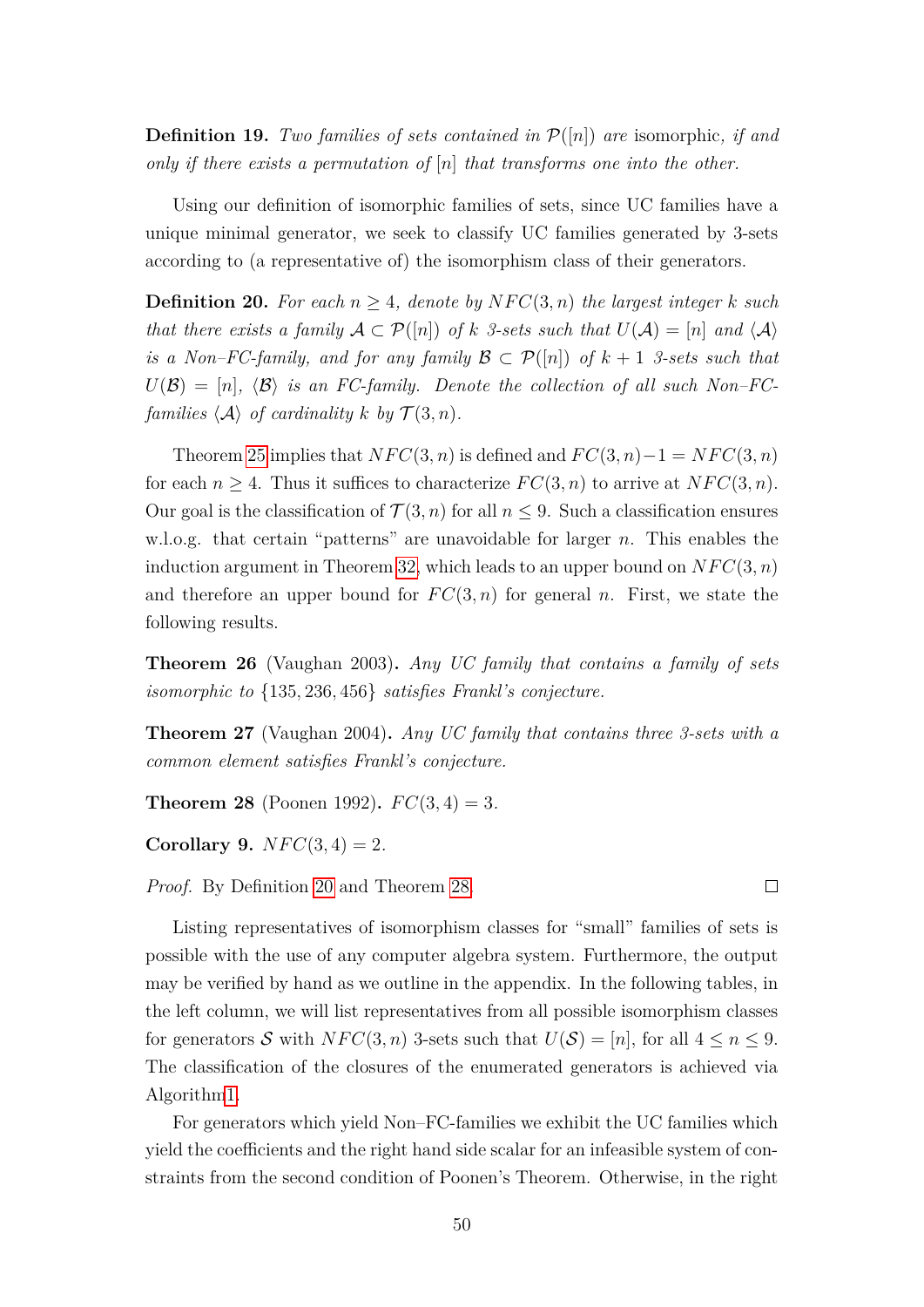column, we give a reason why the generators yield an FC-family. If  $IP(\langle \mathcal{S} \rangle, c)$  is infeasible for some vector  $c \in \mathbb{Z}_{\geq 0}^n$  such that  $\sum_{i \in [n]} c_i \geq 1$ , then by Proposition [7](#page-39-0) the UC family  $\langle S \rangle$  is an FC-family. In this case we display the entries of vector *c* in the following way. The notation  $i \mapsto k$  denotes  $c_i = k$  for each  $i \in [n]$ , and some integer  $k \geq 0$ . This rather cumbersome notation safeguards against possible errors when reading the entries. We note that our isomorphism classes agree with those generated by Vaughan [\[106\]](#page-85-1).

| Nonisomorphic generators S with two 3-sets such that $U(\mathcal{S}) = [4]$ |  |  |  |  |  |  |  |  |  |  |  |
|-----------------------------------------------------------------------------|--|--|--|--|--|--|--|--|--|--|--|
| $123,124$ Only possible family (under permutations of [4]) of two 3-sets    |  |  |  |  |  |  |  |  |  |  |  |

Table 4.1: Classification of 3-sets based on Corollary [9.](#page-57-2)

<span id="page-58-0"></span>**Theorem 29** (Morris 2006).  $FC(3, 5) = 3$ .

<span id="page-58-1"></span>**Corollary 10.**  $NFC(3, 5) = 2$ .

*Proof.* By Definition [20](#page-57-0) and Theorem [29.](#page-58-0)

Nonisomorphic generators S with two 3-sets such that  $U(S) = [5]$ 123, 145 | Only possible family (under permutations of [5]) of two 3-sets

Table 4.2: Classification of 3-sets based on Corollary [10.](#page-58-1)

<span id="page-58-2"></span>**Theorem 30** (Morris 2006).  $FC(3, 6) = 4$ .

<span id="page-58-3"></span>**Corollary 11.**  $NFC(3, 6) = 3$ .

*Proof.* By Definition [20](#page-57-0) and Theorem [30.](#page-58-2)

| Nonisomorphic generators S with three 3-sets such that $U(\mathcal{S}) = [6]$ |                                                                                                                       |  |  |  |  |  |  |  |  |  |  |  |
|-------------------------------------------------------------------------------|-----------------------------------------------------------------------------------------------------------------------|--|--|--|--|--|--|--|--|--|--|--|
|                                                                               | 126, 356, 456   FC-family by Theorem 27                                                                               |  |  |  |  |  |  |  |  |  |  |  |
|                                                                               | 123, 124, 356   infeasible system $\mathcal{P}([n]\setminus\{j\})\uplus\{\emptyset,123,124,356\}$ , $\forall j\in[n]$ |  |  |  |  |  |  |  |  |  |  |  |
|                                                                               | 135, 236, 456   FC-family by Theorem 26                                                                               |  |  |  |  |  |  |  |  |  |  |  |

<span id="page-58-6"></span>Table 4.3: Classification of 3-sets based on Corollary [11.](#page-58-3)

<span id="page-58-4"></span>**Theorem 31** (Marić et. al. 2012)**.** *Any UC family which contains a family* S *of four 3-sets such that*  $|U(S)| = 7$  *satisfies Frankl's conjecture.* 

<span id="page-58-5"></span>**Corollary 12.**  $FC(3, 7) = 4$ .

 $\Box$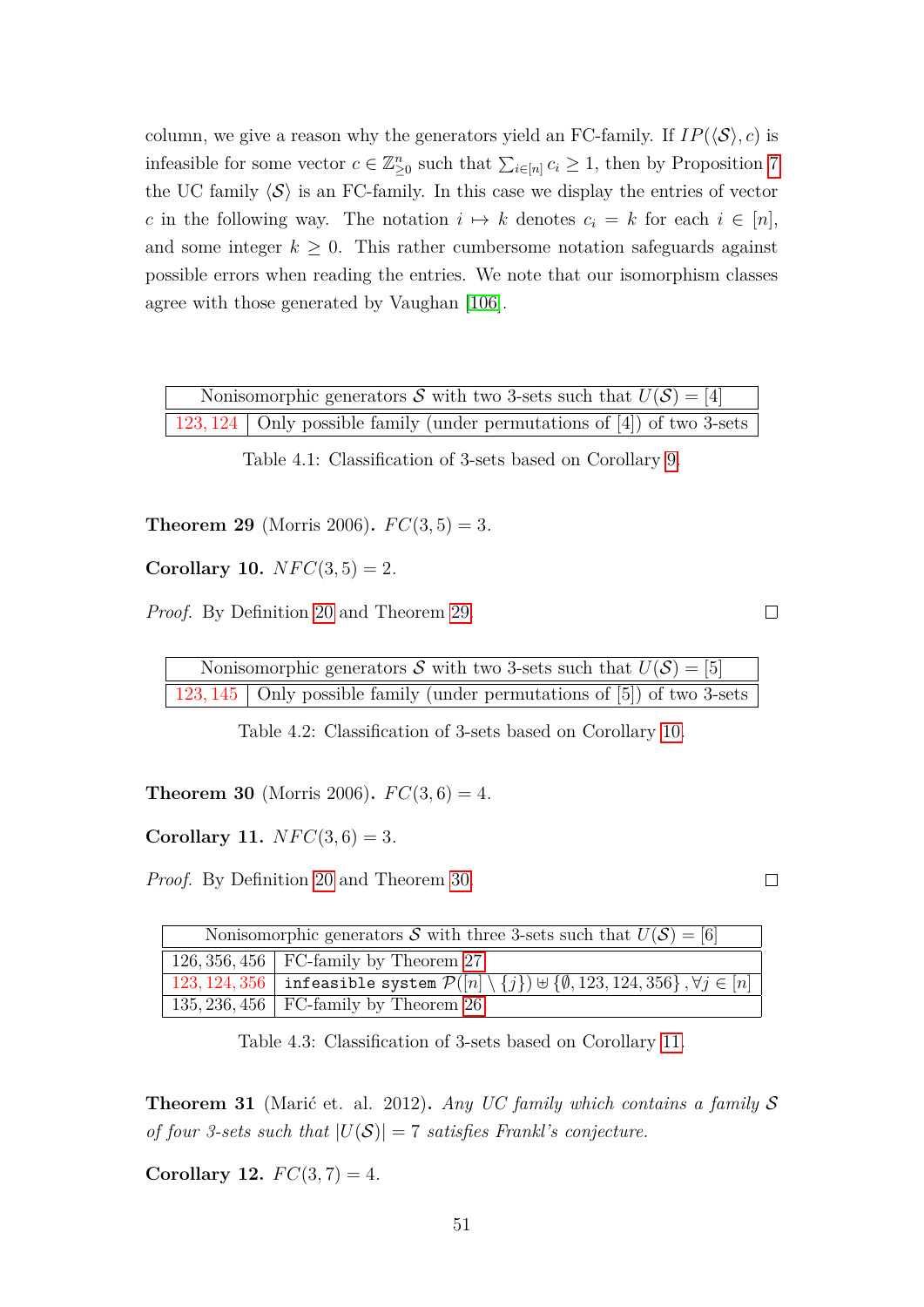*Proof.* We arrive at  $FC(3, 7) = 4$  by combining Theorem [31](#page-58-4) with Theorem [25.](#page-56-1)  $\Box$ 

<span id="page-59-0"></span>**Corollary 13.**  $NFC(3, 7) = 3$ .

*Proof.* By Definition [20](#page-57-0) and Theorem [12.](#page-58-5)

| Nonisomorphic generators S with three 3-sets such that $U(S) = [7]$                                                                        |                                                                                                                                         |  |  |  |  |  |  |  |  |  |  |  |
|--------------------------------------------------------------------------------------------------------------------------------------------|-----------------------------------------------------------------------------------------------------------------------------------------|--|--|--|--|--|--|--|--|--|--|--|
| $\lceil\,\,123,124,567\,\,\rceil$ infeasible system $\mathcal{P}([n]\setminus\{j\})$ $\uplus\{\emptyset,123,124,567\}$ , $\forall j\in[n]$ |                                                                                                                                         |  |  |  |  |  |  |  |  |  |  |  |
|                                                                                                                                            | 127, 347, 567   FC-family by Theorem 27                                                                                                 |  |  |  |  |  |  |  |  |  |  |  |
|                                                                                                                                            | $\mid$ 126,347,567 $\mid$ infeasible system $\mathcal{P}([n]\setminus\{j\})$ $\uplus\{\emptyset,126,347,567\}$ , $\forall j\in[n] \mid$ |  |  |  |  |  |  |  |  |  |  |  |

Table 4.4: Classification of 3-sets based on Corollary [13.](#page-59-0)

Using Corollary [12](#page-58-5) we can also characterize  $FC(3, 8)$  as in the following proposition.

<span id="page-59-1"></span>**Proposition 16.**  $FC(3, 8) = 5$ .

*Proof.* Given a family S of five 3-sets such that  $U(S) = [8]$ , there is always an element  $i^* \in U(\mathcal{S})$  that  $i^*$  is in exactly one of the five 3-sets. Let  $A \in \mathcal{S}$  such that  $i^* \in A$ . Consider  $S \setminus \{A\}$ . Then  $5 \leq |U(S \setminus \{A\})| \leq 7$ . Assume w.l.o.g that  $U(S \setminus \{A\}) = [n]$ , for each  $5 \le n \le 7$ . Corollary [12](#page-58-5) with Theorem [30](#page-58-2) and Theorem [29](#page-58-0) yield the result.  $\Box$ 

<span id="page-59-2"></span>**Corollary 14.**  $NFC(3, 8) = 4$ .

*Proof.* By Definition [20](#page-57-0) and Proposition [16.](#page-59-1)

 $\Box$ 

|                    | Nonisomorphic generators S with four 3-sets such that $U(\mathcal{S}) = [8]$                                   |
|--------------------|----------------------------------------------------------------------------------------------------------------|
| 123, 478, 578, 678 | generates FC-family by Theorem 27                                                                              |
| 123, 468, 578, 678 | generates FC-family by Theorem 27                                                                              |
| 128, 348, 578, 678 | generates FC-family by Theorem 27                                                                              |
| 127, 348, 578, 678 | generates FC-family by Theorem 27                                                                              |
| 126, 348, 578, 678 | generates FC-family by Theorem 27                                                                              |
| 124, 348, 578, 678 | generates FC-family by Theorem 27                                                                              |
| 126, 346, 578, 678 | generates FC-family by Theorem 27                                                                              |
| 125, 346, 578, 678 | $1 \mapsto 1, 2 \mapsto 1, 3 \mapsto 1, 4 \mapsto 1, 5 \mapsto 2, 6 \mapsto 2, 7 \mapsto 2, 8 \mapsto 2$       |
| 135, 237, 458, 678 | $1 \mapsto 1, 2 \mapsto 1, 3 \mapsto 2, 4 \mapsto 1, 5 \mapsto 2, 6 \mapsto 1, 7 \mapsto 2, 8 \mapsto 2$       |
| 123, 124, 356, 678 | infeasible system $\mathcal{P}([n] \setminus \{j\}) \cup \{\emptyset, 123, 124, 356, 678\}, \forall j \in [n]$ |
| 123, 124, 567, 568 | infeasible system $\mathcal{P}([n] \setminus \{j\}) \cup \{\emptyset, 123, 124, 567, 568\}, \forall j \in [n]$ |
| 123, 456, 578, 678 | since $ U({456,578,678}) =5$ then FC-family by Theorem 29                                                      |
| 126, 357, 458, 678 | $\{357, 458, 678\}$ generates FC family by Theorem 26                                                          |

<span id="page-59-3"></span>Table 4.5: Classification of 3-sets based on Corollary [14.](#page-59-2)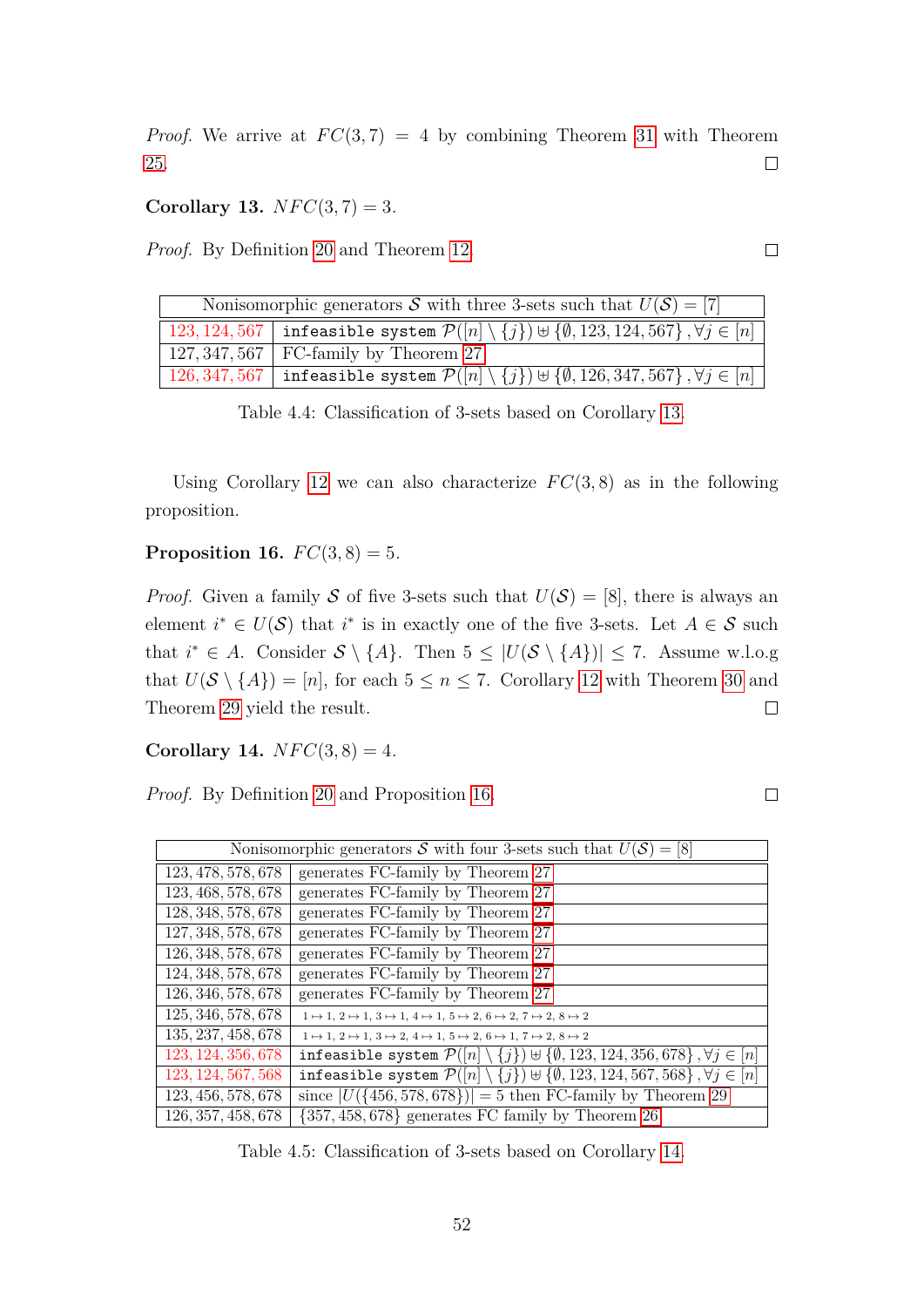<span id="page-60-0"></span>**Proposition 17.** *Let* D *be the collection of all families of 3-sets* S *such that*  $|S| = 4$ ,  $U(S) = [8]$  *and*  $\langle S \rangle$  *is a Non–FC-family. Suppose that, for each*  $S \in \mathcal{D}$ *and each 2-set*  $A \in \mathcal{P}([8])$ *, it follows that*  $\langle \mathcal{S} \cup \{A \cup \{9\}\}\rangle$  *is an FC-family. Then*  $FC(3,9) = 5.$ 

*Proof.* Let S' be a family of five 3-sets such that  $U(S') = [9]$ . Then there is always an element  $i^* \in U(S')$  such that  $i^*$  is in exactly one 3-set. Let  $A \in S'$  such that *i*<sup>\*</sup> ∈ *A*. Then  $6 \le |U(S' \setminus \{A\})| \le 8$ . Suppose  $6 \le |U(S' \setminus \{A\})| \le 7$ . Assume, w.l.o.g. that  $U(S' \setminus \{A\}) = [n]$  for each  $6 \leq n \leq 7$ . Since  $|S' \setminus \{A\}| = 4$ , Theorem [30](#page-58-2) and Corollary [12](#page-58-5) imply that  $\langle S' \setminus \{A\} \rangle$  is an FC-family. Hence, consider  $|U(S' \setminus \{A\})| = 8$  and assume, w.l.o.g. that  $U(S' \setminus \{A\}) = [8]$ . It suffices to consider S' such that  $\langle S' \setminus \{A\} \rangle$  is a Non–FC-family. Let D be the collection of all families of 3-sets S such that  $|S| = 4$ ,  $U(S) = |8|$  and  $\langle S \rangle$  is a Non–FC-family. Suppose that, for each  $S \in \mathcal{D}$  and each 2-set  $A \in \mathcal{P}([8])$ , it follows that  $\langle S \cup \{A \cup \{9\}\}\rangle$  is an FC-family. Then  $FC(3, 9) = 5$ .  $\Box$ 

Consider all nonisomorphic generators  $S$  with four 3-sets such that  $U(S) = [8]$ and  $\langle \mathcal{S} \rangle$  is a Non–FC-family. They are the following families of 3-sets (red entries in Table [4.5\)](#page-59-3):  $\mathcal{G} := \{123, 124, 356, 678\} \subset \mathcal{P}([8])$ , and  $\mathcal{H} := \{123, 124, 567, 568\} \subset$  $\mathcal{P}([8])$ .

<span id="page-60-1"></span>**Corollary 15.**  $FC(3, 9) = 5$ .

*Proof.* Let  $\mathcal{D} := \{\mathcal{G}, \mathcal{H}\}\$ . In the appendix, for each  $\mathcal{S} \in \mathcal{D}$  and each  $A \subset \mathcal{P}([8])$ such that  $|A| = 2$ , we show that  $\langle S \cup \{A \cup \{9\}\}\rangle$  is an FC-family by considering all nonisomorphic  $S \cup \{A \cup \{9\}\}\$ . The result follows from Proposition [17.](#page-60-0)  $\Box$ 

 $\Box$ 

<span id="page-60-2"></span>**Corollary 16.**  $NFC(3, 9) = 4$ .

*Proof.* By Definition [20](#page-57-0) and Corollary [15.](#page-60-1)

Nonisomorphic generators S with four 3-sets such that  $U(\mathcal{S}) = [9]$ *,* 459*,* 689*,* 789 generates FC family by Theorem [27](#page-57-3) *,* 349*,* 569*,* 789 generates FC family by Theorem [27](#page-57-3) *,* 349*,* 569*,* 789 generates FC family by Theorem [27](#page-57-3) *,* 457*,* 689*,* 789 infeasible system P([*n*] \ {*j*}) ] {∅*,* 123*,* 457*,* 689*,* 789} *,* ∀*j* ∈ [*n*] 123, 124, 356, 789 | infeasible system  $P([n] \setminus \{j\}) \cup \{\emptyset, 123, 124, 356, 789\}, \forall j \in [n]$ *,* 345*,* 689*,* 789 infeasible system P([*n*] \ {*j*}) ] {∅*,* 125*,* 345*,* 689*,* 789} *,* ∀*j* ∈ [*n*] *,* 468*,* 569*,* 789 {468*,* 569*,* 789} generates FC family by Theorem [26](#page-57-4)  $127, 348, 569, 789$   $1 \rightarrow 1, 2 \rightarrow 1, 3 \rightarrow 1, 4 \rightarrow 1, 5 \rightarrow 1, 6 \rightarrow 1, 7 \rightarrow 2, 8 \rightarrow 2, 9 \rightarrow 2$ 

<span id="page-60-3"></span>Table 4.6: Classification of 3-sets based on Corollary [16.](#page-60-2)

In the rest of this section we closely follow and complete the proof attempt of Vaughan [\[106\]](#page-85-1) by recasting it in the proposed framework of this chapter. Thus,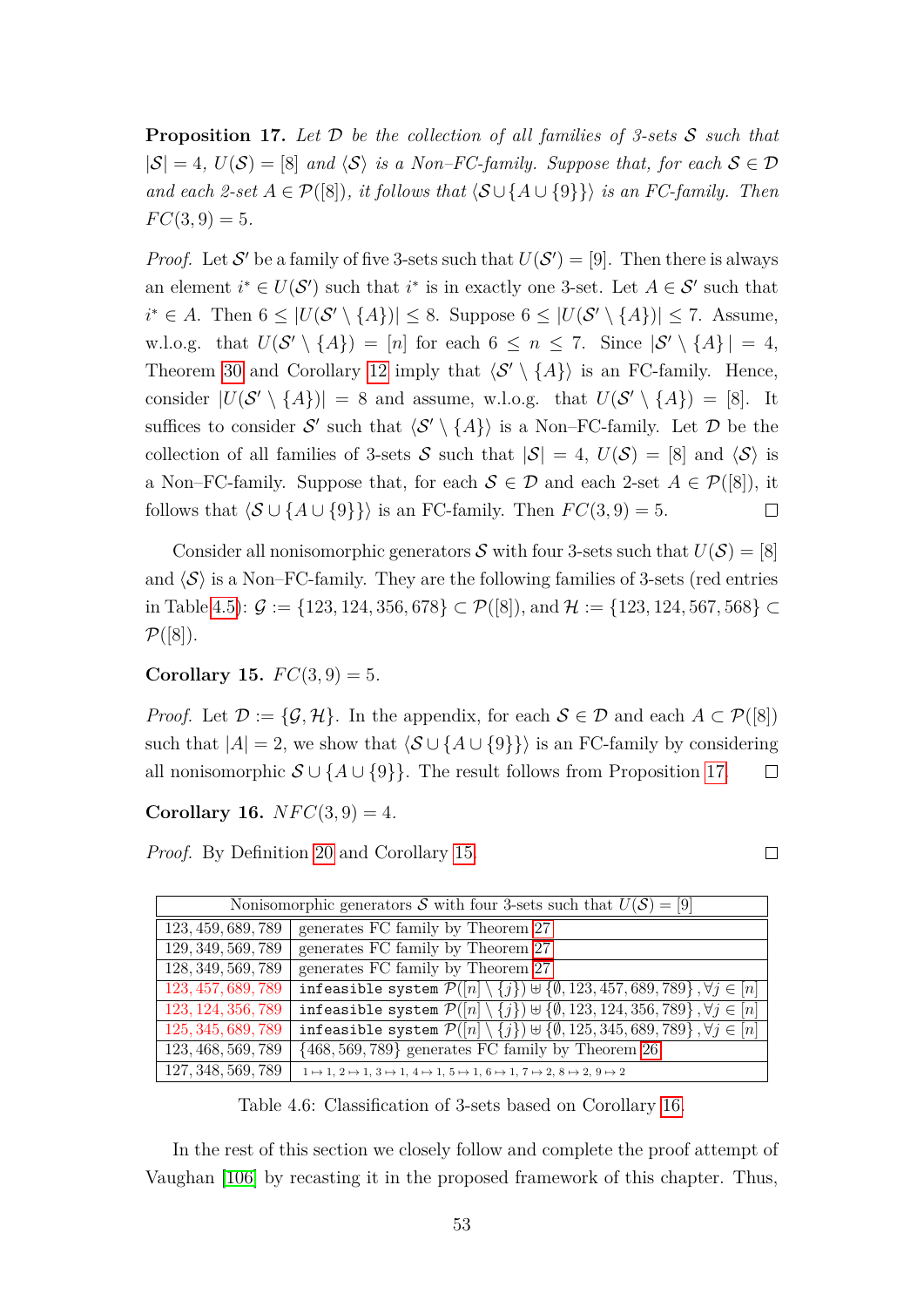we are able to close the "gaps" with our classification of  $\mathcal{T}(3,n)$  for all  $4 \leq n \leq 9$ and Algorithm [1](#page-43-0) where necessary.

### <span id="page-61-2"></span>**Proposition 18.** Let  $S := \mathcal{G} \cup \{\{a, b, c\}\}\$ , such that  $\{a, b, c\}$  is any 3-set for *distinct*  $a, b, c \in \mathbb{N}_1$ *. Suppose*  $\{a, b, c\} \cap [8] \neq \emptyset$ *. Then*  $\langle \mathcal{S} \rangle$  *is an FC-family.*

*Proof.* Suppose  $\{a, b, c\} \cap [8] \neq \emptyset$  and recall Theorem [27.](#page-57-3) Since a family with more than two 3-sets which share an element is FC, we note that  $|\mathcal{S}_1|, |\mathcal{S}_2|, |\mathcal{S}_3|, |\mathcal{S}_6| \ge$ 2. Therefore if  $\{a, b, c\} \cap \{1, 2, 3, 6\} \neq \emptyset$ , it follows that  $\langle \mathcal{S} \rangle$  is an FC-family. Hence it suffices to consider the cases when  $\{a, b, c\} \cap \{4, 5, 7, 8\} \neq \emptyset$  in order to determine whether  $\{a, b, c\} \cap [8] \neq \emptyset$  implies that  $\langle S \rangle$  is an FC-family.

Suppose w.l.o.g. that  $a = 4$  and consider  $\mathcal{D} := \{123, 124, 356, 4bc\}$ . Suppose  $6 \leq |U(\mathcal{D})| \leq 7$  and assume w.l.o.g. that  $U(\mathcal{D}) = [n]$  for each  $6 \leq n \leq 7$ . From Theorem [30](#page-58-2) and Corollary [12](#page-58-5) we see that  $FC(3, n) = 4$  for each  $6 \le n \le 7$ . Hence it follows that  $\langle \mathcal{D} \rangle$  is an FC-family, and therefore  $S \supset \mathcal{D}$  generates an FC-family. Suppose that  $|U(\mathcal{D})|$  is maximal. Therefore, assume w.l.o.g  $U(\mathcal{D}) = [8], b = 7$ and  $c = 8$ . Then  $\mathcal{D}$  is isomorphic to  $\{125, 346, 578, 678\}^1$  $\{125, 346, 578, 678\}^1$  $\{125, 346, 578, 678\}^1$ , and from Table [14](#page-59-2) we see that  $\langle \mathcal{D} \rangle$  is an FC-family. Therefore  $S \supset \mathcal{D}$  generates an FC-family.

Suppose  $8 \leq |U(S)| \leq 9$  and assume w.l.o.g. that  $U(S) = [n]$  for each  $8 \le n \le 9$ . From Proposition [16](#page-59-1) and Corollary [15](#page-60-1) we arrive at  $FC(3, n) = 5$  for each  $8 \leq n \leq 9$ . Therefore, it suffices to check whether the following values of *a, b, c* lead to FC-families: 5,9,10 and 7,9,10 and 8,9,10. We note that for *a, b, c* equal to 7,9,10 and 8,9,10, we arrive at isomorphic families of sets. Therefore we consider the following two cases:

- Suppose  $S = \{123, 124, 356, 678, 59(10)\}$ . Let  $S' := \{123, 356, 678, 59(10)\}$ . Then since  $|U(S')| = 9$ , we assume w.l.o.g. that  $U(S') = [9]$  and arrive at {123*,* 345*,* 567*,* 489} which is isomorphic to {127*,* 348*,* 569*,* 789} [2](#page-61-1) . From Table [16](#page-60-2) we see that  $\langle S' \rangle$  is an FC-family, and therefore  $S \supset S'$  generates an FC-family.
- Suppose  $S = \{123, 124, 356, 678, 79(10)\}\.$  Let  $c \in \mathbb{Z}_{\geq 0}^{10}$  such that  $c = (6, 6, 8, 4, 5, 7, 5, 4, 2, 2)$ . Then  $IP(\langle \mathcal{S} \rangle, c)$  is infeasible, hence by Propo-sition [7](#page-39-0) the UC family  $\langle S \rangle$  is an FC-family.

<span id="page-61-0"></span><sup>&</sup>lt;sup>1</sup>In cycle notation, we permute the ground set of  $\mathcal D$  in the following way,  $(18)(27)(36)(45)$ , to arrive at (not in the same order) {125*,* 346*,* 578*,* 678}.

<span id="page-61-1"></span><sup>2</sup>To arrive from {127*,* 348*,* 569*,* 789} to (not in the same order) {123*,* 345*,* 567*,* 489} we permute the ground set in cycle notation:  $(1)(2)(3957)(48)(6)$ .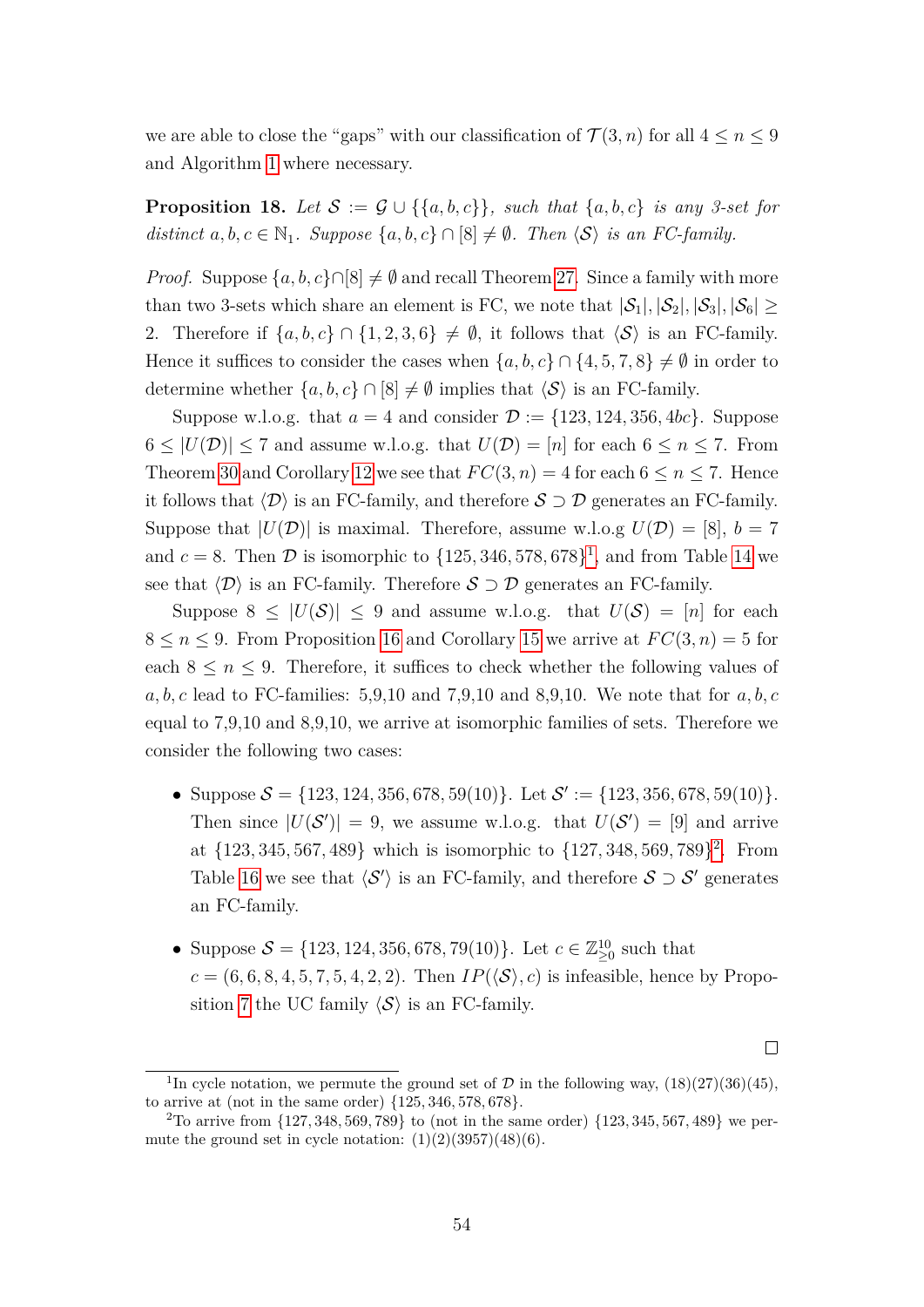Proposition [18](#page-61-2) says that if we add any 3-set  $\{a, b, c\}$  to G such that  $\{a, b, c\}$  $[8] \neq \emptyset$ , we arrive at an FC-family. Hence the next corollary follows immediately.

<span id="page-62-2"></span>**Corollary 17.** *Let* S *be a family of 3-sets. Suppose*  $\langle S \cup \mathcal{G} \rangle$  *is a Non–FC-family. Then, for each*  $S \in \mathcal{S}$  *it follows that*  $S \cap [8] = \emptyset$ *.* 

Consider all nonisomorphic generators S with three 3-sets such that  $U(\mathcal{S}) =$ [6] and  $\langle \mathcal{S} \rangle$  is a Non–FC-family. Let  $\mathcal{I} := \{123, 124, 356\} \subset \mathcal{P}([6])$ . From the red entry in Table [4.3,](#page-58-6) we see that  $\mathcal I$  is the only such family.

<span id="page-62-1"></span>**Corollary 18.** Let S be a family of 3-sets. Define  $\mathcal{T} := \mathcal{S} \cup \mathcal{I}$ . Suppose  $\langle \mathcal{T} \rangle$  is *a* Non–FC-family. Then  $|\mathcal{T}_4| = 1$ , and either  $|\mathcal{T}_5| = 1$  or  $|\mathcal{T}_6| = 1$ .

*Proof.* Suppose  $\langle T \rangle$  is a Non–FC-family and  $|T_4| = 2$ . Observe from the second paragraph of the proof of Proposition [18](#page-61-2) that  $\mathcal{I} \subset \mathcal{D}$ . Then it follows that  $\mathcal{T}$ generates an FC-family and we arrive at a contradiction. Therefore  $|\mathcal{T}_4| = 1$ .

Suppose  $\langle \mathcal{T} \rangle$  is a Non–FC-family and  $|\mathcal{T}_6| = 2$ . Let  $\{6, b, c\}$  be a 3-set for distinct  $b, c \in \mathbb{N}_1$ . Suppose  $\mathcal{T} = \mathcal{I} \cup \{\{6, b, c\}\}\$ . Suppose that  $|\mathcal{T}_5| = 2$ . Then  $6 \leq |U(\mathcal{T})| \leq 7$ . Assume w.l.o.g. that  $U(\mathcal{T}) = [n]$  for each  $6 \leq n \leq 7$ . From Theorem [30](#page-58-2) and Corollary [12](#page-58-5) we see that  $FC(3, n) = 4$  for each  $6 \leq n \leq 7$ . Hence it follows that  $\langle \mathcal{T} \rangle$  is an FC-family, which is a contradiction.

Therefore, either  $|\mathcal{T}_5| = 1$  or  $|\mathcal{T}_6| = 1$ .

$$
\qquad \qquad \Box
$$

Consider all nonisomorphic generators  $S$  with four 3-sets such that  $U(S) = [9]$ and  $\langle \mathcal{S} \rangle$  is a Non–FC-family. They are the following families of 3-sets (red entries from Table [4.6\)](#page-60-3):  $\mathcal{J} := \{123, 457, 689, 789\} \subset \mathcal{P}([9]),$   $\mathcal{K} := \{123, 124, 356, 789\} \subset$  $\mathcal{P}([9])$ , and  $\mathcal{L} := \{125, 345, 689, 789\} \subset \mathcal{P}([9])$ .

<span id="page-62-0"></span>**Lemma 3.** Let S be a family of 3-sets. Suppose  $\langle S \rangle$  is a Non–FC-family such *that*  $\{1,2,3\} \in S$ ,  $|S_1| = |S_2| = |S_3| = 2$ . Then S contains a permutation of I.

*Proof.* Suppose  $\{1, 2, 3\} \in S$  and  $\langle S \rangle$  is a Non–FC-family such that  $|S_1| = |S_2|$  $|\mathcal{S}_3| = 2$ . Let  $\{1, 2, a\}$  be a 3-set such that  $a \in \mathbb{N}_1$ . Suppose  $\{1, 2, a\} \in \mathcal{S}$ . Since  $|S_3| = 2$ , we may assume S contains  $\mathcal{D} := \{123, 12a, bc3\}$ , for distinct  $b, c \in \mathbb{N}_1$ . Suppose  $4 \leq |U(\mathcal{D})| \leq 5$ , and assume w.l.o.g.  $U(\mathcal{D}) = [n]$  for each  $4 \leq n \leq 5$ . Then, Theorem [28](#page-57-1) and Theorem [29](#page-58-0) imply that  $\langle \mathcal{D} \rangle$  is an FC-family. Therefore  $\mathcal{S} \supset \mathcal{D}$  generates an FC-family, which is a contradiction. Hence  $|U(\mathcal{D})| = 6$ , and assume w.l.o.g. that  $U(\mathcal{D}) = [6]$ . Under permutations of the ground set, this implies that  $\mathcal D$  is isomorphic to  $\mathcal I$ . Therefore if S contains any other set besides  $\{1, 2, 3\}$  which contains any two of the elements 1, 2 and 3, then S contains some permutation of  $\mathcal{I}.$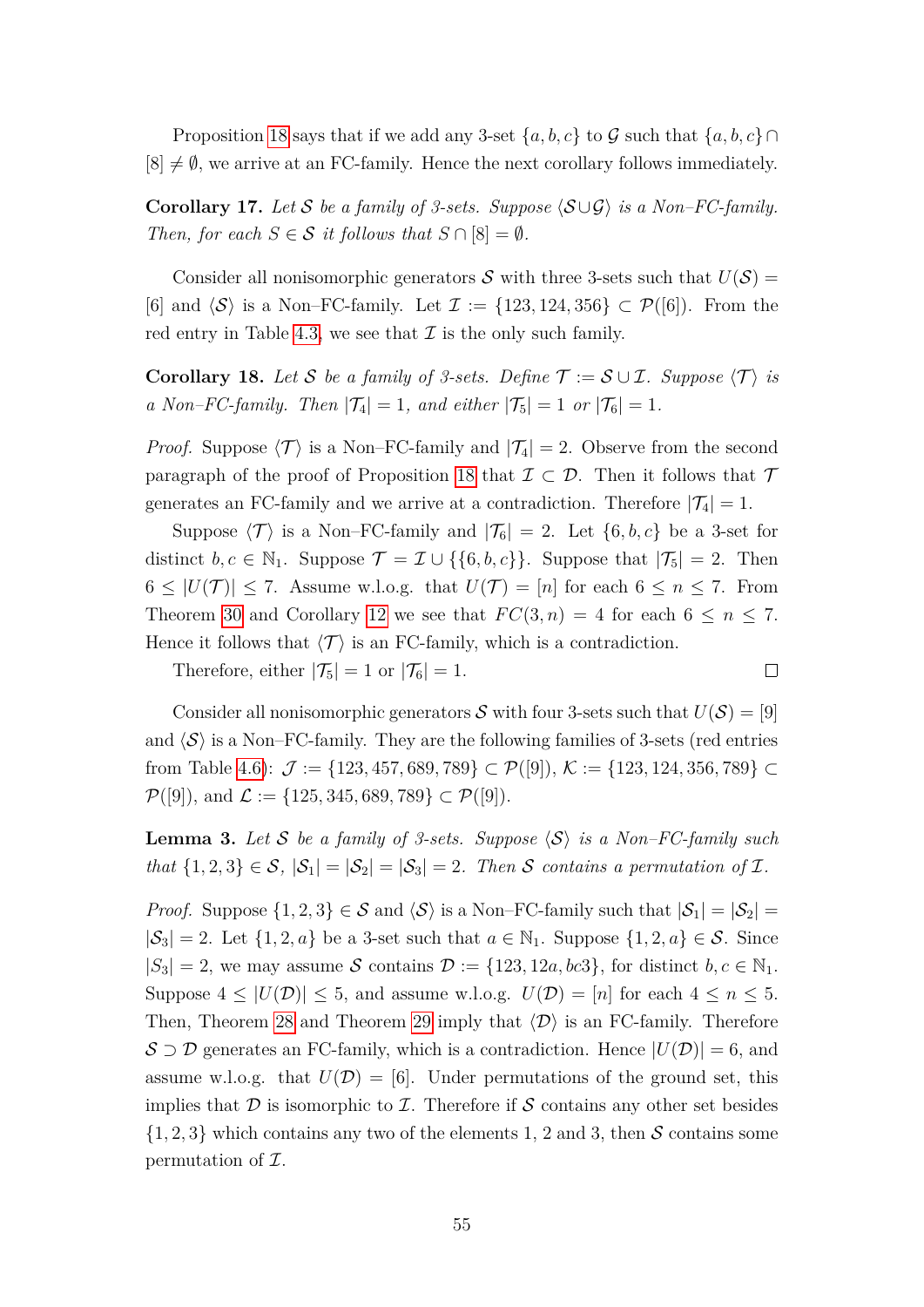Suppose S does not contain another set besides  $\{1, 2, 3\}$  with any two of the elements 1, 2 and 3. Then, we may assume  $S$  contains  $D := \{123, 145, 2ab, 3cd\}$ for distinct  $a, b \in \mathbb{N}_1$  and distinct  $c, d \in \mathbb{N}_1$ .

Suppose that  $\{a, b, c, d\} \cap [5] \neq \emptyset$ , and suppose  $5 \leq |U(\mathcal{D})| \leq 7$ . Assume w.l.o.g. that  $U(\mathcal{D}) = [n]$  for each  $5 \leq n \leq 7$ . Then Theorem [29,](#page-58-0) Theorem [30](#page-58-2) and Corollary [12](#page-58-5) imply that  $\langle \mathcal{D} \rangle$  is an FC-family. Therefore  $\mathcal{S} \supset \mathcal{D}$  generates an FC-family, which is a contradiction.

Suppose that  $\{a, b, c, d\} \cap [5] \neq \emptyset$  and  $|U(\mathcal{D})| = 8$ . Assume w.l.o.g that  $U(\mathcal{D}) = [8]$ . Then  $\mathcal D$  is not isomorphic<sup>[3](#page-63-1)</sup> to either  $\mathcal H$  or  $\mathcal G$ , and hence  $\langle \mathcal D \rangle$  is an FC-family. Therefore  $S \supset \mathcal{D}$  generates an FC-family, which is a contradiction.

It follows that  $\{a, b, c, d\} \cap [5] = \emptyset$  and hence  $|\mathcal{D}| = 9$ . Assume w.l.o.g. that  $U(\mathcal{D}) = [9]$ . Examining  $\mathcal{J}, \mathcal{K}$ , and  $\mathcal{L}$  we see that the only family which contains a 3-set  $\{a, b, c\}$  for distinct  $a, b, c \in \mathbb{N}_1$  such that  $a, b$  and  $c$  are in exactly 2 sets is  $K$ , and  $\mathcal I$  is contained in  $\mathcal K$ .  $\Box$ 

<span id="page-63-0"></span>**Theorem 32.** *NFC*(3,*n*)  $\leq n/2$  *for all*  $n > 4$ *.* 

*Proof.* We proceed by induction. We have shown the statement to be true for  $4 \leq n \leq 9$ . We assume it's true for all positive integers up to and including *n*−1, and show that it holds for *n*. Suppose S is a family of 3-sets such that  $\langle S \rangle$ is a Non–FC-family and  $U(\mathcal{S}) = [n]$ . Suppose  $|\mathcal{S}| = k$ . Let *a* be the number of distinct positive integers  $i \in [n]$  such that  $|\mathcal{S}_i| = 2$ , and *b* the number of distinct positive integers  $i \in [n]$  such that  $|\mathcal{S}_i| = 1$ . Theorem [27](#page-57-3) implies that  $|\mathcal{S}_i|$  can only equal one or two, and we arrive at  $a + b = n$  and  $2a + b = 3k$ . It follows that  $a = 3k - n$  and  $b = 2n - 3k$ . If  $b \ge k$ , we arrive at  $b = 2n - 3k \ge k$ , which implies that  $k \leq n/2$ . Suppose  $b < k$ . This implies there are more 3-sets than distinct positive integers *i* such that  $|\mathcal{S}_i| = 1$ . Therefore, if we removed all the 3-sets such that  $|S_i| = 1$ , we would be left with at least one 3-set such that all its elements appear exactly twice. We can safely assume this is the set  $\{1, 2, 3\}$ , and  $|\mathcal{S}_1| = |\mathcal{S}_2| = |\mathcal{S}_3| = 2$ . By Lemma [3,](#page-62-0) we may safely assume that S contains I and by Corollary [18](#page-62-1) we assume w.l.o.g. that  $|\mathcal{S}_4| = |\mathcal{S}_5| = 1$ . We now consider the parity of *n*.

1. Suppose *n* is even. Let  $\mathcal{T} := (\mathcal{S} \setminus \{\{1,2,3\}\}) \setminus \{\{1,2,4\}\}\)$ . Since  $|\mathcal{S}_4| = 1$ and  $|\mathcal{S}_1| = |\mathcal{S}_2| = |\mathcal{S}_3| = 2$ , it follows that  $|U(\mathcal{T})| = n - 3$ . Assume w.l.o.g. that  $U(T) = [n-3]$ . Since  $|T| = k-2$ , we arrive at  $k-2 \leq NFC(3, n-3)$ .

<span id="page-63-1"></span><sup>&</sup>lt;sup>3</sup>This is easiest to see if we identify with each family a binary matrix where each column represents a set. It suffices to consider the square block structure in the upper left hand corner of the matrices corresponding to  $H$  and  $G$ . The block structure cannot be recovered in  $D$  by an appropriate choice of a, b, c, d without clearly implying that  $\mathcal D$  is nonisomorphic to  $\mathcal H$  and  $\mathcal{G}.$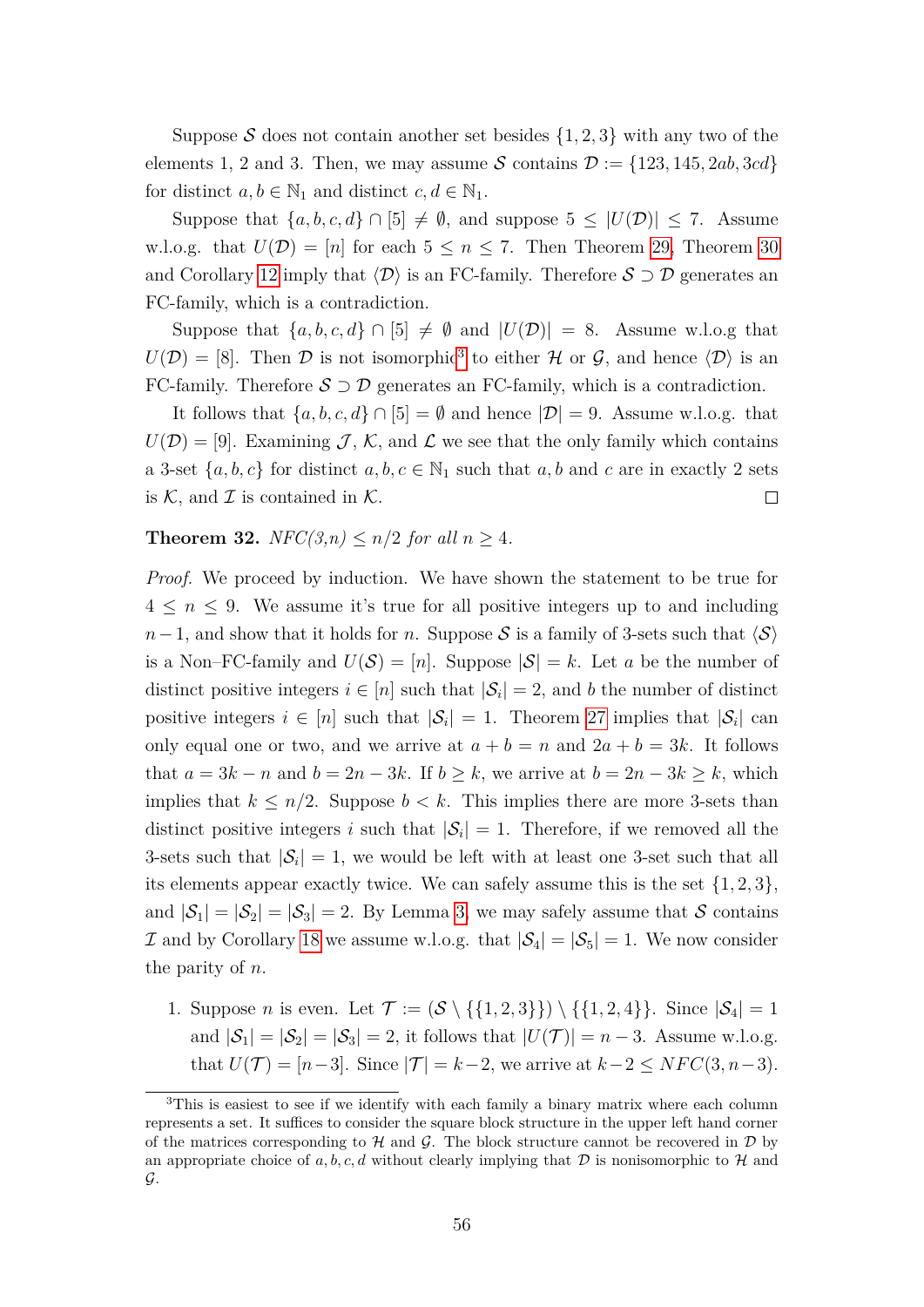Using our induction hypothesis we arrive at  $k-2 \leq (n-3)/2$ , which implies that  $k \leq (n+1)/2$  and it follows that  $k \leq n/2$ , since k is an integer and *n* is even.

- 2. Suppose *n* is odd. We consider the following two cases:
	- $|\mathcal{S}_6| = 1$ . Let  $\mathcal{T} := \mathcal{S} \setminus \{\{3,5,6\}\}\$ . As previously  $|U(\mathcal{T})| = n 2$ ,  $|\mathcal{T}| = k - 1$ . Assume w.l.o.g that  $U(\mathcal{T}) = [n-2]$  and by applying the induction hypothesis we arrive at  $k - 1 \leq (n - 2)/2$ , which implies that  $k \leq n/2$ .
	- $|\mathcal{S}_6| = 2$ . Since S contains I and  $|\mathcal{S}_1| = |\mathcal{S}_2| = |\mathcal{S}_3| = 2$ ,  $|\mathcal{S}_4| = |\mathcal{S}_5| =$ 1, then we may safely assume  $S$  contains  $\mathcal{G}$ , up to isomorphism. By corrollary [17,](#page-62-2) we see that  $|\mathcal{S}_7| = |\mathcal{S}_8| = 1$ . Let  $\mathcal{T} := \mathcal{S} \setminus \{\{6, 7, 8\}\}\$ , and as in the previous case we arrive at  $k \leq n/2$ .

 $\Box$ 

 $\Box$ 

 $\Box$ 

<span id="page-64-0"></span>**Corollary 19.** Let  $\mathcal{T}$  be a family of 3-sets such that  $|U(\mathcal{T})| = n \geq 4$ . Suppose  $|\mathcal{T}| \geq \lfloor \frac{n}{2} \rfloor + 1$ . Then any UC family F such that  $\mathcal{F} \supset \mathcal{T}$  satisfies Frankl's *conjecture.*

*Proof.* Follows directly from Theorem [32](#page-63-0) and Definition [20.](#page-57-0)

**Corollary 20.**  $FC(3, n) = \lfloor \frac{n}{2} \rfloor$  $\lfloor \frac{n}{2} \rfloor + 1$  *for all*  $n \geq 4$ *.* 

*Proof.* Follows directly from Corollary [19](#page-64-0) and Theorem [25.](#page-56-1)

### **4.2 Conclusion and Outlook**

In this thesis we have used a natural connection between (computational) linear and integer programming and the characterization of families of sets whose presence in (possibly larger) UC families ensures Frankl's conjecture holds (Theorem [19\)](#page-35-1). By developing a cutting-plane method (Algorithm [1\)](#page-43-0) that can compute exact characterization of FC-families for small ground sets and coupling our method with highly redundant verification routines we find more previously unknown nonisomorphic FC-families than all previous research results in the past two decades. Furthermore, Algorithm [1](#page-43-0) trivializes some previously open questions regarding structures in FC or Non–FC-families, as we are easily able to give counterexamples for such questions. With some more work, we prove the 3-sets conjecture of Morris [\[76\]](#page-83-0). Our computational framework may be used to improve several other results, as follows: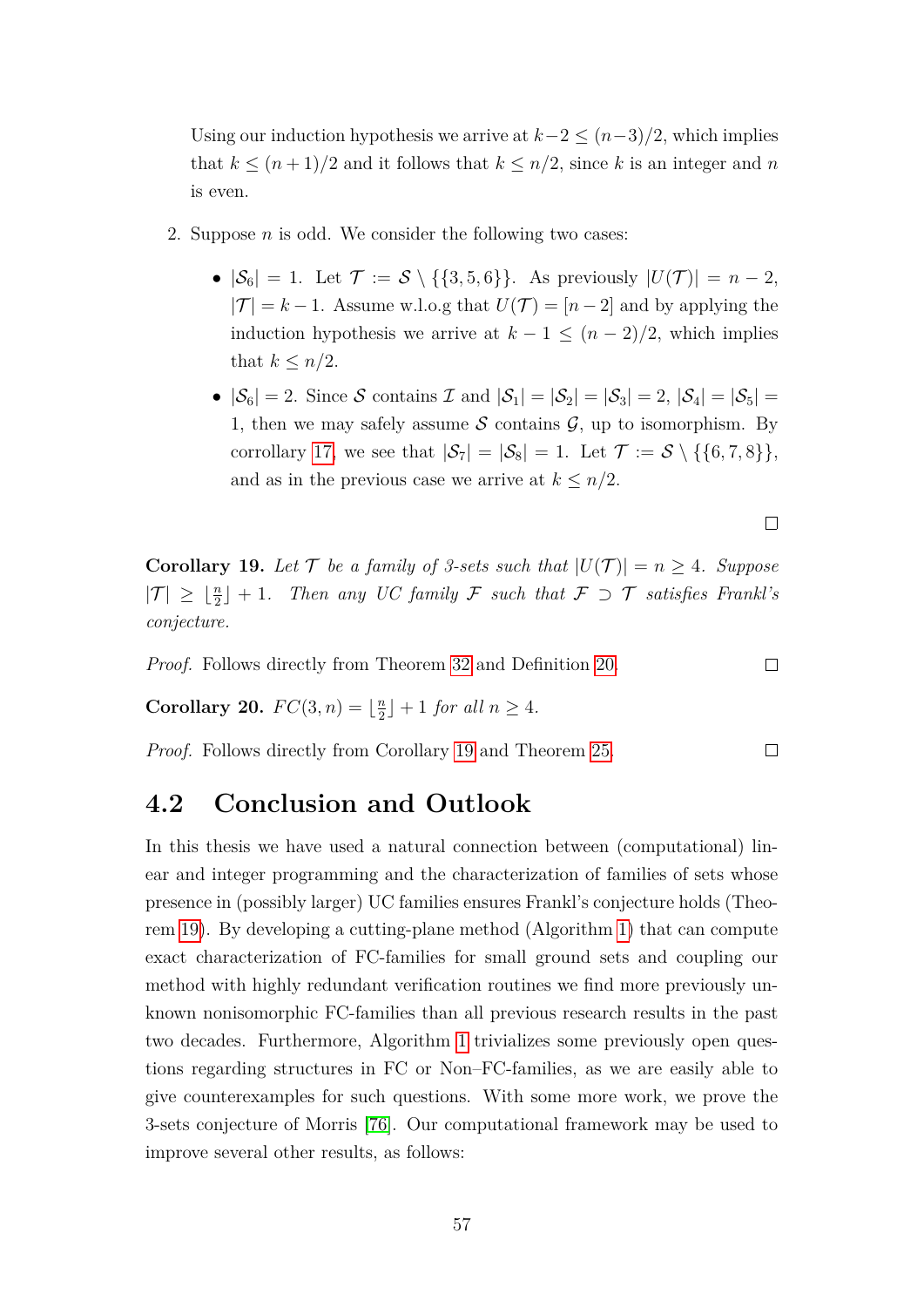- Since Algorithm [1](#page-43-0) determines exactly whether a given UC family A such that  $U(\mathcal{A}) = [n]$  is FC or Non–FC for  $6 \leq n \leq 10$ , lower bounds for previously unknown  $FC(k, n)$  in this range become trivial to obtain. Coupled with a computer algebra system or graph isomorphism software to obtain the isomorphism types of generators, upper or exact bounds for previously unknown  $FC(k, n)$  can be easily obtained in the aforementioned range.
- The approach of Morris [\[76\]](#page-83-0) for the classification of FC-families on five elements lends itself well to being generalized within our framework. The number of minimal nonisomorphic generators for FC-families seems to quickly grow for  $n \geq 6$ , but we believe a complete classification for  $n = 6$ is possible with routine work.
- Each FC-family represents an "optimality" cut for  $F(n, a)$ . Improved bounds may be achieved, if an efficient separation routine is implemented for UC inequalities on  $n = 13$ . Alternatively, a counterexample may be found.

Finally, we believe that by separating UC and FS inequalities, our framework can possibly classify FC-families for  $11 \le n \le 14$ . For larger *n* other advanced techniques such as column generation may be necessary. More generally, we believe our work underscores the importance of bringing together computational tools and problems from different fields that rarely cross paths – despite being well– suited for each other – as is often the case with advanced integer programming techniques and fitting problems in extremal combinatorics.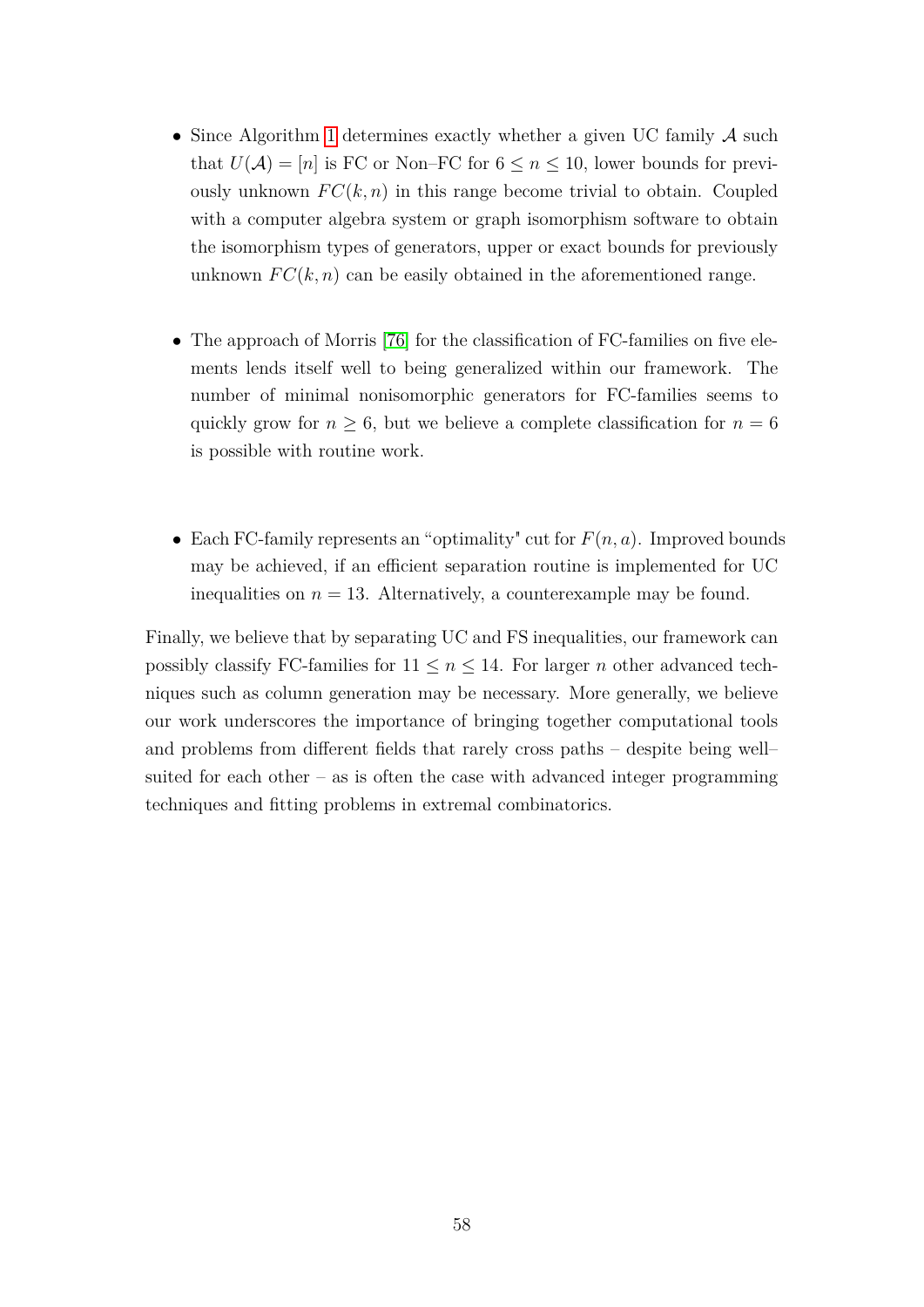# **Appendix**

To check the claims of *infeasibility* for the linear systems in this thesis it is sufficient to ensure that the vector of values exhibited in square brackets before each row corresponds to the vector *y* in the theorem below.

**Theorem 33** (Farkas' Lemma). Let  $A_1 \in \mathbb{R}^{m_1 \times n}$ ,  $A_2 \in \mathbb{R}^{m_2 \times n}$  and  $A_3 \in \mathbb{R}^{m_3 \times n}$ . *Also let*  $b_1 \in \mathbb{R}^{m_1}$ ,  $b_2 \in \mathbb{R}^{m_2}$  and  $b_3 \in \mathbb{R}^{m_3}$ . Then the following system of linear *equalities and inequalities in*  $x \in \mathbb{R}^n$ :

$$
A_1x = b_1
$$
  

$$
A_2x \le b_2
$$
  

$$
A_3x \ge b_3
$$
  

$$
x \ge 0
$$

*is infeasible if and only if there exist*  $y_1 \in \mathbb{R}^{m_1}, y_2 \in \mathbb{R}^{m_2}, y_3 \in \mathbb{R}^{m_3}$  *such that:* 

$$
b_1^{\top} y_1 + b_2^{\top} y_2 + b_3^{\top} y_3 > 0
$$
  
\n
$$
A_1^{\top} y_1 + A_2^{\top} y_2 + A_3^{\top} y_3 \le 0
$$
  
\n
$$
y_2 \le 0
$$
  
\n
$$
y_3 \ge 0
$$

*Proof of Proposition [11.](#page-49-2)* We identify sets in  $\mathcal{P}([6])$  with the columns in the matrix below. For each column, the number on the top row represents its corresponding variable index in  $IP(\langle S' \rangle, c)$ . Column *c* corresponds to a weight vector for the elements in [*n*]. The columns representing families of sets  $S'$  and  $T$  are colored red and blue, respectively. As previously,  $\langle S' \rangle = S' \cup \mathcal{T}$ .

*c* 0 1 2 3 4 5 6 7 8 9 10 11 12 13 14 15 16 17 18 19 20 21 22 23 24 25 26 27 28 29 30 31 1 1 1 1 1 1 1 1 1 1 1 1 1 1 1 1 1 1 1 1 1 1 1 1 1 1 1 1 1 1 1 1 1 1 1 1 1 1 1 1 1 1 1 1 1 1 1 1 0 0 0 0 0 0 0 0 0 0 0 0 0 0 0 0 1 1 1 1 1 1 1 1 0 0 0 0 0 0 0 0 1 1 1 1 1 1 1 1 0 0 0 0 0 0 0 0 1 1 1 1 0 0 0 0 1 1 1 1 0 0 0 0 1 1 1 1 0 0 0 0 1 1 1 1 0 0 0 0 1 1 0 0 1 1 0 0 1 1 0 0 1 1 0 0 1 1 0 0 1 1 0 0 1 1 0 0 1 1 0 0 1 0 1 0 1 0 1 0 1 0 1 0 1 0 1 0 1 0 1 0 1 0 1 0 1 0 1 0 1 0 1 0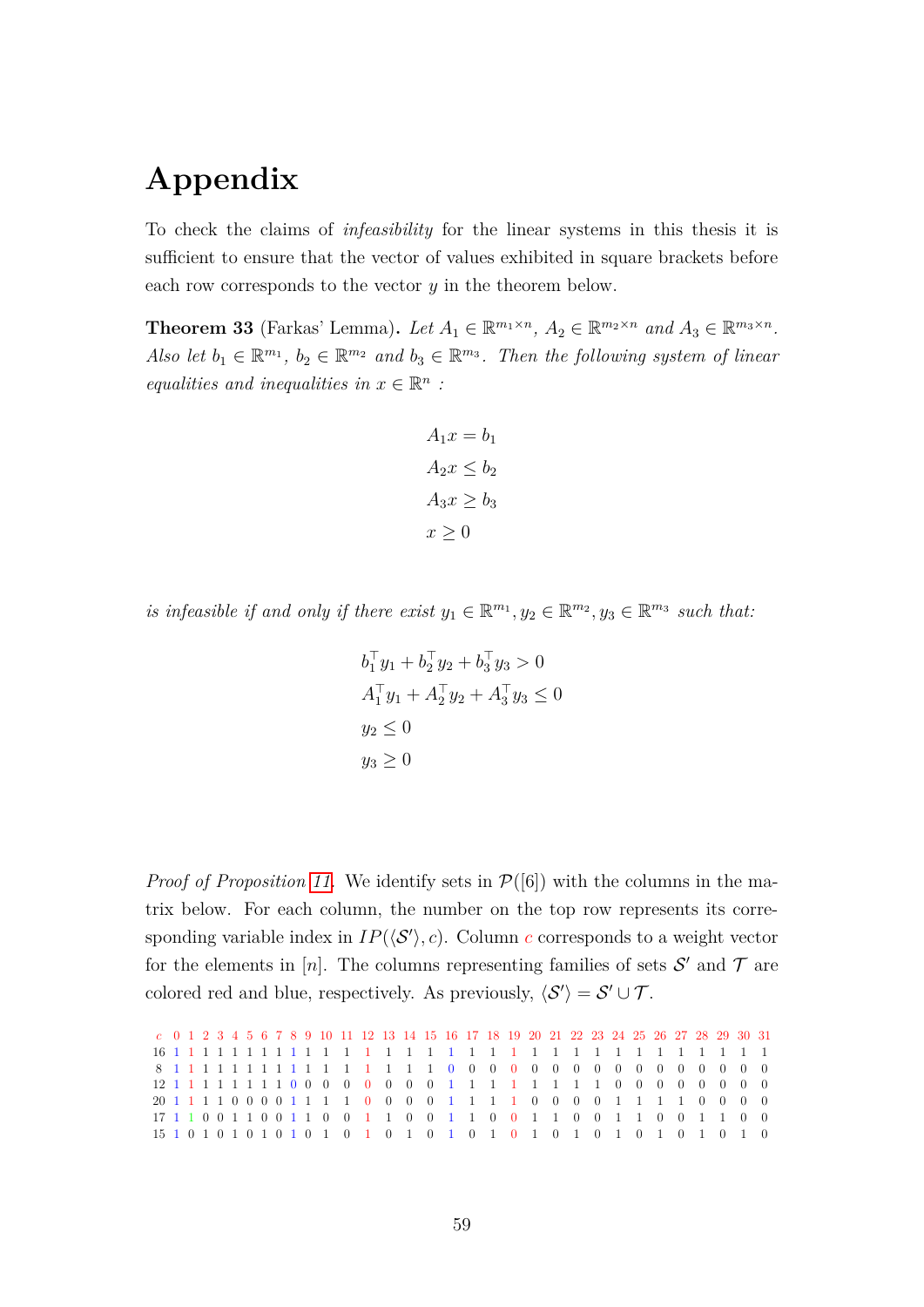|  |  |  |  | 32 33 34 35 36 37 38 39 40 41 42 43 44 45 46 47 48 49 50 51 52 53 54 55 56 57 58 59 60 61 62 63 |  |  |  |  |  |  |  |  |  |  |  |
|--|--|--|--|-------------------------------------------------------------------------------------------------|--|--|--|--|--|--|--|--|--|--|--|
|  |  |  |  |                                                                                                 |  |  |  |  |  |  |  |  |  |  |  |
|  |  |  |  |                                                                                                 |  |  |  |  |  |  |  |  |  |  |  |
|  |  |  |  |                                                                                                 |  |  |  |  |  |  |  |  |  |  |  |
|  |  |  |  |                                                                                                 |  |  |  |  |  |  |  |  |  |  |  |
|  |  |  |  | 1 1 0 0 1 1 0 0 1 1 0 0 1 1 0 0 1 1 0 0 1 1 0 0 1 1 0 0 1 1 0 0                                 |  |  |  |  |  |  |  |  |  |  |  |
|  |  |  |  |                                                                                                 |  |  |  |  |  |  |  |  |  |  |  |

We prove that  $IP(\langle S' \rangle, c)$  with some added valid FC and FC-chain inequalities is infeasible by branching on  $x_0$  and showing that the linear relaxations of the two subproblems are infeasible. We denote an explicit FC-chain by  $B_i \stackrel{S}{\to} B_k \stackrel{U}{\to}$  $\ldots B_p \stackrel{T}{\rightarrow} B_j$ , where *S*, *U*, *T* satisfy either condition listed in Definition [16.](#page-45-0) When needed we specify which type of inequalities form an FC-chain by  $S^{UC}, U^{UC}, T^{UC}$ for UC inequalities, and  $S^{FS}$ ,  $U^{FS}$ ,  $T^{FS}$  for FS inequalites. We show infeasibility by explicitly exhibiting Farkas dual values (shown in square brackets) for each row of some irreducible infeasible subset of constraints. It suffices to show the infeasibilty of the following system (trivial inequalities not shown):

- 1. [44] :  $x_0 = 1$ .
- 2. UC inequalites:

$$
[-2]: x_{11} + x_{45} - x_9 \le 1, [-3]: x_{13} + x_{59} - x_9 \le 1,
$$
  
\n
$$
[-2]: x_{14} + x_{43} - x_{10} \le 1, [-1]: x_{22} + x_{61} - x_{20} \le 1,
$$
  
\n
$$
[-3]: x_{23} + x_{60} - x_{20} \le 1, [-1]: x_{35} + x_{45} - x_{33} \le 1,
$$
  
\n
$$
[-3]: x_{35} + x_{62} - x_{34} \le 1, [-6]: x_{37} + x_{59} - x_{33} \le 1,
$$
  
\n
$$
[-1]: x_{38} + x_{43} - x_{34} \le 1, [-3]: x_{38} + x_{45} - x_{36} \le 1,
$$
  
\n
$$
[-1]: x_{38} + x_{61} - x_{36} \le 1, [-1]: x_{39} + x_{44} - x_{36} \le 1,
$$
  
\n
$$
[-2]: x_{42} + x_{55} - x_{34} \le 1, [-2]: x_{53} + x_{43} - x_{33} \le 1,
$$
  
\n
$$
[-5]: x_{54} + x_{43} - x_{34} \le 1, [-3]: x_{44} + x_{55} - x_{36} \le 1,
$$
  
\n
$$
[-4]: x_{47} + x_{49} - x_{33} \le 1.
$$

3. FS inequalities:

$$
\begin{aligned}[0]: x_{47} - x_1 &\leq 0,\, [-6]: x_{63} - x_1 &\leq 0,\, [-14]: x_{63} - x_8 &\leq 0, \\[-1]: x_7 - x_4 &\leq 0,\, [-16]: x_{55} - x_4 &\leq 0,\, [-12]: x_{63} - x_{12} &\leq 0, \\[-3]: x_{14} - x_2 &\leq 0,\, [-24]: x_{46} - x_2 &\leq 0,\, [-12]: x_{47} - x_3 &\leq 0, \\[-21]: x_{61} - x_{17} &\leq 0,\, [-19]: x_{62} - x_{18} &\leq 0,\, [-4]: x_{63} - x_{19} &\leq 0, \\[-24]: x_{31} - x_{24} &\leq 0,\, [-1]: x_{37} - x_{32} &\leq 0,\, [-4]: x_{38} - x_{32} &\leq 0, \\[-23]: x_{39} - x_{32} &\leq 0,\, [-16]: x_{47} - x_{40} &\leq 0,\, [-11]: x_{55} - x_{48} &\leq 0, \\[-8]: x_{63} - x_{56} &\leq 0.\end{aligned}
$$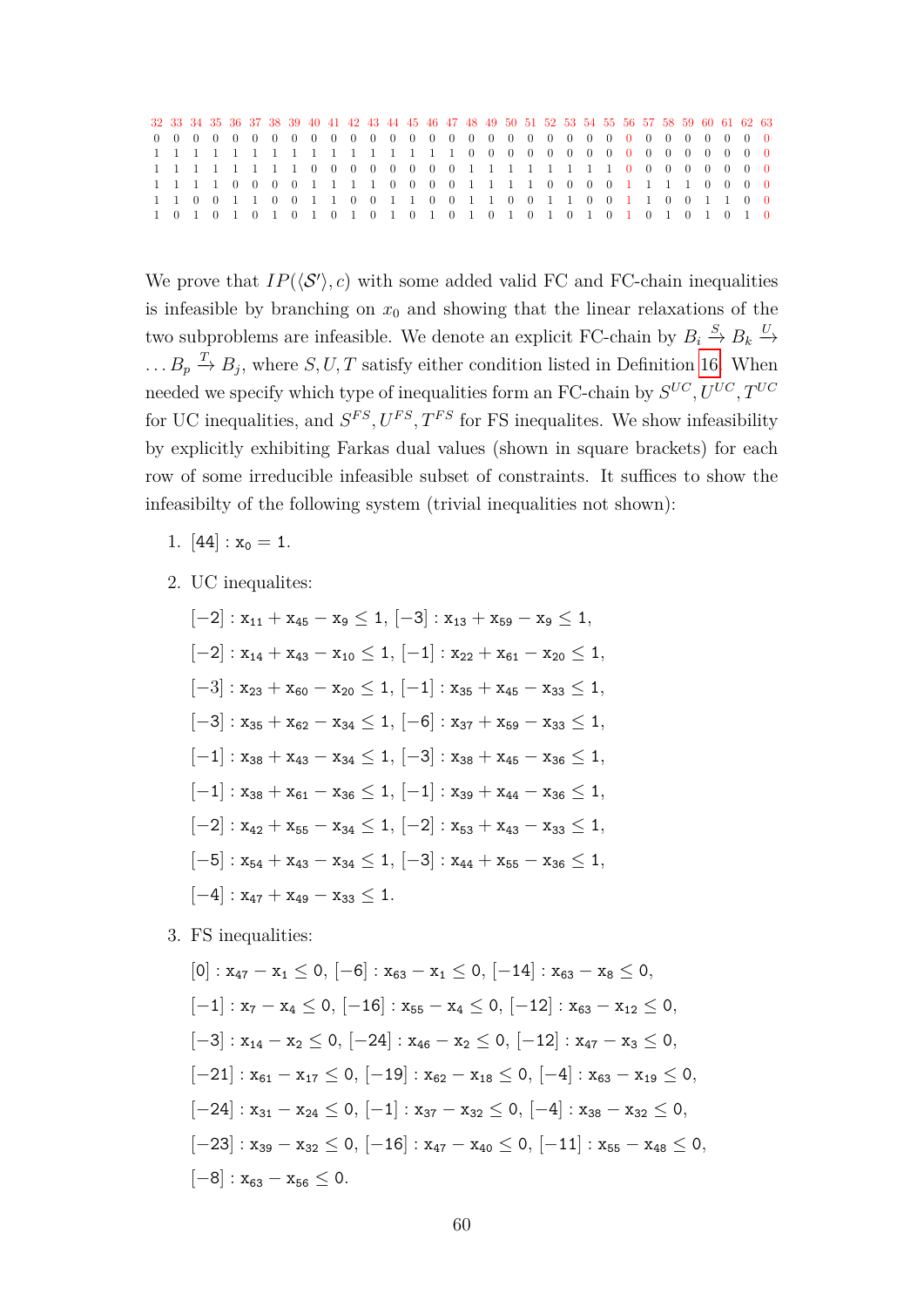#### 4. FC inequalities:

$$
[-2]: x_{15} + x_{53} - x_1 - x_5 \le 0, [-7]: x_{15} + x_{57} - x_1 - x_9 \le 0,
$$
  
\n
$$
[-9]: x_{58} + x_{15} - x_8 - x_{10} \le 0, [-2]: x_{15} + x_{59} - x_1 - x_{11} \le 0,
$$
  
\n
$$
[-7]: x_{45} + x_{23} - x_1 - x_5 \le 0, [-5]: x_{60} + x_{23} - x_{20} - x_{16} \le 0,
$$
  
\n
$$
[-1]: x_{61} + x_{23} - x_{21} - x_{16} \le 0, [-5]: x_{45} + x_{27} - x_1 - x_9 \le 0,
$$
  
\n
$$
[-3]: x_{27} + x_{61} - x_{25} - x_{16} \le 0, [0]: x_{43} + x_{29} - x_1 - x_9 \le 0,
$$
  
\n
$$
[-5]: x_{54} + x_{29} - x_{20} - x_{16} \le 0, [-6]: x_{29} + x_{59} - x_{16} - x_{25} \le 0,
$$
  
\n
$$
[-4]: x_{43} + x_{30} - x_{10} - x_8 \le 0, [-2]: x_{53} + x_{30} - x_{16} - x_{20} \le 0,
$$
  
\n
$$
[-7]: x_{59} + x_{30} - x_{16} - x_{26} \le 0, [-4]: x_{31} + x_{60} - x_{16} - x_{28} \le 0,
$$
  
\n
$$
[-1]: x_{43} + x_{45} - x_8 - x_{41} \le 0, [-1]: x_{43} + x_{62} - x_8 - x_{42} \le 0,
$$
  
\n
$$
[-3]: x_{47} + x_{62} - x_8 - x_{46} \le 0, [-3]: x_{51} + x_{62} - x_{16} - x_{50} \le 0,
$$
  
\n
$$
[-7]: x_7 + x_{54} - x_4 - x_6 \le 0, [-9]: x_{51} + x_{53} - x_{48} - x_{49} \le 0.
$$

5. WV inequality:

$$
[-0.5]: 88x_0 + 58x_1 + 54x_2 + 24x_3 + 48x_4 + 18x_5 + 14x_6 - 16x_7 + 64x_8
$$
  
+34x<sub>9</sub> + 30x<sub>10</sub> + 24x<sub>12</sub> - 6x<sub>13</sub> - 10x<sub>14</sub> - 40x<sub>15</sub> + 72x<sub>16</sub> + 42x<sub>17</sub>  
+38x<sub>18</sub> + 8x<sub>19</sub> + 32x<sub>20</sub> + 2x<sub>21</sub> - 2x<sub>22</sub> - 32x<sub>23</sub> + 48x<sub>24</sub> + 18x<sub>25</sub>  
+14x<sub>26</sub> - 16x<sub>27</sub> + 8x<sub>28</sub> - 22x<sub>29</sub> - 26x<sub>30</sub> - 56x<sub>31</sub> + 56x<sub>32</sub> + 26x<sub>33</sub>  
+22x<sub>34</sub> - 8x<sub>35</sub> + 16x<sub>36</sub> - 14x<sub>37</sub> - 18x<sub>38</sub> - 48x<sub>39</sub> + 32x<sub>40</sub> + 2x<sub>41</sub>  
-2x<sub>42</sub> - 32x<sub>43</sub> - 8x<sub>44</sub> - 38x<sub>45</sub> - 42x<sub>46</sub> - 72x<sub>47</sub> + 40x<sub>48</sub>  
+10x<sub>49</sub> + 6x<sub>50</sub> - 24x<sub>51</sub> - 30x<sub>53</sub> - 34x<sub>54</sub> - 64x<sub>55</sub> + 16x<sub>56</sub> - 14x<sub>57</sub>  
-18x<sub>58</sub> - 48x<sub>59</sub> - 24x<sub>60</sub> - 54x<sub>61</sub> - 58x<sub>62</sub> - 88x<sub>63</sub>  $\le$  -1.

Furthermore we show that the following system of constraints is infeasible (trivial ones not shown):

- 1.  $[-186.5]$  :  $x_0 = 0$
- 2. FS inequalities:

$$
\begin{aligned} &[-7.5]:\,x_1-x_0\leq 0,\,[-10]:\,x_6-x_0\leq 0,\,[-8.5]:\,x_{11}-x_0\leq 0,\\ &[0]:\,x_{19}-x_0\leq 0,\,[-8.5]:\,x_{23}-x_0\leq 0,\,[-4]:\,x_{35}-x_0\leq 0,\\ &[-7]:\,x_{37}-x_0\leq 0,\,[-9]:\,x_{38}-x_0\leq 0,\,[-24]:\,x_{39}-x_0\leq 0,\\ &[-2.5]:\,x_{41}-x_0\leq 0,\,[-16]:\,x_{44}-x_0\leq 0,\,[-21]:\,x_{46}-x_0\leq 0,\\ &[-15]:\,x_{47}-x_0\leq 0,\,[-6]:\,x_{50}-x_0\leq 0,\,[-19]:\,x_{55}-x_0\leq 0, \end{aligned}
$$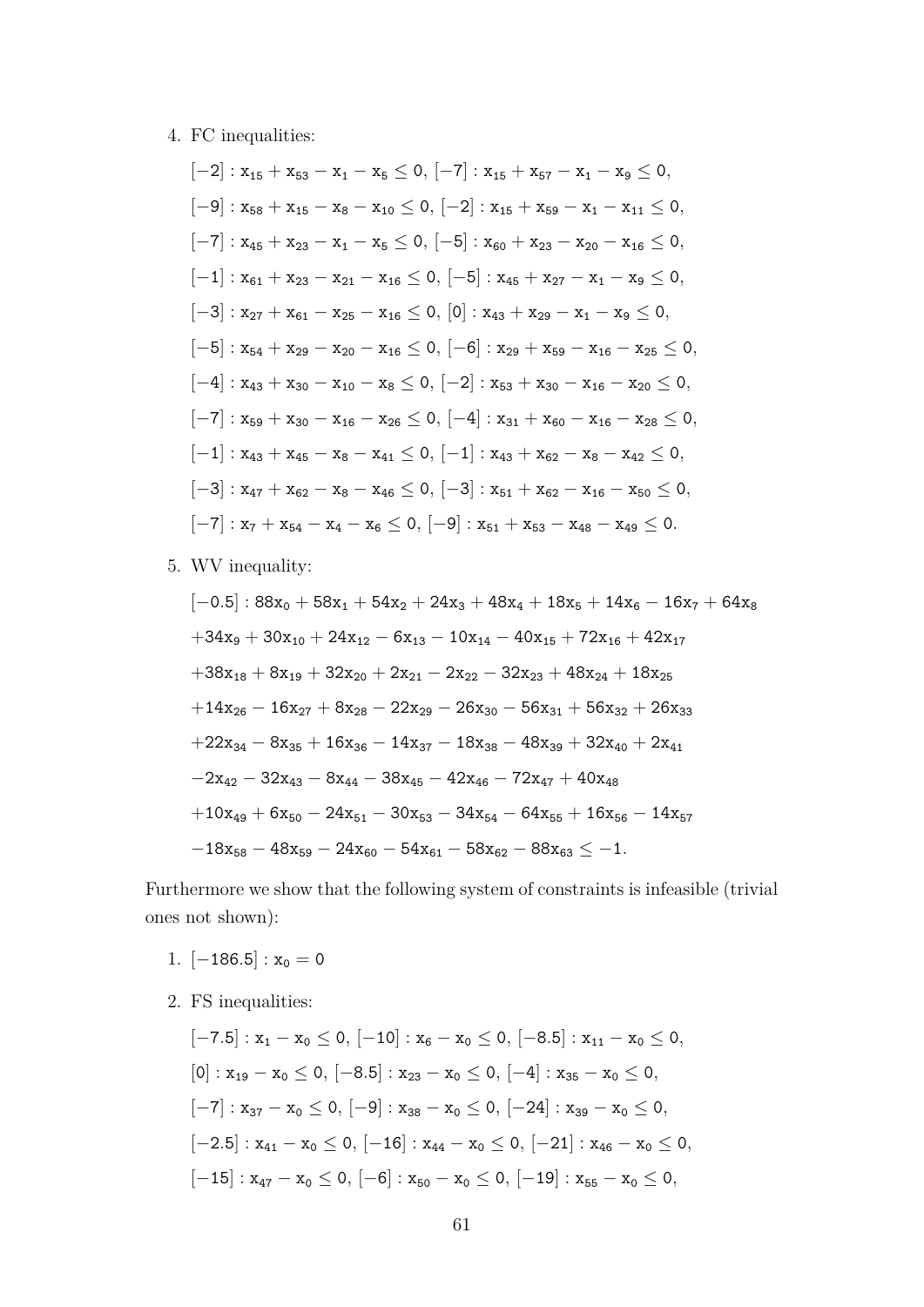$$
[-5.5]: x_{56} - x_0 \le 0, [-17]: x_{59} - x_0 \le 0, [-16]: x_{61} - x_0 \le 0,
$$
  
\n
$$
[-11]: x_{62} - x_0 \le 0, [-23]: x_{63} - x_0 \le 0, [-12]: x_{13} - x_{12} \le 0,
$$
  
\n
$$
[-12.5]: x_{14} - x_2 \le 0, [-12.5]: x_{22} - x_{18} \le 0, [-6.5]: x_{62} - x_{18} \le 0,
$$
  
\n
$$
[-1]: x_{42} - x_{40} \le 0, [-7]: x_{51} - x_{48} \le 0, [-7.5]: x_{43} - x_8 \le 0,
$$
  
\n
$$
[-5.5]: x_{29} - x_{17} \le 0, [-5.5]: x_{61} - x_9 \le 0, [0]: x_{63} - x_{56} \le 0.
$$

3. FC inequalities:

$$
[-7.5]: x_{15} + x_{45} - x_1 - x_{13} \le 0, [-9]: x_{15} + x_{53} - x_1 - x_5 \le 0,
$$
  
\n
$$
[-3.5]: x_{15} + x_{57} - x_1 - x_9 \le 0, [-7.5]: x_{23} + x_{62} - x_{16} - x_{22} \le 0,
$$
  
\n
$$
[-8]: x_{27} + x_{45} - x_1 - x_9 \le 0, [-8.5]: x_{31} + x_{43} - x_1 - x_{11} \le 0,
$$
  
\n
$$
[-1]: x_{31} + x_{53} - x_{16} - x_{21} \le 0, [-3.5]: x_{45} + x_{57} - x_8 - x_{41} \le 0,
$$
  
\n
$$
[-9]: x_{55} + x_{58} - x_{16} - x_{50} \le 0, [-17]: x_7 + x_{54} - x_4 - x_6 \le 0,
$$
  
\n
$$
[-5]: x_{51} + x_{53} - x_{48} - x_{49} \le 0.
$$

4. FC-chain inequalities (it is straightforward to check that the explicit chains, where we identify sets with their respective column numbers, work as required by Proposition [9\)](#page-46-1):

$$
[-1.5] : x_{29} + x_{47} + x_{61} + x_{63} - x_8 - x_{13} - x_{17} - x_{56} \le 0,
$$
\n
$$
(29 \xrightarrow{19^{FS}} 17), (63 \xrightarrow{8^{FS}} 8), (47 \xrightarrow{8^{FS}} 8), (61 \xrightarrow{5^{6^{FS}}} 56), (63 \xrightarrow{56^{FS}} 56),
$$
\n
$$
(47 \xrightarrow{29^{UC}} 13), (61 \xrightarrow{19^{FS}} 17).
$$
\n
$$
[-4] : x_{29} + x_{61} + x_{62} - x_{16} - x_{17} - x_{28} \le 0,
$$
\n
$$
(29 \xrightarrow{16^{FS}} 16), (61 \xrightarrow{19^{FS}} 17), (62 \xrightarrow{19^{FS}} 18 \xrightarrow{16^{FS}} 16),
$$
\n
$$
(29 \xrightarrow{62^{UC}} 28).
$$
\n
$$
[-7.5] : x_{30} + x_{31} + x_{47} + x_{63} - x_8 - x_{14} - x_{16} - x_{24} \le 0,
$$
\n
$$
(63 \xrightarrow{8^{FS}} 8), (47 \xrightarrow{8^{FS}} 8), (63 \xrightarrow{16^{FS}} 16), (47 \xrightarrow{30^{UC}} 14), (30 \xrightarrow{16^{FS}} 16),
$$
\n
$$
(30 \xrightarrow{56^{FS}} 24), (31 \xrightarrow{16^{FS}} 16), (31 \xrightarrow{56^{FS}} 24).
$$
\n
$$
[-4] : x_{30} + x_{31} + x_{55} - x_{19} - x_{22} - x_{24} \le 0,
$$
\n
$$
(30 \xrightarrow{56^{FS}} 24), (31 \xrightarrow{56^{FS}} 24), (31 \xrightarrow{19^{FS}} 19), (55 \xrightarrow{30^{UC}} 22), (55 \xrightarrow{19^{FS}} 19).
$$
\n
$$
[-7] : x_{30} + x_{31} + x_{59} - x_{16} - x_{24} - x_{26} \le 0,
$$
\n
$$
(30 \xrightarrow{56^{FS}} 24), (31 \xrightarrow{
$$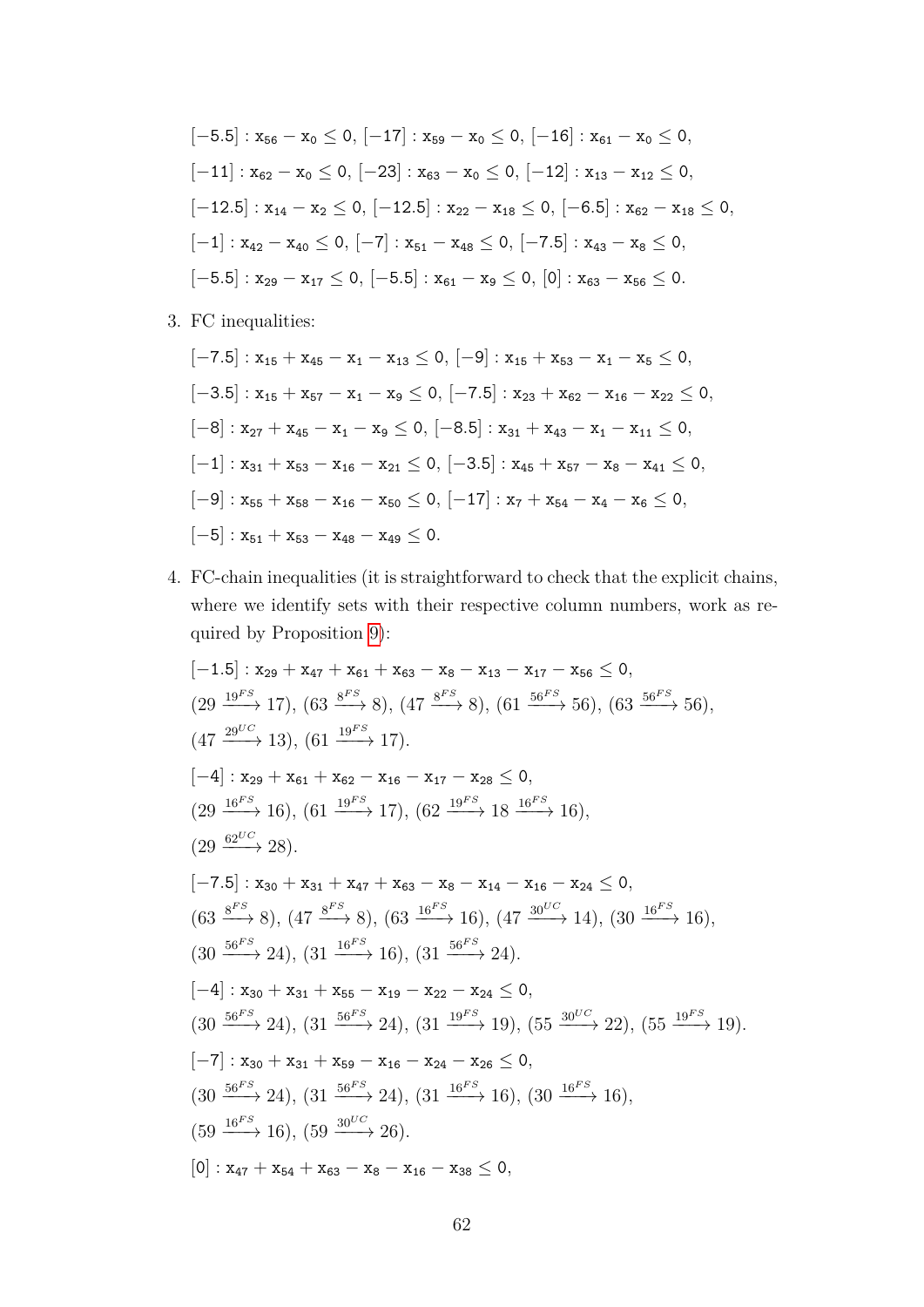$$
(63 \xrightarrow{8^{FS}} 8), (63 \xrightarrow{16^{FS}} 16), (47 \xrightarrow{8^{FS}} 8), (54 \xrightarrow{16^{FS}} 16), (54 \xrightarrow{47^{UC}} 38).
$$
  
\n[-12] :  $\mathbf{x}_{47} + \mathbf{x}_{60} + \mathbf{x}_{63} - \mathbf{x}_{8} - \mathbf{x}_{44} - \mathbf{x}_{56} \le 0.$   
\n $(47 \xrightarrow{8^{FS}} 8), (63 \xrightarrow{8^{FS}} 8), (63 \xrightarrow{56^{FS}} 56), (60 \xrightarrow{56^{FS}} 56), (60 \xrightarrow{47^{UC}} 44).$ 

5. WV inequality:

$$
[-0.5]: 58x_1 + 54x_2 + 24x_3 + 48x_4 + 18x_5 + 14x_6 - 16x_7 + 64x_8
$$
  
\n
$$
+34x_9 + 30x_{10} + 24x_{12} - 6x_{13} - 10x_{14} - 40x_{15} + 72x_{16} + 42x_{17}
$$
  
\n
$$
+38x_{18} + 8x_{19} + 32x_{20} + 2x_{21} - 2x_{22} - 32x_{23} + 48x_{24} + 18x_{25}
$$
  
\n
$$
+14x_{26} - 16x_{27} + 8x_{28} - 22x_{29} - 26x_{30} - 56x_{31} + 56x_{32} + 26x_{33}
$$
  
\n
$$
+22x_{34} - 8x_{35} + 16x_{36} - 14x_{37} - 18x_{38} - 48x_{39} + 32x_{40} + 2x_{41}
$$
  
\n
$$
-2x_{42} - 32x_{43} - 8x_{44} - 38x_{45} - 42x_{46} - 72x_{47} + 40x_{48}
$$
  
\n
$$
+10x_{49} + 6x_{50} - 24x_{51} - 30x_{53} - 34x_{54} - 64x_{55} + 16x_{56} - 14x_{57}
$$
  
\n
$$
-18x_{58} - 48x_{59} - 24x_{60} - 54x_{61} - 58x_{62} - 88x_{63} \le -1.
$$

*Another proof of Corollary [8.](#page-54-0)* Next, we explicitly answer Vaughan's question in the negative. Given  $\langle \mathcal{S} \rangle$ , we show that there exists a nonnegative solution to the system of equations in Question [1](#page-50-1) such that  $\sum_{i\in[n]} y_i \leq 1$ , where S is defined as in the counterexample to Morris's question. Furthermore the order of display of equations is the same as previously.

$$
24y_1 + 80y_2 + 88y_3 + 88y_4 + 76y_5 + 80y_6 + 76y_7 = 76
$$
  
\n
$$
80y_1 + 20y_2 + 84y_3 + 84y_4 + 74y_5 + 76y_6 + 76y_7 = 74
$$
  
\n
$$
92y_1 + 88y_2 + 44y_3 + 108y_4 + 86y_5 + 88y_6 + 96y_7 = 86
$$
  
\n
$$
92y_1 + 88y_2 + 108y_3 + 44y_4 + 86y_5 + 88y_6 + 96y_7 = 86
$$
  
\n
$$
80y_1 + 80y_2 + 80y_3 + 80y_4 + 32y_5 + 96y_6 + 96y_7 = 80
$$
  
\n
$$
92y_1 + 88y_2 + 94y_3 + 94y_4 + 100y_5 + 46y_6 + 102y_7 = 87
$$
  
\n
$$
92y_1 + 92y_2 + 104y_3 + 104y_4 + 104y_5 + 104y_6 + 56y_7 = 92
$$

Let  $\bar{y}_1 = \frac{28304}{309701}, \bar{y}_2 = \frac{60251}{738922}, \ \bar{y}_3 = \frac{94175}{606582}, \ \bar{y}_4 = \frac{94175}{606582}, \ \bar{y}_5 = \frac{63417}{493048}, \ \bar{y}_6 = \frac{158373}{872233},$  $\bar{y}_7 = \frac{95228}{462227}$ . Then  $\bar{y} \in \mathbb{Q}_{\geq 0}^7$  such that  $\bar{y} = (\bar{y}_1, \bar{y}_2, \dots, \bar{y}_7)$  is a solution to the system of linear equations above such that the following holds,

$$
\sum_{i \in [7]} \bar{y}_i = \frac{6896010572642828356716603827169373}{6898390222382701705240892810504568} < 1.
$$

 $\Box$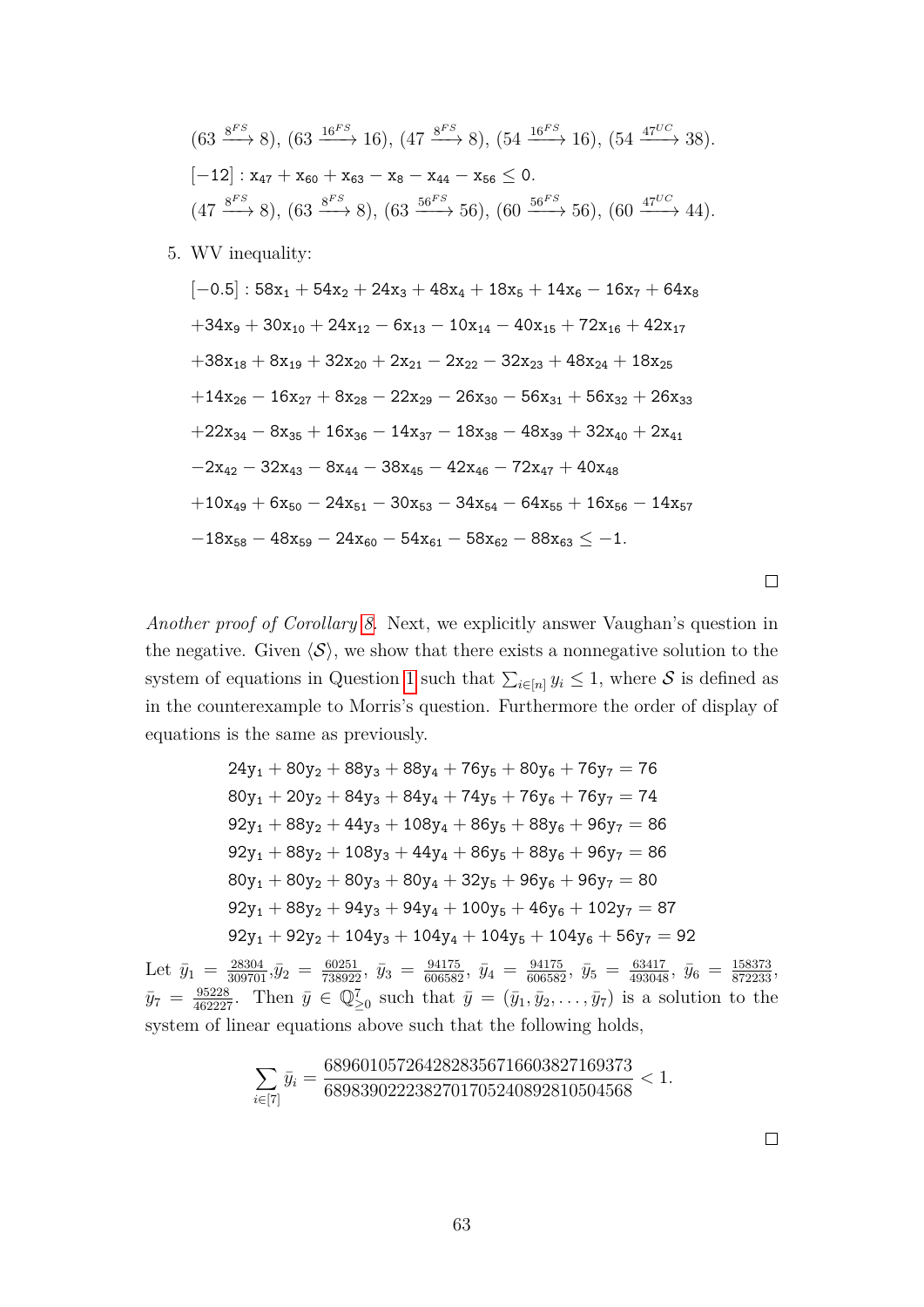Next, we briefly outline how to verify the output of a computer algebra system for isomorphism classes of generators for FC-families. We note, that this is possible to do by hand only when the number of classes and the ground set is small. For nontrivial fixed  $n, m, k$  we want to partition all families  $S$  of  $k$ -sets such that  $|S| = m$ ,  $U(S) = [n]$  according to their isomorphism class, and then display a representative from each. Thus in order to ensure that the output of a computer algebra system is correct, it suffices to ensure that the representative families of generators are pairwise nonisomorphic and that by adding the cardinalities of each of the isomorphism classes we recover the cardinality of the collection of all families  $S$  as above. This can be done by standard counting techniques and is easy but rather lengthy. We have done this for all pertinent results in Section [4.1.](#page-55-0)

In the next two tables, we show that all nonisomorphic families of 3-sets constructed from families of sets isomorphic to  $\mathcal G$  and  $\mathcal H$  (as defined in Section [4.1\)](#page-55-0) by adding an appropriate 3-set yield generators for FC-families. The rest of the tables give nonisomorphic minimal generators of previously unknown FCfamilies.

| Nonisomorphic generators $\{124, 346, 578, 678\} \cup \{A \cup \{9\}\}\$ for each $A \in \mathcal{P}([8])$ with $ A  = 2$ |                                                                                                                       |  |  |  |  |  |  |  |  |  |  |
|---------------------------------------------------------------------------------------------------------------------------|-----------------------------------------------------------------------------------------------------------------------|--|--|--|--|--|--|--|--|--|--|
| 124, 346, 578, 678, 789                                                                                                   | generates FC-family by Theorem 27                                                                                     |  |  |  |  |  |  |  |  |  |  |
| 124, 346, 578, 678, 589                                                                                                   | generates FC-family by Theorem 27                                                                                     |  |  |  |  |  |  |  |  |  |  |
| 124, 346, 578, 678, 459                                                                                                   | generates FC-family by Theorem 27                                                                                     |  |  |  |  |  |  |  |  |  |  |
| 124, 346, 578, 678, 489                                                                                                   | generates FC-family by Theorem 27                                                                                     |  |  |  |  |  |  |  |  |  |  |
| 124, 346, 578, 678, 369                                                                                                   | generates FC-family by Theorem 27                                                                                     |  |  |  |  |  |  |  |  |  |  |
| 124, 346, 578, 678, 349                                                                                                   | generates FC-family by Theorem 27                                                                                     |  |  |  |  |  |  |  |  |  |  |
| 124, 346, 578, 678, 269                                                                                                   | generates FC-family by Theorem 27                                                                                     |  |  |  |  |  |  |  |  |  |  |
| 124, 346, 578, 678, 249                                                                                                   | generates FC-family by Theorem 27                                                                                     |  |  |  |  |  |  |  |  |  |  |
| 124, 346, 578, 678, 689                                                                                                   | generates FC-family by Theorem 27                                                                                     |  |  |  |  |  |  |  |  |  |  |
| 124, 346, 578, 678, 569                                                                                                   | generates FC-family by Theorem 27                                                                                     |  |  |  |  |  |  |  |  |  |  |
| 124, 346, 578, 678, 469                                                                                                   | generates FC-family by Theorem 27                                                                                     |  |  |  |  |  |  |  |  |  |  |
| 124, 346, 578, 678, 389                                                                                                   | generates FC-family by Theorem 27                                                                                     |  |  |  |  |  |  |  |  |  |  |
| 124, 346, 578, 678, 289                                                                                                   | generates FC-family by Theorem 27                                                                                     |  |  |  |  |  |  |  |  |  |  |
| 124, 346, 578, 678, 239                                                                                                   | 124, 346, 239 generates FC-family by Theorem 26                                                                       |  |  |  |  |  |  |  |  |  |  |
| 124, 346, 578, 678, 359                                                                                                   | since $ U({346,578,678,359})  = 7$ then FC-family by Corollary 12                                                     |  |  |  |  |  |  |  |  |  |  |
| 124, 346, 578, 678, 259                                                                                                   | 346, 578, 678, 259 is isomorphic to 125, 346, 578, 678 in Table 14                                                    |  |  |  |  |  |  |  |  |  |  |
| 124, 346, 578, 678, 129                                                                                                   | $1 \mapsto 2, 2 \mapsto 2, 3 \mapsto 2, 4 \mapsto 3, 5 \mapsto 1, 6 \mapsto 3, 7 \mapsto 2, 8 \mapsto 2, 9 \mapsto 1$ |  |  |  |  |  |  |  |  |  |  |

Table 4.7: Proof of Proposition [15](#page-60-1) where  $\{124, 346, 578, 678\}$  is isomorphic to  $\mathcal G$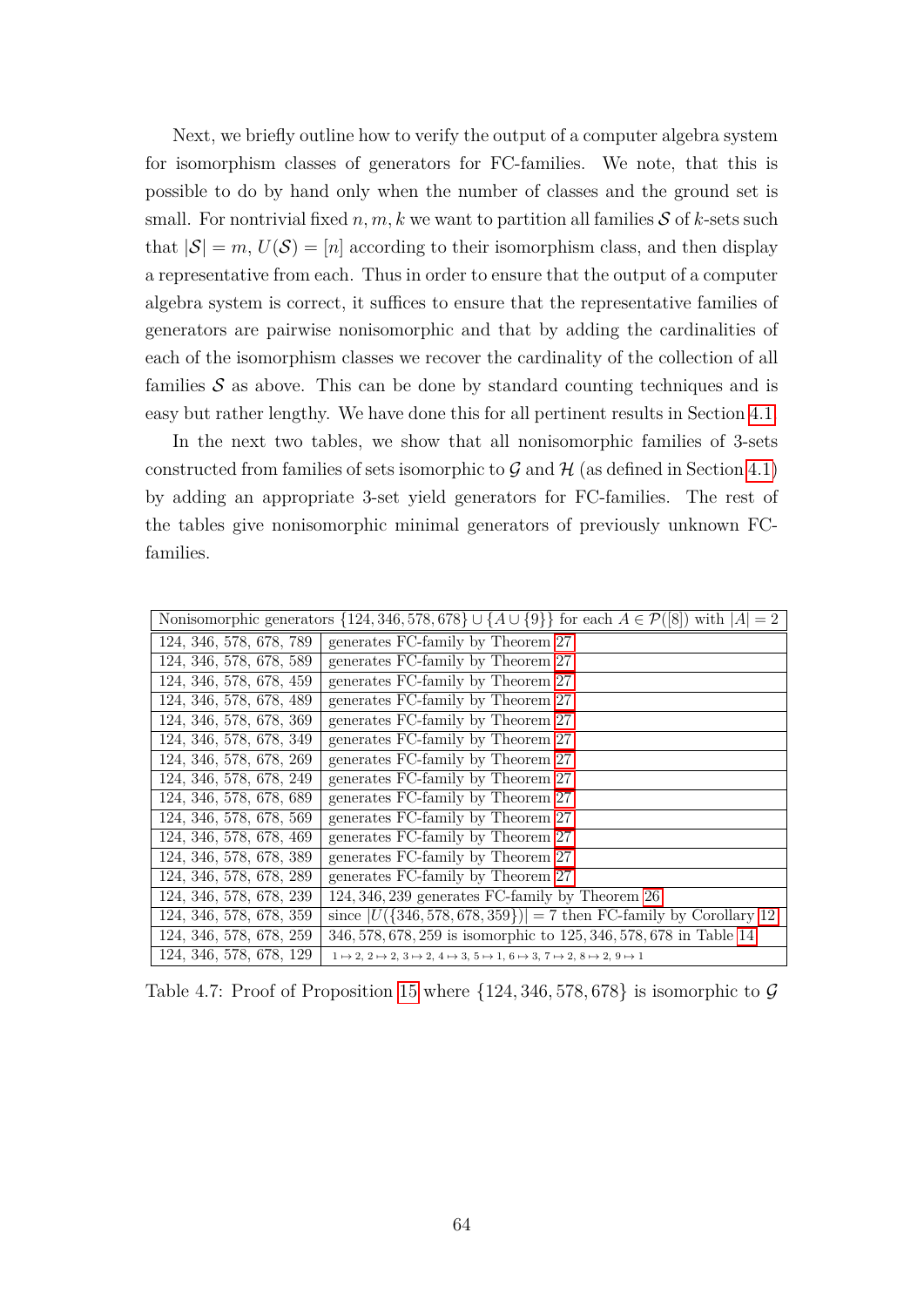| Nonisomorphic generators $\{134, 234, 578, 678\} \cup \{A \cup \{9\}\}\$ for each $A \in \mathcal{P}([8])$ with $ A  = 2$ |                                                                                                                       |
|---------------------------------------------------------------------------------------------------------------------------|-----------------------------------------------------------------------------------------------------------------------|
| 134, 234, 578, 678, 789                                                                                                   | generates FC family by Theorem 27                                                                                     |
| 134, 234, 578, 678, 689                                                                                                   | generates FC family by Theorem 27                                                                                     |
| 134, 234, 578, 678, 489                                                                                                   | generates FC family by Theorem 27                                                                                     |
| 134, 234, 578, 678, 469                                                                                                   | generates FC-family by Theorem 27                                                                                     |
| 134, 234, 578, 678, 569                                                                                                   | since $ U({578, 678, 569})  = 5$ then FC-family by Theorem 29                                                         |
| 134, 234, 578, 678, 269                                                                                                   | $1 \mapsto 1, 2 \mapsto 3, 3 \mapsto 2, 4 \mapsto 2, 5 \mapsto 1, 6 \mapsto 3, 7 \mapsto 2, 8 \mapsto 2, 9 \mapsto 2$ |

Table 4.8: Proof of Proposition [15](#page-60-0) where  $\{134, 234, 578, 678\}$  is isomorphic to  $\mathcal{H}$ 

| Previously unknown minimal nonisomorphic generators for FC-families on [6] |                                                                                                      |  |
|----------------------------------------------------------------------------|------------------------------------------------------------------------------------------------------|--|
| 1256, 3456, 456, 236                                                       | $1 \mapsto 7, 2 \mapsto 15, 3 \mapsto 15, 4 \mapsto 11, 5 \mapsto 14, 6 \mapsto 20$                  |  |
| 12456, 2346, 456, 356                                                      | $1 \mapsto 1, 2 \mapsto 3, 3 \mapsto 5, 4 \mapsto 5, 5 \mapsto 6, 6 \mapsto 7$                       |  |
| 12345, 1356, 456, 356                                                      | $1 \mapsto 1, 2 \mapsto 2, 3 \mapsto 4, 4 \mapsto 4, 5 \mapsto 5, 6 \mapsto 5$                       |  |
| 12345, 2346, 456, 236                                                      | $1 \mapsto 2$ , $2 \mapsto 3$ , $3 \mapsto 4$ , $4 \mapsto 3$ , $5 \mapsto 4$ , $6 \mapsto 5$        |  |
| 12345, 2346, 456, 236                                                      | $1 \mapsto 2, 2 \mapsto 3, 3 \mapsto 4, 4 \mapsto 3, 5 \mapsto 4, 6 \mapsto 5$                       |  |
| 12346, 1256, 456, 356                                                      | $1 \mapsto 4$ , $2 \mapsto 4$ , $3 \mapsto 7$ , $4 \mapsto 7$ , $5 \mapsto 9$ , $6 \mapsto 10$       |  |
| 12356, 1345, 456, 236                                                      | $1 \mapsto 8, 2 \mapsto 12, 3 \mapsto 16, 4 \mapsto 15, 5 \mapsto 17, 6 \mapsto 20$                  |  |
| 12356, 1234, 456, 356                                                      | $1 \mapsto 8$ , $2 \mapsto 8$ , $3 \mapsto 24$ , $4 \mapsto 24$ , $5 \mapsto 27$ , $6 \mapsto 29$    |  |
| 12456, 1356, 456, 326                                                      | $1 \mapsto 45$ , $2 \mapsto 71$ , $3 \mapsto 77$ , $4 \mapsto 59$ , $5 \mapsto 74$ , $6 \mapsto 103$ |  |
| 136, 2456, 3456, 456, 123                                                  | $1 \mapsto 6$ , $2 \mapsto 5$ , $3 \mapsto 7$ , $4 \mapsto 3$ , $5 \mapsto 3$ , $6 \mapsto 6$        |  |
| 136, 1256, 3456, 456, 123                                                  | $1 \mapsto 2, 2 \mapsto 1, 3 \mapsto 2, 4 \mapsto 1, 5 \mapsto 1, 6 \mapsto 2$                       |  |
| 2346, 3456, 2456, 2356, 1234                                               | $1 \mapsto 2$ , $2 \mapsto 5$ , $3 \mapsto 5$ , $4 \mapsto 5$ , $5 \mapsto 4$ , $6 \mapsto 5$        |  |
| 3456, 2456, 2356, 1346, 1246, 1234                                         | $1 \mapsto 3, 2 \mapsto 4, 3 \mapsto 4, 4 \mapsto 4, 5 \mapsto 3, 6 \mapsto 4$                       |  |
| 3456, 2456, 2356, 1346, 1245, 1234                                         | $1 \mapsto 1, 2 \mapsto 2, 3 \mapsto 2, 4 \mapsto 2, 5 \mapsto 2, 6 \mapsto 2$                       |  |
| 3456, 2456, 1456, 1236, 1235, 1234                                         | $1 \mapsto 1, 2 \mapsto 1, 3 \mapsto 1, 4 \mapsto 1, 5 \mapsto 1, 6 \mapsto 1$                       |  |
| 3456, 2456, 1356, 1246, 1235, 1234                                         | $1 \mapsto 1, 2 \mapsto 1, 3 \mapsto 1, 4 \mapsto 1, 5 \mapsto 1, 6 \mapsto 1$                       |  |
| 3456, 2456, 2356, 2346, 1456, 1356                                         | $1 \mapsto 8, 2 \mapsto 14, 3 \mapsto 15, 4 \mapsto 15, 5 \mapsto 16, 6 \mapsto 19$                  |  |
| 3456, 2456, 2356, 2346, 1456, 1236                                         | $1 \mapsto 3, 2 \mapsto 4, 3 \mapsto 4, 4 \mapsto 4, 5 \mapsto 4, 6 \mapsto 5$                       |  |
| 3456, 2456, 2356, 1456, 1356, 1234                                         | $1 \mapsto 1, 2 \mapsto 1, 3 \mapsto 1, 4 \mapsto 1, 5 \mapsto 1, 6 \mapsto 1$                       |  |
| 3456, 2456, 2356, 1456, 1346, 1245                                         | $1 \mapsto 2$ , $2 \mapsto 2$ , $3 \mapsto 2$ , $4 \mapsto 3$ , $5 \mapsto 3$ , $6 \mapsto 3$        |  |
| 3456, 2456, 2356, 1456, 1346, 1235                                         | $1 \mapsto 5$ , $2 \mapsto 4$ , $3 \mapsto 5$ , $4 \mapsto 5$ , $5 \mapsto 6$ , $6 \mapsto 6$        |  |
| 3456, 2456, 2356, 1456, 1236, 1235                                         | $1 \mapsto 2$ , $2 \mapsto 3$ , $3 \mapsto 3$ , $4 \mapsto 2$ , $5 \mapsto 3$ , $6 \mapsto 3$        |  |
| 3456, 2456, 2356, 1456, 1236, 1234                                         | $1 \mapsto 4$ , $2 \mapsto 5$ , $3 \mapsto 5$ , $4 \mapsto 5$ , $5 \mapsto 4$ , $6 \mapsto 5$        |  |
| 3456, 2456, 2356, 1346, 1345, 1246                                         | $1 \mapsto 2, 2 \mapsto 2, 3 \mapsto 3, 4 \mapsto 3, 5 \mapsto 3, 6 \mapsto 3$                       |  |
| 3456, 2456, 2356, 1346, 1246, 1235                                         | $1 \mapsto 3, 2 \mapsto 4, 3 \mapsto 4, 4 \mapsto 3, 5 \mapsto 4, 6 \mapsto 4$                       |  |
| 12346, 3456, 2456, 2356, 1456, 1356, 1256                                  | $1 \mapsto 5$ , $2 \mapsto 5$ , $3 \mapsto 5$ , $4 \mapsto 5$ , $5 \mapsto 6$ , $6 \mapsto 7$        |  |
| 1236, 3456, 2456, 2356, 1456, 1356, 1246                                   | $2 \mapsto 2, 2 \mapsto 3, 3 \mapsto 3, 4 \mapsto 3, 5 \mapsto 3, 6 \mapsto 4$                       |  |
| 1456, 3456, 2456, 2356, 1346, 1246, 1236                                   | $2 \mapsto 3, 2 \mapsto 2, 3 \mapsto 3, 4 \mapsto 3, 5 \mapsto 3, 6 \mapsto 4$                       |  |
| 1256, 3456, 2456, 2356, 1456, 1346, 1236                                   | $2 \mapsto 2, 2 \mapsto 3, 3 \mapsto 3, 4 \mapsto 3, 5 \mapsto 3, 6 \mapsto 4$                       |  |
| 2356, 2456, 345, 13456, 12346                                              | $2 \mapsto 3, 2 \mapsto 8, 3 \mapsto 12, 4 \mapsto 12, 5 \mapsto 13, 6 \mapsto 9$                    |  |
| 1234, 1256, 246, 23456, 13456                                              | $2 \mapsto 9, 2 \mapsto 12, 3 \mapsto 7, 4 \mapsto 11, 5 \mapsto 7, 6 \mapsto 11$                    |  |
| 1236, 2456, 125, 23456, 13456                                              | $2 \mapsto 32, 2 \mapsto 34, 3 \mapsto 19, 4 \mapsto 16, 5 \mapsto 32, 6 \mapsto 25$                 |  |
| 1246, 1256, 123, 23456, 13456                                              | $2 \mapsto 7, 2 \mapsto 7, 3 \mapsto 6, 4 \mapsto 3, 5 \mapsto 4, 6 \mapsto 5$                       |  |

Table 4.9: Frankl's conjecture holds for all UC families which contain the following subfamilies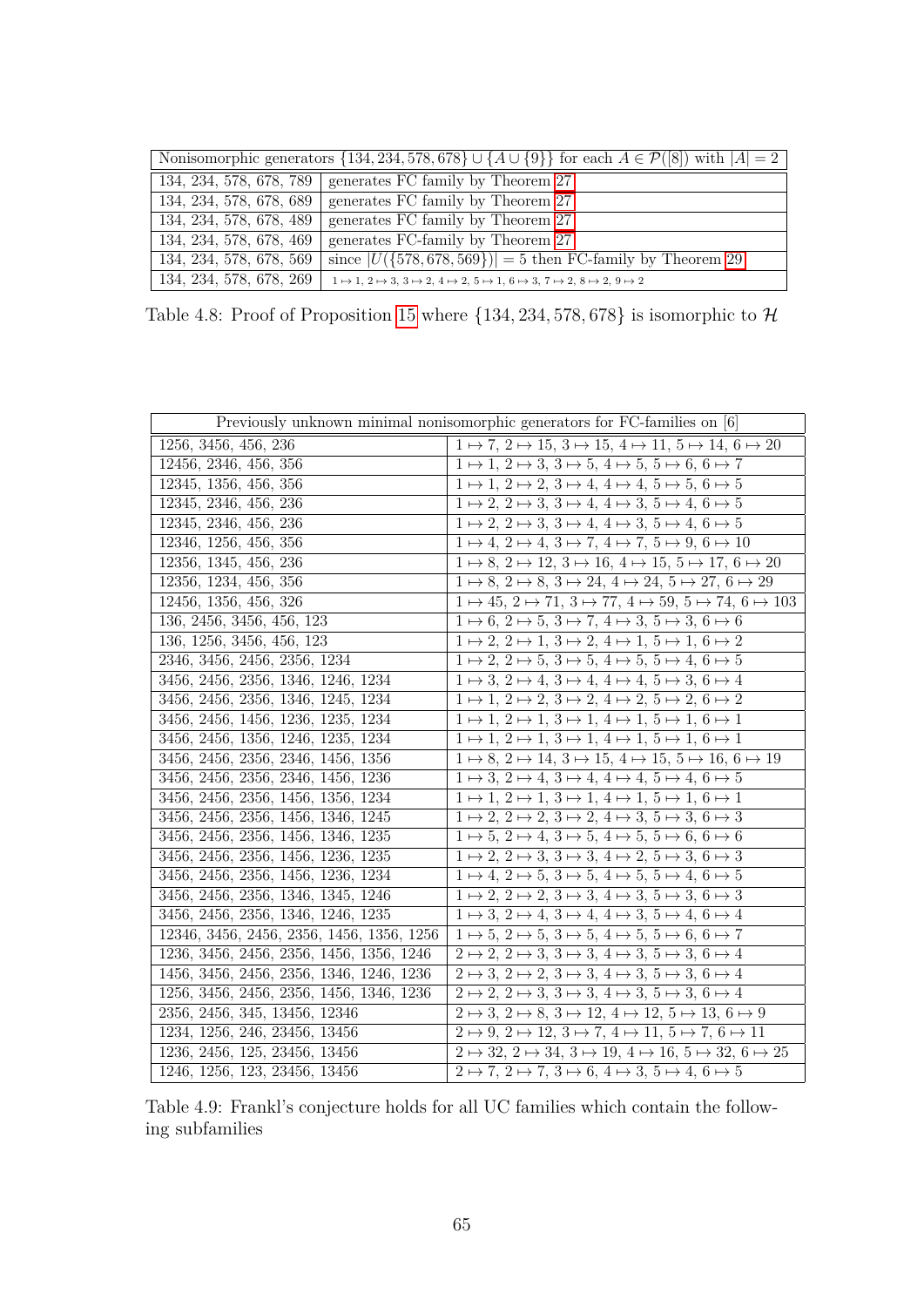| Previously unknown minimal nonisomorphic generators for FC-families on [7] |                                                                                                                      |  |
|----------------------------------------------------------------------------|----------------------------------------------------------------------------------------------------------------------|--|
| 3457, 567, 467, 123                                                        | $1 \mapsto 1, 2 \mapsto 1, 3 \mapsto 3, 4 \mapsto 5, 5 \mapsto 5, 6 \mapsto 6, 7 \mapsto 7$                          |  |
| 2467, 567, 347, 126                                                        | $1 \mapsto 1, 2 \mapsto 2, 3 \mapsto 1, 4 \mapsto 2, 5 \mapsto 2, 6 \mapsto 3, 7 \mapsto 3$                          |  |
| 357, 367, 4567, 1237                                                       | $1 \mapsto 1, 2 \mapsto 1, 3 \mapsto 6, 4 \mapsto 2, 5 \mapsto 5, 6 \mapsto 5, 7 \mapsto 7$                          |  |
| 356, 367, 4567, 1237                                                       | $1 \mapsto 1, 2 \mapsto 1, 3 \mapsto 4, 4 \mapsto 1, 5 \mapsto 3, 6 \mapsto 4, 7 \mapsto 3$                          |  |
| 257, 367, 4567, 1237                                                       | $1 \mapsto 1, 2 \mapsto 2, 3 \mapsto 2, 4 \mapsto 1, 5 \mapsto 2, 6 \mapsto 2, 7 \mapsto 3$                          |  |
| 256, 367, 4567, 1237                                                       | $1 \mapsto 1, 2 \mapsto 3, 3 \mapsto 2, 4 \mapsto 1, 5 \mapsto 3, 6 \mapsto 4, 7 \mapsto 3$                          |  |
| 346, 367, 4567, 1237                                                       | $1 \mapsto 1, 2 \mapsto 1, 3 \mapsto 4, 4 \mapsto 3, 5 \mapsto 3, 6 \mapsto 4, 7 \mapsto 2$                          |  |
| 245, 367, 4567, 1237                                                       | $1 \mapsto 2$ , $2 \mapsto 6$ , $3 \mapsto 6$ , $4 \mapsto 2$ , $5 \mapsto 7$ , $6 \mapsto 7$ , $7 \mapsto 4$        |  |
| 246, 367, 4567, 1237                                                       | $1 \mapsto 1, 2 \mapsto 3, 3 \mapsto 3, 4 \mapsto 3, 5 \mapsto 3, 6 \mapsto 4, 7 \mapsto 1$                          |  |
| 235, 367, 4567, 1237                                                       | $1 \mapsto 1, 2 \mapsto 3, 3 \mapsto 4, 4 \mapsto 1, 5 \mapsto 3, 6 \mapsto 4, 7 \mapsto 1$                          |  |
| 234, 367, 4567, 1237                                                       | $1 \mapsto 2$ , $2 \mapsto 4$ , $3 \mapsto 7$ , $4 \mapsto 5$ , $5 \mapsto 5$ , $6 \mapsto 5$ , $7 \mapsto 4$        |  |
| 12456, 34567, 267, 127                                                     | $1\mapsto 78,\, 2\mapsto 105,\, 3\mapsto 16,\, 4\mapsto 27,\, 5\mapsto 27,\, 6\mapsto 84,\, 7\mapsto 103$            |  |
| 12456, 34567, 267, 257                                                     | $1 \mapsto 1, 2 \mapsto 9, 3 \mapsto 1, 4 \mapsto 2, 5 \mapsto 7, 6 \mapsto 7, 7 \mapsto 9$                          |  |
| 3467, 4567, 2367, 2345, 1357                                               | $1 \mapsto 20, 2 \mapsto 36, 3 \mapsto 52, 4 \mapsto 45, 5 \mapsto 46, 6 \mapsto 39, 7 \mapsto 49$                   |  |
| 3456, 4567, 2367, 1357, 1247                                               | $1 \mapsto 15, 2 \mapsto 15, 3 \mapsto 20, 4 \mapsto 18, 5 \mapsto 19, 6 \mapsto 19, 7 \mapsto 23$                   |  |
| 3456, 4567, 2367, 1357, 1246                                               | $1 \mapsto 17, 2 \mapsto 16, 3 \mapsto 22, 4 \mapsto 19, 5 \mapsto 21, 6 \mapsto 24, 7 \mapsto 22$                   |  |
| 2347, 4567, 3567, 1267, 1245                                               | $1 \mapsto 69, 2 \mapsto 91, 3 \mapsto 71, 4 \mapsto 93, 5 \mapsto 87, 6 \mapsto 81, 7 \mapsto 103$                  |  |
| 2346, 4567, 3567, 2347, 1267                                               | $1 \mapsto 6, 2 \mapsto 13, 3 \mapsto 14, 4 \mapsto 14, 5 \mapsto 9, 6 \mapsto 16, 7 \mapsto 16$                     |  |
| 2345, 4567, 3567, 1247, 1236                                               | $1 \mapsto 24$ , $2 \mapsto 32$ , $3 \mapsto 33$ , $4 \mapsto 33$ , $5 \mapsto 32$ , $6 \mapsto 31$ , $7 \mapsto 31$ |  |
| 2345, 4567, 2367, 1357, 1247                                               | $1 \mapsto 3, 2 \mapsto 4, 3 \mapsto 4, 4 \mapsto 4, 5 \mapsto 4, 6 \mapsto 3, 7 \mapsto 4$                          |  |
| 2345, 4567, 2367, 1357, 1246                                               | $1 \mapsto 1, 2 \mapsto 2, 3 \mapsto 2, 4 \mapsto 2, 5 \mapsto 2, 6 \mapsto 2, 7 \mapsto 2$                          |  |
| 1356, 4567, 2367, 2345, 1357                                               | $1 \mapsto 5, 2 \mapsto 6, 3 \mapsto 9, 4 \mapsto 6, 5 \mapsto 9, 6 \mapsto 8, 7 \mapsto 8$                          |  |
| 12456, 13457, 23457, 12367, 12467,                                         |                                                                                                                      |  |
| 13467, 23467, 12567, 13567, 23567,                                         | $1 \mapsto 11, 2 \mapsto 12, 3 \mapsto 11, 4 \mapsto 13, 5 \mapsto 13, 6 \mapsto 14, 7 \mapsto 15$                   |  |
| 14567, 24567, 34567<br>12345, 13457, 23457, 12367, 12467,                  |                                                                                                                      |  |
| 13467, 23467, 12567, 13567, 23567,                                         | $1 \mapsto 12, 2 \mapsto 12, 3 \mapsto 13, 4 \mapsto 13, 5 \mapsto 13, 6 \mapsto 12, 7 \mapsto 15$                   |  |
| 14567, 24567, 34567                                                        |                                                                                                                      |  |
| 12345, 23456, 23457, 12367, 12467,                                         |                                                                                                                      |  |
| 13467, 23467, 12567, 13567, 23567,                                         | $1 \mapsto 6, 2 \mapsto 7, 3 \mapsto 7, 4 \mapsto 7, 5 \mapsto 7, 6 \mapsto 8, 7 \mapsto 8$                          |  |
| 14567, 24567, 34567<br>12345, 13456, 23457, 12367, 12467,                  |                                                                                                                      |  |
| 13467, 23467, 12567, 13567, 23567,                                         | $1 \mapsto 6$ , $2 \mapsto 6$ , $3 \mapsto 6$ , $4 \mapsto 6$ , $5 \mapsto 6$ , $6 \mapsto 7$ , $7 \mapsto 7$        |  |
| 14567, 24567, 34567                                                        |                                                                                                                      |  |
| 23456, 12457, 13457, 23457, 12467,                                         |                                                                                                                      |  |
| 13467, 23467, 12567, 13567, 23567,                                         | $1 \mapsto 6$ , $2 \mapsto 7$ , $3 \mapsto 7$ , $4 \mapsto 8$ , $5 \mapsto 8$ , $6 \mapsto 8$ , $7 \mapsto 8$        |  |
| 14567, 24567, 34567                                                        |                                                                                                                      |  |
| 12356, 12457, 13457, 23457, 12467,                                         |                                                                                                                      |  |
| 13467, 23467, 12567, 13567, 23567,                                         | $1 \mapsto 8$ , $2 \mapsto 8$ , $3 \mapsto 8$ , $4 \mapsto 8$ , $5 \mapsto 9$ , $6 \mapsto 9$ , $7 \mapsto 10$       |  |
| 14567, 24567, 34567<br>23456, 14567, 13567, 13467, 13457,                  |                                                                                                                      |  |
| 13456, 12567, 12467, 12457, 12456,                                         | $1 \mapsto 14, 2 \mapsto 12, 3 \mapsto 12, 4 \mapsto 11, 5 \mapsto 12, 6 \mapsto 12, 7 \mapsto 11$                   |  |
| 12367, 12357, 12356, 12347                                                 |                                                                                                                      |  |
| 23456, 14567, 13567, 13467, 13457,                                         |                                                                                                                      |  |
| 13456, 12567, 12467, 12457, 12456,                                         | $1 \mapsto 7, 2 \mapsto 6, 3 \mapsto 6, 4 \mapsto 6, 5 \mapsto 6, 6 \mapsto 6, 7 \mapsto 5$                          |  |
| 12367, 12357, 12346, 12345                                                 |                                                                                                                      |  |

Table 4.10: Frankl's conjecture holds for all UC families which contain the following subfamilies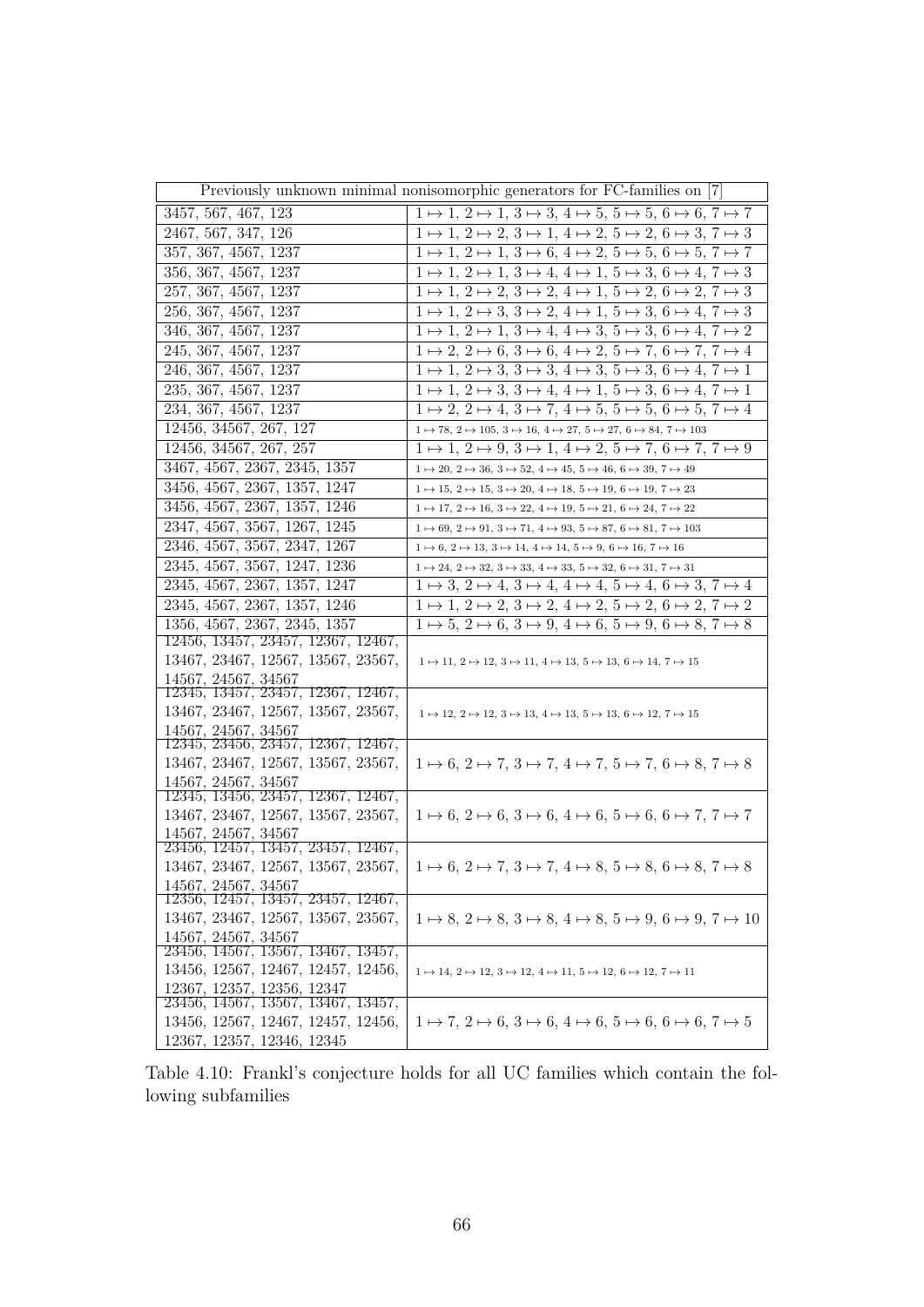| Previously unknown minimal nonisomorphic generators for FC-families on [7] |                                                                                                               |
|----------------------------------------------------------------------------|---------------------------------------------------------------------------------------------------------------|
| 23456, 12357, 13457, 23457, 12467,                                         |                                                                                                               |
| 13467, 23467, 12567, 13567, 23567,                                         | $1 \mapsto 7, 2 \mapsto 10, 3 \mapsto 10, 4 \mapsto 10, 5 \mapsto 11, 6 \mapsto 11, 7 \mapsto 12$             |
| 14567, 24567, 34567                                                        |                                                                                                               |
| 12456, 12357, 13457, 23457, 12467,                                         |                                                                                                               |
| 13467, 23467, 12567, 13567, 23567,                                         | $1 \mapsto 9, 2 \mapsto 9, 3 \mapsto 8, 4 \mapsto 9, 5 \mapsto 10, 6 \mapsto 10, 7 \mapsto 11$                |
| 14567, 24567, 34567<br>12346, 12357, 13457, 23457, 12467,                  |                                                                                                               |
| 13467, 23467, 12567, 13567, 23567,                                         | $1 \mapsto 12, 2 \mapsto 12, 3 \mapsto 13, 4 \mapsto 13, 5 \mapsto 12, 6 \mapsto 13, 7 \mapsto 15$            |
| 14567, 24567, 34567                                                        |                                                                                                               |
| 13456, 23456, 13457, 23457, 12467,                                         |                                                                                                               |
| 13467, 23467, 12567, 13567, 23567,                                         | $1 \mapsto 6, 2 \mapsto 6, 3 \mapsto 6, 4 \mapsto 7, 5 \mapsto 7, 6 \mapsto 7, 7 \mapsto 7$                   |
| 14567, 24567, 34567                                                        |                                                                                                               |
| 12456, 23456, 13457, 23457, 12467,                                         |                                                                                                               |
| 13467, 23467, 12567, 13567, 23567,                                         | $1 \mapsto 6$ , $2 \mapsto 6$ , $3 \mapsto 6$ , $4 \mapsto 7$ , $5 \mapsto 7$ , $6 \mapsto 7$ , $7 \mapsto 7$ |
| 14567, 24567, 34567<br>12356, 23456, 13457, 23457, 12467,                  |                                                                                                               |
| 13467, 23467, 12567, 13567, 23567,                                         | $1 \mapsto 7, 2 \mapsto 7, 3 \mapsto 8, 4 \mapsto 8, 5 \mapsto 8, 6 \mapsto 9, 7 \mapsto 9$                   |
| 14567, 24567, 34567                                                        |                                                                                                               |
| 12345, 23456, 13457, 23457, 12467,                                         |                                                                                                               |
| 13467, 23467, 12567, 13567, 23567,                                         | $1 \mapsto 7, 2 \mapsto 8, 3 \mapsto 8, 4 \mapsto 9, 5 \mapsto 9, 6 \mapsto 9, 7 \mapsto 9$                   |
| 14567, 24567, 34567                                                        |                                                                                                               |
| 12356, 12456, 13457, 23457, 12467,                                         |                                                                                                               |
| 13467, 23467, 12567, 13567, 23567,                                         | $1 \mapsto 6, 2 \mapsto 6, 3 \mapsto 6, 4 \mapsto 6, 5 \mapsto 6, 6 \mapsto 7, 7 \mapsto 7$                   |
| 14567, 24567, 34567<br>12345, 12456, 13457, 23457, 12467,                  |                                                                                                               |
| 13467, 23467, 12567, 13567, 23567,                                         | $1 \mapsto 6, 2 \mapsto 6, 3 \mapsto 6, 4 \mapsto 7, 5 \mapsto 7, 6 \mapsto 7, 7 \mapsto 7$                   |
| 14567, 24567, 34567                                                        |                                                                                                               |
| 12346, 12356, 13457, 23457, 12467,                                         |                                                                                                               |
| 13467, 23467, 12567, 13567, 23567,                                         | $1 \mapsto 6$ , $2 \mapsto 6$ , $3 \mapsto 6$ , $4 \mapsto 6$ , $5 \mapsto 6$ , $6 \mapsto 7$ , $7 \mapsto 7$ |
| 14567, 24567, 34567                                                        |                                                                                                               |
| 12345, 12356, 13457, 23457, 12467,                                         |                                                                                                               |
| 13467, 23467, 12567, 13567, 23567,                                         | $1 \mapsto 9, 2 \mapsto 9, 3 \mapsto 9, 4 \mapsto 9, 5 \mapsto 10, 6 \mapsto 10, 7 \mapsto 10$                |
| 14567, 24567, 34567                                                        |                                                                                                               |
| 23456, 12347, 12357, 23457, 12467,                                         |                                                                                                               |
| 13467, 23467, 12567, 13567, 23567,<br>14567, 24567, 34567                  | $1 \mapsto 5, 2 \mapsto 7, 3 \mapsto 7, 4 \mapsto 7, 5 \mapsto 7, 6 \mapsto 7, 7 \mapsto 8$                   |
| 13456, 12347, 12357, 23457, 12467,                                         |                                                                                                               |
| 13467, 23467, 12567, 13567, 23567,                                         | $1 \mapsto 6, 2 \mapsto 6, 3 \mapsto 7, 4 \mapsto 7, 5 \mapsto 7, 6 \mapsto 7, 7 \mapsto 8$                   |
| 14567, 24567, 34567                                                        |                                                                                                               |
| 12356, 12347, 12357, 23457, 12467,                                         |                                                                                                               |
| 13467, 23467, 12567, 13567, 23567,                                         | $1 \mapsto 6, 2 \mapsto 7, 3 \mapsto 7, 4 \mapsto 6, 5 \mapsto 7, 6 \mapsto 7, 7 \mapsto 8$                   |
| 14567, 24567, 34567                                                        |                                                                                                               |
| 12345, 12347, 12357, 23457, 12467,                                         |                                                                                                               |
| 13467, 23467, 12567, 13567, 23567,                                         | $1 \mapsto 11, 2 \mapsto 12, 3 \mapsto 12, 4 \mapsto 12, 5 \mapsto 12, 6 \mapsto 11, 7 \mapsto 14$            |
| 14567, 24567, 34567                                                        |                                                                                                               |

Table 4.11: Frankl's conjecture holds for all UC families which contain the following subfamilies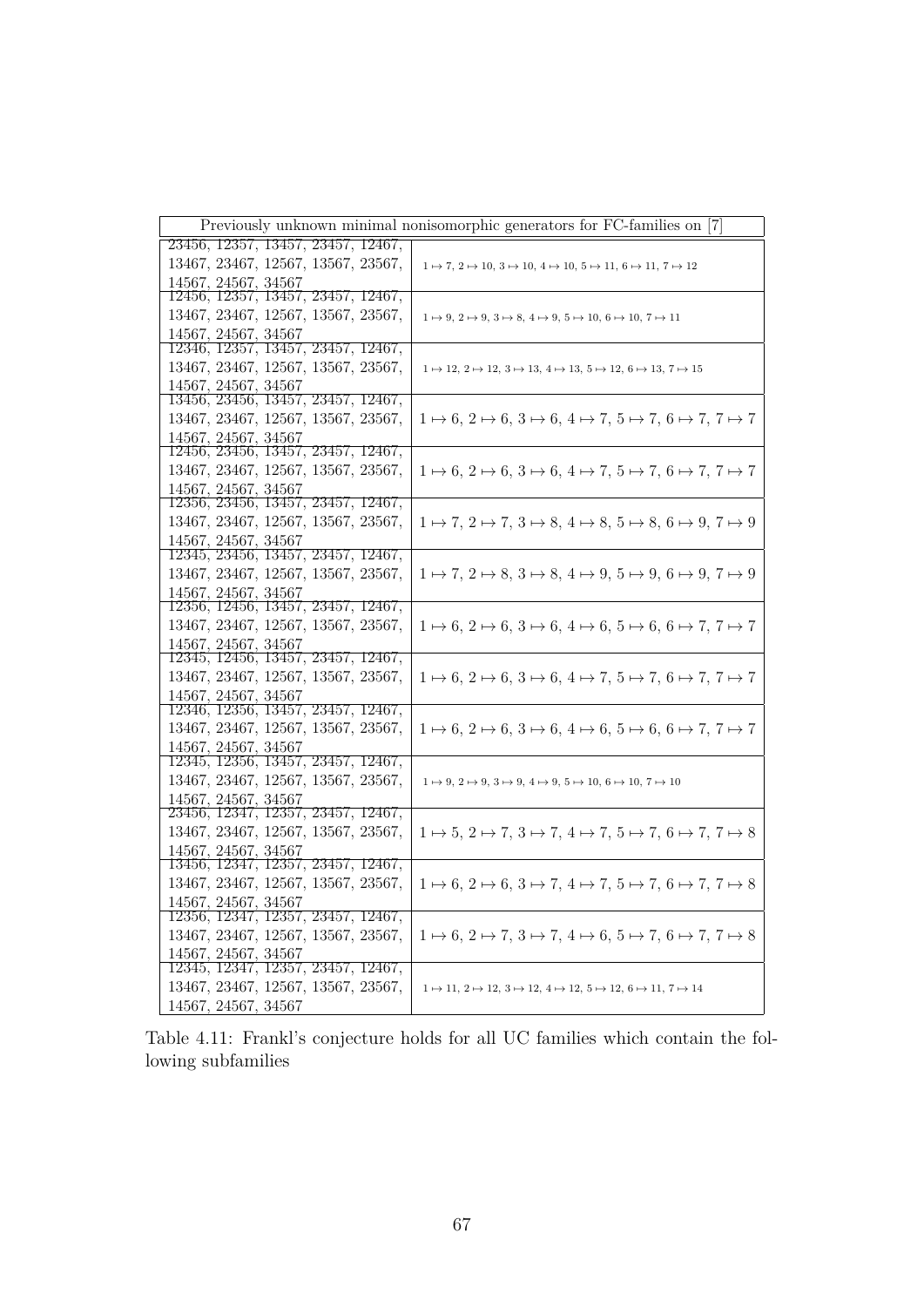|                                                           | Previously unknown minimal nonisomorphic generators for FC-families on [7]                       |
|-----------------------------------------------------------|--------------------------------------------------------------------------------------------------|
| 34567, 24567, 23567, 23467, 23457,                        |                                                                                                  |
| 23456, 14567, 13567, 13467, 13456,                        | $1 \mapsto 7, 2 \mapsto 8, 3 \mapsto 9, 4 \mapsto 9, 5 \mapsto 8, 6 \mapsto 9, 7 \mapsto 9$      |
| 12457, 12367, 12347<br>34567, 24567, 23567, 23467, 23457, |                                                                                                  |
| 23456, 14567, 13567, 13467, 13456,                        | $1 \mapsto 7, 2 \mapsto 8, 3 \mapsto 9, 4 \mapsto 9, 5 \mapsto 8, 6 \mapsto 9, 7 \mapsto 9$      |
| 12457, 12367, 12346                                       |                                                                                                  |
| 34567, 24567, 23567, 23467, 23457,                        |                                                                                                  |
| 23456, 14567, 13567, 13467, 13456,                        | $1 \mapsto 3, 2 \mapsto 3, 3 \mapsto 4, 4 \mapsto 4, 5 \mapsto 4, 6 \mapsto 4, 7 \mapsto 4$      |
| 12457, 12367, 12345<br>34567, 24567, 23567, 23467, 23457, |                                                                                                  |
| 23456, 14567, 13567, 13467, 13456,                        | $1 \mapsto 7, 2 \mapsto 8, 3 \mapsto 9, 4 \mapsto 9, 5 \mapsto 9, 6 \mapsto 8, 7 \mapsto 9$      |
| 12457, 12357, 12347                                       |                                                                                                  |
| 34567, 24567, 23567, 23467, 23457,                        |                                                                                                  |
| 23456, 14567, 13567, 13467, 13456,                        | $1 \mapsto 3, 2 \mapsto 3, 3 \mapsto 4, 4 \mapsto 4, 5 \mapsto 4, 6 \mapsto 4, 7 \mapsto 4$      |
| 12457, 12357, 12346                                       |                                                                                                  |
| 34567, 24567, 23567, 23467, 23457,                        |                                                                                                  |
| 23456, 14567, 13567, 13467, 13456,                        | $1 \mapsto 7, 2 \mapsto 8, 3 \mapsto 9, 4 \mapsto 9, 5 \mapsto 9, 6 \mapsto 8, 7 \mapsto 9$      |
| 12457, 12357, 12345<br>34567, 24567, 23567, 23467, 23457, |                                                                                                  |
| 23456, 14567, 13567, 13467, 13456,                        | $1 \mapsto 7, 2 \mapsto 8, 3 \mapsto 9, 4 \mapsto 9, 5 \mapsto 8, 6 \mapsto 9, 7 \mapsto 9$      |
| 12457, 12347, 12346                                       |                                                                                                  |
| 34567, 24567, 23567, 23467, 23457,                        |                                                                                                  |
| 23456, 14567, 13567, 13467, 13456,                        | $1 \mapsto 7, 2 \mapsto 8, 3 \mapsto 9, 4 \mapsto 9, 5 \mapsto 9, 6 \mapsto 8, 7 \mapsto 9$      |
| 12457, 12347, 12345                                       |                                                                                                  |
| 34567, 24567, 23567, 23467, 23457,                        |                                                                                                  |
| 23456, 14567, 13567, 13467, 13456,                        | $1 \mapsto 7, 2 \mapsto 8, 3 \mapsto 9, 4 \mapsto 9, 5 \mapsto 9, 6 \mapsto 9, 7 \mapsto 8$      |
| 12457, 12346, 12345<br>34567, 24567, 23567, 23467, 23457, |                                                                                                  |
| 23456, 14567, 13567, 13467, 13456,                        | $1 \mapsto 7, 2 \mapsto 7, 3 \mapsto 9, 4 \mapsto 9, 5 \mapsto 8, 6 \mapsto 8, 7 \mapsto 8$      |
| 12347, 12346, 12345                                       |                                                                                                  |
| 34567, 24567, 23567, 23467, 23457,                        |                                                                                                  |
| 23456, 14567, 13567, 13467, 12457,                        | $1 \mapsto 8, 2 \mapsto 9, 3 \mapsto 9, 4 \mapsto 10, 5 \mapsto 9, 6 \mapsto 9, 7 \mapsto 9$     |
| 12456, 12347, 12346                                       |                                                                                                  |
| 34567, 24567, 23567, 23467, 23457,                        |                                                                                                  |
| 23456, 14567, 13567, 13467, 12457,                        | $1 \mapsto 8, 2 \mapsto 9, 3 \mapsto 9, 4 \mapsto 10, 5 \mapsto 9, 6 \mapsto 9, 7 \mapsto 9$     |
| 12456, 12347, 12345                                       |                                                                                                  |
| 34567, 24567, 23567, 23467, 23457,                        |                                                                                                  |
| 23456, 14567, 13567, 13456, 12567,<br>12456, 12367, 12357 | $1\mapsto 7,\, 2\mapsto 8,\, 3\mapsto 8,\, 4\mapsto 7,\, 5\mapsto 9,\, 6\mapsto 9,\, 7\mapsto 8$ |
| 34567, 24567, 23567, 23467, 23457,                        |                                                                                                  |
| 23456, 14567, 13567, 13456, 12567,                        | $1 \mapsto 7, 2 \mapsto 9, 3 \mapsto 9, 4 \mapsto 8, 5 \mapsto 10, 6 \mapsto 10, 7 \mapsto 9$    |
| 12456, 12367, 12356                                       |                                                                                                  |
| 34567, 24567, 23567, 23467, 23457,                        |                                                                                                  |
| 23456, 14567, 13567, 13456, 12567,                        | $1 \mapsto 6, 2 \mapsto 7, 3 \mapsto 7, 4 \mapsto 7, 5 \mapsto 8, 6 \mapsto 8, 7 \mapsto 7$      |
| 12456, 12356, 12347                                       |                                                                                                  |

Table 4.12: Frankl's conjecture holds for all UC families which contain the following subfamilies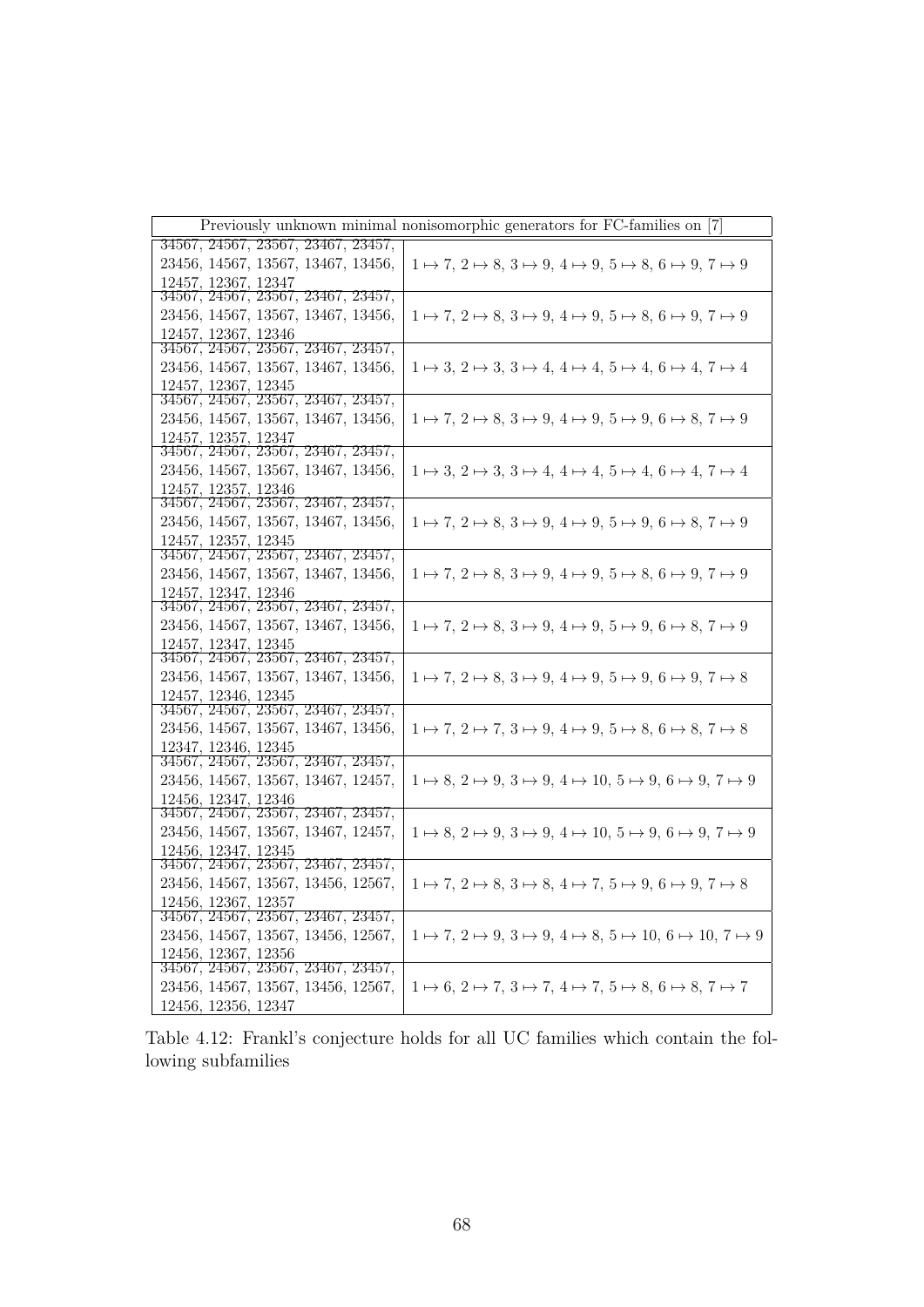| Previously-unknown minimal nonisomorphic generators for FC-families on [8] |                                                                                                                                       |  |
|----------------------------------------------------------------------------|---------------------------------------------------------------------------------------------------------------------------------------|--|
| 678, 578, 346, 125                                                         | $1 \mapsto 1, 2 \mapsto 1, 3 \mapsto 1, 4 \mapsto 1, 5 \mapsto 2, 6 \mapsto 2, 7 \mapsto 2, 8 \mapsto 2$                              |  |
| 678, 458, 237, 135                                                         | $1 \mapsto 1, 2 \mapsto 1, 3 \mapsto 2, 4 \mapsto 1, 5 \mapsto 2, 6 \mapsto 1, 7 \mapsto 2, 8 \mapsto 2$                              |  |
| 1578, 678, 458, 237                                                        | $1 \mapsto 1, 2 \mapsto 3, 3 \mapsto 3, 4 \mapsto 3, 5 \mapsto 4, 6 \mapsto 4, 7 \mapsto 6, 8 \mapsto 6$                              |  |
| 1567, 678, 458, 237                                                        | $1 \mapsto 1, 2 \mapsto 2, 3 \mapsto 2, 4 \mapsto 2, 5 \mapsto 3, 6 \mapsto 3, 7 \mapsto 4, 8 \mapsto 4$                              |  |
| 1457, 678, 458, 237                                                        | $1 \mapsto 1, 2 \mapsto 1, 3 \mapsto 1, 4 \mapsto 2, 5 \mapsto 2, 6 \mapsto 2, 7 \mapsto 3, 8 \mapsto 3$                              |  |
| 45678, 1246, 678, 578, 346                                                 | $1 \mapsto 2, 2 \mapsto 2, 3 \mapsto 4, 4 \mapsto 5, 5 \mapsto 3, 6 \mapsto 7, 7 \mapsto 5, 8 \mapsto 5$                              |  |
| 35678, 2357, 678, 458, 123                                                 | $1 \mapsto 18$ , $2 \mapsto 25$ , $3 \mapsto 30$ , $4 \mapsto 28$ , $5 \mapsto 40$ , $6 \mapsto 27$ , $7 \mapsto 37$ , $8 \mapsto 44$ |  |
| 35678, 1345, 678, 458, 237                                                 | $1 \mapsto 2, 2 \mapsto 3, 3 \mapsto 5, 4 \mapsto 4, 5 \mapsto 5, 6 \mapsto 4, 7 \mapsto 6, 8 \mapsto 6$                              |  |
| 35678, 1246, 678, 578, 346                                                 | $1 \mapsto 2, 2 \mapsto 2, 3 \mapsto 5, 4 \mapsto 5, 5 \mapsto 4, 6 \mapsto 8, 7 \mapsto 6, 8 \mapsto 6$                              |  |
| 34678, 2357, 678, 458, 123                                                 | $1 \mapsto 8, 2 \mapsto 12, 3 \mapsto 15, 4 \mapsto 16, 5 \mapsto 19, 6 \mapsto 13, 7 \mapsto 18, 8 \mapsto 22$                       |  |
| 34578, 1345, 678, 458, 237                                                 | $1 \mapsto 2, 2 \mapsto 5, 3 \mapsto 7, 4 \mapsto 5, 5 \mapsto 5, 6 \mapsto 5, 7 \mapsto 9, 8 \mapsto 8$                              |  |
| 34578, 1246, 678, 578, 346                                                 | $1 \mapsto 2, 2 \mapsto 2, 3 \mapsto 4, 4 \mapsto 5, 5 \mapsto 3, 6 \mapsto 7, 7 \mapsto 5, 8 \mapsto 5$                              |  |
| 34568, 1345, 678, 458, 237                                                 | $1 \mapsto 2$ , $2 \mapsto 4$ , $3 \mapsto 6$ , $4 \mapsto 5$ , $5 \mapsto 5$ , $6 \mapsto 6$ , $7 \mapsto 8$ , $8 \mapsto 8$         |  |
| 25678, 1345, 678, 458, 237                                                 | $1 \mapsto 2, 2 \mapsto 5, 3 \mapsto 6, 4 \mapsto 5, 5 \mapsto 6, 6 \mapsto 5, 7 \mapsto 8, 8 \mapsto 8$                              |  |
| 25678, 1246, 678, 578, 346                                                 | $1 \mapsto 4, 2 \mapsto 8, 3 \mapsto 11, 4 \mapsto 13, 5 \mapsto 10, 6 \mapsto 20, 7 \mapsto 15, 8 \mapsto 15$                        |  |
| 24678, 1246, 678, 578, 346                                                 | $1 \mapsto 2, 2 \mapsto 2, 3 \mapsto 4, 4 \mapsto 5, 5 \mapsto 3, 6 \mapsto 7, 7 \mapsto 5, 8 \mapsto 5$                              |  |
| 24578, 1345, 678, 458, 237                                                 | $1 \mapsto 2, 2 \mapsto 7, 3 \mapsto 7, 4 \mapsto 6, 5 \mapsto 6, 6 \mapsto 7, 7 \mapsto 11, 8 \mapsto 10$                            |  |
| 24578, 1246, 678, 578, 346                                                 | $1 \mapsto 1, 2 \mapsto 1, 3 \mapsto 2, 4 \mapsto 3, 5 \mapsto 2, 6 \mapsto 4, 7 \mapsto 3, 8 \mapsto 3$                              |  |
| 24568, 1345, 678, 458, 237                                                 | $1 \mapsto 2$ , $2 \mapsto 6$ , $3 \mapsto 6$ , $4 \mapsto 4$ , $5 \mapsto 4$ , $6 \mapsto 5$ , $7 \mapsto 8$ , $8 \mapsto 7$         |  |
| 23678, 1246, 678, 578, 346                                                 | $1 \mapsto 2, 2 \mapsto 2, 3 \mapsto 5, 4 \mapsto 5, 5 \mapsto 4, 6 \mapsto 8, 7 \mapsto 6, 8 \mapsto 6$                              |  |
| 23567, 1345, 678, 458, 237                                                 | $1 \mapsto 2, 2 \mapsto 4, 3 \mapsto 5, 4 \mapsto 4, 5 \mapsto 5, 6 \mapsto 5, 7 \mapsto 7, 8 \mapsto 7$                              |  |
| 3456, 1458, 2378, 4678,                                                    | $1 \mapsto 2, 2 \mapsto 5, 3 \mapsto 5, 4 \mapsto 6, 5 \mapsto 4, 6 \mapsto 4, 7 \mapsto 5, 8 \mapsto 6$                              |  |
| 2347, 2458<br>2356, 1568, 3468, 2478,                                      |                                                                                                                                       |  |
| 1268.1248                                                                  | $1 \mapsto 7, 2 \mapsto 9, 3 \mapsto 6, 4 \mapsto 7, 5 \mapsto 5, 6 \mapsto 9, 7 \mapsto 3, 8 \mapsto 10$                             |  |
| 1357, 1356, 1348, 1346,                                                    |                                                                                                                                       |  |
| 1345, 1278, 1268                                                           | $1 \mapsto 54$ , $2 \mapsto 26$ , $3 \mapsto 42$ , $4 \mapsto 31$ , $5 \mapsto 30$ , $6 \mapsto 38$ , $7 \mapsto 31$ , $8 \mapsto 36$ |  |
| 1346, 1345, 1278, 1268,                                                    | $1 \mapsto 7, 2 \mapsto 6, 3 \mapsto 2, 4 \mapsto 2, 5 \mapsto 5, 6 \mapsto 5, 7 \mapsto 4, 8 \mapsto 4$                              |  |
| 1267, 1258, 1257, 1256<br>345678, 245678, 235678, 234678,                  |                                                                                                                                       |  |
| 234578, 234568, 234567, 145678,                                            |                                                                                                                                       |  |
| 135678, 134678, 134578, 134568,                                            |                                                                                                                                       |  |
| 134567, 125678, 124678, 124578,                                            | $1 \mapsto 28$ , $2 \mapsto 28$ , $3 \mapsto 28$ , $4 \mapsto 28$ , $5 \mapsto 28$ , $6 \mapsto 30$ , $7 \mapsto 29$ , $8 \mapsto 29$ |  |
| 124568, 124567, 123678, 123578,                                            |                                                                                                                                       |  |
| 123568, 123567, 123478, 123468,                                            |                                                                                                                                       |  |
| 123467, 123456                                                             |                                                                                                                                       |  |
| 345678, 245678, 235678, 234678,                                            |                                                                                                                                       |  |
| 234578, 234568, 234567, 145678,                                            |                                                                                                                                       |  |
| 135678, 134678, 134578, 134568,                                            |                                                                                                                                       |  |
| 134567, 125678, 124678, 124578,                                            | $1 \mapsto 27, 2 \mapsto 27, 3 \mapsto 27, 4 \mapsto 27, 5 \mapsto 28, 6 \mapsto 28, 7 \mapsto 28, 8 \mapsto 28$                      |  |
| 124568, 124567, 123678, 123578,                                            |                                                                                                                                       |  |
| 123568, 123567, 123478, 123468,<br>123457, 123456                          |                                                                                                                                       |  |
|                                                                            |                                                                                                                                       |  |

Table 4.13: Frankl's conjecture holds for all UC families which contain the following subfamilies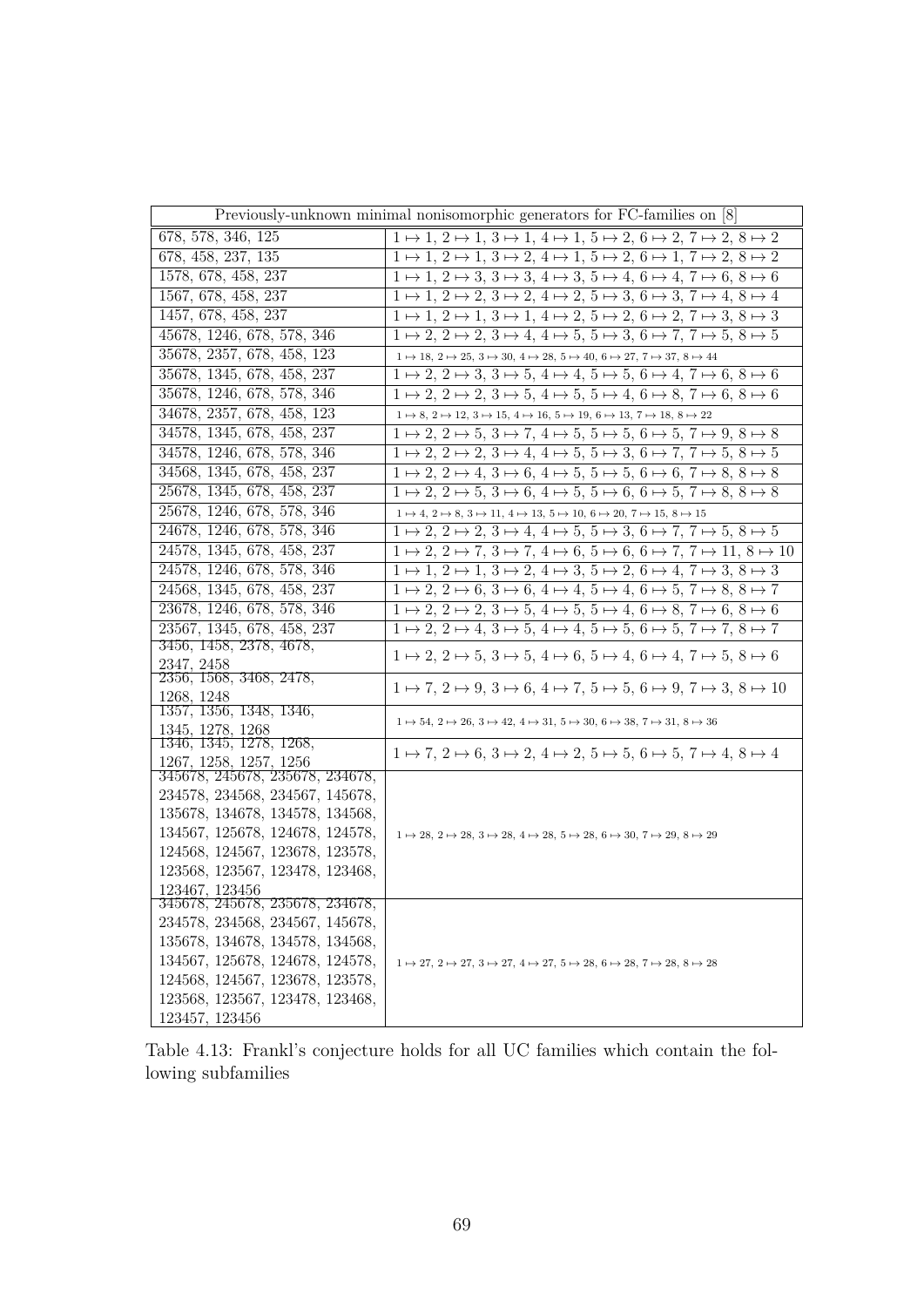| Previously-unknown minimal nonisomorphic generators for FC-families on [9] |                                                                                                                                                        |
|----------------------------------------------------------------------------|--------------------------------------------------------------------------------------------------------------------------------------------------------|
| 369, 789, 456, 123                                                         | $1 \mapsto 1, 2 \mapsto 1, 3 \mapsto 2, 4 \mapsto 1, 5 \mapsto 1, 6 \mapsto 2, 7 \mapsto 1, 8 \mapsto 1, 9 \mapsto 2$                                  |
| 348, 569, 789, 1268                                                        | $1 \mapsto 4$ , $2 \mapsto 4$ , $3 \mapsto 8$ , $4 \mapsto 8$ , $5 \mapsto 9$ , $6 \mapsto 11$ , $7 \mapsto 11$ , $8 \mapsto 17$ , $9 \mapsto 16$      |
| 148, 159, 6789, 2345                                                       | $1 \mapsto 4$ , $2 \mapsto 1$ , $3 \mapsto 1$ , $4 \mapsto 3$ , $5 \mapsto 3$ , $6 \mapsto 1$ , $7 \mapsto 1$ , $8 \mapsto 3$ , $9 \mapsto 3$          |
| 589, 129, 6789, 3459                                                       | $1 \mapsto 18, 2 \mapsto 18, 3 \mapsto 10, 4 \mapsto 10, 5 \mapsto 25, 6 \mapsto 10, 7 \mapsto 10, 8 \mapsto 25, 9 \mapsto 36$                         |
| 489, 159, 2345, 5679                                                       | $1 \mapsto 20, 2 \mapsto 8, 3 \mapsto 8, 4 \mapsto 23, 5 \mapsto 28, 6 \mapsto 10, 7 \mapsto 10, 8 \mapsto 19, 9 \mapsto 34$                           |
| 5689, 578, 129, 6789, 3459                                                 | $1 \mapsto 3, 2 \mapsto 3, 3 \mapsto 2, 4 \mapsto 2, 5 \mapsto 6, 6 \mapsto 3, 7 \mapsto 5, 8 \mapsto 6, 9 \mapsto 6$                                  |
| 5679, 128, 129, 6789, 3459                                                 | $1 \mapsto 16$ , $2 \mapsto 16$ , $3 \mapsto 3$ , $4 \mapsto 3$ , $5 \mapsto 6$ , $6 \mapsto 7$ , $7 \mapsto 7$ , $8 \mapsto 15$ , $9 \mapsto 17$      |
| 5678, 278, 129, 6789, 3459                                                 | $1 \mapsto 52$ , $2 \mapsto 81$ , $3 \mapsto 16$ , $4 \mapsto 16$ , $5 \mapsto 32$ , $6 \mapsto 35$ , $7 \mapsto 58$ , $8 \mapsto 58$ , $9 \mapsto 75$ |
| 4789, 578, 129, 6789, 3459                                                 | $1 \mapsto 49$ , $2 \mapsto 49$ , $3 \mapsto 34$ , $4 \mapsto 60$ , $5 \mapsto 80$ , $6 \mapsto 36$ , $7 \mapsto 79$ , $8 \mapsto 79$ , $9 \mapsto 98$ |
| 4789, 489, 159, 6789, 2345                                                 | $1 \mapsto 20, 2 \mapsto 8, 3 \mapsto 8, 4 \mapsto 26, 5 \mapsto 24, 6 \mapsto 11, 7 \mapsto 17, 8 \mapsto 26, 9 \mapsto 36$                           |
| 4689, 578, 129, 6789, 3459                                                 | $1 \mapsto 17, 2 \mapsto 17, 3 \mapsto 12, 4 \mapsto 21, 5 \mapsto 30, 6 \mapsto 19, 7 \mapsto 28, 8 \mapsto 33, 9 \mapsto 35$                         |
| 4689, 478, 159, 6789, 2345                                                 | $1 \mapsto 12, 2 \mapsto 6, 3 \mapsto 6, 4 \mapsto 24, 5 \mapsto 15, 6 \mapsto 14, 7 \mapsto 21, 8 \mapsto 25, 9 \mapsto 21$                           |
| 4679, 158, 159, 6789, 2345                                                 | $1 \mapsto 18$ , $2 \mapsto 3$ , $3 \mapsto 3$ , $4 \mapsto 6$ , $5 \mapsto 19$ , $6 \mapsto 7$ , $7 \mapsto 7$ , $8 \mapsto 16$ , $9 \mapsto 17$      |
| 4678, 578, 159, 6789, 2345                                                 | $1 \mapsto 9$ , $2 \mapsto 3$ , $3 \mapsto 3$ , $4 \mapsto 6$ , $5 \mapsto 16$ , $6 \mapsto 6$ , $7 \mapsto 11$ , $8 \mapsto 11$ , $9 \mapsto 12$      |
| 4589, 589, 159, 6789, 2345                                                 | $1 \mapsto 5$ , $2 \mapsto 2$ , $3 \mapsto 2$ , $4 \mapsto 4$ , $5 \mapsto 8$ , $6 \mapsto 2$ , $7 \mapsto 2$ , $8 \mapsto 6$ , $9 \mapsto 8$          |

Table 4.14: Frankl's conjecture holds for all UC families which contain the following subfamilies

| Previously-unknown minimal nonisomorphic generators for FC-families on [10] |                                                                                                                                                                                                                                                                               |  |
|-----------------------------------------------------------------------------|-------------------------------------------------------------------------------------------------------------------------------------------------------------------------------------------------------------------------------------------------------------------------------|--|
| $\overline{123, 124, 356, 678, 79(10)}$                                     | $\left.\vphantom{\hspace{15mm}}\right \hskip.75mm 1\mapsto 6,\hskip.75mm 2\mapsto 6,\hskip.75mm 3\mapsto 8,\hskip.75mm 4\mapsto 4,\hskip.75mm 5\mapsto 5,\hskip.75mm 6\mapsto 7,\hskip.75mm 7\mapsto 5,\hskip.75mm 8\mapsto 4,\hskip.75mm 9\mapsto 2,\hskip.75mm 10\mapsto 2$ |  |
|                                                                             | 123, 124, 356, 678, 3489(10) $\mid$ 1 $\mapsto$ 7, 2 $\mapsto$ 7, 3 $\mapsto$ 5, 4 $\mapsto$ 5, 5 $\mapsto$ 5, 6 $\mapsto$ 6, 7 $\mapsto$ 3, 8 $\mapsto$ 3, 9 $\mapsto$ 1, 10 $\mapsto$ 1                                                                                     |  |

Table 4.15: Frankl's conjecture holds for all UC families which contain the following subfamilies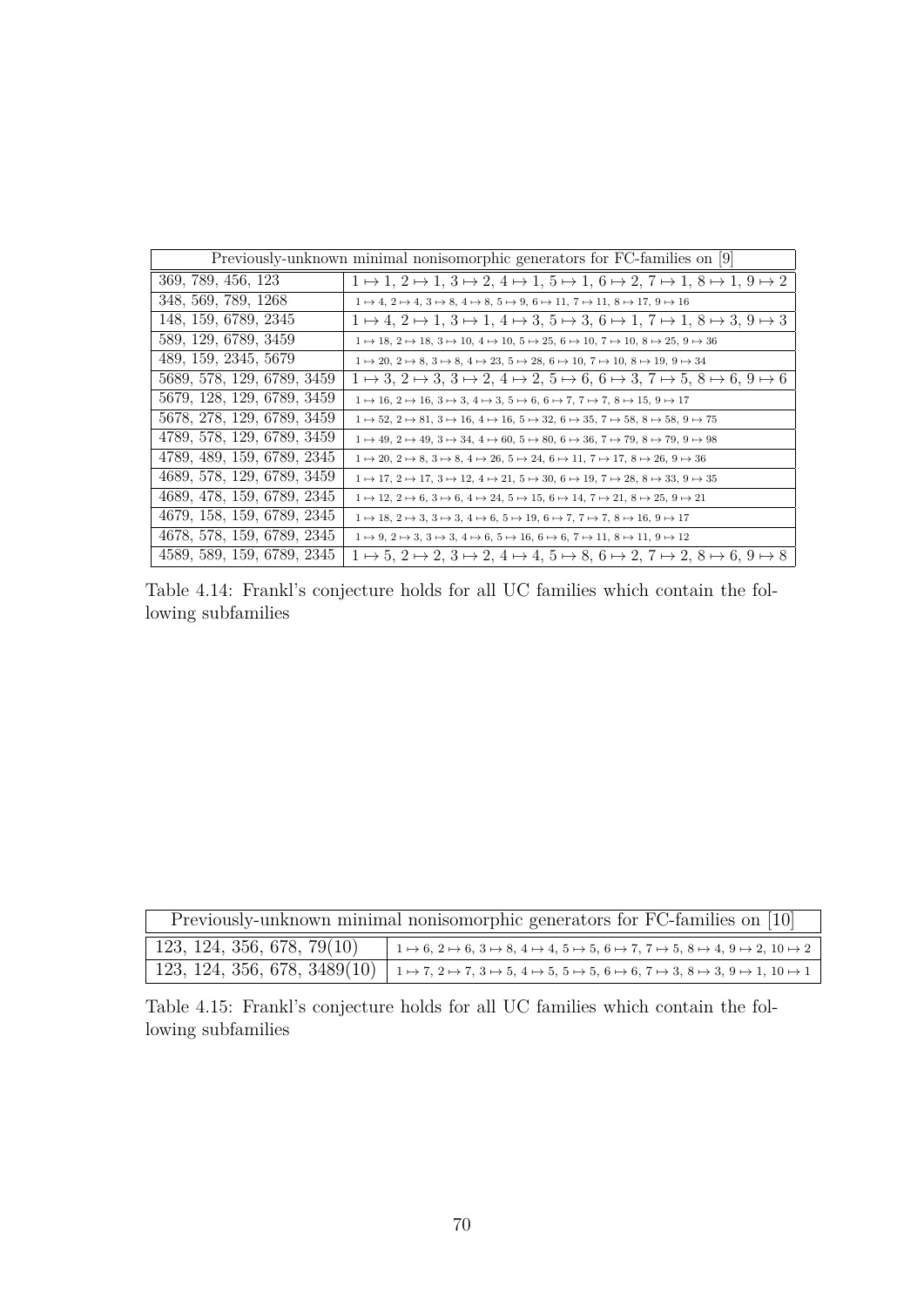## **Bibliography**

- [1] <http://math.cofc.edu/research/faculty-research-interests.php>. Accessed: 2017-07-17.
- [2] Gurobi Optimizer Reference Manual. <http://www.gurobi.com>. Accessed: 2017-07-17.
- [3] Some simple open problems in Mathematics. [https://www.youtube.com/](https://www.youtube.com/watch?v=BflyQyBi7y4&t=135s) [watch?v=BflyQyBi7y4&t=135s](https://www.youtube.com/watch?v=BflyQyBi7y4&t=135s). Accessed: 2017-07-17.
- [4] Alireza Abdollahi, Russ Woodroofe, and Gjergji Zaimi. Frankl's Conjecture for subgroup lattices. *arXiv preprint arXiv:1606.00011*, 2016.
- [5] Martin Aigner, Günter M Ziegler, and Alfio Quarteroni. *Proofs from the Book*, volume 274. Springer, 2010.
- [6] Kenneth Appel and Wolfgang Haken. The solution of the four-color-map problem. *Scientific American*, 237:108–121, 1977.
- [7] Kenneth I Appel. The use of the computer in the proof of the four color theorem. *Proceedings of the American Philosophical Society*, 128(1):35–39, 1984.
- [8] David L Applegate, Robert E Bixby, Vašek Chvátal, William Cook, Daniel G Espinoza, Marcos Goycoolea, and Keld Helsgaun. Certification of an optimal TSP tour through 85,900 cities. *Operations Research Letters*, 37(1):11–15, 2009.
- [9] David L Applegate, William Cook, Sanjeeb Dash, and Daniel G Espinoza. Exact solutions to linear programming problems. *Operations Research Letters*, 35(6):693–699, 2007.
- [10] Igor Balla, Béla Bollobás, and Tom Eccles. Union-closed families of sets. *Journal of Combinatorial Theory, Series A*, 120(3):531–544, 2013.
- [11] Bruno Barras, Samuel Boutin, Cristina Cornes, Judicaël Courant, Jean-Christophe Filliatre, Eduardo Gimenez, Hugo Herbelin, Gerard Huet, Cesar Munoz, Chetan Murthy, et al. *The Coq proof assistant reference manual: Version 6.1*. PhD thesis, Inria, 1997.
- [12] Christoph Benzmüller and Bruno Woltzenlogel Paleo. Automating Gödel's ontological proof of God's existence with higher-order automated theorem provers. In *Proceedings of the Twenty-first European Conference on Artificial Intelligence*, pages 93–98. IOS Press, 2014.
- [13] Armin Biere, Marijn Heule, and Hans van Maaren. *Handbook of satisfiability*, volume 185. IOS press, 2009.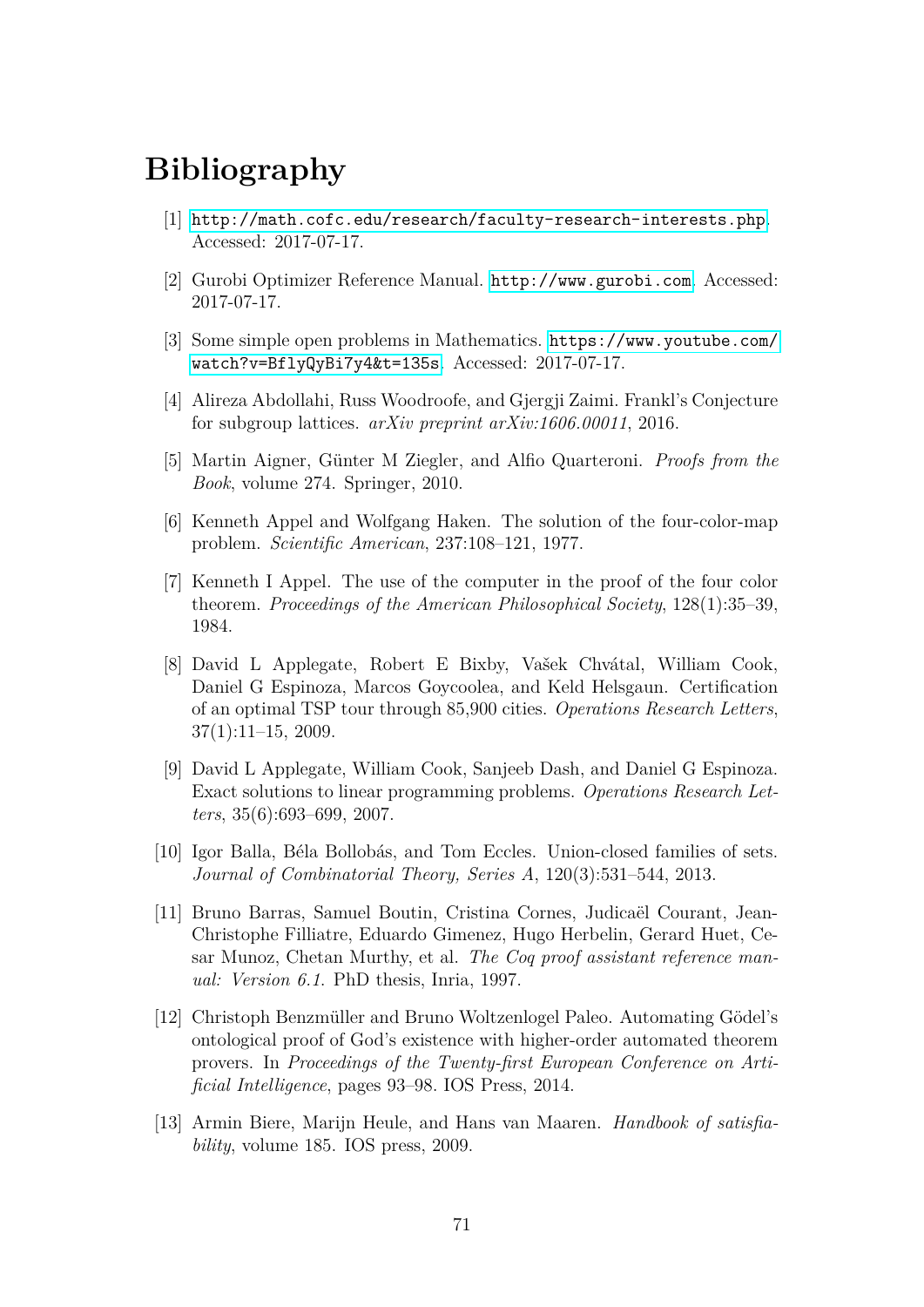- [14] Vladimir Blinovsky. Proof of Union-Closed Sets Conjecture. *arXiv preprint arXiv:1507.01270*, 2015.
- [15] François Bobot, Jean-Christophe Filliâtre, Claude Marché, and Andrei Paskevich. Why3: Shepherd your herd of provers. In *Boogie 2011: First International Workshop on Intermediate Verification Languages*, pages 53– 64, 2011.
- [16] Jonathan Borwein and Keith Devlin. The computer as crucible: An introduction to experimental mathematics. *The Australian Mathematical Society*, page 208, 2009.
- [17] Ivica Bošnjak and Petar Markovic. The 11-element case of Frankl's conjecture. *The Electronic Journal of Combinatorics*, 15(1):R88, 2008.
- [18] Ana Bove, Peter Dybjer, and Ulf Norell. A brief overview of Agda–a functional language with dependent types. In *International Conference on Theorem Proving in Higher Order Logics*, pages 73–78. Springer, 2009.
- [19] Henning Bruhn, Pierre Charbit, Oliver Schaudt, and Jan Arne Telle. The graph formulation of the union-closed sets conjecture. *European Journal of Combinatorics*, 43:210–219, 2015.
- [20] Henning Bruhn and Oliver Schaudt. The journey of the union-closed sets conjecture. *Graphs and Combinatorics*, 31(6):2043–2074, 2015.
- [21] Christoph Buchheim, Markus Chimani, Dietmar Ebner, Carsten Gutwenger, Michael JüNger, Gunnar W Klau, Petra Mutzel, and René Weiskircher. A branch-and-cut approach to the crossing number problem. *Discrete Optimization*, 5(2):373–388, 2008.
- [22] Benjamin A Burton and Melih Ozlen. Computing the crosscap number of a knot using integer programming and normal surfaces. *ACM Transactions on Mathematical Software (TOMS)*, 39(1):4, 2012.
- [23] Andreea S Calude. The journey of the four colour theorem through time. Technical report, Department of Mathematics, The University of Auckland, New Zealand, 2001.
- [24] Abraham Charnes and William Wager Cooper. *Management models and industrial applications of linear programming*, volume 1. JSTOR, 1961.
- [25] Kevin KH Cheung, Ambros Gleixner, and Daniel E Steffy. Verifying Integer Programming Results. In *International Conference on Integer Programming and Combinatorial Optimization*, pages 148–160. Springer, 2017.
- [26] Henry Cohn, Abhinav Kumar, Stephen D Miller, Danylo Radchenko, and Maryna Viazovska. The sphere packing problem in dimension 24. *arXiv preprint arXiv:1603.06518*, 2016.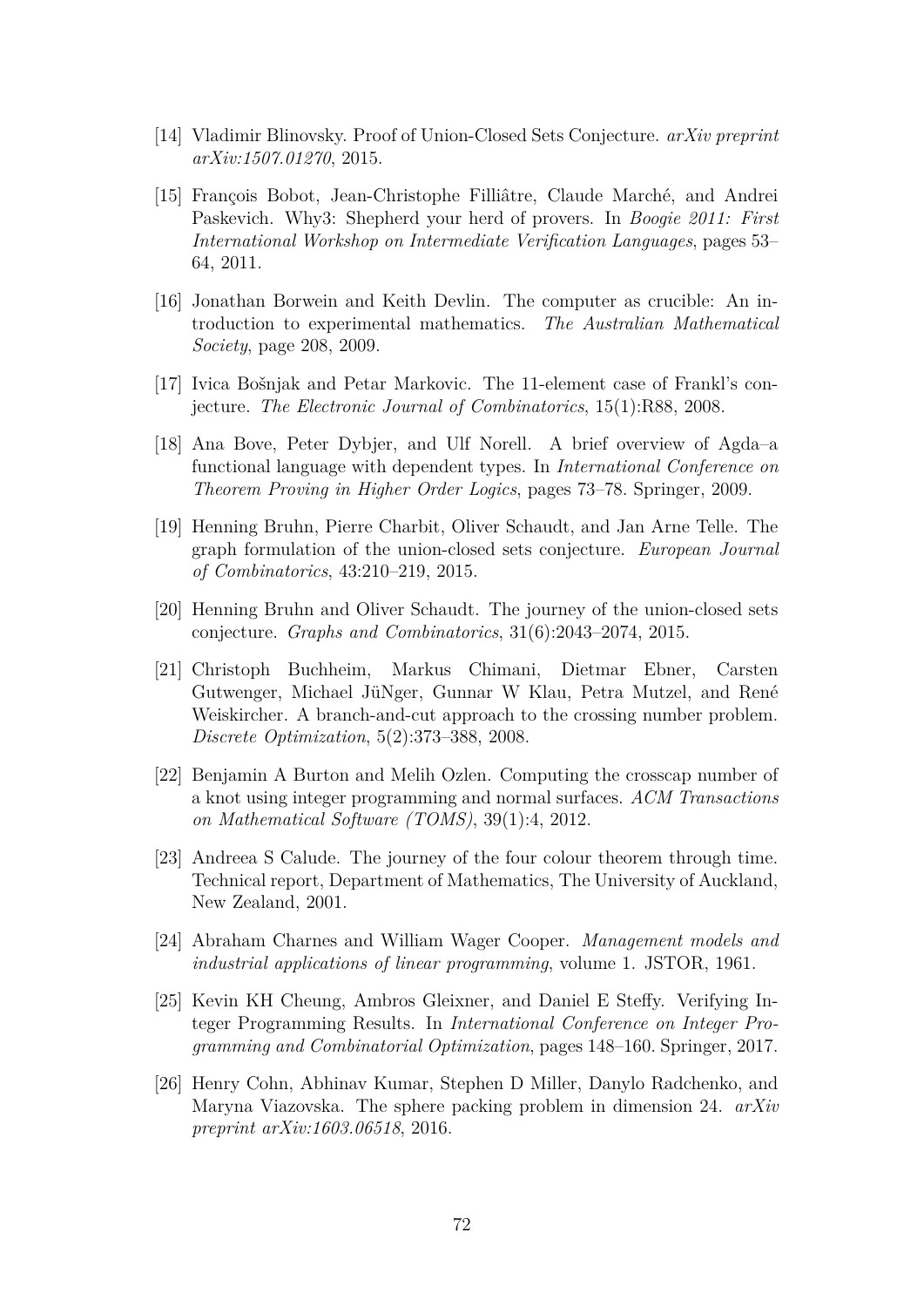- [27] William Cook, Thorsten Koch, Daniel Steffy, and Kati Wolter. An exact rational mixed-integer programming solver. *Integer Programming and Combinatoral Optimization*, pages 104–116, 2011.
- [28] William Cook, Thorsten Koch, Daniel E Steffy, and Kati Wolter. A hybrid branch-and-bound approach for exact rational mixed-integer programming. *Mathematical Programming Computation*, 5(3):305–344, 2013.
- [29] IBM ILOG CPLEX. V12. 1: User's Manual for CPLEX. *International Business Machines Corporation*, 46(53):157, 2009.
- [30] Gábor Czédli. On averaging Frankl's conjecture for large union-closed-sets. *Journal of Combinatorial Theory, Series A*, 116(3):724–729, 2009.
- [31] Gábor Czédli, Miklós Maróti, and E Tamás Schmidt. On the scope of averaging for Frankl's conjecture. *Order*, 26(1):31–48, 2009.
- [32] Leonardo de Moura, Soonho Kong, Jeremy Avigad, Floris Van Doorn, and Jakob von Raumer. The Lean theorem prover, 2015.
- [33] Jean-François Dufourd. An intuitionistic proof of a discrete form of the Jordan curve theorem formalized in Coq with combinatorial hypermaps. *Journal of Automated Reasoning*, 43(1):19–51, 2009.
- [34] Jean-François Dufourd and Yves Bertot. Formal study of plane Delaunay triangulation. In *International Conference on Interactive Theorem Proving*, pages 211–226. Springer, 2010.
- [35] Tom Eccles. A stability result for the union-closed size problem. *Combinatorics, Probability and Computing*, 25(3):399–418, 2016.
- [36] Shalosh Ekhad and Doron Zeilberger. Proof of Conway's lost cosmological theorem. *Electronic Research Announcements of the American Mathematical Society*, 3(11):78–82, 1997.
- [37] Pál Erdős. On the combinatorial problems which I would most like to see solved. *Combinatorica*, 1(1):25–42, 1981.
- [38] Victor Falgas-Ravry. Minimal weight in union-closed families. *The Electronic Journal of Combinatorics*, 18(1):P95, 2011.
- [39] Giovanni Lo Faro. Union-closed sets conjecture: improved bounds. *J. Combin. Math. Combin. Comput*, 16:97–102, 1994.
- [40] Moritz Firsching. Realizability and inscribability for simplicial polytopes via nonlinear optimization. *Mathematical Programming*, 2017.
- [41] Peter Frankl. On the trace of finite sets. *Journal of Combinatorial Theory, Series A*, 34(1):41–45, 1983.
- [42] Rudolf Fritsch, Rudolf Fritsch, G Fritsch, and Gerda Fritsch. *Four-Color Theorem*. Springer, 1998.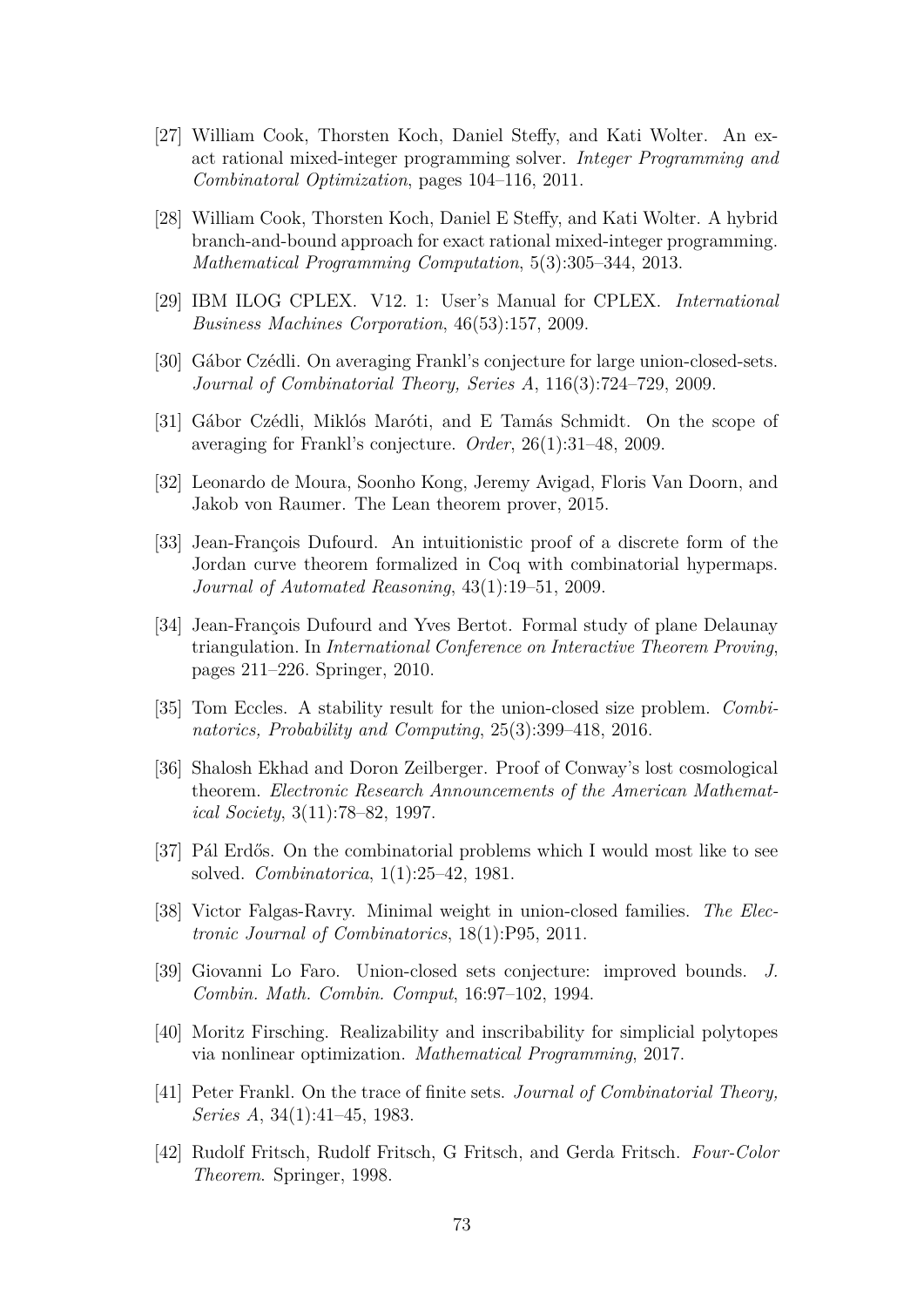- [43] Komei Fukuda, Joris Van Der Hoeven, Michael Joswig, and Nobuki Takayama. Mathematical Software-ICMS 2010. *Lecture Notes in Computer Science*, 6327, 2010.
- [44] Gerald Gamrath, Tobias Fischer, Tristan Gally, Ambros M. Gleixner, Gregor Hendel, Thorsten Koch, Stephen J. Maher, Matthias Miltenberger, Benjamin Müller, Marc E. Pfetsch, Christian Puchert, Daniel Rehfeldt, Sebastian Schenker, Robert Schwarz, Felipe Serrano, Yuji Shinano, Stefan Vigerske, Dieter Weninger, Michael Winkler, Jonas T. Witt, and Jakob Witzig. The SCIP Optimization Suite 3.2. Technical Report 15-60, ZIB, Takustr.7, 14195 Berlin, 2016.
- [45] Weidong Gao and Hongquan Yu. Note on the Union-Closed Sets Conjecture. *Ars Comb.*, 49, 1998.
- [46] Michael R Gary and David S Johnson. Computers and Intractability: A Guide to the Theory of NP-completeness, 1979.
- [47] Ambros M Gleixner. *Exact and fast algorithms for mixed-integer nonlinear programming*. Dissertation, Technische Universität Berlin, 2015.
- [48] Ambros M Gleixner, Daniel E Steffy, and Kati Wolter. Improving the accuracy of linear programming solvers with iterative refinement. In *Proceedings of the 37th International Symposium on Symbolic and Algebraic Computation*, pages 187–194. ACM, 2012.
- [49] Ambros M Gleixner, Daniel E Steffy, and Kati Wolter. Iterative refinement for linear programming. *INFORMS Journal on Computing*, 28(3):449–464, 2016.
- [50] Georges Gonthier. Formal proof–the four-color theorem. *Notices of the AMS*, 55(11):1382–1393, 2008.
- [51] Georges Gonthier, Andrea Asperti, Jeremy Avigad, Yves Bertot, Cyril Cohen, François Garillot, Stéphane Le Roux, Assia Mahboubi, Russell O'Connor, Sidi Ould Biha, et al. A machine-checked proof of the odd order theorem. In *International Conference on Interactive Theorem Proving*, pages 163–179. Springer, 2013.
- [52] Daniel Gorenstein, Richard Lyons, and Ronald Solomon. *The classification of the finite simple groups*. Number 6. American Mathematical Soc., 2005.
- [53] Timothy Gowers. Polymath11–func4. <https://gowers.wordpress.com>. Accessed: 2017-07-17.
- [54] Thomas Hales, Mark Adams, Gertrud Bauer, Tat Dat Dand, John Harrison, Hoang Le Truong, Cezary Kaliszyk, Victor Magron, Sean McLaughlin, Tat Thang Nguyen, et al. A formal proof of the Kepler conjecture. In *Forum of Mathematics, Pi*, volume 5. Cambridge University Press, 2017.
- [55] Thomas Hales and Sean McLaughlin. The dodecahedral conjecture. *Journal of the American Mathematical Society*, 23(2):299–344, 2010.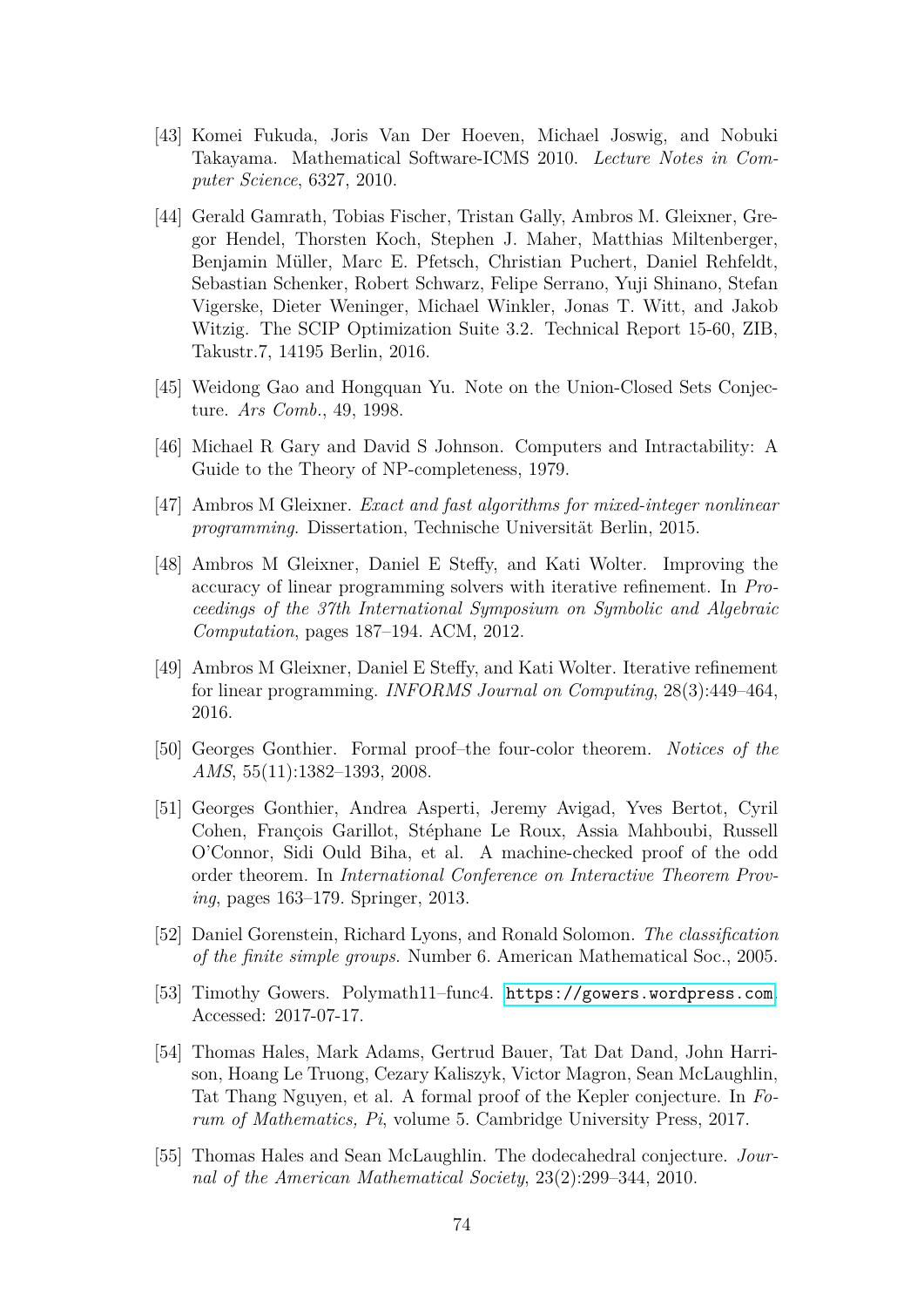- [56] Thomas C Hales. Introduction to the Flyspeck project. In *Dagstuhl Seminar Proceedings*. Schloss Dagstuhl-Leibniz-Zentrum für Informatik, 2006.
- [57] Stephen G Hartke and Derrick Stolee. A branch-and-cut strategy for the Manickam-Miklós-Singhi conjecture. *arXiv preprint arXiv:1302.3636*, 2013.
- [58] Marijn JH Heule, Oliver Kullmann, and Victor W Marek. Solving and verifying the boolean pythagorean triples problem via cube-and-conquer. *arXiv preprint arXiv:1605.00723*, 2016.
- [59] Illya V Hicks and Nolan B McMurray. The branchwidth of graphs and their cycle matroids. *Journal of Combinatorial Theory, Series B*, 97(5):681–692, 2007.
- [60] John Horgan. The death of proof. *Scientific American*, 269:92–103, 1993.
- [61] Jens Høyrup. *Lengths, widths, surfaces: A portrait of old Babylonian algebra and its kin*. Springer Science & Business Media, 2013.
- [62] Yining Hu. On the Union-Closed Sets Conjecture. *arXiv preprint arXiv:1706.06167*, 2017.
- [63] Glenn Hurlbert. A linear optimization technique for graph pebbling. *arXiv preprint arXiv:1101.5641*, 2011.
- [64] Robert T Johnson and Theresa P Vaughan. On union-closed families, I. *Journal of Combinatorial Theory, Series A*, 84(2):242–249, 1998.
- [65] Emanuel Knill. Graph generated union-closed families of sets. *arXiv preprint math/9409215*, 1994.
- [66] Thorsten Koch. The final NETLIB-LP results. *Operations Research Letters*, 32(2):138–142, 2004.
- [67] Jeffrey C Lagarias and Michael J Todd. *Mathematical Developments Arising from Linear Programming: Proceedings of a Joint Summer Research Conference Held at Bowdoin College, June 25-July 1, 1988*, volume 114. American Mathematical Soc., 1990.
- [68] François Margot. Testing cut generators for mixed-integer linear programming. *Mathematical Programming Computation*, 1(1):69–95, 2009.
- [69] Filip Marić, Miodrag Živković, and Bojan Vučković. Formalizing Frankl's conjecture: FC-families. In *International Conference on Intelligent Computer Mathematics*, pages 248–263. Springer, 2012.
- [70] Francesco Marigo and Davide Schipani. Remarks on Frankl's conjecture. *arXiv preprint arXiv:1603.01215*, 2016.
- [71] Petar Markovic. An attempt at Frankl's conjecture. *Publications de l'Institut Mathématique. Nouvelle Série*, 81(95):29–43, 2007.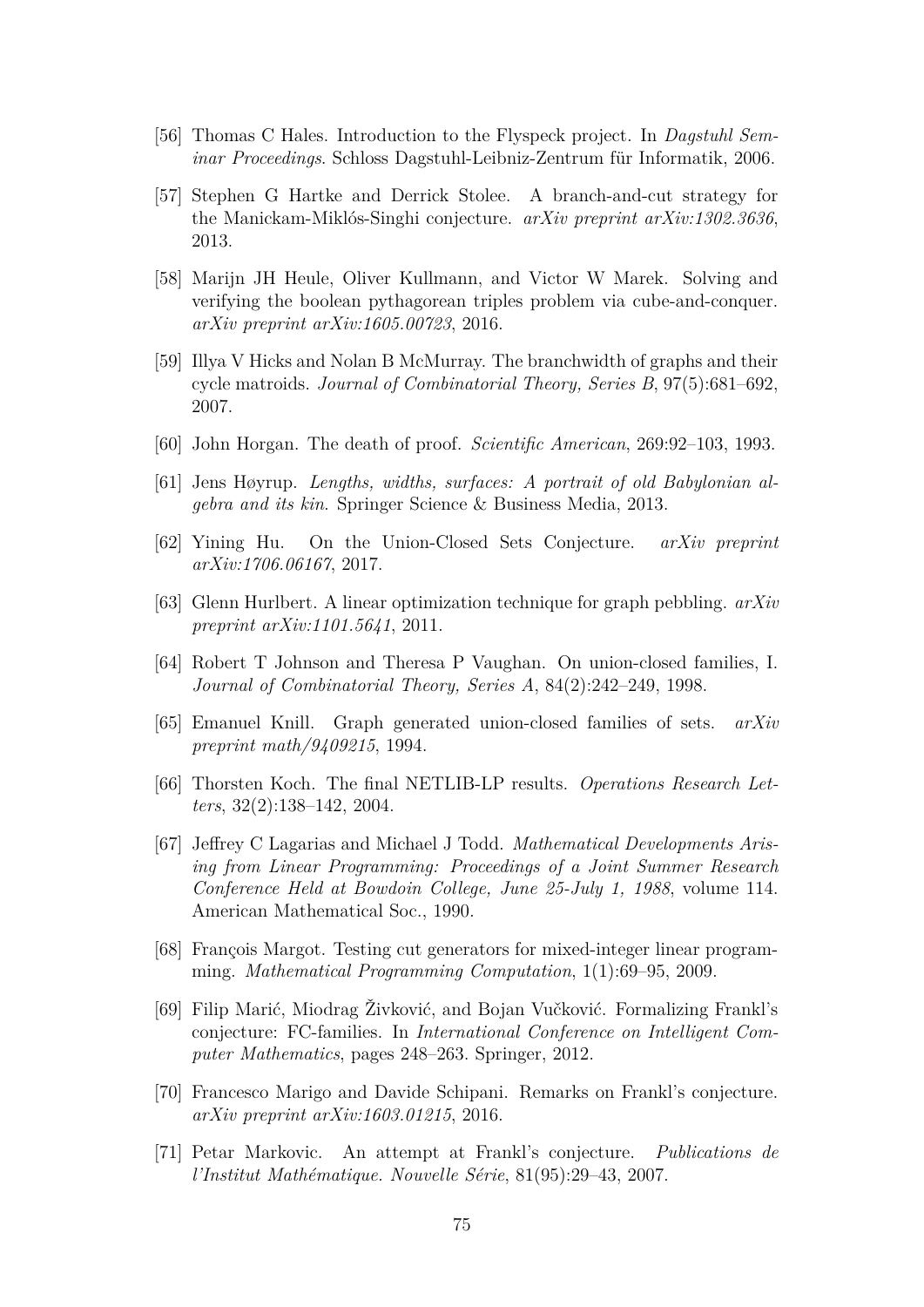- [72] Jens Maßberg. The Union-Closed Sets Conjecture for Small Families. *Graphs and Combinatorics*, 32(5):2047–2051, 2016.
- [73] W.W. McCune. EQP: Equational prover. [http://www.cs.unm.edu/](http://www.cs.unm.edu/~mccune/eqp/) [~mccune/eqp/](http://www.cs.unm.edu/~mccune/eqp/), 2000. Accessed: 2017-07-17.
- [74] W.W. McCune. Otter: An automated deduction system. [http://www.cs.](http://www.cs.unm.edu/~mccune/otter/) [unm.edu/~mccune/otter/](http://www.cs.unm.edu/~mccune/otter/), 2003. Accessed: 2017-07-17.
- [75] Ulianov Montaño. Ugly mathematics: Why do mathematicians dislike computer-assisted proofs? *The Mathematical Intelligencer*, 34(4):21–28, 2012.
- [76] Robert Morris. FC-families and improved bounds for Frankl's conjecture. *European Journal of Combinatorics*, 27(2):269–282, 2006.
- [77] George L Nemhauser and Laurence A Wolsey. Integer programming and combinatorial optimization. *Wiley, Chichester. GL Nemhauser, MWP Savelsbergh, GS Sigismondi (1992). Constraint Classification for Mixed Integer Programming Formulations. COAL Bulletin*, 20:8–12, 1988.
- [78] Arnold Neumaier. Computer-assisted proofs. In *Scientific Computing, Computer Arithmetic and Validated Numerics, 2006. SCAN 2006. 12th GAMM-IMACS International Symposium on*, pages 5–5. IEEE, 2006.
- [79] Arnold Neumaier and Oleg Shcherbina. Safe bounds in linear and mixedinteger linear programming. *Mathematical Programming*, 99(2):283–296, 2004.
- [80] Tobias Nipkow, Larry C Paulson, and Markus Wenzel. Isabelle/HOL. LNCS, vol. 2283, 2002.
- [81] Duckki Oe, Aaron Stump, Corey Oliver, and Kevin Clancy. versat: A Verified Modern SAT Solver. In *VMCAI*, volume 12, pages 363–378. Springer, 2012.
- [82] Joseph O'Rourke. Why is the Frankl conjecture hard? [https://](https://mathoverflow.net/q/232821) [mathoverflow.net/q/232821](https://mathoverflow.net/q/232821). Accessed: 2017-07-17.
- [83] Florian Pfender and Günter M Ziegler. Kissing numbers, sphere packings, and some unexpected proofs. *Notices-American Mathematical Society*, 51:873–883, 2004.
- [84] Bjorn Poonen. Union-closed families. *Journal of Combinatorial Theory, Series A*, 59(2):253–268, 1992.
- [85] Jonad Pulaj, Annie Raymond, and Dirk Theis. New Conjectures for Union-Closed Families. *arXiv preprint arXiv:1512.00083*, 2015.
- [86] Annie Raymond. *Polyhedral methods applied to extremal combinatorics problems*. Dissertation, Technische Universität Berlin, 2014.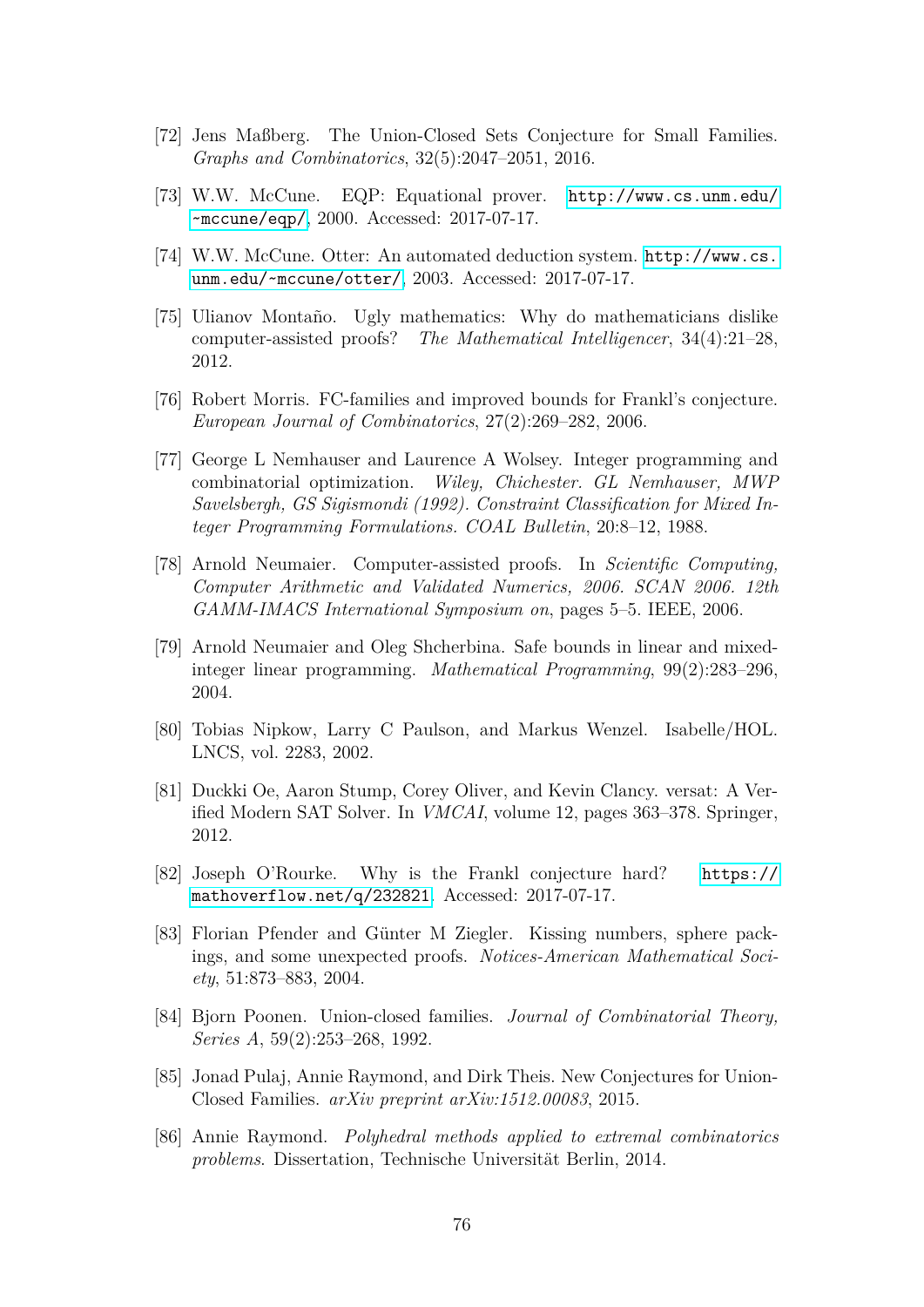- [87] Abigail Raz. Note on the union-closed sets conjecture. *arXiv preprint arXiv:1704.07022*, 2017.
- [88] Alexander A Razborov. Flag algebras. *The Journal of Symbolic Logic*, 72(4):1239–1282, 2007.
- [89] Alexander A Razborov. Flag algebras: an interim report. In *The Mathematics of Paul Erdős II*, pages 207–232. Springer, 2013.
- [90] David Reimer. An average set size theorem. *Combinatorics, probability and computing*, 12(1):89–93, 2003.
- [91] I. Roberts. The union-closed conjecture. Technical Report 2/92, Curtin University of Technology, 1992.
- [92] Ian T Roberts and Jamie Simpson. A note on the union-closed sets conjecture. *Australasian Journal of Combinatorics*, 47:265–267, 2010.
- [93] Piotr Rudnicki. An overview of the Mizar project. In *Proceedings of the 1992 Workshop on Types for Proofs and Programs*, pages 311–330, 1992.
- [94] Bertrand Russell. Mathematical logic as based on the theory of types. *American journal of mathematics*, 30(3):222–262, 1908.
- [95] DG Sarvate and JC Renaud. On the union-closed sets conjecture. *Ars Combinatoria*, 27:149–154, 1989.
- [96] DG Sarvate and JC Renaud. Improved bounds for the union-closed sets conjecture. *Ars Combinatoria*, 29:181–185, 1990.
- [97] Alexander Schrijver. *Theory of linear and integer programming*. John Wiley & Sons, 1998.
- [98] Steve Smale. Mathematical problems for the next century. *The Mathematical Intelligencer*, 20(2):7–15, 1998.
- [99] Daniel E Steffy. *Topics in exact precision mathematical programming*. Georgia Institute of Technology, 2010.
- [100] NF Stewart. Interval arithmetic for guaranteed bounds in linear programming. *Journal of Optimization Theory and Applications*, 12(1):1–5, 1973.
- [101] Derrick Stolee. *Combinatorics using computational methods*. Dissertation, University of Nebraska, 2012.
- [102] Terence Tao. The Erdos discrepancy problem. *arXiv preprint arXiv:1509.05363*, 2015.
- [103] Theresa Vaughan. More on 3-sets in union-closed families: The End is in Sight. In *South East Regional Meeting On Numbers 2005*, 2005.
- [104] Theresa P Vaughan. Families implying the Frankl conjecture. *European Journal of Combinatorics*, 23(7):851–860, 2002.